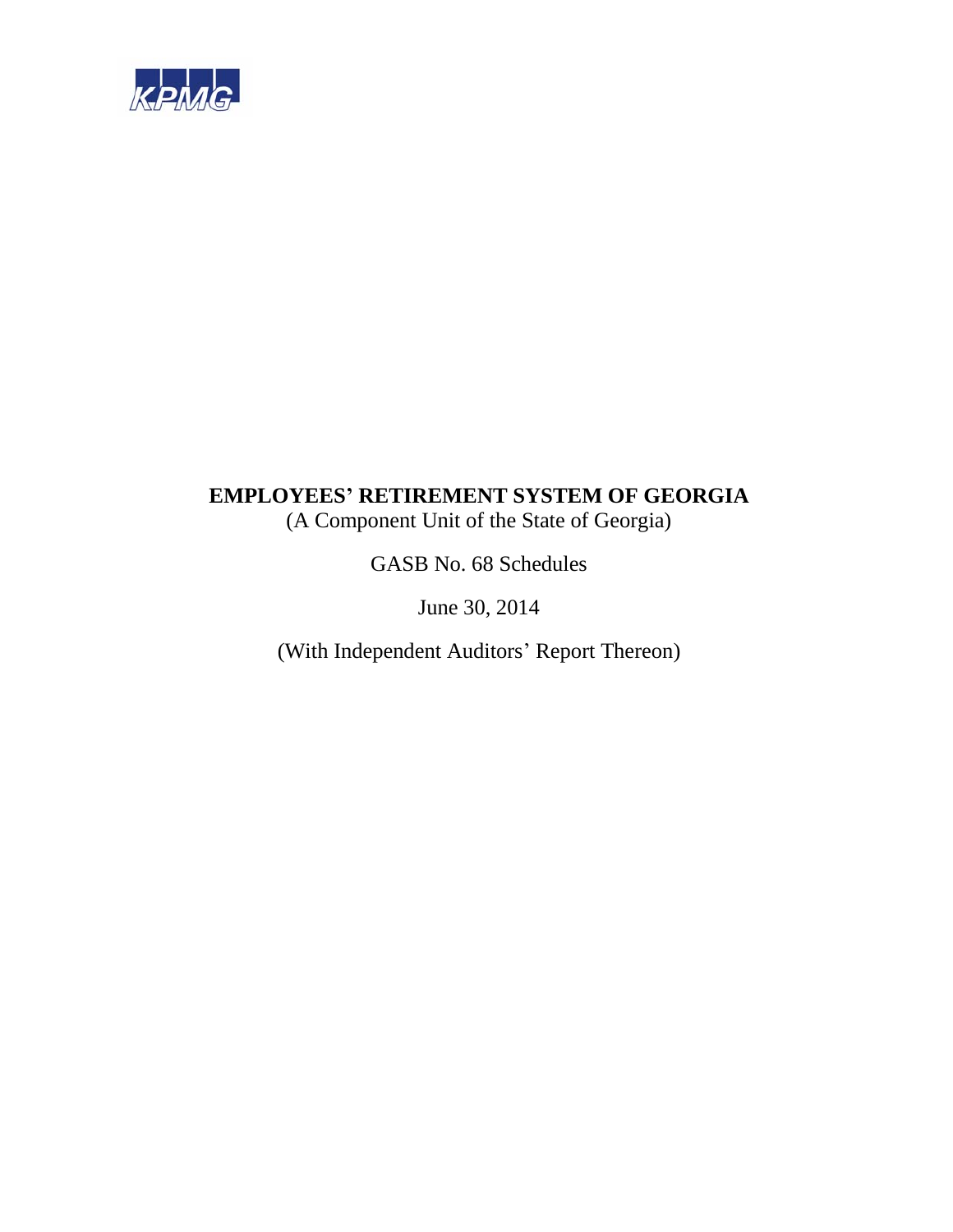

**KPMG LLP** Suite 2000 303 Peachtree Street, N.E. Atlanta, GA 30308-3210

# **Independent Auditors' Report**

The Board of Trustees Employees' Retirement System of Georgia:

We have audited the accompanying schedule of employer and nonemployer allocations of the Employees' Retirement System of Georgia (the System), a component unit of the State of Georgia, as of and for the year ended June 30, 2014, and the related notes. We have also audited the total for all entities of the columns titled net pension liability, total deferred outflows of resources, total deferred inflows of resources, and total pension expense (specified column totals) included in the accompanying schedule of pension amounts by employer and nonemployer of the System as of and for the year ended June 30, 2014, and the related notes.

# **Management's Responsibility for the Schedules**

Management is responsible for the preparation and fair presentation of these schedules in accordance with U.S. generally accepted accounting principles; this includes the design, implementation, and maintenance of internal control relevant to the preparation and fair presentation of the schedules that are free from material misstatement, whether due to fraud or error.

# **Auditors' Responsibility**

Our responsibility is to express opinions on the schedule of employer and nonemployer allocations and the specified column totals included in the schedule of pension amounts by employer and nonemployer based on our audit. We conducted our audit in accordance with auditing standards generally accepted in the United States of America. Those standards require that we plan and perform the audit to obtain reasonable assurance about whether the schedule of employer and nonemployer allocations and specified column totals included in the schedule of pension amounts by employer and nonemployer are free from material misstatement.

An audit involves performing procedures to obtain audit evidence about the amounts and disclosures in the schedule of employer and nonemployer allocations and specified column totals included in the schedule of pension amounts by employer and nonemployer. The procedures selected depend on the auditors' judgment, including the assessment of the risks of material misstatement of the schedule of employer and nonemployer allocations and specified column totals included in the schedule of pension amounts by employer and nonemployer, whether due to fraud or error. In making those risk assessments, the auditor considers internal control relevant to the entity's preparation and fair presentation of the schedule of employer and nonemployer allocations and specified column totals included in the schedule of pension amounts by employer and nonemployer in order to design audit procedures that are appropriate in the circumstances, but not for the purpose of expressing an opinion on the effectiveness of the entity's internal control. Accordingly, we express no such opinion. An audit also includes evaluating the appropriateness of accounting policies used and the reasonableness of significant accounting estimates made by management, as well as evaluating the overall presentation of the schedule of employer and nonemployer allocations and specified column totals included in the schedule of pension amounts by employer and nonemployer.

We believe that the audit evidence we have obtained is sufficient and appropriate to provide a basis for our audit opinions.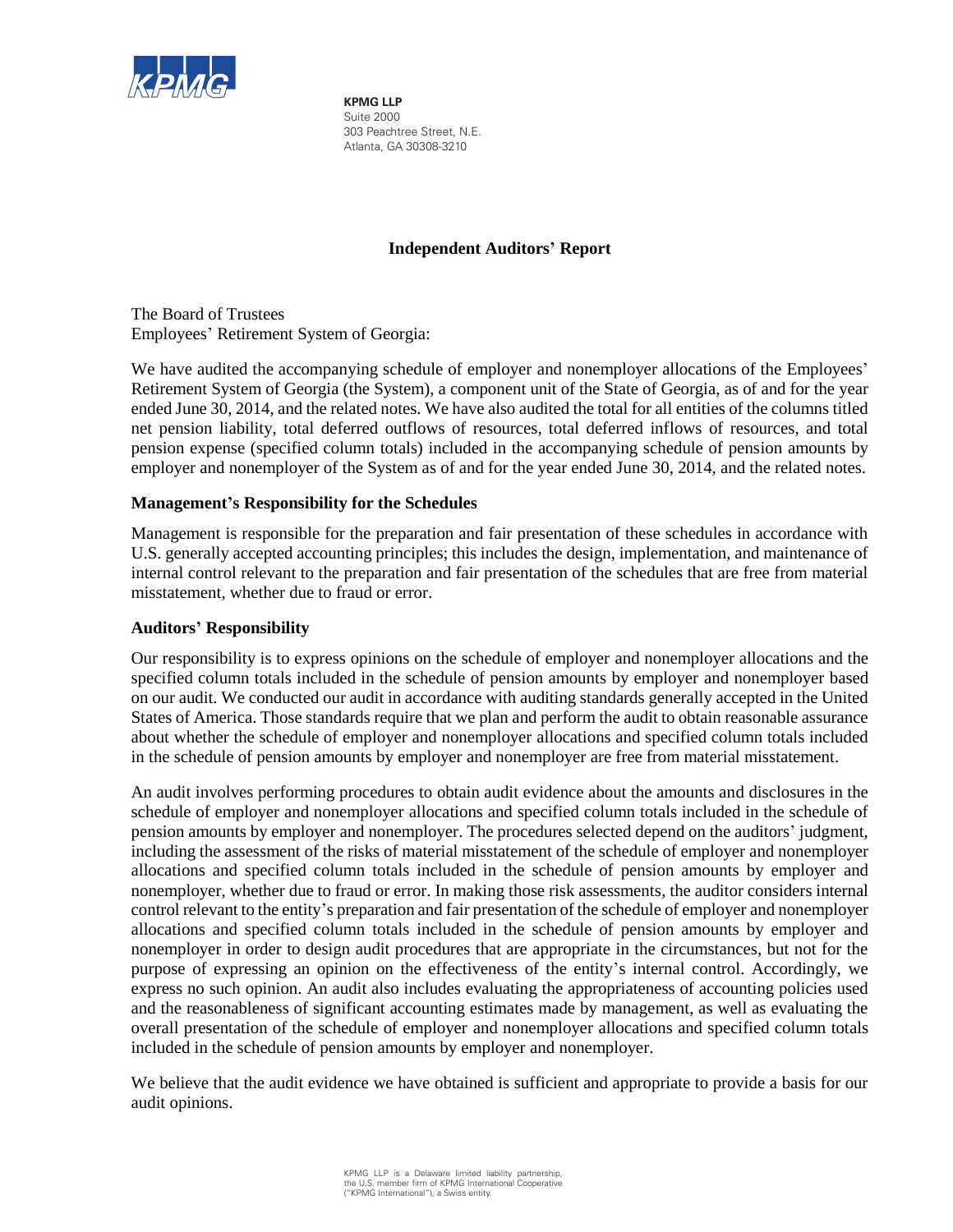

# **Opinions**

In our opinion, the schedules referred to above present fairly, in all material respects, the employer and nonemployer allocations and net pension liability, total deferred outflows of resources, total deferred inflows of resources, and total pension expense for the total for all participating entities of the System as of and for the year ended June 30, 2014, in accordance with U.S. generally accepted accounting principles.

# **Other Matter**

We have audited, in accordance with auditing standards generally accepted in the United States of America, the financial statements of the System as of and for the year ended June 30, 2014, and our report thereon, dated October 31, 2014, expressed an unmodified opinion on those financial statements.

# **Restriction on Use**

Our report is intended solely for the information and use of System management, the Board of Trustees, the System employers, nonemployer contributing entities, and their auditors and is not intended to be and should not be used by anyone other than these specified parties.

KPMG LLP

Atlanta, Georgia June 26, 2015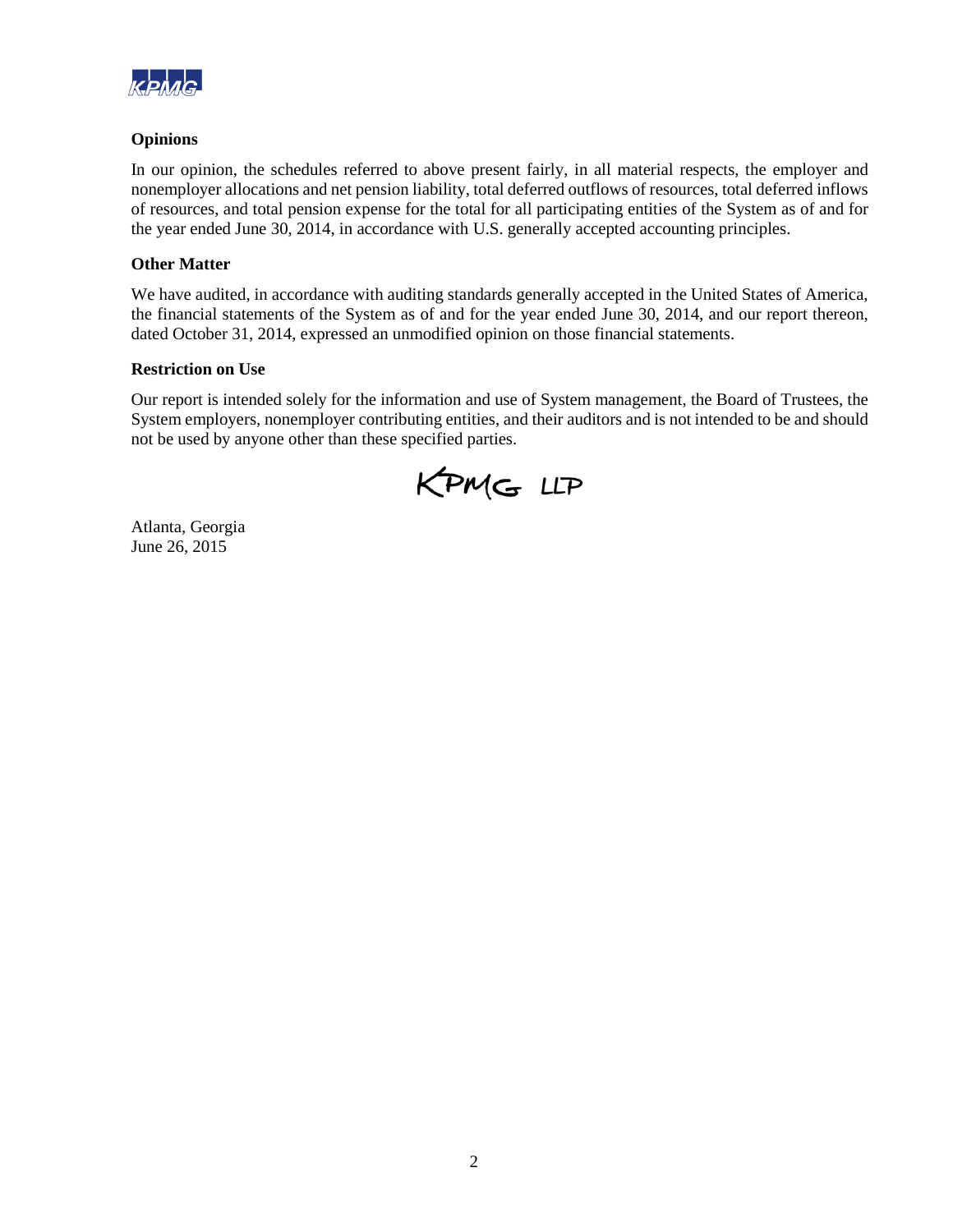|             |                                                                                                                   | 2014                    |                        |
|-------------|-------------------------------------------------------------------------------------------------------------------|-------------------------|------------------------|
| Employer    |                                                                                                                   | Actual                  | Employer               |
| Category    | Employer                                                                                                          | Employer                | Allocation             |
| Code        |                                                                                                                   | Contributions           | Percentage             |
|             |                                                                                                                   |                         |                        |
| <b>AUTH</b> | Georgia Regional Transportation Authority                                                                         | \$<br>377,920.87        | 0.090920%              |
| <b>AUTH</b> | Jekyll Island State Park Authority                                                                                | 823,624.94              | 0.198147%              |
| <b>AUTH</b> | Lake Lanier Island Development Authority                                                                          | 34,768.34               | 0.008365%              |
| <b>AUTH</b> | Georgia Agricultural Exposition Authority                                                                         | 382,519.41              | 0.092026%              |
| <b>AUTH</b> | Georgia Environmental Finance Authority                                                                           | 507,851.32              | 0.122178%              |
| <b>AUTH</b> | <b>Agricultural Commodity Commission-Peanuts</b>                                                                  | 71,794.38               | 0.017272%              |
| <b>AUTH</b> | Georgia Superior Court Clerks Coop                                                                                | 177,217.68              | 0.042635%              |
| <b>AUTH</b> | Georgia Federal-State Inspection                                                                                  | 770,197.92              | 0.185294%              |
| <b>AUTH</b> | Georgia Lottery Corporation                                                                                       | 99,728.51               | 0.023993%              |
| <b>AUTH</b> | Oconee River Greenway Authority                                                                                   | 9,073.44                | 0.002183%              |
| <b>CHAR</b> | Mountain Education Center Inc                                                                                     | 16,282.48               | 0.003917%              |
| <b>CSBS</b> | Lookout Mountain Community Service Board                                                                          | 142,541.51              | 0.034293%              |
| <b>CSBS</b> | <b>Highland Rivers Center Community Service Board</b>                                                             | 228,940.28              | 0.055078%              |
| CSBS        | Georgia Mountains Avita Community Partners                                                                        | 71,656.93               | 0.017239%              |
| <b>CSBS</b> | Cobb County Community Service                                                                                     | 172,393.11              | 0.041474%              |
| <b>CSBS</b> | Douglas Community Service Board                                                                                   | 10,820.90               | 0.002603%              |
| <b>CSBS</b> | Dekalb Community Service Board                                                                                    | 196,206.96              | 0.047203%              |
| <b>CSBS</b> | View Point Health                                                                                                 | 148,306.24              | 0.035679%              |
| <b>CSBS</b> | Clayton Community M.H., Substa                                                                                    | 99,699.27               | 0.023986%              |
| <b>CSBS</b> | Advantage Behavioral Health Systems                                                                               | 140,256.45              | 0.033743%              |
| <b>CSBS</b> | Pathways Center Community Service Board                                                                           | 115,336.54              | 0.027748%              |
| <b>CSBS</b> | Mcintosh Trail MH, MR and SA C                                                                                    | 158,531.84              | 0.038139%              |
| <b>CSBS</b> | River Edge Behavioral Health Center                                                                               | 258,333.08              | 0.062150%              |
| <b>CSBS</b> | <b>Phoenix Center</b>                                                                                             | 89,873.23               | 0.021622%              |
| <b>CSBS</b> |                                                                                                                   | 86,559.77               | 0.020824%              |
| <b>CSBS</b> | Oconee Community Service Board<br>East Central Georgia Community Service Board Serenity Behavioral Health Systems | 151,960.86              | 0.036559%              |
| <b>CSBS</b> |                                                                                                                   | 150,466.88              | 0.036199%              |
| <b>CSBS</b> | Ogeechee MH, MR and SA Community<br><b>New Horizons</b>                                                           | 177,308.23              | 0.042657%              |
| <b>CSBS</b> |                                                                                                                   |                         |                        |
| CSBS        | Middle Flint Community Service Board                                                                              | 136,009.21              | 0.032721%<br>0.046794% |
| <b>CSBS</b> | CSB of Middle Georgia                                                                                             | 194,503.61<br>51,925.09 | 0.012492%              |
| <b>CSBS</b> | Albany Area Community Service Board                                                                               | 282,020.24              | 0.067848%              |
| <b>CSBS</b> | The Georgia Pines Community Service Board                                                                         |                         |                        |
| <b>CSBS</b> | South Georgia Community Service Board                                                                             | 112,558.75<br>96,258.94 | 0.027079%              |
| <b>CSBS</b> | Pineland Area MH, MR and SA Center                                                                                |                         | 0.023158%<br>0.042297% |
| <b>CSBS</b> | Satilla Community Service Board                                                                                   | 175,811.91              |                        |
|             | Gateway Behavior Health Services Community Service Board                                                          | 111,454.47              | 0.026814%              |
| <b>DFAC</b> | <b>Appling County DFACS</b><br><b>Atkinson County DFACS</b>                                                       | 45,619.05<br>19,632.68  | 0.010975%<br>0.004723% |
| <b>DFAC</b> |                                                                                                                   |                         |                        |
| <b>DFAC</b> | <b>Bacon County DFACS</b>                                                                                         | 36,941.46               | 0.008887%              |
| <b>DFAC</b> | <b>Baker County DFACS</b>                                                                                         | 11,490.11               | 0.002764%              |
| <b>DFAC</b> | <b>Baldwin County DFACS</b>                                                                                       | 155,069.96              | 0.037307%              |
| <b>DFAC</b> | <b>Banks County DFACS</b>                                                                                         | 60,657.08               | 0.014593%              |
| DFAC        | <b>Barrow County DFACS</b>                                                                                        | 172,065.73              | 0.041395%              |
| <b>DFAC</b> | <b>Bartow County DFACS</b>                                                                                        | 255,430.63              | 0.061451%              |
| DFAC        | <b>Ben Hill County DFACS</b>                                                                                      | 65,026.59               | 0.015644%              |
| DFAC        | <b>Berrien County DFACS</b>                                                                                       | 102,758.95              | 0.024722%              |
| DFAC        | <b>Bibb County DFACS</b>                                                                                          | 887,793.71              | 0.213585%              |
| DFAC        | <b>Bleckley County DFACS</b>                                                                                      | 38,920.05               | 0.009363%              |
| DFAC        | <b>Brantley County DFACS</b>                                                                                      | 71,570.55               | 0.017218%              |
| DFAC        | <b>Brooks County DFACS</b>                                                                                        | 63,917.62               | 0.015377%              |
| DFAC        | <b>Bryan County DFACS</b>                                                                                         | 50,402.86               | 0.012126%              |
| DFAC        | <b>Bulloch County DFACS</b>                                                                                       | 144,972.10              | 0.034877%              |
| DFAC        | <b>Burke County DFACS</b>                                                                                         | 78,950.56               | 0.018994%              |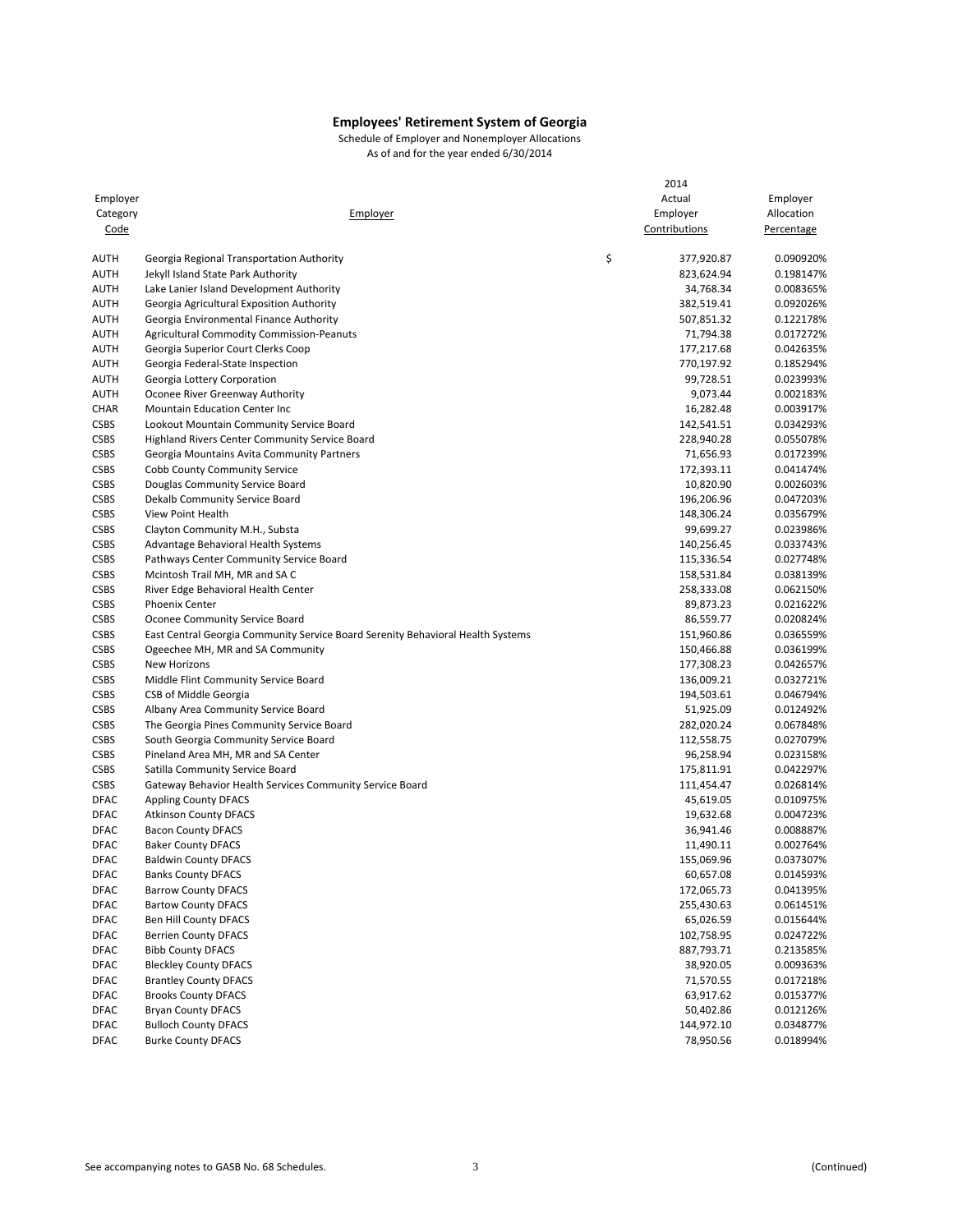|                            |                                                    |          | 2014                   |            |
|----------------------------|----------------------------------------------------|----------|------------------------|------------|
| Employer                   |                                                    |          | Actual                 | Employer   |
| Category                   |                                                    | Employer | Employer               | Allocation |
| Code                       |                                                    |          | Contributions          | Percentage |
|                            |                                                    |          |                        |            |
| <b>DFAC</b>                | <b>Butts County DFACS</b>                          | \$       | 57,834.80              | 0.013914%  |
| <b>DFAC</b>                | <b>Calhoun County DFACS</b>                        |          | 31,013.56              | 0.007461%  |
| <b>DFAC</b>                | <b>Camden County DFACS</b>                         |          | 114,896.46             | 0.027642%  |
| <b>DFAC</b>                | <b>Candler County DFACS</b>                        |          | 50,408.64              | 0.012127%  |
| <b>DFAC</b>                | <b>Carroll County DFACS</b>                        |          | 273,430.74             | 0.065782%  |
| <b>DFAC</b>                | <b>Catoosa County DFACS</b>                        |          | 141,016.44             | 0.033926%  |
| <b>DFAC</b>                | <b>Charlton County DFACS</b>                       |          | 68,834.28              | 0.016560%  |
| <b>DFAC</b>                | Chatham County DFACS                               |          | 759,098.26             | 0.182623%  |
| <b>DFAC</b>                | Chattahoochee County DFACS                         |          | 15,851.27              | 0.003813%  |
| <b>DFAC</b>                | Chattooga County DFACS                             |          | 114,291.55             | 0.027496%  |
| <b>DFAC</b>                | <b>Cherokee County DFACS</b>                       |          | 329,357.72             | 0.079237%  |
| <b>DFAC</b>                | <b>Clarke County DFACS</b>                         |          | 589,422.27             | 0.141803%  |
| <b>DFAC</b>                | Clay County DFACS                                  |          | 31,160.10              | 0.007496%  |
| <b>DFAC</b>                | <b>Clayton County DFACS</b>                        |          | 1,450,980.83           | 0.349076%  |
| <b>DFAC</b>                | <b>Clinch County DFACS</b>                         |          | 31,982.48              | 0.007694%  |
| <b>DFAC</b>                | <b>Cobb County DFACS</b>                           |          | 1,067,069.48           | 0.256715%  |
| <b>DFAC</b>                | <b>Coffee County DFACS</b>                         |          | 307,441.68             | 0.073964%  |
| <b>DFAC</b>                | <b>Colquitt County DFACS</b>                       |          | 153,970.39             | 0.037042%  |
| <b>DFAC</b>                | Columbia County DFACS                              |          | 283,245.18             | 0.068143%  |
| <b>DFAC</b>                | <b>Cook County DFACS</b>                           |          | 83,727.36              | 0.020143%  |
| <b>DFAC</b>                | <b>Coweta County DFACS</b>                         |          | 241,926.88             | 0.058203%  |
| <b>DFAC</b>                | <b>Crawford County DFACS</b>                       |          | 83,318.91              | 0.020045%  |
| <b>DFAC</b>                | <b>Crisp County DFACS</b>                          |          | 125,219.75             | 0.030125%  |
| <b>DFAC</b>                | Dade County DFACS                                  |          | 67,684.71              | 0.016284%  |
| <b>DFAC</b>                | Dawson County DFACS                                |          | 36,763.31              | 0.008844%  |
| <b>DFAC</b>                | <b>Decatur County DFACS</b>                        |          | 137,770.88             | 0.033145%  |
| <b>DFAC</b>                | Dekalb County DFACS                                |          | 2,829,835.37           | 0.680799%  |
| <b>DFAC</b>                | Dodge County DFACS                                 |          | 49,402.61              | 0.011885%  |
| <b>DFAC</b>                | Dooly County DFACS                                 |          | 45,080.59              | 0.010845%  |
| <b>DFAC</b>                | Dougherty County DFACS                             |          | 1,411,133.35           | 0.339489%  |
| <b>DFAC</b>                | Douglas County DFACS                               |          | 394,978.44             | 0.095024%  |
| <b>DFAC</b>                | <b>Early County DFACS</b>                          |          | 268,401.41             | 0.064572%  |
| <b>DFAC</b>                | <b>Echols County DFACS</b>                         |          | 13,169.35              | 0.003168%  |
| <b>DFAC</b>                | <b>Effingham County DFACS</b>                      |          | 106,888.33             | 0.025715%  |
| <b>DFAC</b>                | <b>Elbert County DFACS</b>                         |          | 72,779.18              | 0.017509%  |
| <b>DFAC</b>                | <b>Emanuel County DFACS</b>                        |          | 41,616.65              | 0.010012%  |
| <b>DFAC</b>                | <b>Evans County DFACS</b>                          |          | 30,242.90              | 0.007276%  |
| <b>DFAC</b>                | <b>Fannin County DFACS</b>                         |          | 62,387.75              | 0.015009%  |
| <b>DFAC</b>                | <b>Fayette County DFACS</b>                        |          | 112,429.40             | 0.027048%  |
| <b>DFAC</b>                | <b>Floyd County DFACS</b>                          |          | 632,714.42             | 0.152218%  |
| <b>DFAC</b>                | <b>Forsyth County DFACS</b>                        |          | 173,838.97             | 0.041822%  |
| DFAC                       | <b>Franklin County DFACS</b>                       |          | 77,292.99              | 0.018595%  |
| <b>DFAC</b>                | <b>Fulton County</b>                               |          | 3,803,523.11           | 0.915048%  |
| <b>DFAC</b>                | <b>Gilmer County DFACS</b>                         |          | 81,654.79              | 0.019644%  |
| <b>DFAC</b>                | <b>Glascock County DFACS</b>                       |          | 18,821.32              | 0.004528%  |
| <b>DFAC</b>                | <b>Glynn County DFACS</b>                          |          | 386,057.11             | 0.092877%  |
| DFAC                       | <b>Gordon County DFACS</b>                         |          | 190,000.72             | 0.045710%  |
| DFAC                       | <b>Grady County DFACS</b>                          |          |                        |            |
|                            | <b>Greene County DFACS</b>                         |          | 80,389.38<br>62,366.52 | 0.019340%  |
| DFAC                       | <b>Gwinnett County DFACS</b>                       |          |                        | 0.015004%  |
| <b>DFAC</b><br><b>DFAC</b> |                                                    |          | 1,401,451.37           | 0.337160%  |
|                            | Habersham County DFACS<br><b>Hall County DFACS</b> |          | 88,357.35              | 0.021257%  |
| DFAC                       |                                                    |          | 508,137.90             | 0.122247%  |
| DFAC                       | <b>Hancock County DFACS</b>                        |          | 19,320.44              | 0.004648%  |
| <b>DFAC</b>                | <b>Haralson County DFACS</b>                       |          | 90,472.34              | 0.021766%  |
| DFAC                       | <b>Harris County DFACS</b>                         |          | 68,467.35              | 0.016472%  |
| DFAC                       | <b>Hart County DFACS</b>                           |          | 104,403.03             | 0.025117%  |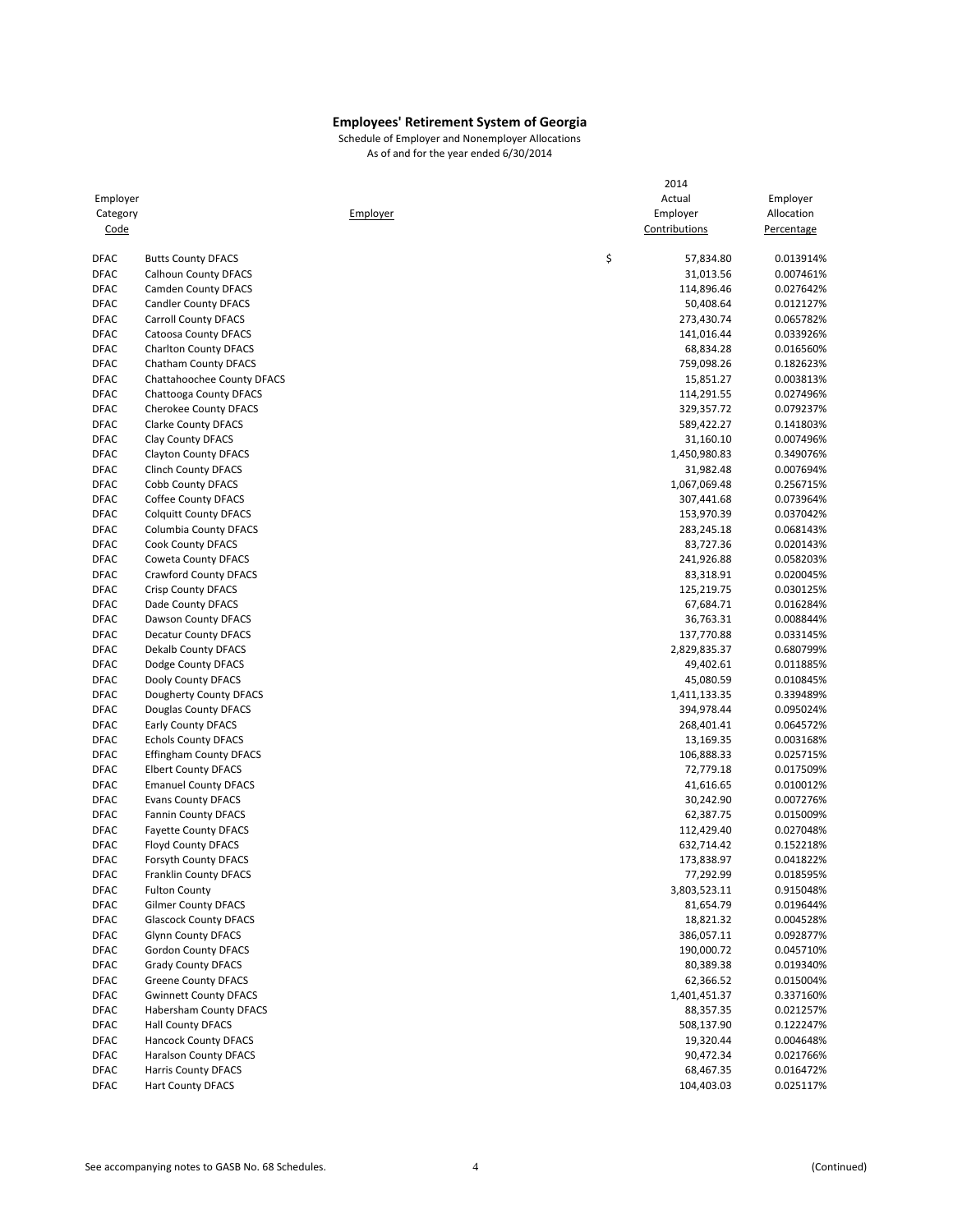|             |                              |          | 2014            |                   |
|-------------|------------------------------|----------|-----------------|-------------------|
| Employer    |                              |          | Actual          | Employer          |
| Category    |                              | Employer | Employer        | Allocation        |
| Code        |                              |          | Contributions   | <b>Percentage</b> |
| <b>DFAC</b> | <b>Heard County DFACS</b>    |          | \$<br>69,733.25 | 0.016776%         |
| <b>DFAC</b> | <b>Henry County DFACS</b>    |          | 509,478.49      | 0.122570%         |
| <b>DFAC</b> | <b>Houston County DFACS</b>  |          | 342,299.08      | 0.082350%         |
| <b>DFAC</b> | Irwin County DFACS           |          | 48,023.37       | 0.011553%         |
| <b>DFAC</b> | Jackson County DFACS         |          | 148,856.36      | 0.035812%         |
| <b>DFAC</b> | Jasper County DFACS          |          | 27,092.96       | 0.006518%         |
| <b>DFAC</b> | Jeff Davis County DFACS      |          | 69,206.66       | 0.016650%         |
| <b>DFAC</b> | Jefferson County DFACS       |          | 69,673.94       | 0.016762%         |
| <b>DFAC</b> | Jenkins County DFACS         |          | 26,519.40       | 0.006380%         |
| <b>DFAC</b> | Johnson County DFACS         |          | 40,923.76       | 0.009845%         |
| <b>DFAC</b> | Jones County DFACS           |          | 110,964.62      | 0.026696%         |
| <b>DFAC</b> | Lamar County DFACS           |          | 86,665.22       | 0.020850%         |
| <b>DFAC</b> | Lanier County DFACS          |          | 67,294.70       | 0.016190%         |
| <b>DFAC</b> | Laurens County DFACS         |          | 457,547.57      | 0.110076%         |
| <b>DFAC</b> | Lee County DFACS             |          | 43,181.83       | 0.010389%         |
| <b>DFAC</b> | Liberty County DFACS         |          | 166,793.28      | 0.040127%         |
| <b>DFAC</b> | Lincoln County DFACS         |          | 13,990.59       | 0.003366%         |
| <b>DFAC</b> | Long County DFACS            |          | 21,961.62       | 0.005284%         |
| <b>DFAC</b> | Lowndes County DFACS         |          | 373,106.02      | 0.089762%         |
| <b>DFAC</b> | <b>Lumpkin County DFACS</b>  |          | 66,655.57       | 0.016036%         |
| <b>DFAC</b> | <b>Macon County DFACS</b>    |          | 78,603.87       | 0.018910%         |
| <b>DFAC</b> | <b>Madison County DFACS</b>  |          | 97,119.27       | 0.023365%         |
| <b>DFAC</b> | <b>Marion County DFACS</b>   |          | 48,619.72       | 0.011697%         |
| <b>DFAC</b> | <b>Mcduffie County DFACS</b> |          | 97,840.98       | 0.023539%         |
| <b>DFAC</b> | <b>Mcintosh County DFACS</b> |          | 18,667.93       | 0.004491%         |
| <b>DFAC</b> | Meriwether County DFACS      |          | 110,893.06      | 0.026679%         |
| <b>DFAC</b> | <b>Miller County DFACS</b>   |          | 15,230.31       | 0.003664%         |
| <b>DFAC</b> | <b>Mitchell County DFACS</b> |          | 104,007.76      | 0.025022%         |
| <b>DFAC</b> | Monroe County DFACS          |          | 90,620.73       | 0.021801%         |
| <b>DFAC</b> | Montgomery County DFACS      |          | 45,715.79       | 0.010998%         |
| <b>DFAC</b> | <b>Morgan County DFACS</b>   |          | 75,713.91       | 0.018215%         |
| <b>DFAC</b> | <b>Murray County DFACS</b>   |          | 135,826.52      | 0.032677%         |
| <b>DFAC</b> | Muscogee County DFACS        |          | 637,729.56      | 0.153424%         |
| <b>DFAC</b> | <b>Newton County DFACS</b>   |          | 251,944.53      | 0.060613%         |
| <b>DFAC</b> | Oconee County DFACS          |          | 74,619.64       | 0.017952%         |
| <b>DFAC</b> | Oglethorpe County DFACS      |          | 25,784.32       | 0.006203%         |
| <b>DFAC</b> | <b>Paulding County DFACS</b> |          | 222,449.61      | 0.053517%         |
| <b>DFAC</b> | Peach County DFACS           |          | 104,239.80      | 0.025078%         |
| <b>DFAC</b> | <b>Pickens County DFACS</b>  |          | 90,289.13       | 0.021722%         |
| <b>DFAC</b> | <b>Pierce County DFACS</b>   |          | 72,719.51       | 0.017495%         |
| <b>DFAC</b> | <b>Pike County DFACS</b>     |          | 56,692.71       | 0.013639%         |
| DFAC        | Polk County DFACS            |          | 189,058.94      | 0.045484%         |
| DFAC        | Pulaski County DFACS         |          | 26,377.44       | 0.006346%         |
| DFAC        | <b>Putnam County DFACS</b>   |          | 253,978.24      | 0.061102%         |
| DFAC        | <b>Quitman County DFACS</b>  |          | 5,736.84        | 0.001380%         |
| <b>DFAC</b> | Rabun County DFACS           |          | 83,735.66       | 0.020145%         |
| DFAC        | Randolph County DFACS        |          | 45,179.67       | 0.010869%         |
| DFAC        | <b>Richmond County DFACS</b> |          | 653,191.17      | 0.157144%         |
| DFAC        | Rockdale County DFACS        |          | 200,428.56      | 0.048219%         |
| DFAC        | <b>Schley County DFACS</b>   |          | 10,407.95       | 0.002504%         |
| DFAC        | <b>Screven County DFACS</b>  |          | 60,766.14       | 0.014619%         |
| DFAC        | Seminole County DFACS        |          | 61,908.81       | 0.014894%         |
| DFAC        | <b>Spalding County DFACS</b> |          | 424,293.22      | 0.102076%         |
| <b>DFAC</b> | <b>Stephens County DFACS</b> |          | 120,633.39      | 0.029022%         |
| DFAC        | <b>Stewart County DFACS</b>  |          | 23,218.60       | 0.005586%         |
| <b>DFAC</b> | <b>Sumter County DFACS</b>   |          | 494,305.90      | 0.118920%         |
|             |                              |          |                 |                   |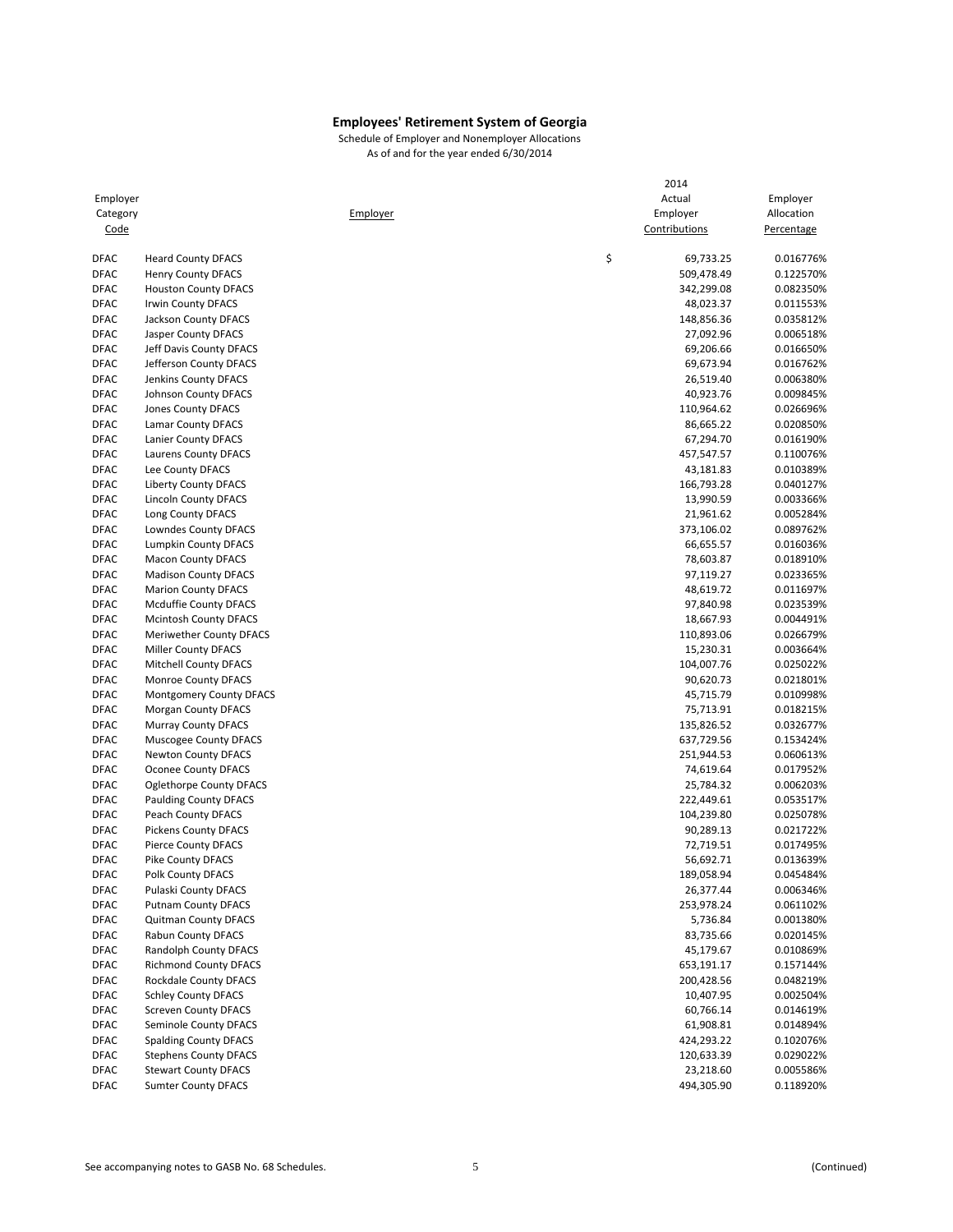|             |                                          | 2014            |            |
|-------------|------------------------------------------|-----------------|------------|
| Employer    |                                          | Actual          | Employer   |
| Category    | Employer                                 | Employer        | Allocation |
| <u>Code</u> |                                          | Contributions   | Percentage |
|             |                                          |                 |            |
| <b>DFAC</b> | <b>Talbot County DFACS</b>               | \$<br>28,713.98 | 0.006908%  |
| <b>DFAC</b> | <b>Taliaferro County DFACS</b>           | 7,290.39        | 0.001754%  |
| <b>DFAC</b> | <b>Tattnall County DFACS</b>             | 54,080.34       | 0.013011%  |
| <b>DFAC</b> | <b>Taylor County DFACS</b>               | 27,170.95       | 0.006537%  |
| <b>DFAC</b> | <b>Telfair County DFACS</b>              | 55,781.18       | 0.013420%  |
| <b>DFAC</b> | <b>Terrell County DFACS</b>              | 41,117.25       | 0.009892%  |
| <b>DFAC</b> | <b>Thomas County DFACS</b>               | 183,313.07      | 0.044101%  |
| <b>DFAC</b> | <b>Tift County DFACS</b>                 | 232,884.32      | 0.056027%  |
| <b>DFAC</b> | <b>Toombs County DFACS</b>               | 107,139.38      | 0.025776%  |
| <b>DFAC</b> | <b>Towns County DFACS</b>                | 22,905.47       | 0.005511%  |
| <b>DFAC</b> | <b>Treutlen County DFACS</b>             | 30,312.36       | 0.007293%  |
| <b>DFAC</b> | <b>Troup County DFACS</b>                | 220,625.86      | 0.053078%  |
| <b>DFAC</b> | <b>Turner County DFACS</b>               | 19,803.49       | 0.004764%  |
| <b>DFAC</b> | <b>Twiggs County DFACS</b>               | 58,137.67       | 0.013987%  |
| <b>DFAC</b> | <b>Union County DFACS</b>                | 52,252.38       | 0.012571%  |
| <b>DFAC</b> | <b>Upson County DFACS</b>                | 142,925.91      | 0.034385%  |
| <b>DFAC</b> | <b>Walker County DFACS</b>               | 147,362.12      | 0.035452%  |
| <b>DFAC</b> | <b>Walton County DFACS</b>               | 237,035.87      | 0.057026%  |
| <b>DFAC</b> | <b>Ware County DFACS</b>                 | 135,232.94      | 0.032534%  |
| <b>DFAC</b> | <b>Warren County DFACS</b>               | 22,238.24       | 0.005350%  |
| <b>DFAC</b> | <b>Washington County DFACS</b>           | 69,727.40       | 0.016775%  |
| <b>DFAC</b> | <b>Wayne County DFACS</b>                | 84,464.11       | 0.020320%  |
| <b>DFAC</b> | <b>Webster County DFACS</b>              | 14,479.68       | 0.003484%  |
| <b>DFAC</b> | <b>Wheeler County DFACS</b>              | 23,769.70       | 0.005718%  |
| <b>DFAC</b> | <b>White County DFACS</b>                | 73,495.02       | 0.017681%  |
| <b>DFAC</b> | <b>Whitfield County DFACS</b>            | 542,968.99      | 0.130627%  |
| <b>DFAC</b> | <b>Wilcox County DFACS</b>               | 36,012.99       | 0.008664%  |
| <b>DFAC</b> | <b>Wilkes County DFACS</b>               | 40,040.45       | 0.009633%  |
| <b>DFAC</b> | <b>Wilkinson County DFACS</b>            | 31,825.73       | 0.007657%  |
| <b>DFAC</b> | Worth County DFACS                       | 123,009.59      | 0.029594%  |
| HLTH        | Appling County Health Department         | 56,253.84       | 0.013534%  |
| HLTH        | Atkinson County Health Department        |                 | 0.006059%  |
| <b>HLTH</b> |                                          | 25,184.18       | 0.008229%  |
|             | Bacon County Health Department           | 34,206.72       |            |
| <b>HLTH</b> | Baker County Health Department           | 30,054.69       | 0.007231%  |
| <b>HLTH</b> | <b>Baldwin County Health Department</b>  | 64,541.40       | 0.015527%  |
| HLTH        | <b>Banks County Health Department</b>    | 27,891.48       | 0.006710%  |
| <b>HLTH</b> | <b>Barrow County Public Health</b>       | 85,730.27       | 0.020625%  |
| HLTH        | <b>Bartow County Health Department</b>   | 132,214.58      | 0.031808%  |
| HLTH        | Ben Hill County Health Department        | 44,330.06       | 0.010665%  |
| HLTH        | Berrien County Health Department         | 28,926.72       | 0.006959%  |
| <b>HLTH</b> | <b>Bibb County Health Department</b>     | 316,108.21      | 0.076049%  |
| HLTH        | <b>Bleckley County Health Department</b> | 26,213.92       | 0.006307%  |
| HLTH        | <b>Brantley County Health Department</b> | 34,173.80       | 0.008222%  |
| <b>HLTH</b> | <b>Brooks County Health Department</b>   | 31,485.84       | 0.007575%  |
| HLTH        | <b>Bulloch County Physical Health</b>    | 113,503.87      | 0.027307%  |
| <b>HLTH</b> | <b>Burke County Health Department</b>    | 64,608.80       | 0.015544%  |
| <b>HLTH</b> | <b>Butts County Health Department</b>    | 29,970.82       | 0.007210%  |
| HLTH        | Calhoun County Health Department         | 15,935.47       | 0.003834%  |
| <b>HLTH</b> | Candler County Health Department         | 29,887.58       | 0.007190%  |
| <b>HLTH</b> | Carroll County Health Department         | 124,697.05      | 0.030000%  |
| HLTH        | Catoosa County Health Department         | 133,178.13      | 0.032040%  |
| HLTH        | Charlton County Health Department        | 49,113.86       | 0.011816%  |
| <b>HLTH</b> | Chattahoochee County Health Department   | 5,154.48        | 0.001240%  |
| <b>HLTH</b> | Chattooga County Health Department       | 62,283.20       | 0.014984%  |
| <b>HLTH</b> | Cherokee County Health Department        | 774,615.56      | 0.186356%  |
| <b>HLTH</b> | Clarke County Health Department          | 594,789.49      | 0.143094%  |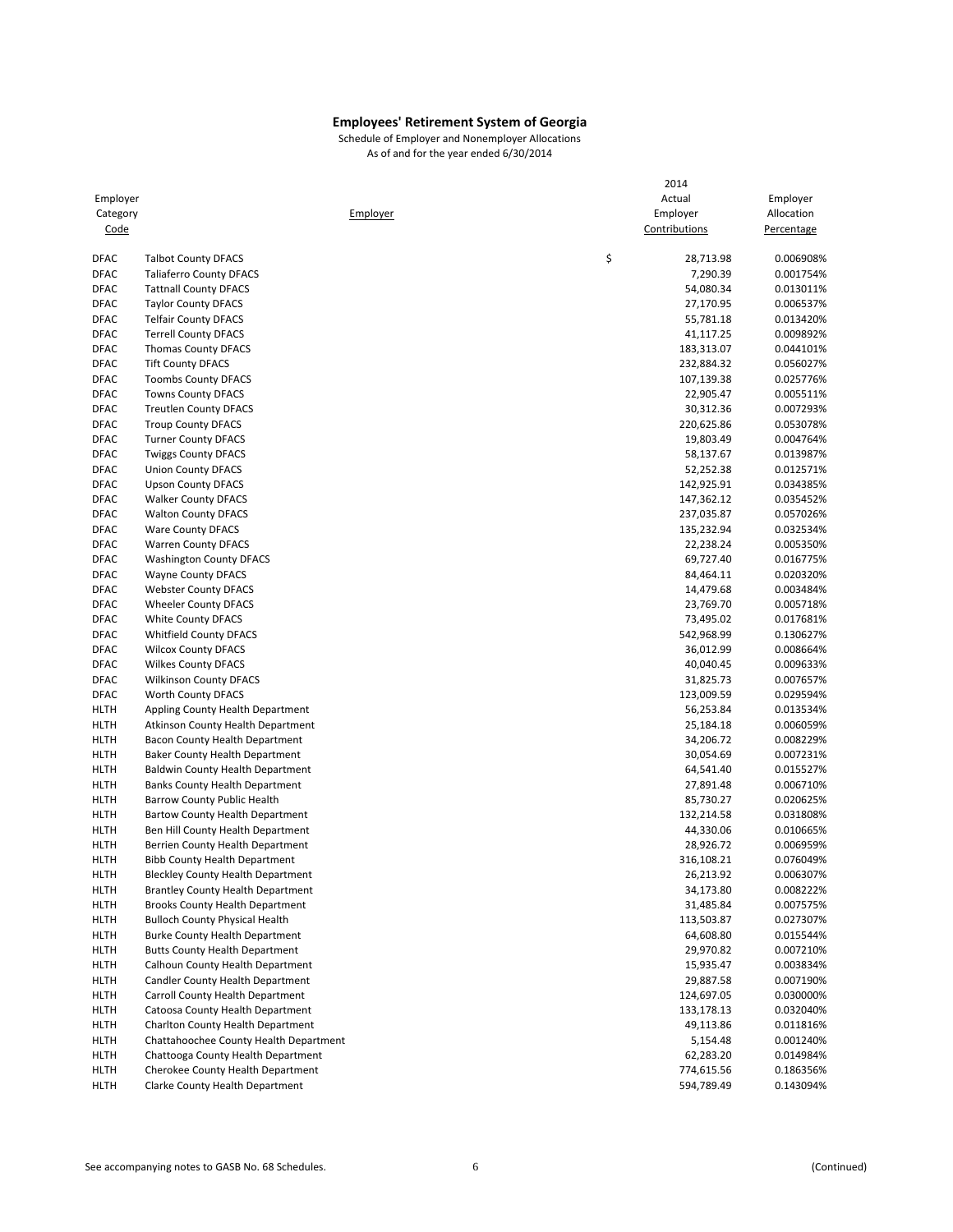|             |                                          | 2014           |            |
|-------------|------------------------------------------|----------------|------------|
| Employer    |                                          | Actual         | Employer   |
| Category    | Employer                                 | Employer       | Allocation |
| <u>Code</u> |                                          | Contributions  | Percentage |
|             |                                          |                |            |
| <b>HLTH</b> | Clay County Health Department            | \$<br>8,087.08 | 0.001946%  |
| HLTH        | Clayton County Health Department         | 753,856.79     | 0.181362%  |
| <b>HLTH</b> | Clinch County Health Department          | 25,322.04      | 0.006092%  |
| <b>HLTH</b> | Cobb County Health Department            | 1,503,791.18   | 0.361781%  |
| <b>HLTH</b> | Coffee County Health Department          | 102,877.63     | 0.024750%  |
| HLTH        | <b>Colquitt County Health Department</b> | 140,047.58     | 0.033693%  |
| HLTH        | Columbia County Health Department        | 108,001.97     | 0.025983%  |
| <b>HLTH</b> | Cook County Health Department            | 35,500.84      | 0.008541%  |
| HLTH        | Coweta County Health Department          | 129,391.38     | 0.031129%  |
| HLTH        | Crawford County Health Department        | 23,768.20      | 0.005718%  |
| HLTH        | Crisp County Health Department           | 49,081.61      | 0.011808%  |
| <b>HLTH</b> | Dade County Health Department            | 37,757.57      | 0.009084%  |
| HLTH        | Dawson County Health Department          | 38,860.76      | 0.009349%  |
| HLTH        | Decatur County Health Department         | 78,328.17      | 0.018844%  |
| HLTH        | Dekalb County Health Department          | 2,267,812.45   | 0.545588%  |
| HLTH        | Dodge County Health Department           | 35,027.46      | 0.008427%  |
| <b>HLTH</b> | Dooly County Health Department           | 27,731.12      | 0.006672%  |
| HLTH        | Dougherty County Health Department       | 322,158.62     | 0.077505%  |
| HLTH        | Southwest Health District                | 601,101.40     | 0.144612%  |
| HLTH        | Douglas County Health Department         | 102,732.80     | 0.024715%  |
| <b>HLTH</b> | Early County Health Department           | 43,475.41      | 0.010459%  |
| <b>HLTH</b> | Echols County Health Department          | 18,260.76      | 0.004393%  |
| <b>HLTH</b> | <b>Elbert County Health Department</b>   | 32,612.45      | 0.007846%  |
| HLTH        | <b>Emanuel County Health Department</b>  | 92,393.84      | 0.022228%  |
| HLTH        | Evans County Health Department           | 32,915.56      | 0.007919%  |
| <b>HLTH</b> | Fannin County Health Department          | 50,272.32      | 0.012094%  |
| HLTH        | Fayette County Health Department         | 109,829.12     | 0.026423%  |
| HLTH        | Floyd County Health Department           | 996,600.90     | 0.239761%  |
| HLTH        | Forsyth County Health Department         | 125,893.74     | 0.030287%  |
| <b>HLTH</b> | Franklin County Health Department        | 37,319.22      | 0.008978%  |
| <b>HLTH</b> | Gilmer County Health Department          | 68,496.76      | 0.016479%  |
| HLTH        | <b>Glascock County Health Department</b> | 11,421.34      | 0.002748%  |
| HLTH        | <b>Glynn County Health Department</b>    | 2,065,267.00   | 0.496860%  |
| HLTH        | Gordon County Health Department          | 108,945.90     | 0.026210%  |
| <b>HLTH</b> | Grady County Health Department           | 70,072.43      | 0.016858%  |
| HLTH        | Greene County Health Department          | 42,831.25      | 0.010304%  |
| HLTH        | <b>Gwinnett County Health Department</b> | 1,697,981.89   | 0.408499%  |
| HLTH        | Habersham County Health Department       | 62,342.90      | 0.014998%  |
| <b>HLTH</b> | Hall County Health Department            | 1,009,614.64   | 0.242892%  |
| <b>HLTH</b> | Hancock County Health Department         | 34,305.99      | 0.008253%  |
| HLTH        | Haralson County Health Department        | 37,515.35      | 0.009025%  |
| HLTH        | Harris County Health Department          | 53,763.15      | 0.012934%  |
| HLTH        | Hart County Health Department            | 37,045.23      | 0.008912%  |
| HLTH        | <b>Heard County Health Department</b>    | 21,839.53      | 0.005254%  |
| HLTH        | Henry County Health Department           | 169,865.50     | 0.040866%  |
| HLTH        | Houston County Health Department         | 937,311.60     | 0.225498%  |
| HLTH        | Irwin County Health Department           | 45,458.60      | 0.010936%  |
| HLTH        | Jackson County Health Department         | 76,379.92      | 0.018375%  |
| HLTH        | Jasper County Health Department          | 29,026.69      | 0.006983%  |
| HLTH        | Jeff Davis County Health Department      | 44,976.10      | 0.010820%  |
| HLTH        | Jefferson County Health Department       | 53,402.30      | 0.012847%  |
| HLTH        | Jenkins County Health Department         | 23,527.69      | 0.005660%  |
| HLTH        | Johnson County Health Department         | 17,868.04      | 0.004299%  |
| HLTH        | Jones County Health Department           | 33,089.70      | 0.007961%  |
| HLTH        | Lamar County Health Department           | 40,285.56      | 0.009692%  |
| HLTH        | Lanier County Health Department          | 11,160.96      | 0.002685%  |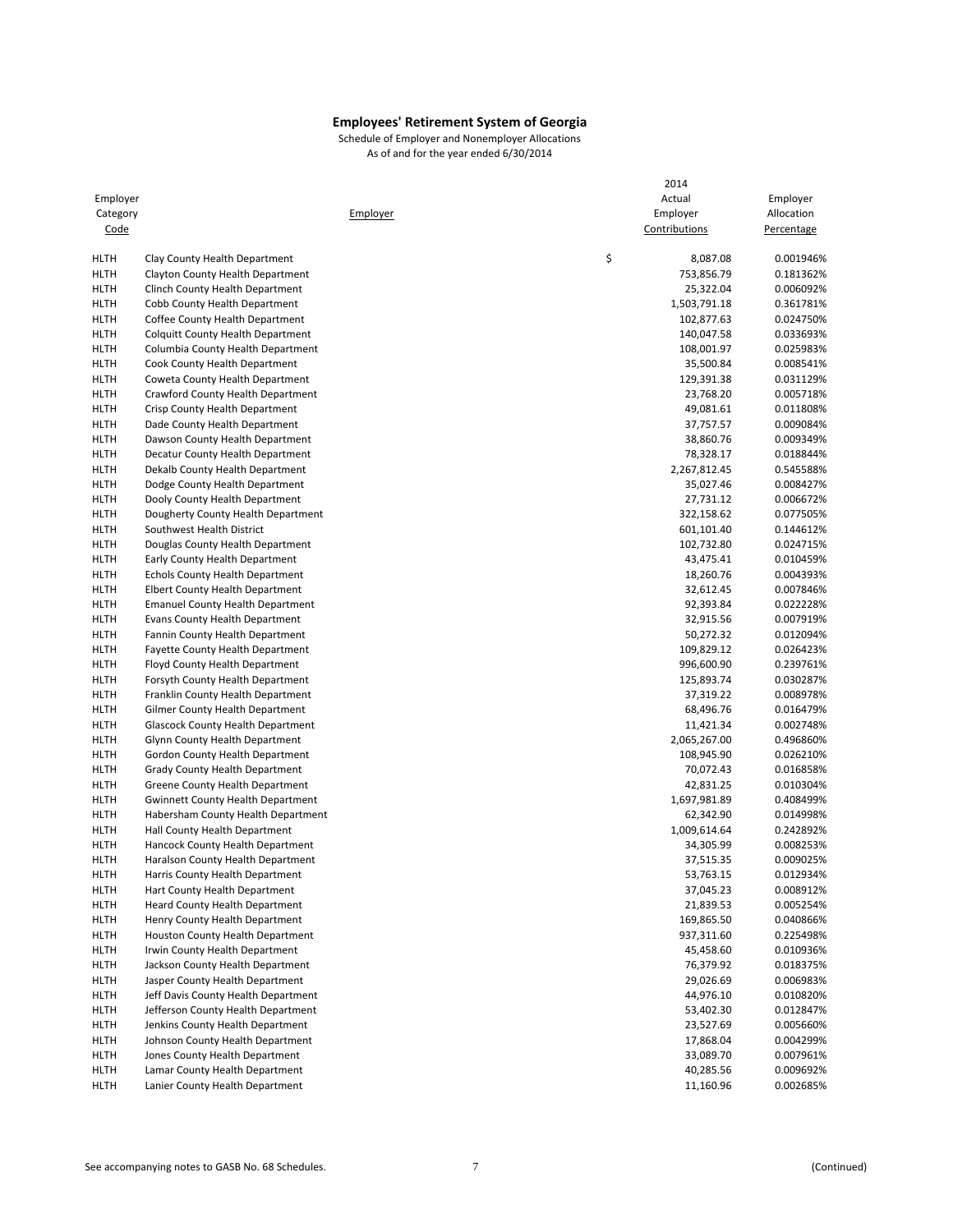|                     |                                                                            | 2014                    |                        |
|---------------------|----------------------------------------------------------------------------|-------------------------|------------------------|
| Employer            |                                                                            | Actual                  | Employer               |
| Category            | Employer                                                                   | Employer                | Allocation             |
| <u>Code</u>         |                                                                            | Contributions           | Percentage             |
| <b>HLTH</b>         | Laurens County Health Department                                           | \$<br>544,246.41        | 0.130934%              |
| HLTH                | Lee County Health Department                                               | 70,612.74               | 0.016988%              |
| <b>HLTH</b>         | Lincoln County Health Department                                           | 14,151.04               | 0.003404%              |
| HLTH                | Lowndes County Health Department                                           | 808,658.50              | 0.194546%              |
| <b>HLTH</b>         | Lumpkin County Health Department                                           | 56,076.91               | 0.013491%              |
| <b>HLTH</b>         | Macon County Health Department                                             | 17,456.89               | 0.004200%              |
| <b>HLTH</b>         | <b>Madison County Health Department</b>                                    | 52,691.79               | 0.012677%              |
| HLTH                | Marion County Health Department                                            | 14,581.08               | 0.003508%              |
| <b>HLTH</b>         | Mcduffie County Health Department                                          | 52,681.31               | 0.012674%              |
| <b>HLTH</b>         | Meriwether County Health Department                                        | 68,518.99               | 0.016484%              |
| <b>HLTH</b>         | Miller County Health Department                                            | 31,267.90               | 0.007522%              |
| <b>HLTH</b>         | Mitchell County Health Department                                          | 55,507.13               | 0.013354%              |
| HLTH                | Monroe County Health Department                                            | 31,231.51               | 0.007514%              |
| <b>HLTH</b>         | Montgomery County Health Department                                        | 25,540.48               | 0.006145%              |
| <b>HLTH</b>         | Morgan County Health Department                                            | 48,842.51               | 0.011750%              |
| <b>HLTH</b>         | Murray County Health Department                                            | 72,321.46               | 0.017399%              |
| <b>HLTH</b>         | Muscogee County Health Department                                          | 1,003,361.94            | 0.241388%              |
| <b>HLTH</b>         | Newton County Health Department                                            | 167,362.00              | 0.040264%              |
| <b>HLTH</b>         | Oconee County Health Department                                            | 46,988.85               | 0.011305%              |
| <b>HLTH</b>         | Oglethorpe County Health Department                                        | 32,865.39               | 0.007907%              |
| HLTH                | Paulding County Health Department                                          | 114,746.81              | 0.027606%              |
| <b>HLTH</b>         | Peach County Health Department                                             | 41,645.14               | 0.010019%              |
| <b>HLTH</b>         | Pickens County Health Department                                           | 41,461.73               | 0.009975%              |
| HLTH                | Pierce County Health Department                                            | 79,533.27               | 0.019134%              |
| <b>HLTH</b>         | Pike County Health Department                                              | 26,841.98               | 0.006458%              |
| <b>HLTH</b>         | Polk County Health Department                                              | 93,068.18               | 0.022390%              |
| <b>HLTH</b>         | Pulaski County Health Department                                           | 27,823.57               | 0.006694%              |
| <b>HLTH</b>         | Putnam County Health Department                                            | 57,625.25               | 0.013863%              |
| HLTH                | Rabun County Health Department                                             | 53,869.82               | 0.012960%              |
| <b>HLTH</b>         | Randolph County Health Department                                          | 21,056.48               | 0.005066%              |
| <b>HLTH</b>         | <b>Richmond County Health Department</b>                                   | 862,168.20              | 0.207420%              |
| <b>HLTH</b>         | Rockdale County Health Department                                          | 134,216.44              | 0.032290%              |
| <b>HLTH</b>         | <b>Schley County Health Department</b>                                     | 12,397.92               | 0.002983%              |
| <b>HLTH</b>         | Screven County Health Department                                           | 46,605.77               | 0.011212%              |
| <b>HLTH</b>         | Seminole County Health Department                                          | 51,989.28               | 0.012508%              |
| HLTH                | Spalding County Health Department                                          | 96,811.37               | 0.023291%              |
| <b>HLTH</b>         | <b>Stephens County Health Department</b>                                   | 43,229.13               | 0.010400%              |
| <b>HLTH</b>         | Stewart County Health Department                                           | 14,940.48               | 0.003594%              |
| <b>HLTH</b>         | <b>Sumter County Health Department</b>                                     | 82,418.42               | 0.019828%              |
| <b>HLTH</b>         | <b>Talbot County Health Department</b>                                     | 14,350.08               | 0.003452%              |
| <b>HLTH</b>         | Taliaferro County Health Department                                        | 12,383.38               | 0.002979%              |
| <b>HLTH</b>         | <b>Tattnall County Health Department</b>                                   | 57,789.06               | 0.013903%<br>0.006659% |
| HLTH                | Taylor County Health Department                                            | 27,679.50               |                        |
| <b>HLTH</b>         | <b>Telfair County Health Department</b>                                    | 33,412.08               | 0.008038%<br>0.005815% |
| HLTH                | <b>Terrell County Health Department</b><br>Thomas County Health Department | 24,171.96<br>170,143.38 | 0.040933%              |
| HLTH<br>HLTH        | <b>Tift County Health Department</b>                                       | 94,322.97               | 0.022692%              |
|                     |                                                                            |                         | 0.016981%              |
| HLTH<br><b>HLTH</b> | <b>Toombs County Health Department</b><br>Towns County Health Department   | 70,584.54<br>54,215.16  | 0.013043%              |
| HLTH                | <b>Treutlen County Health Department</b>                                   | 19,160.60               | 0.004610%              |
| HLTH                | Troup County Health Department                                             | 796,694.74              | 0.191668%              |
| HLTH                | <b>Turner County Health Department</b>                                     | 22,042.80               | 0.005303%              |
| HLTH                | <b>Twiggs County Health Department</b>                                     | 23,998.74               | 0.005774%              |
| <b>HLTH</b>         | Union County Health Department                                             | 46,761.72               | 0.011250%              |
| HLTH                | Upson County Health Department                                             | 78,971.08               | 0.018999%              |
| <b>HLTH</b>         | Walker County Health Department                                            | 113,934.42              | 0.027410%              |
|                     |                                                                            |                         |                        |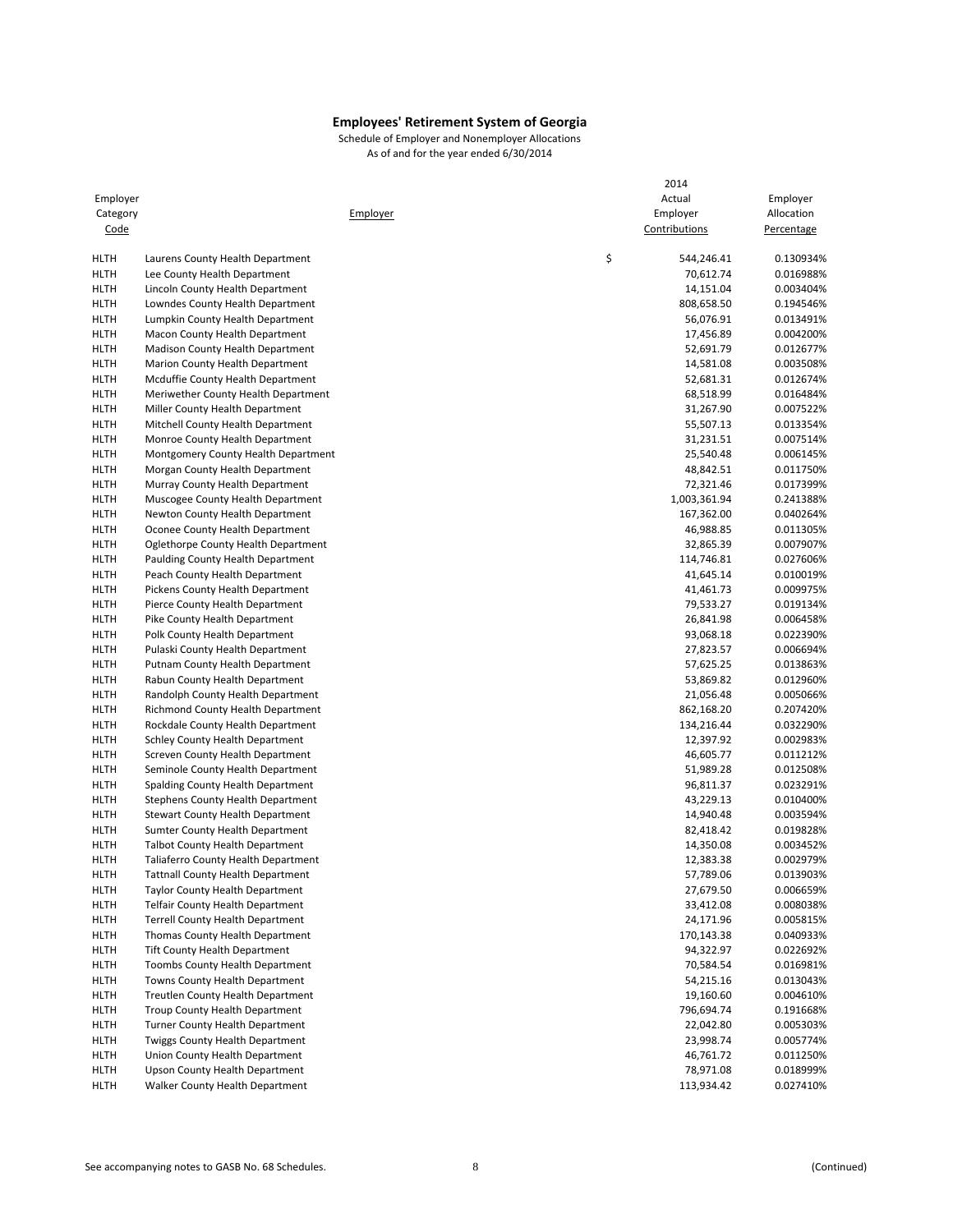|             |                                           |          | 2014             |            |
|-------------|-------------------------------------------|----------|------------------|------------|
| Employer    |                                           |          | Actual           | Employer   |
| Category    |                                           | Employer | Employer         | Allocation |
| Code        |                                           |          | Contributions    | Percentage |
| HLTH        | Walton County Health Department           |          | \$<br>149,873.84 | 0.036057%  |
| HLTH        | Ware County Health Department             |          | 885,383.75       | 0.213005%  |
| HLTH        | Warren County Health Department           |          | 11,647.52        | 0.002802%  |
| HLTH        | Washington County Health Department       |          | 45,939.76        | 0.011052%  |
| HLTH        | Wayne County Health Department            |          | 63,291.86        | 0.015227%  |
| HLTH        | Webster County Health Department          |          | 9,201.84         | 0.002214%  |
| <b>HLTH</b> | Wheeler County Health Department          |          | 18,498.84        | 0.004450%  |
| HLTH        | White County Health Department            |          | 47,706.06        | 0.011477%  |
| HLTH        | Whitfield County Health Department        |          | 378,000.58       | 0.090939%  |
| HLTH        | <b>Wilcox County Health Department</b>    |          | 14,785.30        | 0.003557%  |
| HLTH        | Wilkes County Health Department           |          | 35,098.78        | 0.008444%  |
| <b>HLTH</b> | <b>Wilkinson County Health Department</b> |          | 32,926.20        | 0.007921%  |
| HLTH        | Worth County Health Department            |          | 50,209.18        | 0.012079%  |
| <b>MRCS</b> | Woodright Industries                      |          | 90,284.52        | 0.021721%  |
| <b>MRCS</b> | Jessamine Place                           |          | 109,582.29       | 0.026363%  |
| <b>MRCS</b> | <b>Carroll County MR Services</b>         |          | 74,942.96        | 0.018030%  |
| <b>MRCS</b> | Green Oaks Service Center                 |          | 138,092.97       | 0.033222%  |
| <b>MRCS</b> | Haralson County Center (Mh/Mr/Sa)         |          | 99,881.26        | 0.024029%  |
| <b>MRCS</b> | Mitchell-Baker Service Center             |          | 111,566.23       | 0.026841%  |
| <b>MRCS</b> | Thomas/Grady Service Center               |          | 184,704.75       | 0.044436%  |
| <b>MRCS</b> | Tift County - Diversified Enterprises     |          | 202,381.67       | 0.048689%  |
| <b>PSCH</b> | <b>Bacon County Schools</b>               |          | 15,576.60        | 0.003747%  |
| <b>PSCH</b> | <b>Baldwin County Schools</b>             |          | 35,290.19        | 0.008490%  |
| <b>PSCH</b> | <b>Barrow County Schools</b>              |          | 7,493.34         | 0.001803%  |
| <b>PSCH</b> | Ben Hill County Schools                   |          | 10,770.79        | 0.002591%  |
| <b>PSCH</b> | <b>Bibb County Schools</b>                |          | 81,547.22        | 0.019619%  |
| <b>PSCH</b> | <b>Butts County Schools</b>               |          | 20,422.02        | 0.004913%  |
| <b>PSCH</b> | <b>Camden County Schools</b>              |          | 7,947.62         | 0.001912%  |
| <b>PSCH</b> | <b>Carroll County Schools</b>             |          | 12,564.22        | 0.003023%  |
| <b>PSCH</b> | Catoosa County Board of Education         |          | 7,242.24         | 0.001742%  |
| <b>PSCH</b> | <b>Chatham County Schools</b>             |          | 21,156.49        | 0.005090%  |
| <b>PSCH</b> | Live Oak Public Libraries                 |          | 9,996.10         | 0.002405%  |
| <b>PSCH</b> | <b>Clarke County Schools</b>              |          | 41,369.40        | 0.009953%  |
| <b>PSCH</b> | <b>Clayton County Schools</b>             |          | 28,486.43        | 0.006853%  |
| <b>PSCH</b> | Cobb County Schools                       |          | 8,573.97         | 0.002063%  |
| <b>PSCH</b> | <b>Colquitt County Schools</b>            |          | 17,840.64        | 0.004292%  |
| <b>PSCH</b> | <b>Columbia County Schools</b>            |          | 33,113.52        | 0.007966%  |
| <b>PSCH</b> | <b>Coweta County Schools</b>              |          | 14,796.61        | 0.003560%  |
| <b>PSCH</b> | Crisp County Schools                      |          | 33,361.16        | 0.008026%  |
| <b>PSCH</b> | <b>Decatur County Schools</b>             |          | 20,842.80        | 0.005014%  |
| <b>PSCH</b> | <b>Dekalb County Schools</b>              |          | 158,502.07       | 0.038132%  |
| <b>PSCH</b> | Dodge County Schools                      |          | 21,790.47        | 0.005242%  |
| <b>PSCH</b> | Ocmulgee Regional Library System          |          | 5,454.96         | 0.001312%  |
| <b>PSCH</b> | Dougherty County Schools                  |          | 19,756.80        | 0.004753%  |
| <b>PSCH</b> | Douglas County Schools                    |          | 42,183.91        | 0.010149%  |
| <b>PSCH</b> | <b>Effingham County Schools</b>           |          | 20,554.66        | 0.004945%  |
| <b>PSCH</b> | <b>Emanuel County Schools</b>             |          | 8,581.42         | 0.002065%  |
| <b>PSCH</b> | <b>Fayette County Schools</b>             |          | 18,967.58        | 0.004563%  |
| <b>PSCH</b> | <b>Floyd County Schools</b>               |          | 35,024.23        | 0.008426%  |
| <b>PSCH</b> | Forsyth County Schools                    |          | 17,065.03        | 0.004105%  |
| <b>PSCH</b> | <b>Fulton County Board of Education</b>   |          | 8,476.08         | 0.002039%  |
| <b>PSCH</b> | <b>Gilmer County Schools</b>              |          | 19,419.26        | 0.004672%  |
| <b>PSCH</b> | <b>Glascock County Schools</b>            |          | 7,834.98         | 0.001885%  |
| <b>PSCH</b> | <b>Glynn County Schools</b>               |          | 42,908.48        | 0.010323%  |
| <b>PSCH</b> | Gordon County Schools                     |          | 8,392.32         | 0.002019%  |
| <b>PSCH</b> | <b>Grady County Schools</b>               |          | 18,427.84        | 0.004433%  |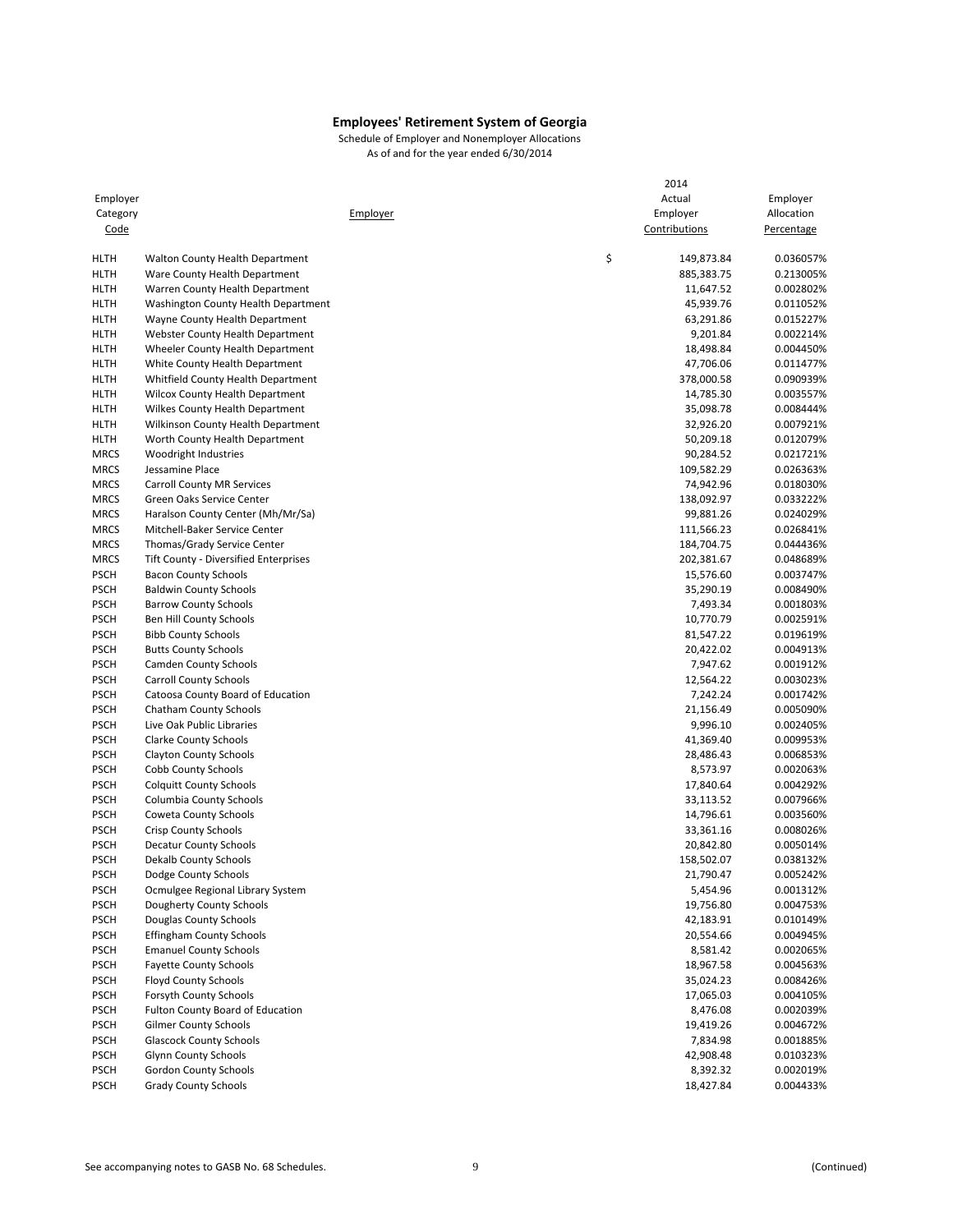| Employer<br>Category       | <u>Employer</u>                                              | 2014<br>Actual<br>Employer | Employer<br>Allocation |
|----------------------------|--------------------------------------------------------------|----------------------------|------------------------|
| Code                       |                                                              | Contributions              | Percentage             |
| <b>PSCH</b>                | <b>Greene County Schools</b>                                 | \$<br>22,930.96            | 0.005517%              |
| <b>PSCH</b>                | <b>Gwinnett County Schools</b>                               | 54,069.64                  | 0.013008%              |
| <b>PSCH</b>                | <b>Hall County Schools</b>                                   | 9,587.48                   | 0.002307%              |
| <b>PSCH</b>                | <b>Hart County Schools</b>                                   | 8,824.80                   | 0.002123%              |
| <b>PSCH</b>                | Henry County Schools                                         | 49,357.89                  | 0.011874%              |
| <b>PSCH</b>                | <b>Houston County Schools</b>                                | 74,802.08                  | 0.017996%              |
| <b>PSCH</b>                | Irwin County Schools                                         | 18,836.08                  | 0.004532%              |
| <b>PSCH</b>                | Jackson County Schools                                       | 8,956.27                   | 0.002155%              |
| <b>PSCH</b>                | Johnson County Schools                                       | 11,754.16                  | 0.002828%              |
| <b>PSCH</b>                | Lamar County Schools                                         | 10,574.16                  | 0.002544%              |
| <b>PSCH</b>                | Lee County Schools                                           | 3,199.60                   | 0.000770%              |
| <b>PSCH</b>                | <b>Macon County Schools</b>                                  | 9,400.26                   | 0.002262%              |
| <b>PSCH</b>                | <b>Madison County Schools</b>                                | 10,713.74                  | 0.002578%              |
| <b>PSCH</b>                | Mcduffie County Schools                                      | 30,057.15                  | 0.007231%              |
| <b>PSCH</b>                | <b>Meriwether County Schools</b>                             | 22,798.78                  | 0.005485%              |
| <b>PSCH</b>                | <b>Monroe County Schools</b>                                 | 9,436.68                   | 0.002270%              |
| <b>PSCH</b>                | Muscogee County Schools                                      | 29,550.99                  | 0.007109%              |
| <b>PSCH</b>                | Oglethorpe County Schools                                    | 13,195.05                  | 0.003174%              |
| <b>PSCH</b>                | <b>Paulding County Schools</b>                               | 24,426.61                  | 0.005877%              |
| <b>PSCH</b>                | <b>Pickens County Schools</b>                                | 2,517.18                   | 0.000606%              |
| <b>PSCH</b>                | <b>Pierce County Schools</b>                                 | 10,828.50                  | 0.002605%              |
| <b>PSCH</b>                | Pike County Schools                                          | 14,055.59                  | 0.003381%              |
| <b>PSCH</b>                | Polk County Schools                                          | 14,103.54                  | 0.003393%              |
| <b>PSCH</b>                | Rabun County Schools                                         | 8,483.00                   | 0.002041%              |
| <b>PSCH</b>                | <b>Richmond County Schools</b>                               | 13,880.13                  | 0.003339%              |
| <b>PSCH</b>                | Rockdale County Schools                                      | 46,953.82                  | 0.011296%              |
| <b>PSCH</b>                | <b>Spalding County Schools</b>                               | 18,801.36                  | 0.004523%              |
| <b>PSCH</b>                | <b>Stephens County Schools</b>                               | 3,930.24                   | 0.000946%              |
| <b>PSCH</b>                | <b>Sumter County Schools</b>                                 | 10,195.66                  | 0.002453%              |
| <b>PSCH</b>                | <b>Tattnall County Schools</b>                               | 3,759.56                   | 0.000904%              |
| <b>PSCH</b><br><b>PSCH</b> | <b>Telfair County Schools</b>                                | 4,456.99                   | 0.001072%<br>0.003295% |
| <b>PSCH</b>                | <b>Terrell County Schools</b><br><b>Troup County Schools</b> | 13,694.30<br>10,033.27     | 0.002414%              |
| <b>PSCH</b>                | <b>Union County Schools</b>                                  | 7,977.49                   | 0.001919%              |
| <b>PSCH</b>                | <b>Upson County Schools</b>                                  | 8,986.18                   | 0.002162%              |
| <b>PSCH</b>                | <b>Ware County Schools</b>                                   | 12,056.70                  | 0.002901%              |
| <b>PSCH</b>                | Washington County Board of Education                         | 45,596.52                  | 0.010970%              |
| <b>PSCH</b>                | <b>Wayne County Schools</b>                                  | 9,392.08                   | 0.002260%              |
| <b>PSCH</b>                | White County Board of Education                              | 5,199.96                   | 0.001251%              |
| <b>PSCH</b>                | <b>Whitfield County Schools</b>                              | 10,256.75                  | 0.002468%              |
| <b>PSCH</b>                | <b>Wilkinson County Schools</b>                              | 25,449.57                  | 0.006123%              |
| <b>PSCH</b>                | Atlanta City Schools                                         | 43,031.68                  | 0.010353%              |
| <b>PSCH</b>                | City of Buford Schools (Gwinnett)                            | 12,759.96                  | 0.003070%              |
| <b>PSCH</b>                | City of Dalton Schools (Whitfield)                           | 10,184.77                  | 0.002450%              |
| <b>PSCH</b>                | City of Decatur Schools (Dekalb)                             | 5,478.40                   | 0.001318%              |
| <b>PSCH</b>                | City of Dublin Schools (Laurens)                             | 1,628.30                   | 0.000392%              |
| <b>PSCH</b>                | City of Rome Schools (Floyd)                                 | 17,596.69                  | 0.004233%              |
| <b>PSCH</b>                | City of Valdosta Schools (Lowndes)                           | 28,856.76                  | 0.006942%              |
| <b>PSCH</b>                | Georgia Military College                                     | 19,974.82                  | 0.004806%              |
| RESA                       | Northwest Georgia Regional Education Service Agency          | 33,861.79                  | 0.008146%              |
| RESA                       | Metro Regional Education Service Agency                      | 29,279.57                  | 0.007044%              |
| RESA                       | North East Georgia Regional Education Service Agency         | 20,464.51                  | 0.004923%              |
| <b>STAT</b>                | Georgia Department of Agriculture                            | 3,275,077.77               | 0.787915%              |
| <b>STAT</b>                | Georgia Department of Administrative Services                | 2,394,426.76               | 0.576049%              |
| <b>STAT</b>                | Georgia Department of Audits                                 | 2,992,116.30               | 0.719841%              |
| <b>STAT</b>                | Department of Public Health                                  | 8,442,052.09               | 2.030982%              |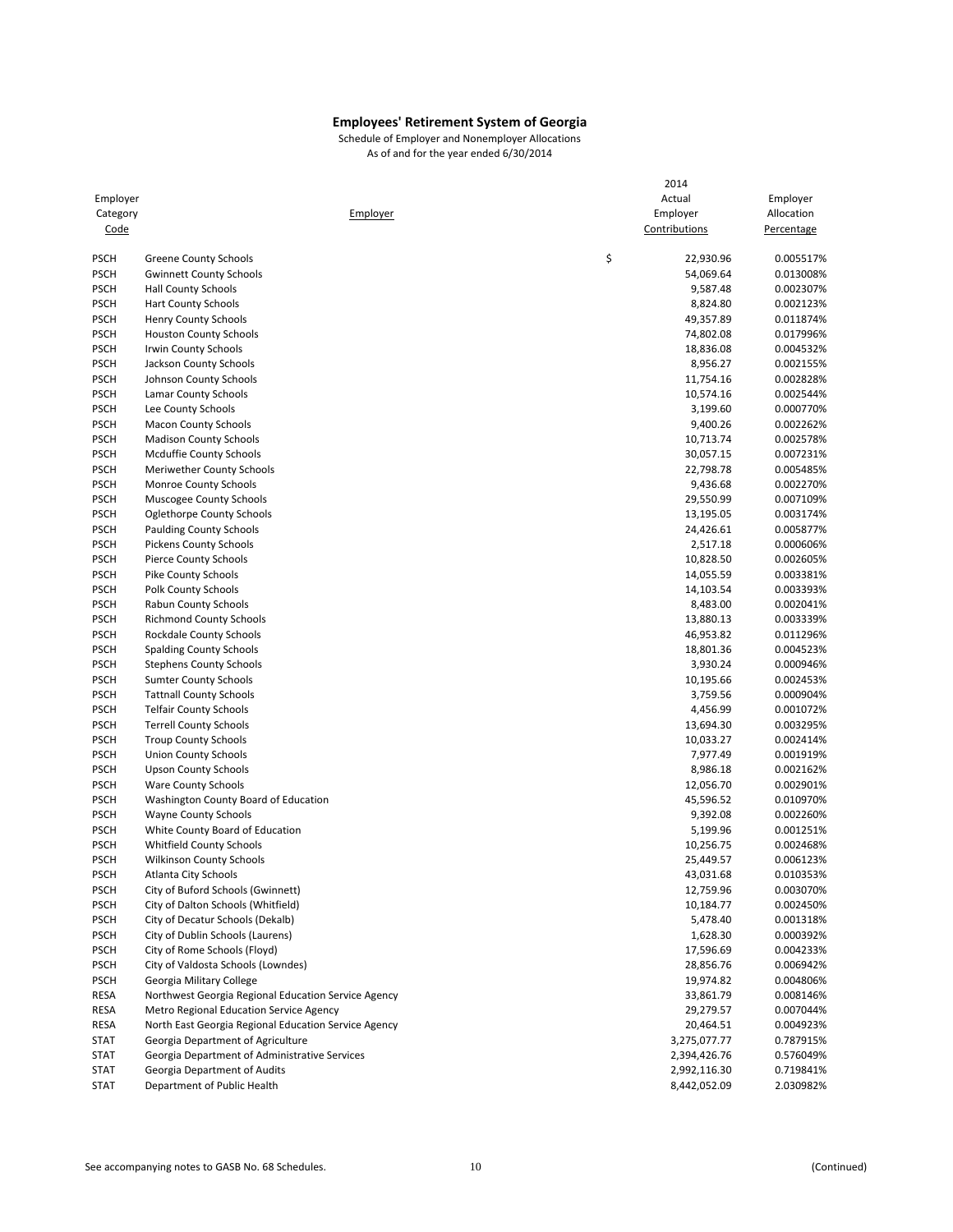|             |                                                                | 2014             |            |
|-------------|----------------------------------------------------------------|------------------|------------|
| Employer    |                                                                | Actual           | Employer   |
| Category    | Employer                                                       | Employer         | Allocation |
| Code        |                                                                | Contributions    | Percentage |
|             |                                                                |                  |            |
| <b>STAT</b> | Georgia Department of Banking and Finance                      | \$<br>973,816.30 | 0.234280%  |
| <b>STAT</b> | <b>State Accounting Office</b>                                 | 1,402,416.17     | 0.337392%  |
| <b>STAT</b> | Office of Commissioner of Insurance                            | 1,913,000.78     | 0.460228%  |
| <b>STAT</b> | Georgia State Finance and Investment Commission                | 1,288,903.47     | 0.310083%  |
| <b>STAT</b> | <b>State Properties Commission</b>                             | 119,659.06       | 0.028787%  |
| <b>STAT</b> | Georgia Department of Defense                                  | 2,683,894.22     | 0.645689%  |
| <b>STAT</b> | Georgia Department of Education                                | 5,348,480.10     | 1.286733%  |
| <b>STAT</b> | The Technical College System of Georgia                        | 1,344,068.96     | 0.323355%  |
| <b>STAT</b> | <b>Prosecuting Attorneys Council</b>                           | 7,308,956.20     | 1.758383%  |
| <b>STAT</b> | Georgia Department of Community Health                         | 6,490,762.95     | 1.561542%  |
| <b>STAT</b> | Georgia Forestry Commission                                    | 3,052,329.31     | 0.734327%  |
| <b>STAT</b> | Office of Planning and Budget                                  | 3,932,390.54     | 0.946051%  |
| <b>STAT</b> | Georgia Department of Human Services                           | 22,060,879.93    | 5.307388%  |
| <b>STAT</b> | Georgia Department of Community Affairs                        | 3,218,583.56     | 0.774324%  |
| <b>STAT</b> | Department of Economic Development                             | 1,552,901.23     | 0.373596%  |
| <b>STAT</b> | Administrative Office of the Courts                            | 954,517.75       | 0.229637%  |
| <b>STAT</b> | Georgia Court of Appeals                                       | 1,929,659.57     | 0.464236%  |
| <b>STAT</b> | Superior Courts of Georgia                                     | 1,838,052.38     | 0.442197%  |
| <b>STAT</b> | Supreme Court                                                  | 1,279,566.52     | 0.307837%  |
| <b>STAT</b> | Georgia Department of Labor                                    | 9,121,580.01     | 2.194462%  |
| <b>STAT</b> | Department of Behavioral Health and Developmental Disabilities | 28,107,500.83    | 6.762079%  |
| <b>STAT</b> | Georgia Department of Law                                      | 2,476,395.78     | 0.595769%  |
| <b>STAT</b> | General Assembly of Georgia                                    | 1,935,640.92     | 0.465675%  |
| <b>STAT</b> | Department of Juvenile Justice                                 | 19,548,586.94    | 4.702983%  |
| <b>STAT</b> | Georgia Department of Natural Resources                        | 14,161,499.87    | 3.406962%  |
| <b>STAT</b> | <b>State Board Pardons and Paroles</b>                         | 4,868,115.61     | 1.171167%  |
| <b>STAT</b> | Georgia Department of Public Safety                            | 15,240,053.49    | 3.666439%  |
| <b>STAT</b> | Georgia Department of Corrections                              | 62,686,444.21    | 15.081046% |
| <b>STAT</b> | Georgia Department of Early Care Learning                      | 1,941,317.38     | 0.467040%  |
| <b>STAT</b> | Georgia Public Service Commission                              | 889,626.85       | 0.214026%  |
| <b>STAT</b> | Georgia Bureau of Investigation                                | 7,321,003.10     | 1.761281%  |
| <b>STAT</b> | Department of Revenue                                          | 8,179,804.72     | 1.967891%  |
| <b>STAT</b> | Georgia Department of Driver Services                          | 3,439,239.20     | 0.827409%  |
| <b>STAT</b> | Georgia Student Finance Commission                             | 456,794.89       | 0.109895%  |
| <b>STAT</b> | Secretary of State                                             | 1,561,454.52     | 0.375653%  |
| <b>STAT</b> | Soil and Water Commission                                      | 261,321.44       | 0.062868%  |
| <b>STAT</b> | Georgia Teachers Retirement System                             | 2,779,210.13     | 0.668620%  |
| <b>STAT</b> | Georgia Department of Transportation                           | 29,550,048.51    | 7.109126%  |
| <b>STAT</b> | Georgia Department of Veterans Service                         | 862,314.11       | 0.207455%  |
| <b>STAT</b> | Subsequent Injury Trust Fund                                   | 191,218.81       | 0.046003%  |
| <b>STAT</b> | State Board of Workers Comp                                    | 1,434,654.23     | 0.345148%  |
| <b>STAT</b> | Georgia Public Defender Standards Council                      | 6,746,782.13     | 1.623135%  |
| STAT        | Georgia Building Authority                                     | 1,171,298.73     | 0.281790%  |
| <b>STAT</b> | Georgia Correctional Industries                                | 1,267,026.21     | 0.304820%  |
| <b>STAT</b> | George L. Smith II - GWCCA                                     | 2,848,439.26     | 0.685275%  |
| <b>STAT</b> | State Road and Tollway Authority                               | 598,341.46       | 0.143948%  |
| <b>STAT</b> | Georgia Public Broadcasting                                    | 1,061,799.73     | 0.255447%  |
| STAT        | GTA Georgia Technology Authority                               | 2,558,665.62     | 0.615562%  |
| <b>TCOL</b> | Oconee Fall Line Technical College                             | 303,994.42       | 0.073135%  |
| <b>TCOL</b> | <b>Coastal Pines Technical College</b>                         | 116,535.79       | 0.028036%  |
| <b>TCOL</b> | <b>Albany Technical College</b>                                | 752,400.58       | 0.181012%  |
| <b>TCOL</b> | Altamaha Technical College                                     | 288,700.98       | 0.069455%  |
| <b>TCOL</b> | <b>Athens Technical College</b>                                | 339,216.21       |            |
| <b>TCOL</b> | Atlanta Technical College                                      |                  | 0.081608%  |
|             |                                                                | 1,001,807.63     | 0.241014%  |
| <b>TCOL</b> | <b>Augusta Technical College</b>                               | 1,171,883.49     | 0.281931%  |
| <b>TCOL</b> | West Georgia Technical College                                 | 1,202,656.94     | 0.289334%  |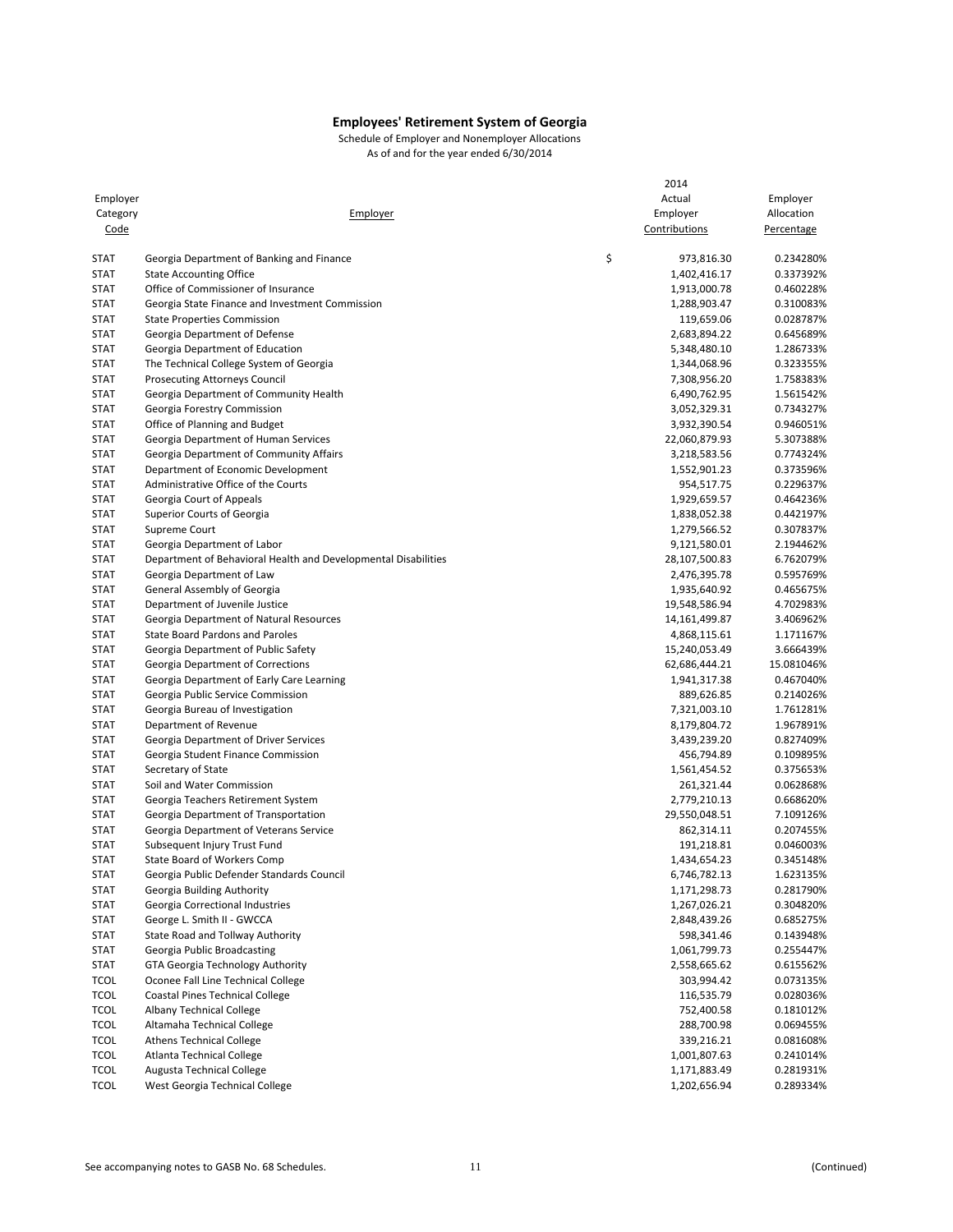| Employer    |                                               |          | 2014<br>Actual     | Employer   |
|-------------|-----------------------------------------------|----------|--------------------|------------|
| Category    |                                               | Employer | Employer           | Allocation |
| <u>Code</u> |                                               |          | Contributions      | Percentage |
|             |                                               |          |                    |            |
| <b>TCOL</b> | Chattahoochee Technical College               |          | \$<br>1,456,183.68 | 0.350327%  |
| <b>TCOL</b> | <b>Columbus Technical College</b>             |          | 432,852.66         | 0.104135%  |
| <b>TCOL</b> | Georgia Northwestern Technical College        |          | 1,074,343.74       | 0.258465%  |
| <b>TCOL</b> | Georgia Piedmont Technical College            |          | 663,974.94         | 0.159739%  |
| <b>TCOL</b> | Southern Crescent Technical College           |          | 596,751.00         | 0.143566%  |
| <b>TCOL</b> | <b>Gwinnett Technical College</b>             |          | 1,098,069.08       | 0.264173%  |
| <b>TCOL</b> | Lanier Technical College                      |          | 431,441.73         | 0.103796%  |
| <b>TCOL</b> | Central Georgia Technical College             |          | 1,799,816.36       | 0.432998%  |
| <b>TCOL</b> | Moultrie Technical College                    |          | 391,884.93         | 0.094279%  |
| <b>TCOL</b> | North Georgia Technical College               |          | 533,259.24         | 0.128291%  |
| <b>TCOL</b> | Savannah Technical College                    |          | 691,228.57         | 0.166295%  |
| <b>TCOL</b> | South Georgia Technical College               |          | 452,172.38         | 0.108783%  |
| <b>TCOL</b> | Southeastern Technical College                |          | 309,589.29         | 0.074481%  |
| <b>TCOL</b> | Ogeechee Technical College                    |          | 62,992.37          | 0.015155%  |
| <b>TCOL</b> | Southwest Georgia Technical College           |          | 337,726.18         | 0.081250%  |
| <b>TCOL</b> | Wiregrass Georgia Technical College           |          | 544,174.84         | 0.130917%  |
| <b>UNIV</b> | Georgia Institute of Technology               |          | 196,257.05         | 0.047215%  |
| <b>UNIV</b> | Georgia State University                      |          | 104,213.46         | 0.025072%  |
| <b>UNIV</b> | Georgia Regents University                    |          | 104,806.08         | 0.025214%  |
| <b>UNIV</b> | University of Georgia                         |          | 370,019.63         | 0.089019%  |
| <b>UNIV</b> | Albany State University                       |          | 7,605.54           | 0.001830%  |
| <b>UNIV</b> | Armstrong Atlantic State University           |          | 44,776.84          | 0.010772%  |
| <b>UNIV</b> | Clayton College and State University          |          | 7,540.44           | 0.001814%  |
| <b>UNIV</b> | <b>Columbus State University</b>              |          | 16,945.98          | 0.004077%  |
| <b>UNIV</b> | University of North Georgia                   |          | 34,793.49          | 0.008371%  |
| <b>UNIV</b> | Georgia College and State University          |          | 44,958.30          | 0.010816%  |
| <b>UNIV</b> | Georgia Southern University                   |          | 30,186.70          | 0.007262%  |
| <b>UNIV</b> | Georgia Gwinnett College                      |          | 17,167.80          | 0.004130%  |
| <b>UNIV</b> | Georgia Southwestern State University         |          | 11,076.90          | 0.002665%  |
| <b>UNIV</b> | Kennesaw State University                     |          | 31,307.54          | 0.007532%  |
| <b>UNIV</b> | Middle Georgia State College                  |          | 84,916.51          | 0.020429%  |
| <b>UNIV</b> | Valdosta State University                     |          | 46,175.94          | 0.011109%  |
| <b>UNIV</b> | State University of West Georgia              |          | 27,401.15          | 0.006592%  |
| <b>UNIV</b> | Abraham Baldwin Agricultural College          |          | 34,479.70          | 0.008295%  |
| <b>UNIV</b> | <b>Bainbridge College</b>                     |          | 31,673.28          | 0.007620%  |
| <b>UNIV</b> | College of Coastal Georgia                    |          | 15,450.24          | 0.003717%  |
| <b>UNIV</b> | South Georgia State College                   |          | 29,869.52          | 0.007186%  |
| UNIV        | Georgia Perimeter College                     |          | 12,199.32          | 0.002935%  |
| <b>UNIV</b> | Georgia Highlands College                     |          | 18,504.50          | 0.004452%  |
| <b>UNIV</b> | Gordon College                                |          | 7,075.33           | 0.001702%  |
| <b>UNIV</b> | <b>Regents Central Office</b>                 |          | 302,231.37         | 0.072711%  |
| VARS        | Agricultural Commodity Commission             |          | 41,783.04          | 0.010052%  |
| VARS        | DA-Lookout Mountain Judicial Circuit          |          | 115,641.66         | 0.027821%  |
| VARS        | <b>District Attorneys Staff</b>               |          | 8,244.00           | 0.001983%  |
|             | Total for all Employers                       |          | 405,643,168.83     | 97.589287% |
|             | Special Funding through the State of Georgia: |          |                    |            |
| <b>CORT</b> | Dekalb County State Court                     |          | 804,865.75         | 0.193634%  |
| CORT        | <b>Bibb County State Court</b>                |          | 268,877.98         | 0.064686%  |
| CORT        | Chatham County State Court                    |          | 230,481.38         | 0.055449%  |
| <b>TAXS</b> | <b>Appling County Tax Officials</b>           |          | 12,067.94          | 0.002903%  |
| <b>TAXS</b> | <b>Bacon County Tax Officials</b>             |          | 15,437.52          | 0.003714%  |
| <b>TAXS</b> | <b>Baker County Tax Officials</b>             |          | 7,611.72           | 0.001831%  |
| <b>TAXS</b> | <b>Baldwin County Tax Officials</b>           |          | 81,529.66          | 0.019614%  |
| <b>TAXS</b> | <b>Barrow County Tax Officials</b>            |          | 10,960.80          | 0.002637%  |
| <b>TAXS</b> | <b>Bartow County Tax Officials</b>            |          | 104,453.46         | 0.025129%  |
| <b>TAXS</b> | Ben Hill County Tax Officials                 |          | 8,088.12           | 0.001946%  |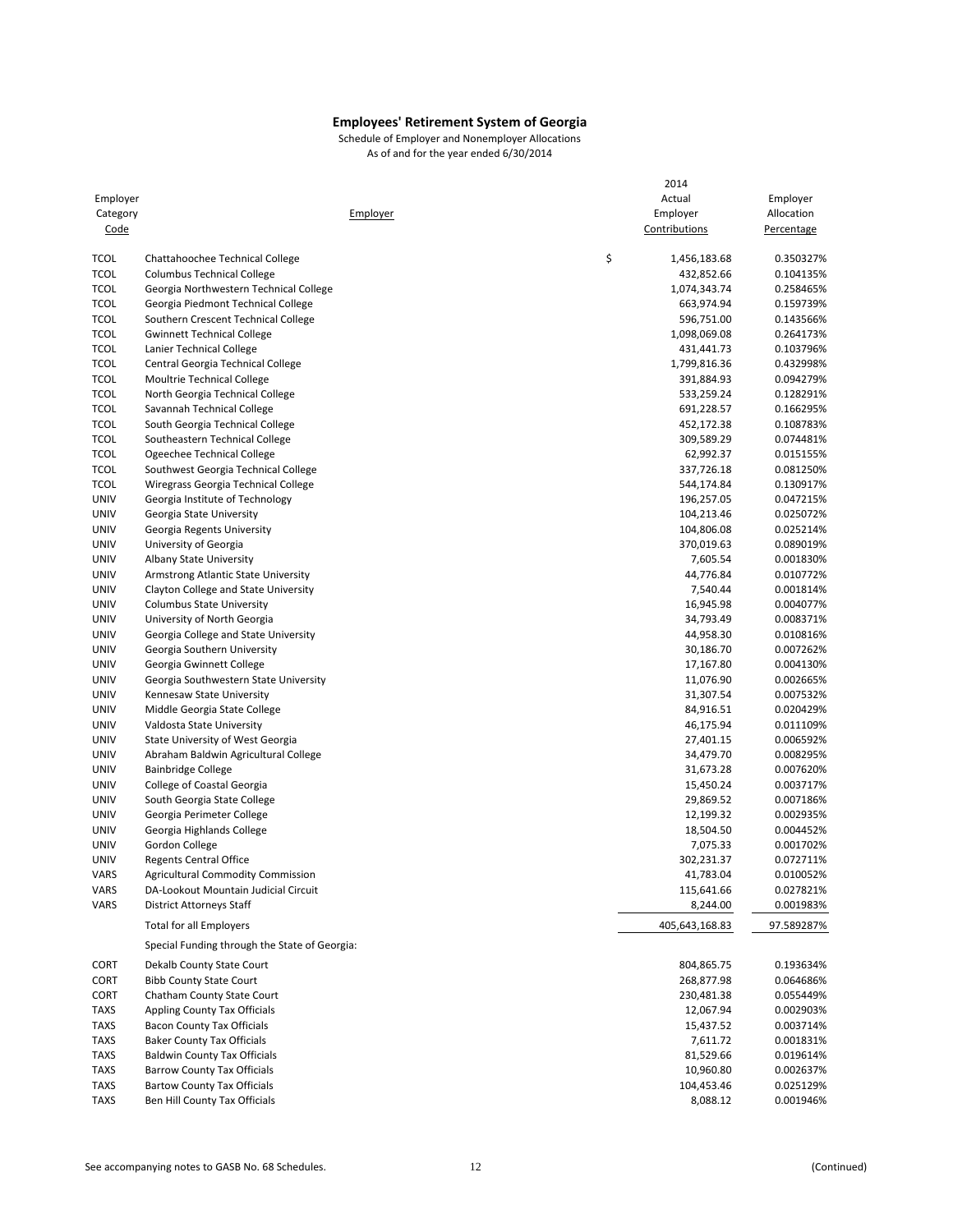| Employer    |                                       | 2014<br>Actual  | Employer   |
|-------------|---------------------------------------|-----------------|------------|
| Category    | Employer                              | Employer        | Allocation |
| Code        |                                       | Contributions   | Percentage |
|             |                                       |                 |            |
| <b>TAXS</b> | <b>Berrien County Tax Officials</b>   | \$<br>21,722.57 | 0.005226%  |
| <b>TAXS</b> | <b>Bibb County Tax Officials</b>      | 194,354.21      | 0.046758%  |
| <b>TAXS</b> | <b>Bleckley County Tax Officials</b>  | 18,346.39       | 0.004414%  |
| <b>TAXS</b> | <b>Brantley County Tax Officials</b>  | 19,331.95       | 0.004651%  |
| <b>TAXS</b> | <b>Brooks County Tax Officials</b>    | 23,731.28       | 0.005709%  |
| <b>TAXS</b> | <b>Bryan County Tax Officials</b>     | 61,008.28       | 0.014677%  |
| <b>TAXS</b> | <b>Bulloch County Tax Officials</b>   | 35,610.57       | 0.008567%  |
| <b>TAXS</b> | <b>Burke County Tax Officials</b>     | 25,761.59       | 0.006198%  |
| <b>TAXS</b> | <b>Butts County Tax Officials</b>     | 29,072.77       | 0.006994%  |
| <b>TAXS</b> | Calhoun County Tax Officials          | 8,910.55        | 0.002144%  |
| <b>TAXS</b> | Camden County Tax Officials           | 72,626.58       | 0.017472%  |
| <b>TAXS</b> | <b>Candler County Tax Officials</b>   | 23,931.34       | 0.005757%  |
| <b>TAXS</b> | <b>Carroll County Tax Officials</b>   | 68,294.04       | 0.016430%  |
| <b>TAXS</b> | Catoosa County Tax Officials          | 59,298.37       | 0.014266%  |
| TAXS        | Charlton County Tax Officials         | 26,504.82       | 0.006377%  |
| <b>TAXS</b> | Chatham County Tax Officials          | 148,726.72      | 0.035781%  |
| <b>TAXS</b> | Chattahoochee County Tax Officials    | 5,237.52        | 0.001260%  |
| <b>TAXS</b> | Chattooga County Tax Officials        | 14,444.08       | 0.003475%  |
| <b>TAXS</b> | <b>Clarke County Tax Officials</b>    | 158,846.00      | 0.038215%  |
| <b>TAXS</b> | Clay County Tax Officials             | 10,104.09       | 0.002431%  |
| <b>TAXS</b> | Clayton County Tax Officials          | 155,813.79      | 0.037486%  |
| <b>TAXS</b> | Clinch County Tax Officials           | 17,670.54       | 0.004251%  |
| <b>TAXS</b> | Cobb County Tax Officials             | 602,111.76      | 0.144856%  |
| <b>TAXS</b> | Coffee County Tax Officials           | 26,211.01       | 0.006306%  |
| <b>TAXS</b> | <b>Colquitt County Tax Officials</b>  | 37,391.82       | 0.008996%  |
| <b>TAXS</b> | Columbia County Tax Officials         | 138,090.37      | 0.033222%  |
| <b>TAXS</b> | Cook County Tax Officials             | 21,070.52       | 0.005069%  |
| <b>TAXS</b> | Coweta County Tax Officials           | 114,705.00      | 0.027596%  |
| <b>TAXS</b> | Crawford County Tax Officials         | 9,637.72        | 0.002319%  |
| <b>TAXS</b> | Crisp County Tax Officials            | 11,119.68       | 0.002675%  |
| <b>TAXS</b> | Dade County Tax Officials             | 21,969.26       | 0.005285%  |
| <b>TAXS</b> | Dawson County Tax Officials           | 24,598.19       | 0.005918%  |
| <b>TAXS</b> | Decatur County Tax Officials          | 45,817.94       | 0.011023%  |
| <b>TAXS</b> | Dekalb County Tax Officials           | 638,405.03      | 0.153587%  |
| <b>TAXS</b> | Dodge County Tax Officials            | 21,376.59       | 0.005143%  |
| <b>TAXS</b> | Dooly County Tax Officials            | 11,721.26       | 0.002820%  |
| <b>TAXS</b> | Dougherty County Tax Officials        | 132,463.16      | 0.031868%  |
| <b>TAXS</b> | Douglas County Tax Officials          | 68,773.55       | 0.016545%  |
| <b>TAXS</b> | Early County Tax Officials            | 12,426.97       | 0.002990%  |
| <b>TAXS</b> | <b>Echols County Tax Officials</b>    | 7,016.52        | 0.001688%  |
| <b>TAXS</b> | <b>Effingham County Tax Officials</b> | 31,216.15       | 0.007510%  |
| TAXS        | Elbert County Tax Officials           | 20,616.13       | 0.004960%  |
| <b>TAXS</b> | <b>Emanuel County Tax Officials</b>   | 14,867.11       | 0.003577%  |
| <b>TAXS</b> | <b>Evans County Tax Officials</b>     | 15,841.04       | 0.003811%  |
| <b>TAXS</b> | Fannin County Tax Officials           | 17,057.04       | 0.004104%  |
| <b>TAXS</b> | <b>Fayette County Tax Officials</b>   | 75,050.19       | 0.018056%  |
| TAXS        | Floyd County Tax Officials            | 69,980.65       | 0.016836%  |
| <b>TAXS</b> | Forsyth County Tax Officials          | 271,642.63      | 0.065352%  |
| <b>TAXS</b> | Franklin County Tax Officials         | 18,858.29       | 0.004537%  |
| <b>TAXS</b> | <b>Fulton County Tax Officials</b>    | 1,030,086.20    | 0.247817%  |
| <b>TAXS</b> | Gilmer County Tax Officials           | 368.17          | 0.000089%  |
| TAXS        | <b>Glascock County Tax Officials</b>  | 6,480.96        | 0.001559%  |
| <b>TAXS</b> | Glynn County Tax Officials            | 99,319.96       | 0.023894%  |
| <b>TAXS</b> | <b>Gordon County Tax Officials</b>    | 80,398.41       | 0.019342%  |
| <b>TAXS</b> | <b>Grady County Tax Officials</b>     | 15,976.57       | 0.003844%  |
| <b>TAXS</b> | <b>Greene County Tax Officials</b>    | 11,828.16       | 0.002846%  |
|             |                                       |                 |            |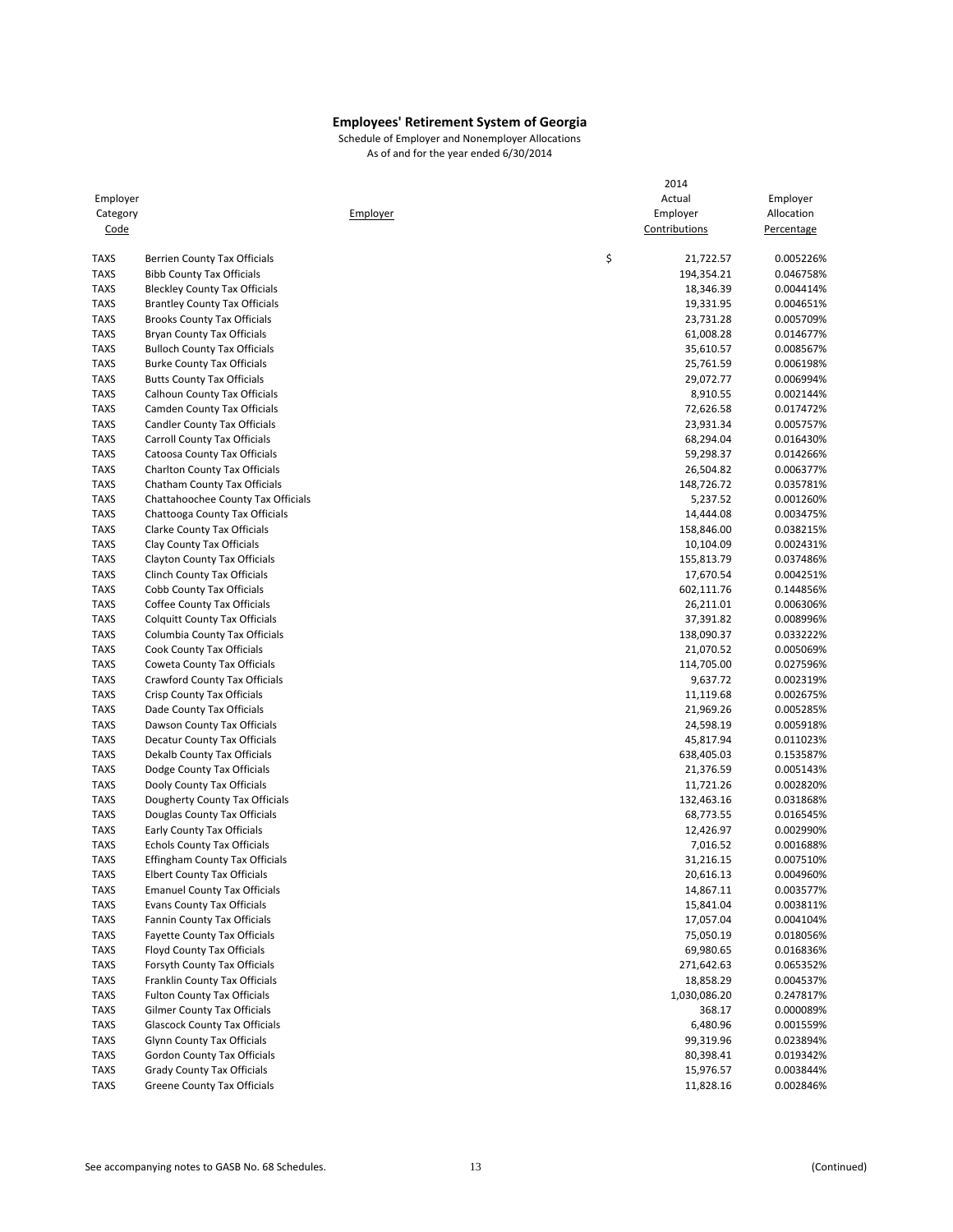|                            |                                                            | 2014                   |                        |
|----------------------------|------------------------------------------------------------|------------------------|------------------------|
| Employer                   |                                                            | Actual                 | Employer               |
| Category                   | Employer                                                   | Employer               | Allocation             |
| Code                       |                                                            | Contributions          | Percentage             |
| <b>TAXS</b>                | <b>Gwinnett County Tax Officials</b>                       | \$<br>401,055.07       | 0.096485%              |
| <b>TAXS</b>                | Habersham County Tax Officials                             | 33,951.97              | 0.008168%              |
| <b>TAXS</b>                | <b>Hall County Tax Officials</b>                           | 64,940.47              | 0.015623%              |
| <b>TAXS</b>                | Hancock County Tax Officials                               | 28,119.53              | 0.006765%              |
| <b>TAXS</b>                | Haralson County Tax Officials                              | 36,050.94              | 0.008673%              |
| <b>TAXS</b>                | Harris County Tax Officials                                | 4,892.97               | 0.001177%              |
| <b>TAXS</b>                | Hart County Tax Officials                                  | 13,298.21              | 0.003199%              |
| <b>TAXS</b>                | <b>Heard County Tax Officials</b>                          | 20,319.81              | 0.004889%              |
| <b>TAXS</b>                | Henry County Tax Officials                                 | 181,228.81             | 0.043600%              |
| <b>TAXS</b>                | <b>Houston County Tax Officials</b>                        | 118,817.76             | 0.028585%              |
| <b>TAXS</b>                | Irwin County Tax Officials                                 | 11,999.97              | 0.002887%              |
| <b>TAXS</b>                | Jackson County Tax Officials                               | 57,639.62              | 0.013867%              |
| <b>TAXS</b>                | Jasper County Tax Officials                                | 11,122.07              | 0.002676%              |
| <b>TAXS</b>                | Jeff Davis County Tax Officials                            | 17,668.45              | 0.004251%              |
| <b>TAXS</b>                | Jefferson County Tax Officials                             | 9,143.79               | 0.002200%              |
| <b>TAXS</b>                | Jenkins County Tax Officials                               | 10,768.70              | 0.002591%              |
| <b>TAXS</b>                | Jones County Tax Officials                                 | 43,479.58              | 0.010460%              |
| <b>TAXS</b>                | Lamar County Tax Officials                                 | 26,245.76              | 0.006314%              |
| <b>TAXS</b>                | Lanier County Tax Officials                                | 18,027.70              | 0.004337%              |
| <b>TAXS</b>                | Laurens County Tax Officials                               | 40,694.87              | 0.009790%              |
| <b>TAXS</b>                | Lee County Tax Officials                                   | 25,151.26              | 0.006051%              |
| <b>TAXS</b>                | Liberty County Tax Officials                               | 55,998.36              | 0.013472%              |
| <b>TAXS</b>                | Lincoln County Tax Officials                               | 5,836.93               | 0.001404%              |
| <b>TAXS</b>                | Long County Tax Officials                                  | 4,639.08               | 0.001116%              |
| <b>TAXS</b>                | Lowndes County Tax Officials                               | 133,428.01             | 0.032100%              |
| <b>TAXS</b>                | Lumpkin County Tax Officials                               | 33,131.38              | 0.007971%              |
| <b>TAXS</b>                | <b>Macon County Tax Officials</b>                          | 17,856.19              | 0.004296%              |
| <b>TAXS</b>                | <b>Madison County Tax Officials</b>                        | 20,526.43              | 0.004938%              |
| <b>TAXS</b>                | <b>Marion County Tax Officials</b>                         | 13,728.54              | 0.003303%              |
| <b>TAXS</b>                | Mcduffie County Tax Officials                              | 36,893.84              | 0.008876%              |
| <b>TAXS</b>                | Mcintosh County Tax Officials                              | 23,811.00              | 0.005728%              |
| <b>TAXS</b>                | Meriwether County Tax Officials                            | 20,983.44              | 0.005048%              |
| <b>TAXS</b>                | Miller County Tax Officials                                | 9,277.58               | 0.002232%              |
| <b>TAXS</b>                | Mitchell County Tax Officials                              | 11,786.49              | 0.002836%              |
| <b>TAXS</b>                | Monroe County Tax Officials                                | 33,149.60              | 0.007975%              |
| <b>TAXS</b>                | Montgomery County Tax Official                             | 14,523.07              | 0.003494%              |
| <b>TAXS</b>                | Morgan County Tax Officials                                | 24,437.99              | 0.005879%              |
| <b>TAXS</b>                | Murray County Tax Officials                                | 49,957.12              | 0.012019%              |
| <b>TAXS</b>                | Muscogee County Tax Officials                              | 168,300.74             | 0.040490%              |
| <b>TAXS</b>                | <b>Newton County Tax Officials</b>                         | 97,007.11              | 0.023338%              |
| <b>TAXS</b>                | Oconee County Tax Officials                                | 27,285.49              | 0.006564%              |
| TAXS                       | Oglethorpe County Tax Officials                            | 9,171.13               | 0.002206%              |
| <b>TAXS</b><br><b>TAXS</b> | Paulding County Tax Officials                              | 91,129.33              | 0.021924%<br>0.008215% |
| <b>TAXS</b>                | Peach County Tax Officials<br>Pickens County Tax Officials | 34,146.66              |                        |
|                            |                                                            | 58,304.50<br>21,089.93 | 0.014027%              |
| <b>TAXS</b><br><b>TAXS</b> | Pierce County Tax Officials<br>Pike County Tax Officials   |                        | 0.005074%              |
| <b>TAXS</b>                | Polk County Tax Officials                                  | 11,998.34<br>52,685.92 | 0.002887%<br>0.012675% |
| <b>TAXS</b>                | Pulaski County Tax Officials                               |                        | 0.004959%              |
| <b>TAXS</b>                | <b>Quitman County Tax Officials</b>                        | 20,613.53<br>7,199.86  | 0.001732%              |
| <b>TAXS</b>                | Rabun County Tax Officials                                 | 16,324.25              | 0.003927%              |
| <b>TAXS</b>                | Richmond County Tax Officials                              | 222,510.62             | 0.053531%              |
| <b>TAXS</b>                | Rockdale County Tax Officials                              | 64,632.58              | 0.015549%              |
| <b>TAXS</b>                | <b>Schley County Tax Officials</b>                         | 9,549.60               | 0.002297%              |
| <b>TAXS</b>                | <b>Screven County Tax Officials</b>                        | 16,929.18              | 0.004073%              |
| <b>TAXS</b>                | Seminole County Tax Officials                              | 13,619.23              | 0.003277%              |
|                            |                                                            |                        |                        |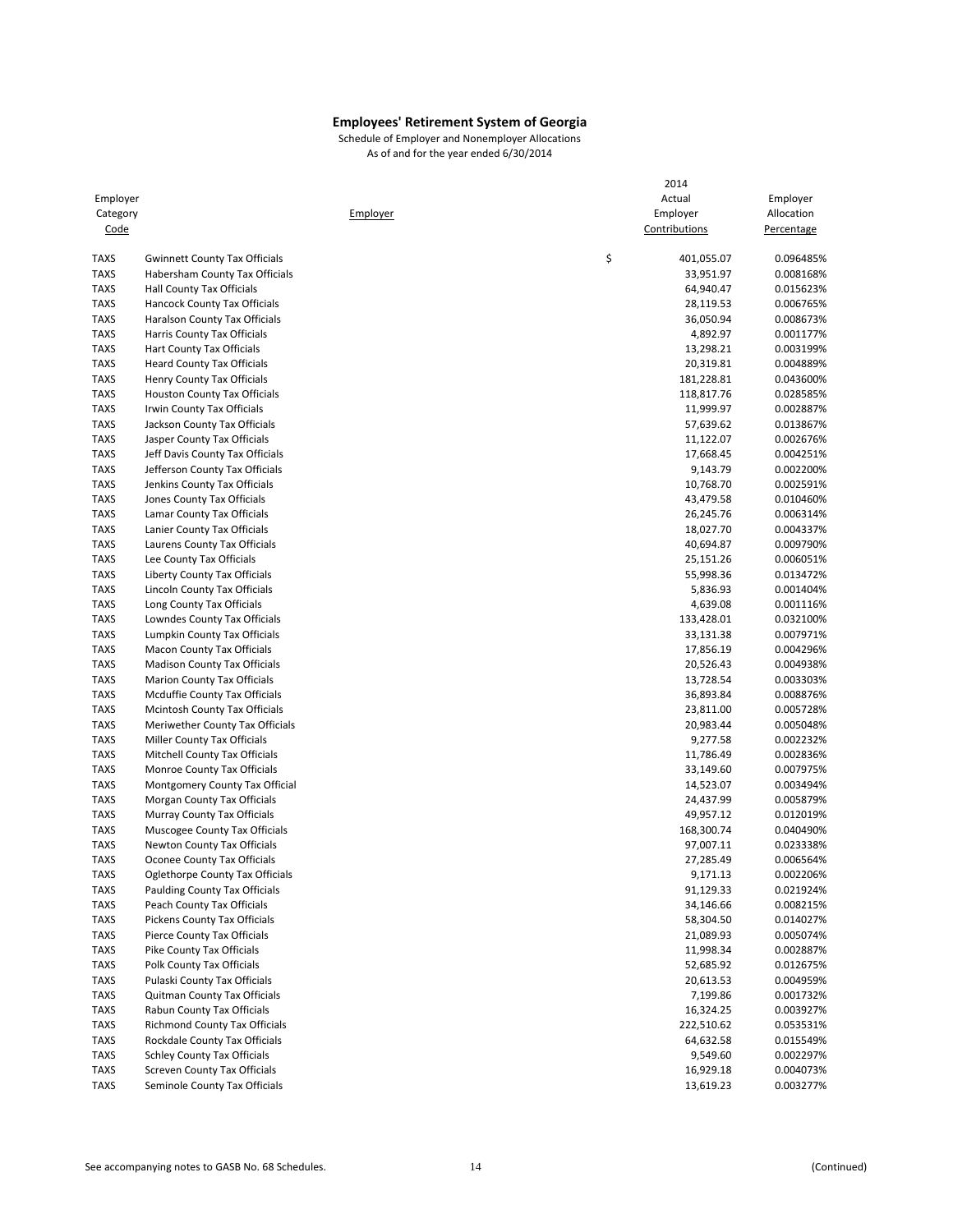| Employer<br>Category<br>Code | Employer                               | 2014<br>Actual<br>Employer<br>Contributions | Employer<br>Allocation<br>Percentage |
|------------------------------|----------------------------------------|---------------------------------------------|--------------------------------------|
| <b>TAXS</b>                  | Spalding County Tax Officials          | \$<br>69,073.85                             | 0.016618%                            |
| <b>TAXS</b>                  | <b>Stephens County Tax Officials</b>   | 37,747.89                                   | 0.009081%                            |
| <b>TAXS</b>                  | <b>Stewart County Tax Officials</b>    | 14,821.30                                   | 0.003566%                            |
| <b>TAXS</b>                  | <b>Sumter County Tax Officials</b>     | 26,078.55                                   | 0.006274%                            |
| <b>TAXS</b>                  | <b>Talbot County Tax Officials</b>     | 28,498.56                                   | 0.006856%                            |
| <b>TAXS</b>                  | <b>Taliaferro County Tax Officials</b> | 8,680.44                                    | 0.002088%                            |
| <b>TAXS</b>                  | <b>Tattnall County Tax Officials</b>   | 30,569.16                                   | 0.007354%                            |
| <b>TAXS</b>                  | <b>Taylor County Tax Officials</b>     | 9,412.91                                    | 0.002265%                            |
| <b>TAXS</b>                  | <b>Telfair County Tax Officials</b>    | 5,169.55                                    | 0.001244%                            |
| <b>TAXS</b>                  | <b>Terrell County Tax Officials</b>    | 4,006.09                                    | 0.000964%                            |
| <b>TAXS</b>                  | Thomas County Tax Officials            | 42,627.22                                   | 0.010255%                            |
| <b>TAXS</b>                  | <b>Tift County Tax Officials</b>       | 36,701.56                                   | 0.008830%                            |
| <b>TAXS</b>                  | Towns County Tax Officials             | 28,590.88                                   | 0.006878%                            |
| <b>TAXS</b>                  | <b>Troup County Tax Officials</b>      | 43,105.79                                   | 0.010370%                            |
| <b>TAXS</b>                  | <b>Turner County Tax Officials</b>     | 18,182.02                                   | 0.004374%                            |
| <b>TAXS</b>                  | <b>Twiggs County Tax Officials</b>     | 26,952.30                                   | 0.006484%                            |
| <b>TAXS</b>                  | <b>Upson County Tax Officials</b>      | 42,072.35                                   | 0.010122%                            |
| <b>TAXS</b>                  | <b>Walker County Tax Officials</b>     | 45,513.18                                   | 0.010950%                            |
| <b>TAXS</b>                  | <b>Walton County Tax Officials</b>     | 39,172.40                                   | 0.009424%                            |
| <b>TAXS</b>                  | Ware County Tax Officials              | 28,986.96                                   | 0.006974%                            |
| <b>TAXS</b>                  | Warren County Tax Officials            | 9,450.12                                    | 0.002274%                            |
| <b>TAXS</b>                  | Washington County Tax Officials        | 25,785.91                                   | 0.006204%                            |
| <b>TAXS</b>                  | Wayne County Tax Officials             | 49,899.29                                   | 0.012005%                            |
| <b>TAXS</b>                  | <b>Webster County Tax Officials</b>    | 7,193.73                                    | 0.001731%                            |
| <b>TAXS</b>                  | Wheeler County Tax Officials           | 2,982.09                                    | 0.000717%                            |
| <b>TAXS</b>                  | White County Tax Officials             | 44,004.24                                   | 0.010587%                            |
| <b>TAXS</b>                  | Whitfield County Tax Officials         | 123,333.33                                  | 0.029671%                            |
| <b>TAXS</b>                  | <b>Wilcox County Tax Officials</b>     | 24,919.64                                   | 0.005995%                            |
| <b>TAXS</b>                  | <b>Wilkes County Tax Officials</b>     | 10,502.66                                   | 0.002527%                            |
| <b>TAXS</b>                  | Wilkinson County Tax Officials         | 12,086.87                                   | 0.002908%                            |
| <b>TAXS</b>                  | Worth County Tax Officials             | 29,018.95                                   | 0.006981%                            |
|                              | <b>Total for Nonemployer</b>           | 10,020,436.54                               | 2.4107130%                           |
|                              | <b>Total for All Entities</b>          | \$<br>415,663,605.37                        | 100.00000%                           |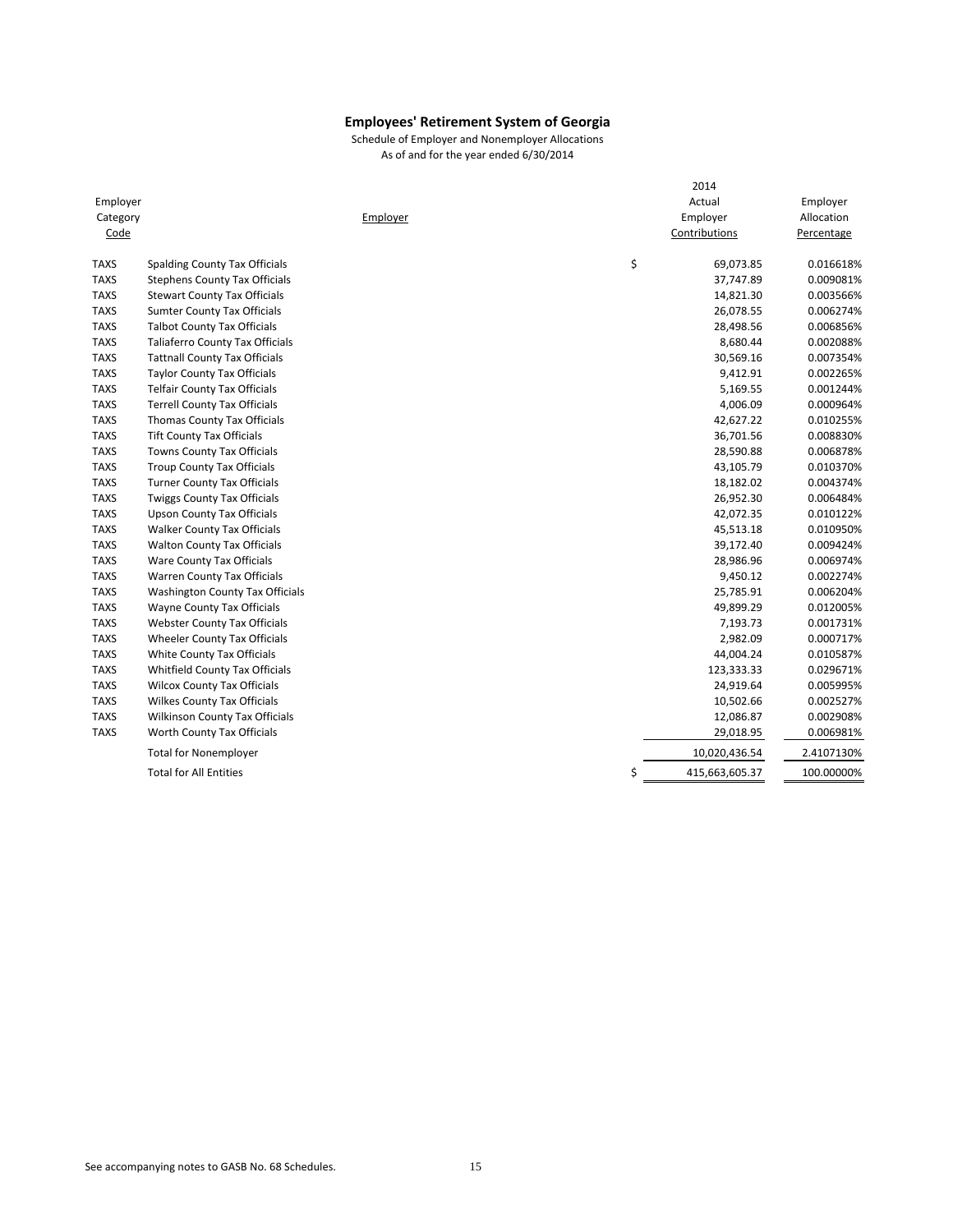|             |                                                |    |                    |            |             | Deferred Outflows of Resources |           |             |                |            | Deferred Inflows of Resources |                   |           |                  | Pension Expense         |           |
|-------------|------------------------------------------------|----|--------------------|------------|-------------|--------------------------------|-----------|-------------|----------------|------------|-------------------------------|-------------------|-----------|------------------|-------------------------|-----------|
|             |                                                |    |                    |            |             |                                |           |             |                |            |                               |                   |           |                  | <b>Deferred Amounts</b> |           |
|             |                                                |    |                    |            |             | Changes in                     |           |             |                |            |                               | Changes in        |           |                  | from Changes in         |           |
|             |                                                |    |                    |            |             | Proportion                     |           |             | Net Difference |            |                               | Proportion        |           |                  | Proportion              |           |
|             |                                                |    |                    |            |             | and Differences                |           |             | Between        |            |                               | and Differences   |           |                  | and Differences         |           |
|             |                                                |    |                    |            |             | Between                        |           |             | Projected      |            |                               | Between           |           |                  | Between                 |           |
|             |                                                |    |                    | Difference |             | Employer                       | Total     | Differences | and Actual     |            |                               | Employer          | Total     | Proportionate    | Employer                |           |
|             |                                                |    |                    | Between    |             | Contributions                  | Deferred  | Between     | Investment     |            |                               | Contributions     | Deferred  | Share of         | Contributions           |           |
| Employer    |                                                |    |                    | Expected   |             | and Proportionate              | Outflows  | Expected    | Earnings on    |            |                               | and Proportionate | Inflows   | Plan             | and Proportionate       | Total     |
| Category    |                                                |    | <b>Net Pension</b> | and Actual | Change of   | Share of                       | of        | and Actual  | Pension Plan   |            | Change of                     | Share of          | of        | Pension          | Share of                | Pension   |
| Code        | Employer                                       |    | Liability          | Experience | Assumptions | Contributions                  | Resources | Experience  | Investments    |            | Assumptions                   | Contributions     | Resources | Expense          | Contributions           | Expense   |
|             |                                                |    |                    |            |             |                                |           |             |                |            |                               |                   |           |                  |                         |           |
| AUTH        | Georgia Regional Transportation Authority      | s. | 3,410,062 \$       | $-5$       | - \$        | $-5$                           |           | -S          | - \$           | 832,292 \$ | - \$                          | 430,168<br>s.     | 1,262,460 | \$<br>208,249 \$ | $(268, 855)$ \$         | (60, 606) |
| AUTH        | Jekyll Island State Park Authority             |    | 7,431,737          |            |             | 274.376                        | 274.37    |             |                | 1.813.859  |                               |                   | 1.813.85  | 453.849          | 171.485                 | 625,334   |
| AUTH        | Lake Lanier Island Development Authority       |    | 313,739            |            |             | 39,598                         | 39,59     |             |                | 76,574     |                               |                   | 76,57     | 19,157           | 24,748                  | 43,905    |
| AUTH        | Georgia Agricultural Exposition Authority      |    | 3,451,544          |            |             | 104,758                        | 104,758   |             |                | 842,416    |                               |                   | 842,41    | 210,783          | 65,473                  | 276,256   |
| AUTH        | Georgia Environmental Finance Authority        |    | 4,582,430          |            |             |                                |           |             |                | 1,118,431  |                               | 13,438            | 1,131,869 | 279,846          | (8, 399)                | 271,447   |
| AUTH        | Agricultural Commodity Commission-Peanuts      |    | 647,807            |            |             | 82,032                         | 82,03     |             |                | 158,110    |                               |                   | 158,110   | 39,562           | 51,270                  | 90,832    |
| AUTH        | Georgia Superior Court Clerks Coop             |    | 1,599,076          |            |             | 255,981                        | 255,98    |             |                | 390,285    |                               |                   | 390,285   | 97,653           | 159,988                 | 257,641   |
| AUTH        | Georgia Federal-State Inspection               |    | 6,949,670          |            |             | 335,206                        | 335,20    |             |                | 1,696,202  |                               |                   | 1,696,202 | 424,408          | 209,504                 | 633,912   |
| AUTH        | Georgia Lottery Corporation                    |    | 899,886            |            |             | 42,823                         | 42,82     |             |                | 219,635    |                               |                   | 219,63    | 54,955           | 26,764                  | 81,719    |
| AUTH        | Oconee River Greenway Authority                |    | 81,876             |            |             | 1,941                          | 1,94      |             |                | 19,983     |                               | ÷.                | 19,983    | 4,999            | 1,213                   | 6,212     |
| CHAR        | Mountain Education Center Inc                  |    | 146,912            |            |             | 21,919                         | 21,919    |             |                | 35,857     |                               |                   | 35,857    | 8,973            | 13,699                  | 22,672    |
| CSBS        | Lookout Mountain Community Service Board       |    | 1,286,199          |            |             |                                |           |             |                | 313,922    |                               | 284,947           | 598,869   | 78,545           | (178,092)               | (99, 547) |
| CSBS        | Highland Rivers Center Community Service Board |    | 2,065,765          |            |             | ٠                              |           |             |                | 504,190    |                               | 64,981            | 569,17    | 126,155          | (40, 613)               | 85,542    |
| CSBS        | Georgia Mountains Avita Community Partners     |    | 646,569            |            |             |                                |           |             |                | 157.808    |                               | 172.306           | 330,114   | 39,486           | (107, 691)              | (68, 205) |
| CSBS        | Cobb County Community Service                  |    | 1,555,531          |            |             |                                |           |             |                | 379,658    |                               | 149,223           | 528,883   | 94,996           | (93, 264)               | 1,732     |
| CSBS        | Douglas Community Service Board                |    | 97,629             |            |             | 2,329                          | 2,329     |             |                | 23,828     |                               |                   | 23,828    | 5,964            | 1,456                   | 7,420     |
| CSBS        | Dekalb Community Service Board                 |    | 1,770,404          |            |             |                                |           |             |                | 432,101    |                               | 87,139            | 519,240   | 108,118          | (54, 462)               | 53,656    |
| CSBS        | View Point Health                              |    | 1,338,183          |            |             |                                |           |             |                | 326,609    |                               | 129,155           | 455,764   | 81,722           | (80, 722)               | 1,000     |
| CSBS        | Clayton Community M.H., Substa                 |    | 899,623            |            |             |                                |           |             |                | 219,570    |                               | 9,884             | 229,454   | 54,936           | (6, 178)                | 48,758    |
| CSBS        | Advantage Behavioral Health Systems            |    | 1,265,571          |            |             |                                |           |             |                | 308,887    |                               | 101,772           | 410,659   | 77,286           | (63, 607)               | 13,679    |
| CSBS        | Pathways Center Community Service Board        |    | 1,040,721          |            |             |                                |           |             |                | 254.008    |                               | 158.182           | 412,190   | 63,554           | (98, 863)               | (35, 309) |
| CSBS        | Mcintosh Trail MH, MR and SA C                 |    | 1,430,448          |            |             |                                |           |             |                | 349,129    |                               | 120,077           | 469,206   | 87,358           | (75, 048)               | 12,310    |
| CSBS        | River Edge Behavioral Health Center            |    | 2,331,009          |            |             | 78,986                         | 78,986    |             |                | 568,928    |                               |                   | 568,928   | 142,351          | 49,366                  | 191,717   |
| CSBS        | <b>Phoenix Center</b>                          |    | 810,959            |            |             |                                |           |             |                | 197,930    |                               | 50,438            | 248,368   | 49,523           | (31, 523)               | 18,000    |
| CSBS        | Oconee Community Service Board                 |    | 781,029            |            |             |                                |           |             |                | 190,625    |                               | 21,740            | 212,365   | 47,699           | (13,587)                | 34,112    |
| CSBS        | East Central Georgia Community Service Board   |    |                    |            |             |                                |           |             |                |            |                               |                   |           |                  |                         |           |
|             | Serenity Behavioral Health Systems             |    | 1,371,188          |            |             |                                |           |             |                | 334,665    |                               | 204,975           | 539,640   | 83,735           | (128, 110)              | (44, 375) |
| CSBS        | Ogeechee MH, MR and SA Community               |    | 1,357,686          |            |             |                                |           |             |                | 331.370    |                               | 222.236           | 553,606   | 82.914           | (138, 898)              | (55, 984) |
| CSBS        | New Horizons                                   |    | 1,599,901          |            |             |                                |           |             |                | 390,487    |                               | 71,103            | 461,590   | 97,703           | (44, 439)               | 53,264    |
| CSBS        | Middle Flint Community Service Board           |    | 1,227,240          |            |             |                                |           |             |                | 299,532    |                               | 9,347             | 308,879   | 74,947           | (5, 842)                | 69,105    |
| CSBS        | CSB of Middle Georgia                          |    | 1,755,064          |            |             |                                |           |             |                | 428,357    |                               | 199,003           | 627,360   | 107,178          | (124, 377)              | (17, 199) |
| CSBS        | Albany Area Community Service Board            |    | 468,527            |            |             |                                |           |             |                | 114,353    |                               | 125,661           | 240,01    | 28,612           | (78, 538)               | (49, 926) |
| CSBS        | The Georgia Pines Community Service Board      |    | 2,544,719          |            |             | 438,590                        | 438,590   |             |                | 621,088    |                               |                   | 621,088   | 155,404          | 274,118                 | 429,522   |
| CSBS        | South Georgia Community Service Board          |    | 1,015,630          |            |             |                                |           |             |                | 247,884    |                               | 76,030            | 323,914   | 62,025           | (47, 518)               | 14,507    |
| CSBS        | Pineland Area MH, MR and SA Center             |    | 868,568            |            |             |                                |           |             |                | 211,991    |                               | 41,748            | 253,739   | 53,042           | (26,092)                | 26,950    |
| CSBS        | Satilla Community Service Board                |    | 1,586,399          |            |             | 77,344                         | 77,344    |             |                | 387,191    |                               |                   | 387,191   | 96,878           | 48,340                  | 145,218   |
| CSBS        | Gateway Behavior Health Services Community     |    |                    |            |             |                                |           |             |                |            |                               |                   |           |                  |                         |           |
|             | Service Board                                  |    | 1,005,691          |            |             | 597                            | 597       |             |                | 245,458    |                               |                   | 245,458   | 61,415           | 373                     | 61,788    |
| DFAC        | <b>Appling County DFACS</b>                    |    | 411,630            |            |             |                                |           |             |                | 100,466    |                               | 150,327           | 250,793   | 25,137           | (93, 955)               | (68, 818) |
| DFAC        | <b>Atkinson County DFACS</b>                   |    | 177.142            |            |             |                                |           |             |                | 43.235     |                               | 44,107            | 87,342    | 10,820           | (27, 567)               | (16, 747) |
| DFAC        | <b>Bacon County DFACS</b>                      |    | 333,317            |            |             | 29,922                         | 29,92     |             |                | 81,353     |                               |                   | 81,353    | 20,356           | 18,702                  | 39,058    |
| DFAC        | <b>Baker County DFACS</b>                      |    | 103,667            |            |             | 5,734                          | 5,734     |             |                | 25,302     |                               |                   | 25,302    | 6,332            | 3,583                   | 9,915     |
| DFAC        | <b>Baldwin County DFACS</b>                    |    | 1,399,243          |            |             |                                |           |             |                | 341,512    |                               | 81,286            | 422,798   | 85,448           | (50, 803)               | 34,645    |
| DFAC        | <b>Banks County DFACS</b>                      |    | 547,328            |            |             |                                |           |             |                | 133,586    |                               | 19,142            | 152,728   | 33,424           | (11, 963)               | 21,461    |
| DFAC        | <b>Barrow County DFACS</b>                     |    | 1,552,568          |            |             |                                |           |             |                | 378,934    |                               | 89,826            | 468,760   | 94,815           | (56, 141)               | 38,674    |
| DFAC        | <b>Bartow County DFACS</b>                     |    | 2,304,792          |            |             | 210,142                        | 210,14    |             |                | 562,529    |                               |                   | 562,529   | 140,753          | 131,338                 | 272,091   |
| DFAC        | <b>Ben Hill County DFACS</b>                   |    | 586.747            |            |             | 14.931                         | 14.93     |             |                | 143.207    |                               |                   | 143.20    | 35,833           | 9,332                   | 45,165    |
| DFAC        | <b>Berrien County DFACS</b>                    |    | 927,228            |            |             | 28,578                         | 28,57     |             |                | 226,308    |                               |                   | 226,308   | 56,624           | 17,862                  | 74,486    |
| <b>DFAC</b> | <b>Bibb County DFACS</b>                       |    | 8,010,757          |            |             |                                |           |             |                | 1,955,181  |                               | 665.186           | 2,620,367 | 489.208          | (415, 741)              | 73,467    |
| DFAC        | <b>Bleckley County DFACS</b>                   |    | 351,170            |            |             |                                |           |             |                | 85,710     |                               | 7,764             | 93,474    | 21,447           | (4, 853)                | 16,594    |
|             |                                                |    |                    |            |             |                                |           |             |                |            |                               |                   |           |                  |                         |           |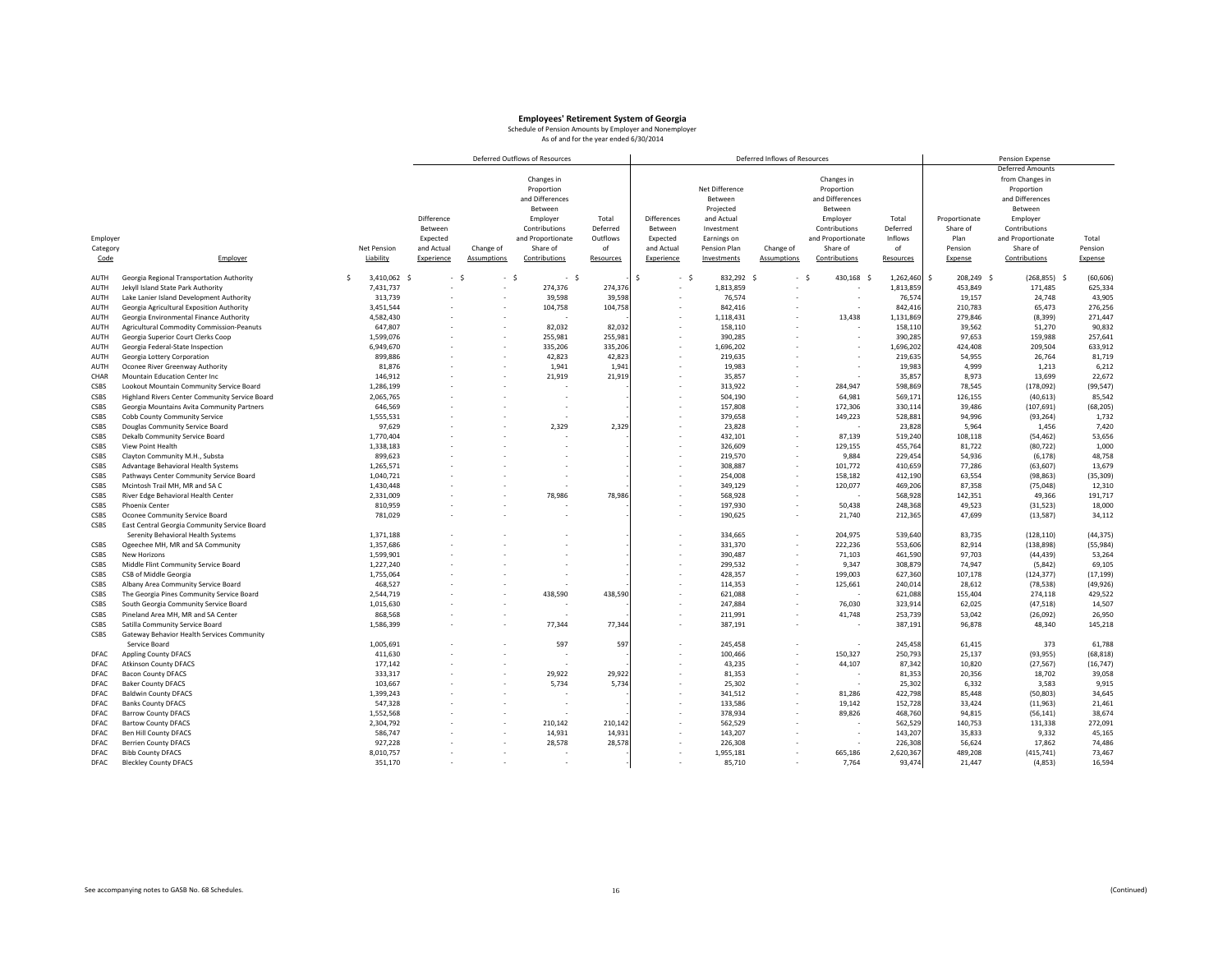|             |                               |             |            |                    | Deferred Outflows of Resources |           |                    |                | Deferred Inflows of Resources |                   |           |                   | Pension Expense         |            |
|-------------|-------------------------------|-------------|------------|--------------------|--------------------------------|-----------|--------------------|----------------|-------------------------------|-------------------|-----------|-------------------|-------------------------|------------|
|             |                               |             |            |                    |                                |           |                    |                |                               |                   |           |                   | <b>Deferred Amounts</b> |            |
|             |                               |             |            |                    | Changes in                     |           |                    |                |                               | Changes in        |           |                   | from Changes in         |            |
|             |                               |             |            |                    | Proportion                     |           |                    | Net Difference |                               | Proportion        |           |                   | Proportion              |            |
|             |                               |             |            |                    | and Differences                |           |                    | Between        |                               | and Differences   |           |                   | and Differences         |            |
|             |                               |             |            |                    | Between                        |           |                    | Projected      |                               | Between           |           |                   | Between                 |            |
|             |                               |             | Difference |                    | Employer                       | Total     | <b>Differences</b> | and Actual     |                               | Employer          | Total     | Proportionate     | Employer                |            |
|             |                               |             | Between    |                    | Contributions                  | Deferred  | Between            | Investment     |                               | Contributions     | Deferred  | Share of          | Contributions           |            |
| Employer    |                               |             | Expected   |                    | and Proportionate              | Outflows  | Expected           | Earnings on    |                               | and Proportionate | Inflows   | Plan              | and Proportionate       | Total      |
| Category    |                               | Net Pension | and Actual | Change of          | Share of                       | of        | and Actual         | Pension Plan   | Change of                     | Share of          | of        | Pension           | Share of                | Pension    |
|             |                               | Liability   | Experience |                    | Contributions                  |           | Experience         |                | Assumptions                   |                   |           |                   | Contributions           |            |
| Code        | Employer                      |             |            | <b>Assumptions</b> |                                | Resources |                    | Investments    |                               | Contributions     | Resources | Expense           |                         | Expense    |
| DFAC        | <b>Brantley County DFACS</b>  | \$          | 645,781 \$ | - \$               | $-5$<br>$-5$                   |           | \$<br>- \$         | 157,615 \$     |                               | - \$<br>7,406 \$  | 165,021   | Š.<br>39,438 \$   | $(4,628)$ \$            | 34,810     |
| DFAC        | <b>Brooks County DFACS</b>    |             | 576,733    |                    | $\overline{\phantom{a}}$       |           |                    | 140,763        | ٠                             | 98,278            | 239,041   | 35,223            | (61, 423)               | (26, 200)  |
| DFAC        | <b>Bryan County DFACS</b>     |             | 454,800    |                    | 9,735                          | 9,735     |                    | 111,003        |                               |                   | 111,00    | 27,774            | 6,085                   | 33,859     |
|             |                               |             |            |                    |                                |           |                    |                | ٠                             |                   |           |                   |                         |            |
| DFAC        | <b>Bulloch County DFACS</b>   |             | 1,308,103  |                    |                                |           |                    | 319,268        |                               | 38,284            | 357,552   | 79,886            | (23, 927)               | 55,959     |
| DFAC        | <b>Burke County DFACS</b>     |             | 712,392    |                    |                                |           |                    | 173.873        |                               | 33.804            | 207,677   | 43,504            | (21, 128)               | 22,376     |
| DFAC        | <b>Butts County DFACS</b>     |             | 521,861    |                    |                                |           |                    | 127,370        |                               | 8,122             | 135,492   | 31,869            | (5,077)                 | 26,792     |
| DFAC        | Calhoun County DFACS          |             | 279,842    |                    | 13,733                         | 13,733    |                    | 68,294         |                               |                   | 68,294    | 17,336            | 8,586                   | 25,922     |
| DFAC        | <b>Camden County DFACS</b>    |             | 1,036,746  |                    | 9,287                          | 9,28      |                    | 253,038        |                               |                   | 253,038   | 63,312            | 5,804                   | 69,116     |
| DFAC        | Candler County DFACS          |             | 454,837    |                    |                                |           |                    | 111,012        |                               | 94,455            | 205,467   | 27,778            | (59, 035)               | (31, 257)  |
| DFAC        | Carroll County DFACS          |             | 2,467,232  |                    |                                |           |                    | 602,176        |                               | 108,401           | 710,577   | 150,671           | (67, 750)               | 82,921     |
| DFAC        | <b>Catoosa County DFACS</b>   |             | 1,272,435  |                    |                                |           |                    | 310,562        | ٠                             | 107,087           | 417,649   | 77,704            | (66, 929)               | 10,775     |
| DFAC        | <b>Charlton County DFACS</b>  |             | 621,102    |                    | 53,513                         | 53,513    |                    | 151,592        |                               |                   | 151,592   | 37,930            | 33,446                  | 71,376     |
| DFAC        | Chatham County DFACS          |             | 6,849,491  |                    |                                |           |                    | 1,671,751      |                               | 161,377           | 1,833,128 | 418,292           | (100, 860)              | 317,432    |
| DFAC        | Chattahoochee County DFACS    |             | 143,011    |                    |                                |           |                    | 34,905         |                               | 39,598            | 74,50     | 8,736             | (24, 748)               | (16, 012)  |
| DFAC        | Chattooga County DFACS        |             | 1,031,270  |                    |                                |           |                    | 251,701        |                               | 17,499            | 269,200   | 62,979            | (10, 937)               | 52,042     |
| DFAC        | Cherokee County DFACS         |             | 2,971,877  |                    |                                |           |                    | 725,344        |                               | 78,329            | 803,673   | 181,488           | (48, 956)               | 132,532    |
| DFAC        | <b>Clarke County DFACS</b>    |             | 5,318,489  |                    |                                |           |                    | 1,298,080      |                               | 86,690            | 1,384,770 | 324,793           | (54, 182)               | 270,611    |
| DFAC        | Clay County DFACS             |             | 281,146    |                    |                                |           |                    | 68,619         |                               | 5,674             | 74,293    | 17,171            | (3, 546)                | 13,625     |
| DFAC        | <b>Clayton County DFACS</b>   | 13,092,507  |            |                    | 2,170,134                      | 2,170,134 |                    | 3,195,480      |                               |                   | 3,195,480 | 799,545           | 1,356,333               | 2,155,878  |
| DFAC        | <b>Clinch County DFACS</b>    |             | 288,573    |                    |                                |           |                    | 70,432         |                               | 75,492            | 145,92    | 17,624            | (47, 182)               | (29, 558)  |
| DFAC        | Cobb County DFACS             |             | 9,628,399  |                    |                                |           |                    | 2,349,997      |                               | 619,437           | 2,969,434 | 587,995           | (387, 148)              | 200,847    |
| <b>DFAC</b> |                               |             |            |                    |                                |           |                    | 677,075        |                               | 207,215           | 884,290   |                   |                         |            |
| DFAC        | Coffee County DFACS           |             | 2,774,107  |                    |                                |           |                    | 339,087        |                               | 102,667           | 441,754   | 169,413<br>84,844 | (129, 510)              | 39,903     |
|             | <b>Colquitt County DFACS</b>  |             | 1,389,304  |                    |                                |           |                    |                | ٠                             |                   |           |                   | (64, 167)               | 20,677     |
| DFAC        | Columbia County DFACS         |             | 2,555,784  |                    |                                |           |                    | 623,789        |                               | 186,550           | 810,339   | 156,079           | (116, 594)              | 39,485     |
| DFAC        | Cook County DFACS             |             | 755,487    |                    | 101,950                        | 101,950   |                    | 184,391        |                               |                   | 184,391   | 46,137            | 63,719                  | 109,856    |
| DFAC        | Coweta County DFACS           |             | 2,182,972  |                    | 598                            | 598       |                    | 532,797        |                               |                   | 532,79    | 133,310           | 373                     | 133,683    |
| DFAC        | Crawford County DFACS         |             | 751,811    |                    | 35,208                         | 35,208    |                    | 183,494        |                               |                   | 183,494   | 45,911            | 22,005                  | 67,916     |
| DFAC        | <b>Crisp County DFACS</b>     |             | 1,129,874  |                    |                                |           |                    | 275,768        |                               | 29,474            | 305,242   | 69,002            | (18, 421)               | 50,581     |
| DFAC        | Dade County DFACS             |             | 610,751    |                    | 81,554                         | 81,554    |                    | 149,066        |                               |                   | 149,066   | 37,297            | 50,972                  | 88,269     |
| <b>DFAC</b> | Dawson County DFACS           |             | 331,705    |                    |                                |           |                    | 80,959         |                               | 71,550            | 152,509   | 20,259            | (44, 719)               | (24, 460)  |
| DFAC        | <b>Decatur County DFACS</b>   |             | 1,243,142  |                    |                                |           |                    | 303,413        |                               | 95,559            | 398,972   | 75,916            | (59, 725)               | 16,191     |
| <b>DFAC</b> | <b>Dekalb County DFACS</b>    | 25,534,170  |            |                    | 1,904,984                      | 1,904,984 |                    | 6,232,109      |                               |                   | 6,232,109 | 1,559,349         | 1,190,615               | 2,749,964  |
| DFAC        | Dodge County DFACS            |             | 445,761    |                    |                                |           |                    | 108,797        |                               | 27,324            | 136,12:   | 27,224            | (17, 078)               | 10,146     |
| DFAC        | Dooly County DFACS            |             | 406,755    |                    | 57,067                         | 57,067    |                    | 99,276         |                               |                   | 99,27     | 24,843            | 35,667                  | 60,510     |
| DFAC        | Dougherty County DFACS        | 12,732,936  |            |                    | 1,815,516                      | 1,815,516 |                    | 3,107,720      |                               | $\sim$            | 3,107,720 | 777,590           | 1,134,698               | 1,912,288  |
| DFAC        | <b>Douglas County DFACS</b>   | 3,563,987   |            |                    |                                |           |                    | 869,860        |                               | 55,753            | 925,61    | 217,647           | (34, 846)               | 182,801    |
| DFAC        | <b>Early County DFACS</b>     |             | 2,421,849  |                    |                                |           |                    | 591,099        | ٠                             | 217,488           | 808,587   | 147,898           | (135,930)               | 11,968     |
| <b>DFAC</b> | <b>Echols County DFACS</b>    |             | 118,820    |                    |                                |           |                    | 29,000         |                               | 34,610            | 63,610    | 7,257             | (21, 632)               | (14, 375)  |
| DFAC        | <b>Effingham County DFACS</b> |             | 964,471    |                    |                                |           |                    | 235,398        |                               | 59,456            | 294,85    | 58,899            | (37, 160)               | 21,739     |
| DFAC        | <b>Elbert County DFACS</b>    |             | 656,696    |                    |                                |           |                    | 160,279        |                               | 100,546           | 260,825   | 40,104            | (62, 842)               | (22, 738)  |
| DFAC        | <b>Emanuel County DFACS</b>   |             | 375,512    |                    |                                |           |                    | 91,651         |                               | 119,748           | 211,399   | 22,933            | (74, 843)               | (51, 910)  |
| DFAC        | <b>Evans County DFACS</b>     |             | 272,895    |                    |                                |           |                    | 66,605         |                               | 95,798            | 162,403   | 16,664            | (59, 874)               | (43, 210)  |
| DFAC        | Fannin County DFACS           |             | 562,930    |                    |                                |           |                    | 137,394        |                               | 56,858            | 194,252   | 34,378            | (35, 536)               | (1, 158)   |
| DFAC        | <b>Fayette County DFACS</b>   |             | 1,014,467  |                    |                                |           |                    | 247,600        |                               | 57,366            | 304,966   | 61,952            | (35, 853)               | 26,099     |
| <b>DFAC</b> | Floyd County DFACS            |             | 5,709,116  |                    |                                |           |                    | 1,393,420      |                               | 252,964           | 1,646,384 | 348,649           | (158, 103)              | 190,546    |
| <b>DFAC</b> | Forsyth County DFACS          |             | 1,568,583  |                    | 147.700                        | 147,700   |                    | 382,843        |                               |                   | 382,843   | 95,791            | 92,312                  | 188,103    |
| DFAC        | Franklin County DFACS         |             | 697,427    |                    |                                |           |                    | 170,221        |                               | 164,482           | 334,70    | 42,591            | (102, 801)              | (60, 210)  |
| DFAC        | <b>Fulton County</b>          | 34,319,955  |            |                    |                                |           |                    | 8,376,450      |                               | 4,313,151         | 12,689,60 | 2,095,888         | (2,695,720)             | (599, 832) |
| DFAC        | <b>Gilmer County DFACS</b>    |             | 736,771    |                    |                                |           |                    | 179,823        |                               | 123,899           | 303,722   | 44,995            | (77, 437)               | (32, 442)  |
| DFAC        | <b>Glascock County DFACS</b>  |             | 169,828    |                    |                                |           |                    | 41,450         |                               | 15,289            | 56,739    | 10,371            | (9, 556)                | 815        |
| <b>DFAC</b> | Glynn County DFACS            |             | 3,483,461  |                    |                                |           |                    | 850,206        |                               | 37,657            | 887,863   | 212,732           | (23, 535)               | 189,197    |
| DFAC        | <b>Gordon County DFACS</b>    |             | 1,714,407  |                    |                                |           |                    | 418,434        |                               | 33,476            | 451,910   | 104,698           | (20, 923)               | 83,775     |
| DFAC        | Grady County DFACS            |             | 725,370    |                    |                                |           |                    | 177,040        |                               | 69,579            | 246,619   | 44,297            | (43, 487)               | 810        |
|             |                               |             |            |                    |                                |           |                    |                |                               |                   |           |                   |                         |            |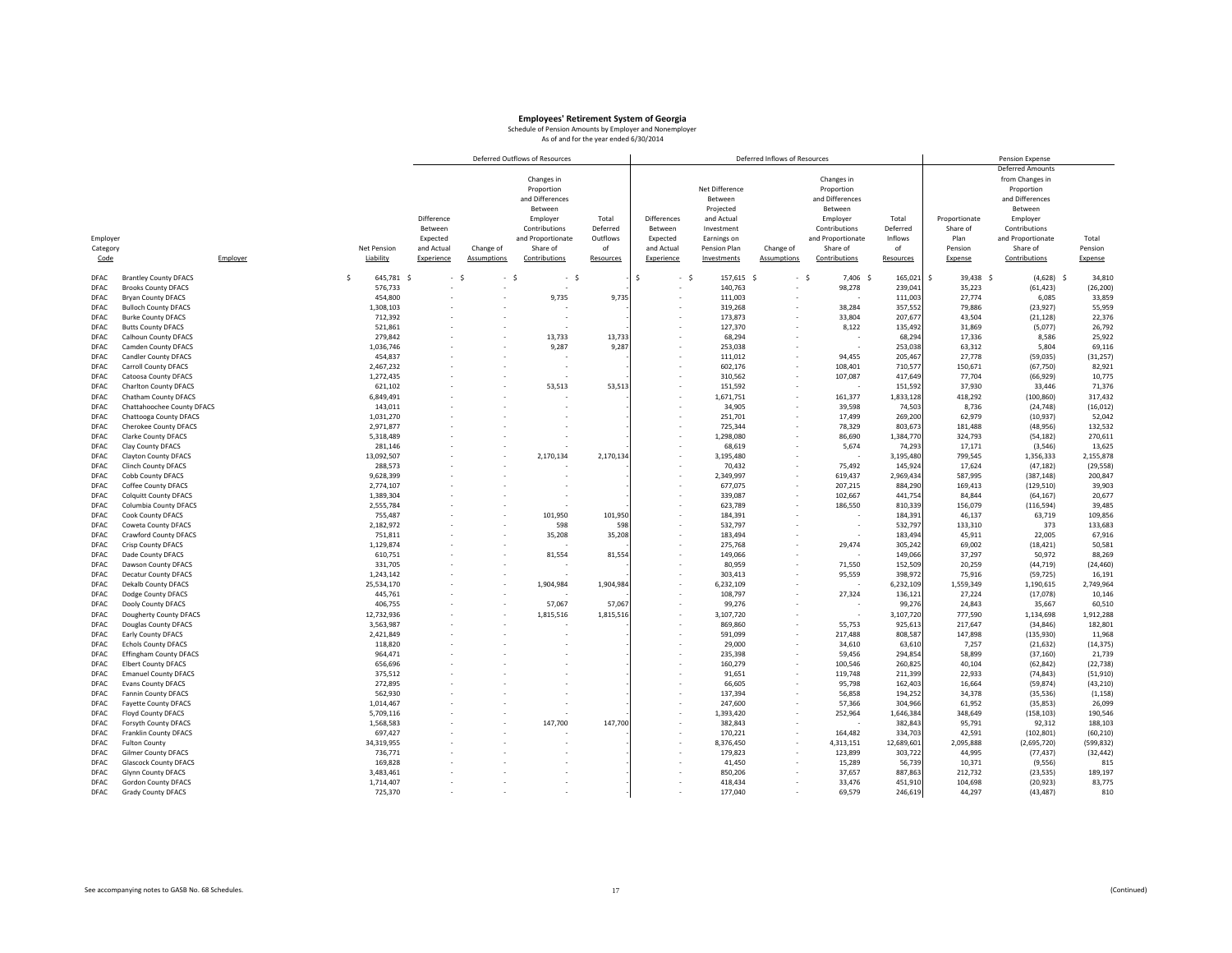|              |                              |          |                      |                      |            |                    | Deferred Outflows of Resources |           |                    |                    | Deferred Inflows of Resources |                   |                    |                           | Pension Expense         |           |
|--------------|------------------------------|----------|----------------------|----------------------|------------|--------------------|--------------------------------|-----------|--------------------|--------------------|-------------------------------|-------------------|--------------------|---------------------------|-------------------------|-----------|
|              |                              |          |                      |                      |            |                    |                                |           |                    |                    |                               |                   |                    |                           | <b>Deferred Amounts</b> |           |
|              |                              |          |                      |                      |            |                    | Changes in                     |           |                    |                    |                               | Changes in        |                    |                           | from Changes in         |           |
|              |                              |          |                      |                      |            |                    | Proportion                     |           |                    | Net Difference     |                               | Proportion        |                    |                           | Proportion              |           |
|              |                              |          |                      |                      |            |                    | and Differences                |           |                    | Between            |                               | and Differences   |                    |                           | and Differences         |           |
|              |                              |          |                      |                      |            |                    | Between                        |           |                    | Projected          |                               | Between           |                    |                           | Between                 |           |
|              |                              |          |                      |                      | Difference |                    | Employer                       | Total     | <b>Differences</b> | and Actual         |                               | Employer          | Total              | Proportionate             | Employer                |           |
|              |                              |          |                      |                      | Between    |                    | Contributions                  | Deferred  | Between            | Investment         |                               | Contributions     | Deferred           | Share of                  | Contributions           |           |
| Employer     |                              |          |                      |                      | Expected   |                    | and Proportionate              | Outflows  | Expected           | Earnings on        |                               | and Proportionate | Inflows            | Plan                      | and Proportionate       | Total     |
| Category     |                              |          |                      | <b>Net Pension</b>   | and Actual | Change of          | Share of                       | of        | and Actual         | Pension Plan       | Change of                     | Share of          | of                 | Pension                   | Share of                | Pension   |
|              |                              |          |                      |                      |            |                    |                                |           |                    |                    |                               |                   |                    |                           |                         |           |
| Code         |                              | Employer |                      | Liability            | Experience | <b>Assumptions</b> | Contributions                  | Resources | Experience         | Investments        | <b>Assumptions</b>            | Contributions     | Resources          | Expense                   | Contributions           | Expense   |
| DFAC         | <b>Greene County DFACS</b>   |          | $\tilde{\mathbf{S}}$ | 562,743 \$           | - \$       | $-5$               | - \$                           |           | Ś                  | 137,348 \$<br>- \$ |                               | 28,160 \$<br>- 5  | 165,508            | $\mathsf{S}$<br>34,367 \$ | $(17,600)$ \$           | 16,767    |
| DFAC         | <b>Gwinnett County DFACS</b> |          |                      | 12,645,584           |            |                    |                                |           |                    | 3,086,400          |                               | 8,391             | 3,094,791          | 772,254                   | (5, 245)                | 767,009   |
| DFAC         | Habersham County DFACS       |          |                      | 797,269              |            |                    |                                |           |                    | 194,589            |                               | 94,216            | 288,805            | 48,688                    | (58, 885)               | (10, 197) |
| DFAC         | Hall County DFACS            |          |                      | 4,585,018            |            |                    |                                |           | $\sim$             | 1,119,062          | ٠                             | 164,721           | 1,283,783          | 280,004                   | (102, 951)              | 177,053   |
| DFAC         | <b>Hancock County DFACS</b>  |          |                      | 174,329              |            |                    |                                |           |                    | 42,548             |                               | 20,366            | 62,914             | 10,646                    | (12, 729)               | (2,083)   |
| DFAC         | <b>Haralson County DFACS</b> |          |                      | 816,360              |            |                    |                                |           |                    | 199,248            |                               | 4,449             | 203,697            | 49,853                    | (2,781)                 | 47,072    |
| <b>DFAC</b>  | <b>Harris County DFACS</b>   |          |                      | 617,802              |            |                    |                                |           |                    | 150,786            |                               | 86,392            | 237,178            | 37,727                    | (53,995)                | (16, 268) |
| DFAC         | <b>Hart County DFACS</b>     |          |                      | 942,043              |            |                    | 12,512                         | 12,512    |                    | 229,924            |                               |                   | 229,924            | 57,531                    | 7,820                   | 65,351    |
| <b>DFAC</b>  | <b>Heard County DFACS</b>    |          |                      | 629,204              |            |                    | 23,442                         | 23,442    |                    | 153,569            |                               |                   | 153,569            | 38,426                    | 14,651                  | 53,077    |
| DFAC         | <b>Henry County DFACS</b>    |          |                      | 4,597,132            |            |                    | 540,122                        | 540,122   |                    | 1,122,019          |                               |                   | 1,122,019          | 280,741                   | 337,576                 | 618,317   |
| DFAC         | <b>Houston County DFACS</b>  |          |                      | 3,088,634            |            |                    | 59,008                         | 59,008    |                    | 753,841            | ÷.                            |                   | 753,843            | 188,620                   | 36,880                  | 225,500   |
| <b>DFAC</b>  | Irwin County DFACS           |          |                      | 433,309              |            |                    |                                |           |                    | 105,757            |                               | 58,530            | 164,287            | 26,463                    | (36, 582)               | (10, 119) |
| DFAC         | Jackson County DFACS         |          |                      | 1,343,171            |            |                    |                                |           |                    | 327,827            |                               | 9,406             | 337,233            | 82,024                    | (5, 879)                | 76,145    |
|              |                              |          |                      |                      |            |                    |                                |           |                    |                    |                               |                   |                    |                           |                         |           |
| DFAC<br>DFAC | Jasper County DFACS          |          |                      | 244,465              |            |                    |                                |           |                    | 59,666             |                               | 69,012<br>٠       | 128,678<br>152,416 | 14,929                    | (43, 133)               | (28, 204) |
|              | Jeff Davis County DFACS      |          |                      | 624,478              |            |                    | 61,099                         | 61,099    |                    | 152,416            |                               |                   |                    | 38,135                    | 38,187                  | 76,322    |
| DFAC         | Jefferson County DFACS       |          |                      | 628,679              |            |                    |                                |           |                    | 153,441            |                               | 74,297            | 227,738            | 38,393                    | (46, 436)               | (8,043)   |
| <b>DFAC</b>  | <b>Jenkins County DFACS</b>  |          |                      | 239,289              |            |                    | 15,350                         | 15,350    |                    | 58,403             |                               |                   | 58,403             | 14,612                    | 9,593                   | 24,205    |
| DFAC         | <b>Johnson County DFACS</b>  |          |                      | 369,248              |            |                    |                                |           |                    | 90,122             |                               | 82,540            | 172,662            | 22,551                    | (51, 587)               | (29, 036) |
| DFAC         | <b>Jones County DFACS</b>    |          |                      | 1,001,265            |            |                    | 22,874                         | 22,874    |                    | 244,378            |                               |                   | 244,378            | 61,146                    | 14,297                  | 75,443    |
| DFAC         | Lamar County DFACS           |          |                      | 782,004              |            |                    |                                |           |                    | 190,863            |                               | 19,649            | 210,51             | 47,755                    | (12, 281)               | 35,474    |
| DFAC         | <b>Lanier County DFACS</b>   |          |                      | 607,225              |            |                    | 12,423                         | 12,423    |                    | 148,205            |                               |                   | 148,205            | 37,082                    | 7,764                   | 44,846    |
| DFAC         | <b>Laurens County DFACS</b>  |          |                      | 4,128,530            |            |                    |                                |           |                    | 1,007,648          |                               | 158,599           | 1,166,247          | 252,127                   | (99, 125)               | 153,002   |
| <b>DFAC</b>  | Lee County DFACS             |          |                      | 389,652              |            |                    | 33,266                         | 33,266    |                    | 95,102             |                               |                   | 95,102             | 23,795                    | 20,792                  | 44,587    |
| DFAC         | <b>Liberty County DFACS</b>  |          |                      | 1,505,010            |            |                    |                                |           |                    | 367,327            |                               | 87,766            | 455,093            | 91,909                    | (54, 854)               | 37,055    |
| DFAC         | <b>Lincoln County DFACS</b>  |          |                      | 126,246              |            |                    | 25,413                         | 25,413    |                    | 30,813             |                               |                   | 30,81              | 7,710                     | 15,883                  | 23,593    |
| DFAC         | Long County DFACS            |          |                      | 198.183              |            |                    |                                |           |                    | 48.370             |                               | 34.133            | 82.503             | 12,101                    | (21, 333)               | (9, 232)  |
| DFAC         | Lowndes County DFACS         |          |                      | 3,366,630            |            |                    |                                |           |                    | 821,691            |                               | 183,326           | 1,005,01           | 205,595                   | (114, 578)              | 91,017    |
| <b>DFAC</b>  | <b>Lumpkin County DFACS</b>  |          |                      | 601,449              |            |                    | 47,272                         | 47,272    |                    | 146,795            |                               |                   | 146,795            | 36,730                    | 29,545                  | 66,275    |
| DFAC         | Macon County DFACS           |          |                      | 709,242              |            |                    |                                |           |                    | 173,104            |                               | 36,552            | 209,656            | 43,315                    | (22, 845)               | 20,470    |
| DFAC         | <b>Madison County DFACS</b>  |          |                      | 876,332              |            |                    |                                |           |                    | 213,886            | ٠                             | 46,346            | 260,232            | 53,516                    | (28, 967)               | 24,549    |
| <b>DFAC</b>  | <b>Marion County DFACS</b>   |          |                      | 438,710              |            |                    |                                |           |                    | 107,076            |                               | 13,856            | 120,932            | 26,792                    | (8,660)                 | 18,132    |
| DFAC         | Mcduffie County DFACS        |          |                      | 882,858              |            |                    |                                |           |                    | 215,479            |                               | 164,513           | 379,992            | 53,914                    | (102, 820)              | (48,906)  |
| DFAC         | <b>Mcintosh County DFACS</b> |          |                      | 168,440              |            |                    |                                |           |                    | 41,111             |                               | 5,764             | 46,87              | 10,287                    | (3,602)                 | 6,685     |
| <b>DFAC</b>  | Meriwether County DFACS      |          |                      | 1,000,627            |            |                    |                                |           |                    | 244,223            |                               | 62,622            | 306,845            | 61,106                    | (39, 138)               | 21,968    |
| <b>DFAC</b>  | Miller County DFACS          |          |                      | 137,423              |            |                    |                                |           |                    | 33,541             |                               | 34,879            | 68,420             | 8,393                     | (21, 800)               | (13, 407) |
| DFAC         | Mitchell County DFACS        |          |                      | 938,480              |            |                    |                                |           |                    | 229.054            |                               | 53.095            | 282.149            | 57,313                    | (33, 185)               | 24,128    |
| DFAC         | Monroe County DFACS          |          |                      | 817,672              |            |                    | 17,589                         | 17,589    |                    | 199,569            |                               |                   | 199,569            | 49,937                    | 10,993                  | 60,930    |
| DFAC         | Montgomery County DFACS      |          |                      | 412,493              |            |                    |                                |           |                    | 100,677            |                               | 49,960            | 150,637            | 25,192                    | (31, 225)               | (6,033)   |
| DFAC         | Morgan County DFACS          |          |                      | 683,175              |            |                    |                                |           |                    | 166,742            |                               | 1,225             | 167,967            | 41,722                    | (765)                   | 40,957    |
| DFAC         | Murray County DFACS          |          |                      | 1,225,589            |            |                    |                                |           |                    | 299,129            |                               | 109,864           | 408,993            | 74,846                    | (68, 665)               | 6,181     |
| <b>DFAC</b>  | Muscogee County DFACS        |          |                      | 5,754,348            |            |                    | 156,270                        | 156,270   |                    | 1,404,460          |                               |                   | 1,404,460          | 351,414                   | 97,669                  | 449,083   |
| DFAC         | Newton County DFACS          |          |                      | 2,273,362            |            |                    |                                |           |                    | 554,858            |                               | 304,895           | 859,753            | 138,831                   | (190, 560)              | (51, 729) |
| DFAC         | Oconee County DFACS          |          |                      | 673,311              |            |                    | 12,721                         | 12,721    | $\sim$             | 164,335            |                               |                   | 164,335            | 41,119                    | 7,951                   | 49,070    |
| DFAC         | Oglethorpe County DFACS      |          |                      | 232.651              |            |                    |                                |           |                    | 56,783             |                               | 109.953           | 166,736            | 14,208                    | (68, 721)               | (54, 513) |
| DFAC         | <b>Paulding County DFACS</b> |          |                      | 2,007,218            |            |                    |                                |           |                    | 489,901            |                               | 273,659           | 763,560            | 122,578                   | (171, 037)              | (48, 459) |
| DFAC         | Peach County DFACS           |          |                      | 940,580              |            |                    | 88,632                         | 88,632    |                    | 229,567            |                               |                   | 229,567            | 57,440                    | 55,395                  | 112,835   |
| DFAC         | <b>Pickens County DFACS</b>  |          |                      | 814,709              |            |                    |                                |           |                    | 198,846            |                               | 77,224            | 276,070            | 49,752                    | (48, 265)               | 1,487     |
| <b>DFAC</b>  | Pierce County DFACS          |          |                      | 656,171              |            |                    | 105,474                        | 105,474   |                    | 160,151            |                               |                   | 160,15:            | 40,072                    | 65,921                  | 105,993   |
| DFAC         | Pike County DFACS            |          |                      | 511,547              |            |                    | 17,738                         | 17,738    |                    | 124,853            |                               |                   | 124,853            | 31,241                    | 11,086                  | 42,327    |
| DFAC         | Polk County DFACS            |          |                      | 1,705,931            |            |                    |                                |           |                    | 416,366            |                               | 53,334            | 469,700            | 104,178                   | (33, 334)               | 70,844    |
| DFAC         |                              |          |                      |                      |            |                    |                                |           |                    |                    |                               |                   |                    |                           |                         | (40, 786) |
| DFAC         | Pulaski County DFACS         |          |                      | 238,014<br>2.291.703 |            |                    |                                |           |                    | 58,092<br>559.334  |                               | 88,512<br>198.346 | 146,604<br>757.680 | 14,534<br>139.951         | (55, 320)<br>(123, 967) | 15,984    |
|              | <b>Putnam County DFACS</b>   |          |                      |                      |            |                    |                                |           |                    |                    |                               |                   |                    |                           |                         |           |
| DFAC         | Quitman County DFACS         |          |                      | 51,759               |            |                    |                                |           |                    | 12,633             |                               | 36,014            | 48,647             | 3,162                     | (22, 508)               | (19, 346) |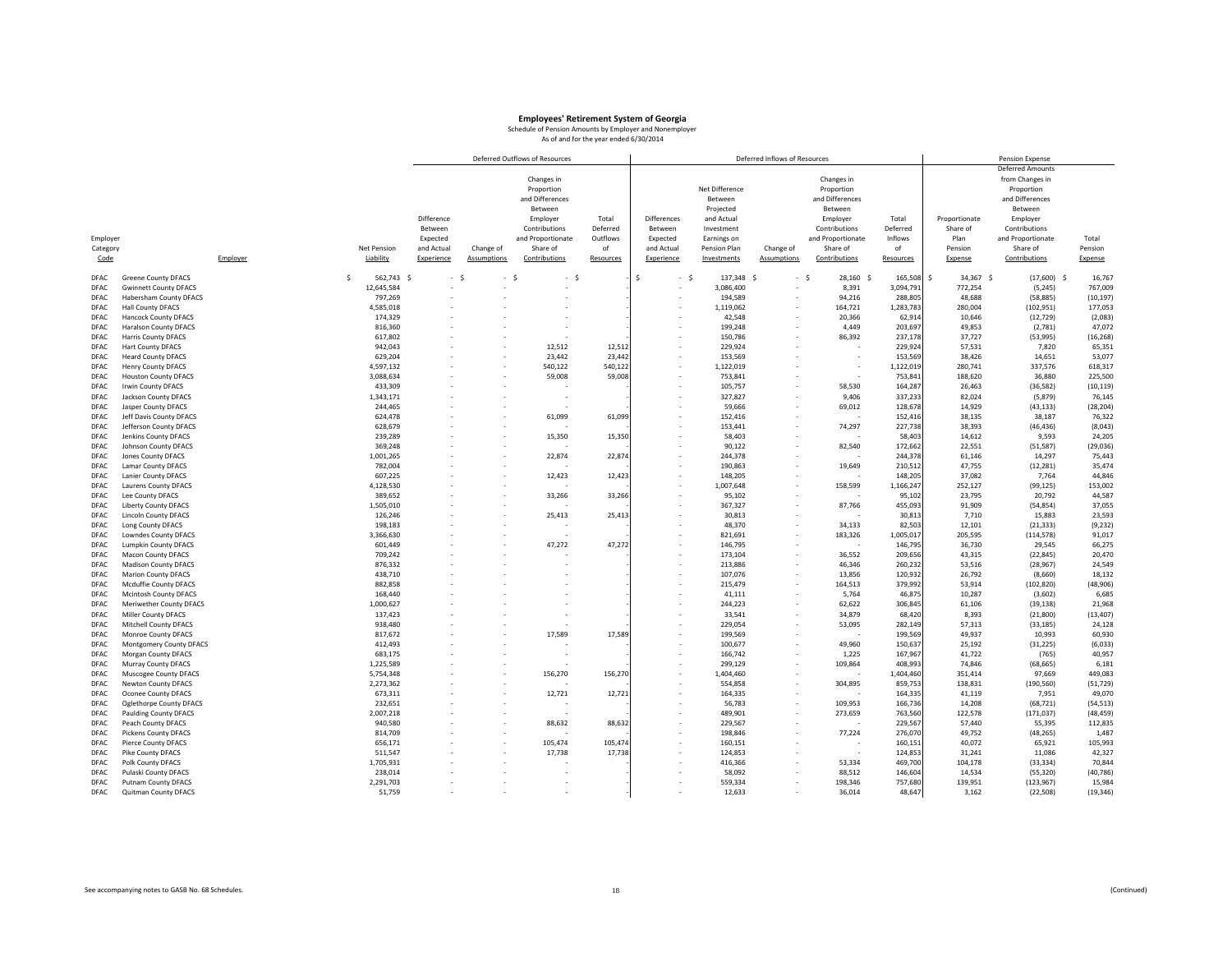|              |                                          |                    |             |            |                    | Deferred Outflows of Resources |           |                      |                | Deferred Inflows of Resources |                   |           |                 | Pension Expense         |            |
|--------------|------------------------------------------|--------------------|-------------|------------|--------------------|--------------------------------|-----------|----------------------|----------------|-------------------------------|-------------------|-----------|-----------------|-------------------------|------------|
|              |                                          |                    |             |            |                    |                                |           |                      |                |                               |                   |           |                 | <b>Deferred Amounts</b> |            |
|              |                                          |                    |             |            |                    | Changes in                     |           |                      |                |                               | Changes in        |           |                 | from Changes in         |            |
|              |                                          |                    |             |            |                    | Proportion                     |           |                      | Net Difference |                               | Proportion        |           |                 | Proportion              |            |
|              |                                          |                    |             |            |                    | and Differences                |           |                      | Between        |                               | and Differences   |           |                 | and Differences         |            |
|              |                                          |                    |             |            |                    | Between                        |           |                      | Projected      |                               | Between           |           |                 | Between                 |            |
|              |                                          |                    |             | Difference |                    | Employer                       | Total     | <b>Differences</b>   | and Actual     |                               | Employer          | Total     | Proportionate   | Employer                |            |
|              |                                          |                    |             | Between    |                    | Contributions                  | Deferred  | Between              | Investment     |                               | Contributions     | Deferred  | Share of        | Contributions           |            |
| Employer     |                                          |                    |             | Expected   |                    | and Proportionate              | Outflows  | Expected             | Earnings on    |                               | and Proportionate | Inflows   | Plan            | and Proportionate       | Total      |
|              |                                          |                    |             |            |                    |                                |           |                      |                |                               |                   |           |                 |                         |            |
| Category     |                                          |                    | Net Pension | and Actual | Change of          | Share of                       | of        | and Actual           | Pension Plan   | Change of                     | Share of          | of        | Pension         | Share of                | Pension    |
| Code         | Employer                                 |                    | Liability   | Experience | <b>Assumptions</b> | Contributions                  | Resources | Experience           | Investments    | <b>Assumptions</b>            | Contributions     | Resources | Expense         | Contributions           | Expense    |
| DFAC         | Rabun County DFACS                       | $\mathbf{\hat{S}}$ | 755,562 \$  | - \$       | - \$               | 31,446 \$                      | 31,446    | - \$<br>$\mathsf{S}$ | 184,410 \$     |                               | - \$<br>$-5$      | 184,410   | \$<br>46,142 \$ | 19,653 \$               | 65,795     |
| DFAC         | Randolph County DFACS                    |                    | 407,655     |            |                    | 28,996                         | 28,99     |                      | 99,496         |                               |                   | 99,496    | 24,897          | 18,123                  | 43,020     |
| DFAC         | <b>Richmond County DFACS</b>             |                    | 5,893,871   |            |                    |                                |           |                      | 1,438,513      |                               | 250,665           | 1,689,178 | 359,933         | (156, 666)              | 203,267    |
| DFAC         | <b>Rockdale County DFACS</b>             |                    | 1.808.510   |            |                    | 76,298                         | 76,298    |                      | 441.402        |                               |                   | 441,402   | 110,444         | 47,687                  | 158,131    |
| DFAC         | <b>Schley County DFACS</b>               |                    | 93,915      |            |                    |                                |           |                      | 22,922         |                               | 21,710            | 44,63     | 5,735           | (13, 569)               | (7, 834)   |
| DFAC         | <b>Screven County DFACS</b>              |                    | 548,303     |            |                    | 7,824                          | 7,824     |                      | 133,824        |                               |                   | 133,82    | 33,485          | 4,890                   | 38,375     |
| DFAC         | Seminole County DFACS                    |                    | 558,617     |            |                    | 6,480                          | 6,480     |                      | 136,341        |                               |                   | 136,34    | 34,114          | 4,050                   | 38,164     |
|              |                                          |                    | 3,828,481   |            |                    |                                |           |                      | 934,415        |                               | 209,246           | 1,143,66  | 233,802         | (130, 779)              | 103,023    |
| DFAC<br>DFAC | <b>Spalding County DFACS</b>             |                    | 1,088,504   |            |                    | 59,516                         | 59,516    |                      | 265,671        |                               |                   | 265,67    | 66,473          | 37,197                  | 103,670    |
|              | <b>Stephens County DFACS</b>             |                    |             |            |                    |                                |           |                      |                |                               |                   |           |                 |                         |            |
| DFAC         | <b>Stewart County DFACS</b>              |                    | 209,510     |            |                    | 2,628                          | 2,628     |                      | 51,135         |                               |                   | 51,13     | 12,795          | 1,643                   | 14,438     |
| DFAC         | <b>Sumter County DFACS</b>               |                    | 4,460,235   |            |                    | 28,668                         | 28,668    |                      | 1,088,607      |                               |                   | 1,088,60  | 272,381         | 17,918                  | 290,299    |
| DFAC         | <b>Talbot County DFACS</b>               |                    | 259,093     |            |                    |                                |           |                      | 63,237         |                               | 37,806            | 101,04    | 15,823          | (23, 628)               | (7, 805)   |
| DFAC         | <b>Taliaferro County DFACS</b>           |                    | 65,786      |            |                    |                                |           |                      | 16,056         |                               | 27,862            | 43,918    | 4,017           | (17, 414)               | (13, 397)  |
| DFAC         | <b>Tattnall County DFACS</b>             |                    | 487,993     |            |                    |                                |           |                      | 119,104        |                               | 110,431           | 229,53    | 29,799          | (69, 020)               | (39, 221)  |
| DFAC         | <b>Taylor County DFACS</b>               |                    | 245,178     |            |                    |                                |           |                      | 59,840         |                               | 55,843            | 115,683   | 14,972          | (34, 902)               | (19,930)   |
| DFAC         | <b>Telfair County DFACS</b>              |                    | 503,333     |            |                    |                                |           |                      | 122,848        |                               | 7,854             | 130,702   | 30,737          | (4,909)                 | 25,828     |
| DFAC         | <b>Terrell County DFACS</b>              |                    | 371,011     |            |                    |                                |           |                      | 90.552         |                               | 121,480           | 212,032   | 22,656          | (75, 925)               | (53, 269)  |
| DFAC         | <b>Thomas County DFACS</b>               |                    | 1,654,060   |            |                    | 92,394                         | 92,394    |                      | 403,705        |                               |                   | 403,705   | 101,013         | 57,746                  | 158,759    |
| DFAC         | <b>Tift County DFACS</b>                 |                    | 2,101,359   |            |                    |                                |           |                      | 512,877        |                               | 31,804            | 544,683   | 128,328         | (19, 877)               | 108,451    |
| DFAC         | <b>Toombs County DFACS</b>               |                    | 966,759     |            |                    |                                |           |                      | 235,956        |                               | 227,044           | 463,000   | 59,036          | (141, 903)              | (82, 867)  |
| DFAC         | <b>Towns County DFACS</b>                |                    | 206,697     |            |                    |                                |           |                      | 50,448         |                               | 31,594            | 82,04     | 12,621          | (19, 747)               | (7, 126)   |
| DFAC         | <b>Treutlen County DFACS</b>             |                    | 273,533     |            |                    | 2,359                          | 2,359     |                      | 66,761         |                               |                   | 66,761    | 16,703          | 1,474                   | 18,177     |
| DFAC         | <b>Troup County DFACS</b>                |                    | 1,990,753   |            |                    |                                |           |                      | 485,882        |                               | 36,223            | 522,105   | 121,574         | (22, 640)               | 98,934     |
| DFAC         | <b>Turner County DFACS</b>               |                    | 178,679     |            |                    |                                |           |                      | 43,610         |                               | 47,212            | 90,822    | 10,912          | (29, 508)               | (18, 596)  |
| <b>DFAC</b>  | <b>Twiggs County DFACS</b>               |                    | 524,599     |            |                    | 299                            | 299       |                      | 128,039        |                               |                   | 128,03    | 32,036          | 187                     | 32,223     |
| DFAC         | <b>Union County DFACS</b>                |                    | 471,490     |            |                    |                                |           |                      | 115,076        |                               | 47,571            | 162,64    | 28,792          | (29, 732)               | (940)      |
| DFAC         | <b>Upson County DFACS</b>                |                    | 1,289,650   |            |                    | 12,393                         | 12,393    |                      | 314,764        |                               |                   | 314,764   | 78,758          | 7,745                   | 86,503     |
| DFAC         | <b>Walker County DFACS</b>               |                    | 1,329,669   |            |                    |                                |           |                      | 324.532        |                               | 47,900            | 372,432   | 81,203          | (29, 937)               | 51,266     |
| DFAC         | <b>Walton County DFACS</b>               |                    | 2,138,827   |            |                    |                                |           |                      | 522,022        |                               | 24,069            | 546,09:   | 130,615         | (15, 043)               | 115,572    |
| <b>DFAC</b>  | Ware County DFACS                        |                    | 1,220,226   |            |                    |                                |           |                      | 297,820        |                               | 179,234           | 477,054   | 74,519          | (112, 022)              | (37,503)   |
| DFAC         | Warren County DFACS                      |                    | 200,658     |            |                    | 48,348                         | 48,348    |                      | 48,974         |                               |                   | 48,97     | 12,253          | 30,217                  | 42,470     |
| DFAC         | <b>Washington County DFACS</b>           |                    | 629,166     |            |                    |                                |           |                      | 153,560        |                               | 71,879            | 225,439   | 38,422          | (44, 925)               | (6, 503)   |
| DFAC         | Wayne County DFACS                       |                    | 762,126     |            |                    |                                |           |                      | 186,012        |                               | 107,982           | 293,994   | 46,544          | (67, 489)               | (20, 945)  |
| DFAC         | <b>Webster County DFACS</b>              |                    | 130,672     |            |                    | 5,166                          | 5,166     |                      | 31,893         |                               |                   | 31,893    | 7,979           | 3,229                   | 11,208     |
| DFAC         | <b>Wheeler County DFACS</b>              |                    | 214,460     |            |                    |                                |           |                      | 52,343         |                               | 6,809             | 59,15     | 13,099          | (4, 255)                | 8,844      |
| DFAC         | White County DFACS                       |                    | 663,147     |            |                    |                                |           |                      | 161,854        |                               | 55,186            | 217,040   | 40,500          | (34, 491)               | 6,009      |
| DFAC         | <b>Whitfield County DFACS</b>            |                    | 4,899,320   |            |                    |                                |           |                      | 1,195,774      |                               | 643,177           | 1,838,953 | 299,197         | (401, 986)              | (102, 789) |
| DFAC         | <b>Wilcox County DFACS</b>               |                    | 324,954     |            |                    |                                |           |                      | 79,311         |                               | 3,703             | 83,01     | 19,845          | (2, 315)                | 17,530     |
| DFAC         | <b>Wilkes County DFACS</b>               |                    | 361,297     |            |                    | 50,557                         | 50,557    |                      | 88,182         |                               |                   | 88,182    | 22,064          | 31,598                  | 53,662     |
| DFAC         | Wilkinson County DFACS                   |                    | 287,185     |            |                    | 10,004                         | 10,004    |                      | 70,093         |                               |                   | 70,093    | 17,537          | 6,252                   | 23,789     |
| <b>DFAC</b>  | Worth County DFACS                       |                    | 1,109,958   |            |                    | 53,633                         | 53,633    |                      | 270,907        |                               |                   | 270,907   | 67,783          | 33,520                  | 101,303    |
| HLTH         | Appling County Health Department         |                    | 507,609     |            |                    | 18,604                         | 18,604    |                      | 123,892        |                               |                   | 123,892   | 30,998          | 11,628                  | 42,626     |
| <b>HLTH</b>  |                                          |                    | 227,250     |            |                    |                                |           |                      | 55,465         |                               | 40,583            | 96,048    | 13,877          | (25, 364)               | (11, 487)  |
|              | Atkinson County Health Department        |                    | 308,638     |            |                    | 10,273                         | 10,273    |                      | 75,329         |                               |                   |           | 18,850          | 6,420                   |            |
| HLTH         | Bacon County Health Department           |                    |             |            |                    |                                |           |                      |                |                               |                   | 75,329    |                 |                         | 25,270     |
| HLTH         | <b>Baker County Health Department</b>    |                    | 271,207     |            |                    | 17,470                         | 17,470    |                      | 66,193         |                               |                   | 66,193    | 16,560          | 10,918                  | 27,478     |
| HLTH         | Baldwin County Health Department         |                    | 582,358     |            |                    | 67,369                         | 67,369    |                      | 142,136        |                               |                   | 142,136   | 35,565          | 42,106                  | 77,671     |
| HLTH         | <b>Banks County Health Department</b>    |                    | 251,666     |            |                    |                                |           |                      | 61,424         |                               | 13,945            | 75,369    | 15,368          | (8, 716)                | 6,652      |
| HLTH         | <b>Barrow County Public Health</b>       |                    | 773,565     |            |                    | 12,452                         | 12,452    |                      | 188,804        |                               |                   | 188,804   | 47,241          | 7,783                   | 55,024     |
| HLTH         | <b>Bartow County Health Department</b>   |                    | 1,192,997   |            |                    |                                |           |                      | 291,174        |                               | 124,138           | 415,312   | 72,856          | (77, 586)               | (4, 730)   |
| HLTH         | Ben Hill County Health Department        |                    | 400,003     |            |                    | 60                             | 60        |                      | 97,629         |                               |                   | 97,629    | 24,427          | 37                      | 24,464     |
| HLTH         | Berrien County Health Department         |                    | 261,006     |            |                    |                                |           |                      | 63,703         |                               | 5,734             | 69,437    | 15,940          | (3,583)                 | 12,357     |
| <b>HLTH</b>  | <b>Bibb County Health Department</b>     |                    | 2.852.307   |            |                    | 15.827                         | 15,827    |                      | 696.161        |                               |                   | 696,161   | 174.187         | 9.892                   | 184,079    |
| HLTH         | <b>Bleckley County Health Department</b> |                    | 236,551     |            |                    | 16,782                         | 16,782    |                      | 57,735         |                               |                   | 57,735    | 14,444          | 10,489                  | 24,933     |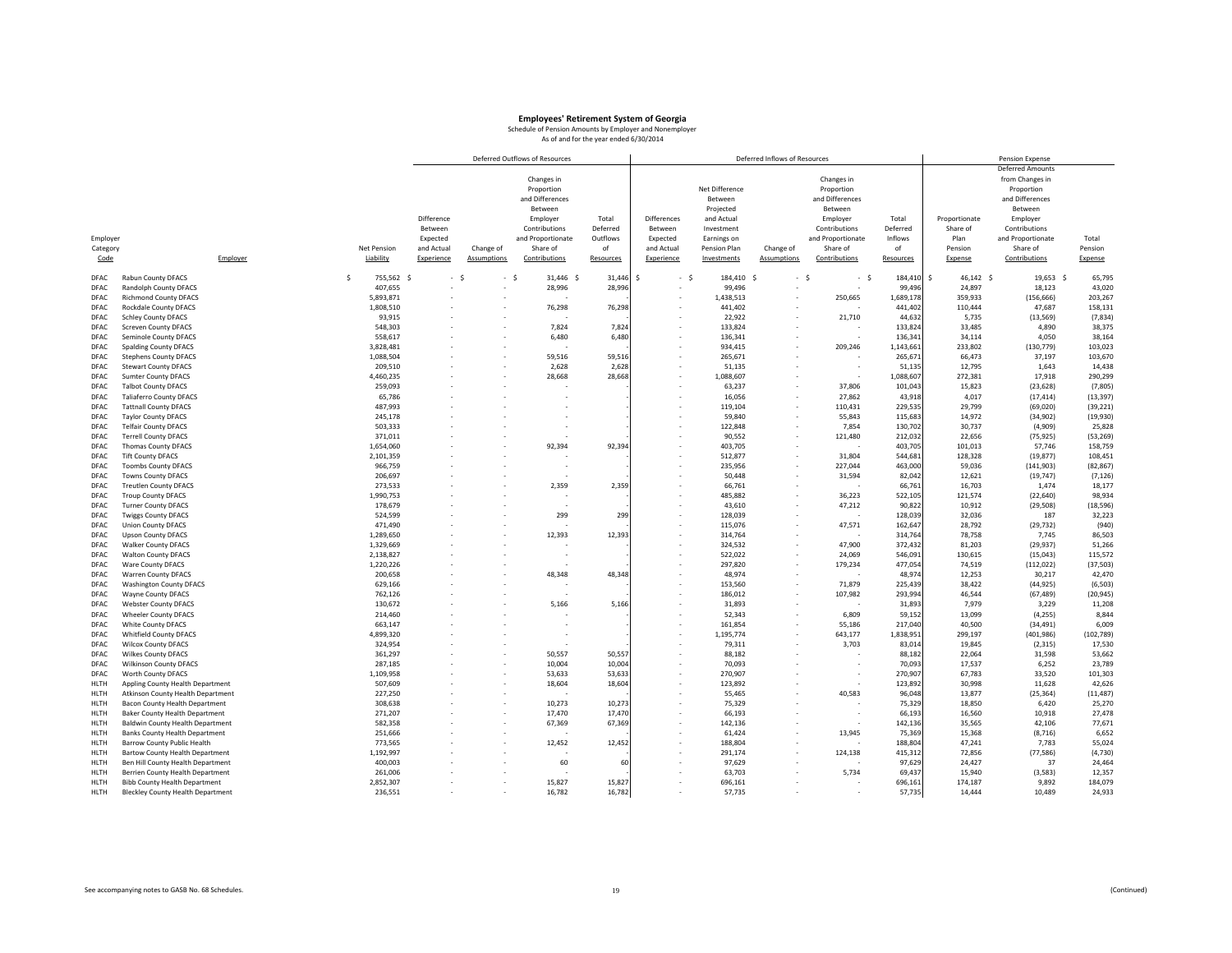|             |                                          |    |             |            |             | Deferred Outflows of Resources |           |             |                   | Deferred Inflows of Resources |                   |           |                 | Pension Expense         |           |
|-------------|------------------------------------------|----|-------------|------------|-------------|--------------------------------|-----------|-------------|-------------------|-------------------------------|-------------------|-----------|-----------------|-------------------------|-----------|
|             |                                          |    |             |            |             |                                |           |             |                   |                               |                   |           |                 | <b>Deferred Amounts</b> |           |
|             |                                          |    |             |            |             | Changes in                     |           |             |                   |                               | Changes in        |           |                 | from Changes in         |           |
|             |                                          |    |             |            |             | Proportion                     |           |             | Net Difference    |                               | Proportion        |           |                 | Proportion              |           |
|             |                                          |    |             |            |             | and Differences                |           |             | Between           |                               | and Differences   |           |                 | and Differences         |           |
|             |                                          |    |             |            |             | Between                        |           |             | Projected         |                               | Between           |           |                 | Between                 |           |
|             |                                          |    |             | Difference |             |                                |           |             |                   |                               |                   |           |                 |                         |           |
|             |                                          |    |             |            |             | Employer                       | Total     | Differences | and Actual        |                               | Employer          | Total     | Proportionate   | Employer                |           |
|             |                                          |    |             | Between    |             | Contributions                  | Deferred  | Between     | Investment        |                               | Contributions     | Deferred  | Share of        | Contributions           |           |
| Employer    |                                          |    |             | Expected   |             | and Proportionate              | Outflows  | Expected    | Earnings on       |                               | and Proportionate | Inflows   | Plan            | and Proportionate       | Total     |
| Category    |                                          |    | Net Pension | and Actual | Change of   | Share of                       | of        | and Actual  | Pension Plan      | Change of                     | Share of          | of        | Pension         | Share of                | Pension   |
| Code        | Employer                                 |    | Liability   | Experience | Assumptions | Contributions                  | Resources | Experience  | Investments       | <b>Assumptions</b>            | Contributions     | Resources | Expense         | Contributions           | Expense   |
| <b>HLTH</b> | <b>Brantley County Health Department</b> | -Ś | 308.376 \$  | $-5$       | - \$        | $-5$                           |           |             | - \$<br>75.265 \$ | $-5$                          | 13.706 \$         | 88.971    | \$<br>18,830 \$ | $(8,567)$ \$            | 10,263    |
| HLTH        | <b>Brooks County Health Department</b>   |    | 284,109     |            |             | 20,993                         | 20,99     |             | 69,342            |                               |                   | 69,342    | 17,349          | 13,121                  | 30,470    |
| HLTH        | <b>Bulloch County Physical Health</b>    |    | 1,024,181   |            |             |                                |           |             | 249,971           |                               | 19,381            | 269,352   | 62,544          | (12, 113)               | 50,431    |
| HLTH        | <b>Burke County Health Department</b>    |    | 582,996     |            |             | 53,036                         | 53,036    |             | 142,291           |                               |                   | 142,291   | 35,601          | 33,147                  | 68,748    |
| HLTH        | <b>Butts County Health Department</b>    |    | 270,420     |            |             |                                |           |             | 66,001            |                               | 61,905            | 127,906   | 16,516          | (38, 690)               | (22, 174) |
| HLTH        | Calhoun County Health Department         |    | 143,799     |            |             | 28,787                         | 28,787    |             | 35,097            |                               |                   | 35,097    | 8,781           | 17,992                  | 26,773    |
| HLTH        | Candler County Health Department         |    | 269,669     |            |             |                                |           |             | 65,818            |                               | 17,888            | 83,706    | 16,470          | (11, 180)               | 5,290     |
| HLTH        | Carroll County Health Department         |    | 1,125,185   |            |             | 60                             |           |             | 274,623           |                               |                   | 274,623   | 68,711          | 37                      | 68,748    |
| HLTH        | Catoosa County Health Department         |    | 1,201,698   |            |             | 16,186                         | 16,186    |             | 293.298           |                               |                   | 293,298   | 73,386          | 10,116                  | 83,502    |
|             |                                          |    |             |            |             |                                |           |             |                   |                               |                   |           |                 |                         |           |
| HLTH        | Charlton County Health Department        |    | 443,173     |            |             | 14,961                         | 14,961    |             | 108,165           |                               |                   | 108,165   | 27,063          | 9,351                   | 36,414    |
| <b>HLTH</b> | Chattahoochee County Health Department   |    | 46,508      |            |             | 4,062                          | 4,062     |             | 11.351            |                               |                   | 11.351    | 2,840           | 2,538                   | 5,378     |
| HLTH        | Chattooga County Health Department       |    | 561,993     |            |             |                                |           |             | 137,165           |                               | 81,495            | 218,66    | 34,321          | (50, 934)               | (16, 613) |
| <b>HLTH</b> | Cherokee County Health Department        |    | 6,989,502   |            |             |                                |           |             | 1,705,923         |                               | 244,454           | 1,950,377 | 426,844         | (152, 784)              | 274,060   |
| HLTH        | Clarke County Health Department          |    | 5,366,909   |            |             | 32,490                         | 32,490    |             | 1,309,898         |                               |                   | 1,309,898 | 327,751         | 20,307                  | 348,058   |
| <b>HLTH</b> | Clay County Health Department            |    | 72,987      |            |             |                                |           |             | 17,814            |                               | 38,254            | 56,068    | 4,456           | (23,909)                | (19, 453) |
| HLTH        | Clayton County Health Department         |    | 6,802,196   |            |             |                                |           |             | 1,660,208         |                               | 60,412            | 1,720,620 | 415,405         | (37, 757)               | 377,648   |
| HLTH        | Clinch County Health Department          |    | 228,488     |            |             |                                |           |             | 55,767            |                               | 8,660             | 64,427    | 13,954          | (5, 413)                | 8,541     |
| HLTH        | Cobb County Health Department            |    | 13,569,023  |            |             |                                |           |             | 3,311,783         |                               | 267,926           | 3,579,709 | 828,646         | (167, 454)              | 661,192   |
| <b>HLTH</b> | Coffee County Health Department          |    | 928,278     |            |             | 28.578                         | 28,578    |             | 226,564           |                               |                   | 226,564   | 56,690          | 17,862                  | 74,552    |
| HLTH        | Colquitt County Health Department        |    | 1,263,696   |            |             | 3,404                          | 3,40      |             | 308,429           |                               |                   | 308,429   | 77,171          | 2,128                   | 79,299    |
| HLTH        |                                          |    | 974,523     |            |             | 12,393                         | 12,393    |             | 237,851           |                               |                   | 237,853   | 59,513          | 7,745                   | 67,258    |
|             | Columbia County Health Department        |    |             |            |             |                                |           |             |                   |                               |                   |           |                 |                         |           |
| HLTH        | Cook County Health Department            |    | 320,340     |            |             | 11,766                         | 11,766    |             | 78,185            |                               |                   | 78,185    | 19,562          | 7,353                   | 26,915    |
| HLTH        | Coweta County Health Department          |    | 1,167,530   |            |             | 47,720                         | 47,720    |             | 284,958           |                               |                   | 284,958   | 71,299          | 29,825                  | 101,124   |
| HLTH        | Crawford County Health Department        |    | 214,460     |            |             | 9,586                          | 9,586     |             | 52,343            |                               |                   | 52,34     | 13,097          | 5,991                   | 19,088    |
| <b>HLTH</b> | Crisp County Health Department           |    | 442,873     |            |             | 24,577                         | 24,57     |             | 108,092           |                               |                   | 108,092   | 27,047          | 15,360                  | 42,407    |
| HLTH        | Dade County Health Department            |    | 340,706     |            |             |                                |           |             | 83,156            |                               | 10,990            | 94,146    | 20,806          | (6, 868)                | 13,938    |
| HLTH        | Dawson County Health Department          |    | 350,645     |            |             | 17,500                         | 17,500    |             | 85,582            |                               |                   | 85,582    | 21,414          | 10,937                  | 32,351    |
| HLTH        | Decatur County Health Department         |    | 706,766     |            |             |                                |           |             | 172,500           |                               | 23,113            | 195,61    | 43,161          | (14, 446)               | 28,715    |
| HLTH        | Dekalb County Health Department          |    | 20,462,922  |            |             | 273,330                        | 273,330   |             | 4,994,373         |                               |                   | 4,994,373 | 1,249,653       | 170,832                 | 1,420,485 |
| HLTH        | Dodge County Health Department           |    | 316,065     |            |             |                                |           |             | 77,142            |                               | 33,417            | 110,559   | 19,302          | (20, 885)               | (1, 583)  |
| <b>HLTH</b> | Dooly County Health Department           |    | 250,241     |            |             | 598                            | 598       |             | 61,076            |                               |                   | 61,07     | 15,279          | 373                     | 15,652    |
| <b>HLTH</b> | Dougherty County Health Department       |    | 2,906,916   |            |             |                                |           |             | 709,489           |                               | 9,974             | 719,463   | 177,521         | (6, 234)                | 171,287   |
| HLTH        | Southwest Health District                |    | 5,423,844   |            |             |                                |           |             | 1,323,794         |                               | 208,380           | 1,532,174 | 331,231         | (130, 238)              | 200,993   |
| HLTH        | Douglas County Health Department         |    | 926,965     |            |             |                                |           |             | 226,244           |                               | 15,439            | 241,683   | 56,611          | (9,650)                 | 46,961    |
|             |                                          |    | 392,277     |            |             | 1,045                          | 1,045     |             | 95,743            |                               |                   | 95,743    | 23,957          | 653                     | 24,610    |
| HLTH        | Early County Health Department           |    |             |            |             |                                |           |             |                   |                               |                   |           |                 |                         |           |
| HLTH        | <b>Echols County Health Department</b>   |    | 164,765     |            |             | 6,958                          | 6,958     |             | 40,214            |                               |                   | 40,21     | 10,063          | 4,349                   | 14,412    |
| HLTH        | Elbert County Health Department          |    | 294.273     |            |             |                                |           |             | 71,823            |                               | 84,481            | 156,304   | 17,969          | (52,800)                | (34, 831) |
| HLTH        | <b>Emanuel County Health Department</b>  |    | 833,687     |            |             | 37,686                         | 37,686    |             | 203,478           |                               |                   | 203,478   | 50,913          | 23,554                  | 74,467    |
| HLTH        | <b>Evans County Health Department</b>    |    | 297,011     |            |             | 91,529                         | 91,529    |             | 72,491            |                               |                   | 72,491    | 18,137          | 57,205                  | 75,342    |
| HLTH        | Fannin County Health Department          |    | 453,600     |            |             | 777                            | 777       |             | 110,710           |                               |                   | 110,710   | 27,703          | 485                     | 28,188    |
| HLTH        | Fayette County Health Department         |    | 991,026     |            |             | 37,000                         | 37,000    |             | 241,879           |                               |                   | 241,87    | 60,519          | 23,125                  | 83,644    |
| HLTH        | Floyd County Health Department           |    | 8,992,519   |            |             | 115,030                        | 115,030   |             | 2,194,799         |                               |                   | 2,194,799 | 549,166         | 71,894                  | 621,060   |
| HLTH        | Forsyth County Health Department         |    | 1,135,950   |            |             | 9,944                          | 9,944     |             | 277,251           |                               |                   | 277,251   | 69,374          | 6,215                   | 75,589    |
| <b>HLTH</b> | Franklin County Health Department        |    | 336,730     |            |             |                                |           |             | 82,186            |                               | 11,168            | 93,354    | 20,564          | (6,980)                 | 13,584    |
| HLTH        | Gilmer County Health Department          |    | 618,064     |            |             | 34,611                         | 34,61     |             | 150,851           |                               |                   | 150,85    | 37,744          | 21,632                  | 59,376    |
| HLTH        | Glascock County Health Department        |    | 103,067     |            |             | 14,065                         | 14,06     |             | 25,155            |                               |                   | 25,155    | 6,292           | 8,791                   | 15,083    |
|             |                                          |    |             |            |             |                                | 582,706   |             |                   |                               |                   |           |                 |                         |           |
| HLTH        | Glynn County Health Department           |    | 18,635,321  |            |             | 582,706                        |           |             | 4,548,311         |                               |                   | 4,548,31  | 1,138,042       | 364,191                 | 1,502,233 |
| HLTH        | Gordon County Health Department          |    | 983,037     |            |             |                                |           |             | 239,929           |                               | 15,020            | 254,949   | 60,033          | (9, 388)                | 50,645    |
| HLTH        | Grady County Health Department           |    | 632,279     |            |             |                                |           |             | 154,320           |                               | 10,930            | 165,250   | 38,612          | (6, 831)                | 31,781    |
| <b>HLTH</b> | Greene County Health Department          |    | 386,464     |            |             |                                |           |             | 94,324            |                               | 16,006            | 110,330   | 23,602          | (10,004)                | 13,598    |
| <b>HLTH</b> | <b>Gwinnett County Health Department</b> |    | 15,321,237  |            |             | 453,073                        | 453,073   |             | 3,739,445         |                               |                   | 3,739,445 | 935,654         | 283,170                 | 1,218,824 |
| HLTH        | Habersham County Health Department       |    | 562,518     |            |             |                                |           |             | 137,293           |                               | 4,987             | 142,280   | 34,354          | (3, 117)                | 31,237    |
| <b>HLTH</b> | Hall County Health Department            |    | 9,109,951   |            |             | 235.346                        | 235,346   |             | 2,223,460         |                               |                   | 2,223,460 | 556.337         | 147.091                 | 703,428   |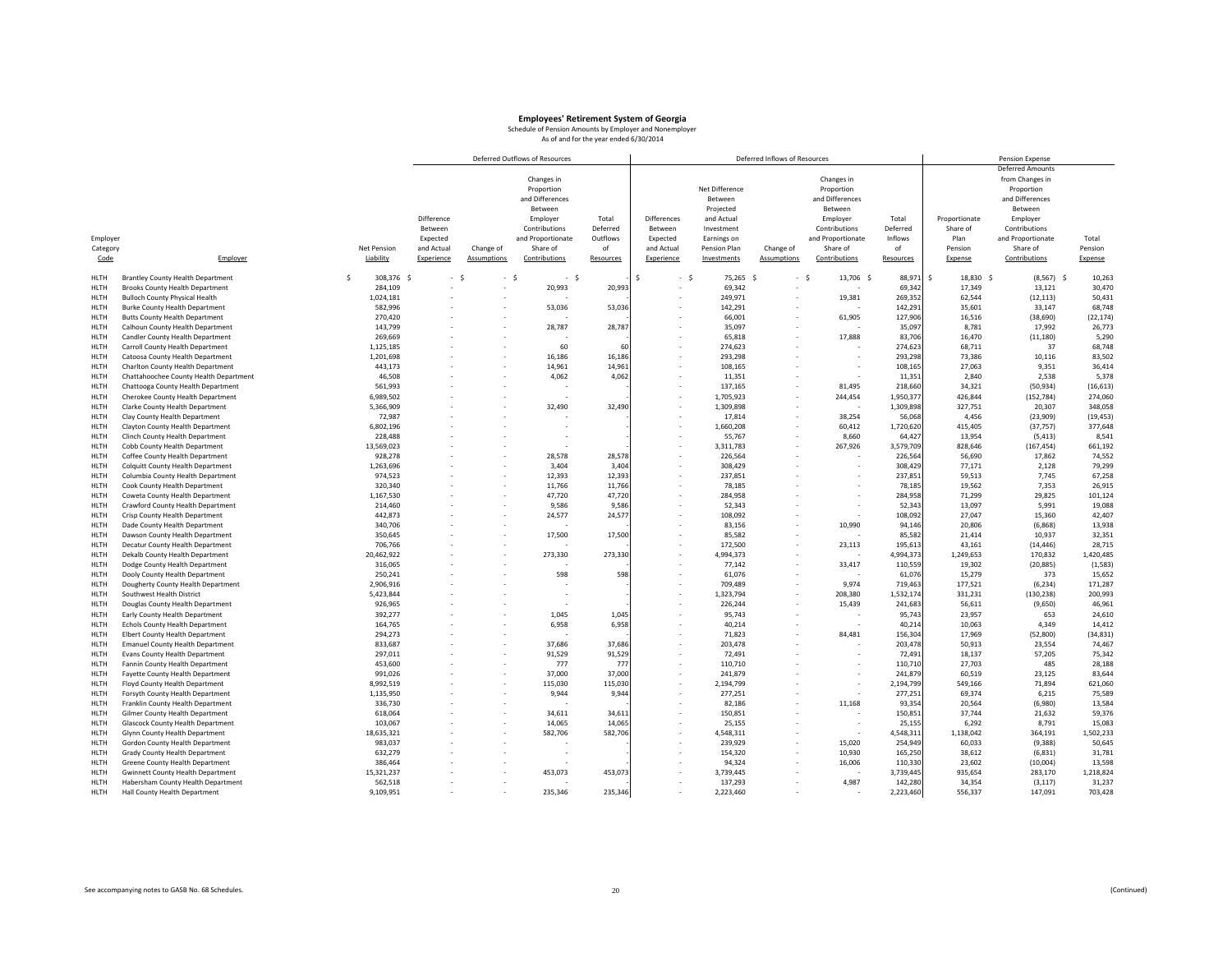|             |                                       |             |            |            |                    | Deferred Outflows of Resources |           |             |                   | Deferred Inflows of Resources |                   |           |                 | Pension Expense   |           |
|-------------|---------------------------------------|-------------|------------|------------|--------------------|--------------------------------|-----------|-------------|-------------------|-------------------------------|-------------------|-----------|-----------------|-------------------|-----------|
|             |                                       |             |            |            |                    |                                |           |             |                   |                               |                   |           |                 | Deferred Amounts  |           |
|             |                                       |             |            |            |                    | Changes in                     |           |             |                   |                               | Changes in        |           |                 | from Changes in   |           |
|             |                                       |             |            |            |                    | Proportion                     |           |             | Net Difference    |                               | Proportion        |           |                 | Proportion        |           |
|             |                                       |             |            |            |                    | and Differences                |           |             | Between           |                               | and Differences   |           |                 | and Differences   |           |
|             |                                       |             |            |            |                    |                                |           |             |                   |                               |                   |           |                 |                   |           |
|             |                                       |             |            |            |                    | Between                        |           |             | Projected         |                               | Between           |           |                 | Between           |           |
|             |                                       |             |            | Difference |                    | Employer                       | Total     | Differences | and Actual        |                               | Employer          | Total     | Proportionate   | Employer          |           |
|             |                                       |             |            | Between    |                    | Contributions                  | Deferred  | Between     | Investment        |                               | Contributions     | Deferred  | Share of        | Contributions     |           |
| Employer    |                                       |             |            | Expected   |                    | and Proportionate              | Outflows  | Expected    | Earnings on       |                               | and Proportionate | Inflows   | Plan            | and Proportionate | Total     |
| Category    |                                       | Net Pension |            | and Actual | Change of          | Share of                       | of        | and Actual  | Pension Plan      | Change of                     | Share of          | of        | Pension         | Share of          | Pension   |
| Code        | Employer                              | Liability   |            | Experience | <b>Assumptions</b> | Contributions                  | Resources | Experience  | Investments       | <b>Assumptions</b>            | Contributions     | Resources | Expense         | Contributions     | Expense   |
|             |                                       |             |            |            |                    |                                |           |             |                   |                               |                   |           |                 |                   |           |
| HLTH        | Hancock County Health Department      | <b>S</b>    | 309,539 \$ | - \$       | - \$               | - \$                           |           |             | - \$<br>75,549 \$ | $-5$                          | 19,560 \$         | 95,109    | \$<br>18,905 \$ | $(12, 225)$ \$    | 6,680     |
| HLTH        | Haralson County Health Department     |             | 338,493    |            |                    |                                |           |             | 82,616            |                               | 37,955            | 120,571   | 20,673          | (23, 722)         | (3,049)   |
| HLTH        | Harris County Health Department       |             | 485,105    |            |                    | 21,113                         | 21,11     |             | 118,399           |                               |                   | 118,399   | 29,626          | 13,195            | 42,821    |
| <b>HLTH</b> | Hart County Health Department         |             | 334.255    |            |                    |                                |           |             | 81,581            |                               | 30.430            | 112,011   | 20,413          | (19, 018)         | 1,395     |
| HLTH        | <b>Heard County Health Department</b> |             | 197,057    |            |                    |                                |           |             | 48,096            |                               | 14,274            | 62,370    | 12,035          | (8,922)           | 3,113     |
| HLTH        | Henry County Health Department        |             | 1,532,728  |            |                    | 51,363                         | 51,363    |             | 374,092           |                               |                   | 374,092   | 93,604          | 32,102            | 125,706   |
| HLTH        | Houston County Health Department      |             | 8,457,569  |            |                    | 950,372                        | 950,372   |             | 2,064,233         |                               |                   | 2,064,233 | 516,494         | 593,983           | 1,110,477 |
| HLTH        | Irwin County Health Department        |             | 410,168    |            |                    |                                |           |             | 100,109           |                               | 18,545            | 118,65    | 25,051          | (11, 590)         | 13,461    |
| HLTH        | Jackson County Health Department      |             | 689,176    |            |                    | 7,167                          | 7,16      |             | 168,207           |                               |                   | 168,20    | 42,089          | 4,480             | 46,569    |
|             |                                       |             |            |            |                    |                                |           |             |                   |                               |                   |           |                 |                   |           |
| HLTH        | Jasper County Health Department       |             | 261,906    |            |                    | 24,696                         | 24,696    |             | 63,923            |                               |                   | 63,923    | 15,996          | 15,435            | 31,431    |
| HLTH        | Jeff Davis County Health Department   |             | 405,817    |            |                    |                                |           |             | 99,047            |                               | 14,394            | 113,441   | 24,784          | (8,996)           | 15,788    |
| HLTH        | Jefferson County Health Department    |             | 481,842    |            |                    | 16,215                         | 16,21     |             | 117,603           |                               |                   | 117,603   | 29,428          | 10,134            | 39,562    |
| HLTH        | Jenkins County Health Department      |             | 212,285    |            |                    | 33,446                         | 33,446    |             | 51,812            |                               |                   | 51,812    | 12,965          | 20,904            | 33,869    |
| HLTH        | Johnson County Health Department      |             | 161,239    |            |                    |                                |           |             | 39,354            |                               | 4,360             | 43,714    | 9,846           | (2, 725)          | 7,121     |
| HLTH        | Jones County Health Department        |             | 298,587    |            |                    |                                |           |             | 72,876            |                               | 5,465             | 78,341    | 18,234          | (3, 415)          | 14,819    |
| HLTH        | Lamar County Health Department        |             | 363,510    |            |                    | 23,084                         | 23,084    |             | 88,722            |                               |                   | 88,722    | 22,200          | 14,427            | 36,627    |
| <b>HLTH</b> | Lanier County Health Department       |             | 100,704    |            |                    |                                |           |             | 24.579            |                               | 14,453            | 39,032    | 6,150           | (9,033)           | (2,883)   |
| HLTH        | Laurens County Health Department      |             | 4,910,834  |            |                    | 37,746                         | 37,746    |             | 1,198,584         |                               |                   | 1,198,584 | 299,900         | 23,592            | 323,492   |
| HLTH        | Lee County Health Department          |             | 637,155    |            |                    | 18,903                         | 18,90     |             | 155,510           |                               |                   | 155,51    | 38,910          | 11,815            | 50,725    |
| HLTH        | Lincoln County Health Department      |             | 127,671    |            |                    | 9,466                          | 9,466     |             | 31,161            |                               |                   | 31,161    | 7,799           | 5,917             | 13,716    |
| HLTH        | Lowndes County Health Department      |             | 7,296,677  |            |                    |                                |           |             | 1,780,895         |                               | 50,169            | 1,831,064 | 445,602         | (31, 355)         | 414,247   |
|             |                                       |             |            |            |                    |                                |           |             |                   |                               |                   |           |                 |                   |           |
| HLTH        | Lumpkin County Health Department      |             | 505,996    |            |                    | 13,706                         | 13,706    |             | 123,498           |                               |                   | 123,498   | 30,901          | 8,567             | 39,468    |
| HLTH        | Macon County Health Department        |             | 157,526    |            |                    |                                |           |             | 38,447            |                               | 33,416            | 71,863    | 9,619           | (20, 885)         | (11, 266) |
| HLTH        | Madison County Health Department      |             | 475,466    |            |                    |                                |           |             | 116,047           |                               | 67,161            | 183,208   | 29,035          | (41, 975)         | (12,940)  |
| HLTH        | Marion County Health Department       |             | 131,572    |            |                    | 3,135                          | 3,13      |             | 32,113            |                               |                   | 32,113    | 8,035           | 1,960             | 9,995     |
| <b>HLTH</b> | Mcduffie County Health Department     |             | 475,353    |            |                    | 75,850                         | 75,85     |             | 116,019           |                               |                   | 116,019   | 29,029          | 47,407            | 76,436    |
| HLTH        | Meriwether County Health Department   |             | 618,252    |            |                    | 42,644                         | 42,644    |             | 150,896           |                               |                   | 150,896   | 37,757          | 26,652            | 64,409    |
| HLTH        | Miller County Health Department       |             | 282,121    |            |                    | 19,620                         | 19,62     |             | 68,857            |                               |                   | 68,857    | 17,230          | 12,262            | 29,492    |
| HLTH        | Mitchell County Health Department     |             | 500,858    |            |                    | 19,590                         | 19,590    |             | 122,244           |                               |                   | 122,244   | 30,587          | 12,243            | 42,830    |
| HLTH        | Monroe County Health Department       |             | 281,821    |            |                    |                                |           |             | 68,784            |                               | 96,187            | 164,971   | 17,209          | (60, 117)         | (42,908)  |
| HLTH        | Montgomery County Health Department   |             | 230,475    |            |                    | 14,454                         | 14,454    |             | 56,252            |                               |                   | 56,252    | 14,072          | 9,033             | 23,105    |
| HLTH        | Morgan County Health Department       |             | 440,698    |            |                    | 1,374                          | 1,37      |             | 107,561           |                               |                   | 107,561   | 26,916          | 858               | 27,774    |
| HLTH        | Murray County Health Department       |             | 652,570    |            |                    | 25,204                         | 25,204    |             | 159,272           |                               |                   | 159,272   | 39,851          | 15,752            | 55,603    |
| HLTH        | Muscogee County Health Department     |             | 9,053,542  |            |                    |                                |           |             | 2,209,692         |                               | 416,910           | 2,626,602 | 552,891         | (260, 568)        | 292,323   |
| HLTH        | Newton County Health Department       |             | 1,510,149  |            |                    | 131,992                        | 131,992   |             | 368,581           |                               |                   | 368,581   | 92,223          | 82,495            | 174,718   |
| HLTH        | Oconee County Health Department       |             | 424,007    |            |                    | 20,993                         | 20,993    |             | 103,487           |                               |                   | 103,487   | 25,891          | 13,121            | 39,012    |
| HLTH        | Oglethorpe County Health Department   |             | 296,561    |            |                    | 17,380                         | 17,380    |             | 72,382            |                               |                   | 72,382    | 18,109          | 10,863            | 28,972    |
| HLTH        |                                       |             |            |            |                    | 13,378                         |           |             | 252,708           |                               |                   |           | 63,230          | 8,361             | 71,591    |
|             | Paulding County Health Department     |             | 1,035,396  |            |                    |                                | 13,378    |             |                   |                               |                   | 252,708   |                 |                   |           |
| HLTH        | Peach County Health Department        |             | 375,774    |            |                    | 8,153                          | 8,153     |             | 91,715            |                               |                   | 91,715    | 22,947          | 5,095             | 28,042    |
| HLTH        | Pickens County Health Department      |             | 374,124    |            |                    |                                |           |             | 91,312            |                               | 17,470            | 108,782   | 22,847          | (10, 918)         | 11,929    |
| HLTH        | Pierce County Health Department       |             | 717,643    |            |                    | 13,558                         | 13,558    |             | 175,155           |                               |                   | 175,155   | 43,826          | 8,473             | 52,299    |
| HLTH        | Pike County Health Department         |             | 242,215    |            |                    |                                |           |             | 59,117            |                               | 6,868             | 65,985    | 14,790          | (4, 293)          | 10,497    |
| HLTH        | Polk County Health Department         |             | 839,763    |            |                    | 72,804                         | 72,804    |             | 204,961           |                               |                   | 204,961   | 51,285          | 45,503            | 96,788    |
| HLTH        | Pulaski County Health Department      |             | 251,066    |            |                    | 49,183                         | 49,18     |             | 61,278            |                               |                   | 61,278    | 15,332          | 30,740            | 46,072    |
| HLTH        | Putnam County Health Department       |             | 519,948    |            |                    | 27,503                         | 27,503    |             | 126,903           |                               |                   | 126,903   | 31,754          | 17,190            | 48,944    |
| HLTH        | Rabun County Health Department        |             | 486,080    |            |                    |                                |           |             | 118,637           |                               | 19,620            | 138,25    | 29,684          | (12, 262)         | 17,422    |
| HLTH        | Randolph County Health Department     |             | 190,006    |            |                    | 28,011                         | 28,01     |             | 46,375            |                               |                   | 46,37     | 11,602          | 17,507            | 29,109    |
| HLTH        | Richmond County Health Department     |             | 7,779,532  |            |                    | 257,743                        | 257,743   |             | 1,898,745         |                               |                   | 1,898,745 | 475,087         | 161,089           | 636,176   |
| <b>HLTH</b> | Rockdale County Health Department     |             | 1,211,075  |            |                    |                                |           |             | 295,586           |                               | 22,935            | 318,521   | 73,958          | (14, 334)         | 59,624    |
| HLTH        | Schley County Health Department       |             | 111,881    |            |                    | 7,017                          | 7,01      |             | 27,307            |                               |                   | 27,30     | 6,832           | 4,386             | 11,218    |
| HLTH        |                                       |             | 420,519    |            |                    | 59,217                         | 59,21     |             | 102,636           |                               |                   | 102,636   | 25,682          | 37,011            | 62,693    |
| <b>HLTH</b> | Screven County Health Department      |             | 469.127    |            |                    | 49.034                         |           |             | 114.500           |                               |                   |           | 28.647          |                   | 59,293    |
|             | Seminole County Health Department     |             |            |            |                    |                                | 49,034    |             |                   |                               |                   | 114,500   |                 | 30,646            |           |
| <b>HLTH</b> | Spalding County Health Department     |             | 873,556    |            |                    |                                |           |             | 213,208           |                               | 12,244            | 225,452   | 53,345          | (7,652)           | 45,693    |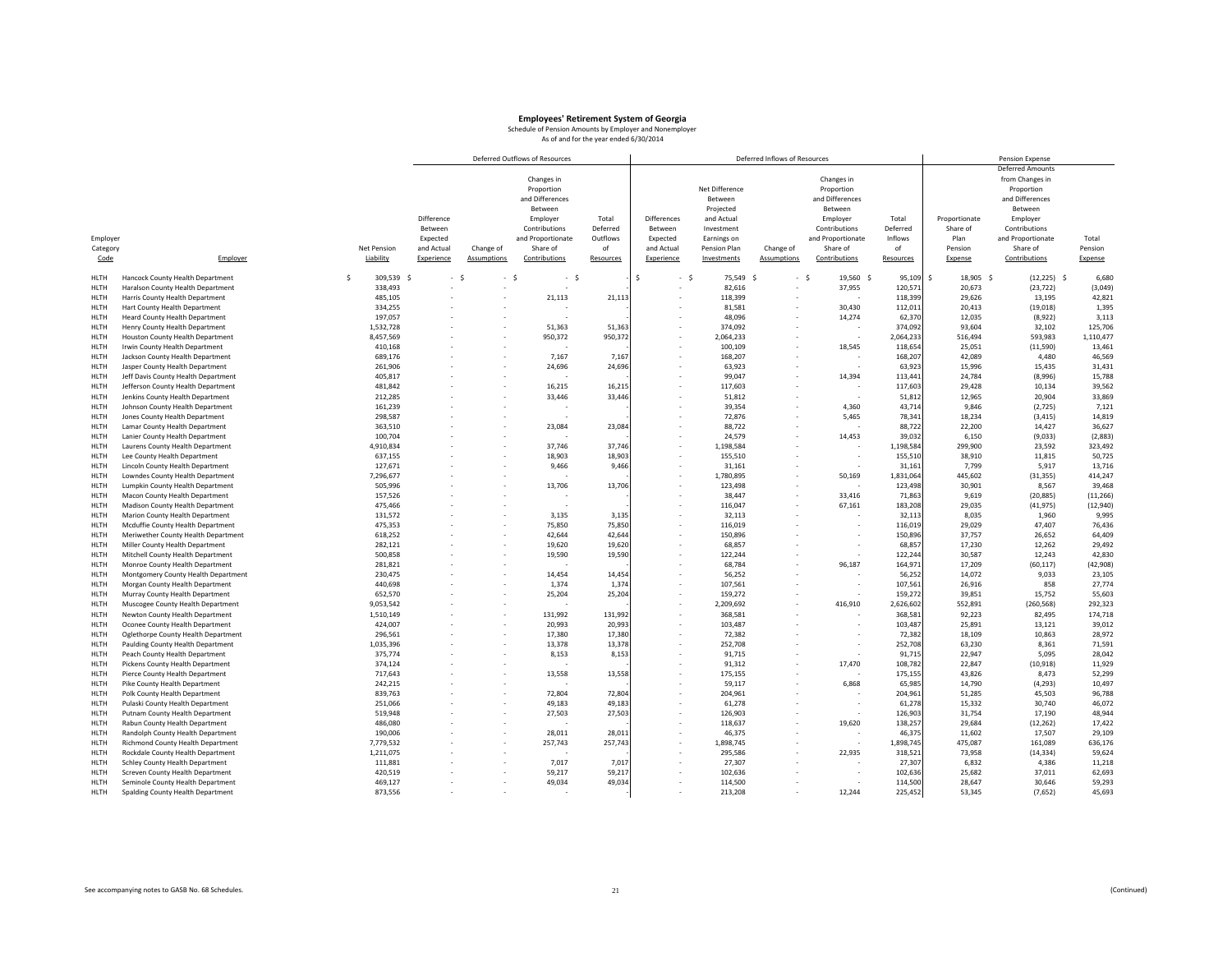|                            |                                                                      |    |                        |            |                    | Deferred Outflows of Resources |                 |                    |                    | Deferred Inflows of Resources |                    |                    |                  | Pension Expense         |                   |
|----------------------------|----------------------------------------------------------------------|----|------------------------|------------|--------------------|--------------------------------|-----------------|--------------------|--------------------|-------------------------------|--------------------|--------------------|------------------|-------------------------|-------------------|
|                            |                                                                      |    |                        |            |                    |                                |                 |                    |                    |                               |                    |                    |                  | <b>Deferred Amounts</b> |                   |
|                            |                                                                      |    |                        |            |                    | Changes in                     |                 |                    |                    |                               | Changes in         |                    |                  | from Changes in         |                   |
|                            |                                                                      |    |                        |            |                    | Proportion                     |                 |                    | Net Difference     |                               | Proportion         |                    |                  | Proportion              |                   |
|                            |                                                                      |    |                        |            |                    | and Differences                |                 |                    | Between            |                               | and Differences    |                    |                  | and Differences         |                   |
|                            |                                                                      |    |                        |            |                    | Between                        |                 |                    | Projected          |                               | Between            |                    |                  | Between                 |                   |
|                            |                                                                      |    |                        | Difference |                    | Employer                       | Total           | <b>Differences</b> | and Actual         |                               | Employer           | Total              | Proportionate    | Employer                |                   |
|                            |                                                                      |    |                        | Between    |                    | Contributions                  | Deferred        | Between            | Investment         |                               | Contributions      | Deferred           | Share of         | Contributions           |                   |
| Employer                   |                                                                      |    |                        | Expected   |                    | and Proportionate              | Outflows        | Expected           | Earnings on        |                               | and Proportionate  | Inflows            | Plan             | and Proportionate       | Total             |
| Category                   |                                                                      |    | Net Pension            | and Actual | Change of          | Share of                       | of              | and Actual         | Pension Plan       | Change of                     | Share of           | of                 | Pension          | Share of                | Pension           |
| Code                       | Employer                                                             |    | Liability              | Experience | <b>Assumptions</b> | Contributions                  | Resources       | Experience         | Investments        | <b>Assumptions</b>            | Contributions      | Resources          | Expense          | Contributions           | Expense           |
|                            |                                                                      |    |                        |            |                    |                                |                 |                    |                    |                               |                    |                    |                  |                         |                   |
| HLTH                       | Stephens County Health Department                                    | Š. | 390,064 \$             | $-5$       |                    | $\sim$<br>$\sim$<br>- \$       |                 |                    | - \$<br>95,203 \$  | ÷.                            | $6,331$ \$<br>- \$ | 101,534            | Ś<br>23,821 \$   | $(3,957)$ \$<br>6,010   | 19,864            |
| HLTH<br>HLTH               | Stewart County Health Department                                     |    | 134,797<br>743,673     |            |                    | 9,615                          | 9,61            |                    | 32,900<br>181.508  |                               | 4,867              | 32,900<br>186,375  | 8,233<br>45,416  | (3,042)                 | 14,243<br>42,374  |
|                            | Sumter County Health Department                                      |    |                        |            |                    |                                | 3,076           |                    |                    |                               |                    |                    |                  |                         |                   |
| HLTH                       | <b>Talbot County Health Department</b>                               |    | 129,471<br>111,731     |            |                    | 3,076<br>20,127                |                 |                    | 31,600<br>27,270   |                               |                    | 31,600<br>27,270   | 7,908            | 1,922<br>12,580         | 9,830<br>19,404   |
| <b>HLTH</b>                | Taliaferro County Health Department                                  |    |                        |            |                    |                                | 20,12           |                    |                    |                               |                    |                    | 6,824            |                         |                   |
| HLTH                       | <b>Tattnall County Health Department</b>                             |    | 521,448                |            |                    | 44,017                         | 44,01           |                    | 127,270            |                               | 33,476             | 127,270            | 31,844           | 27,511<br>(20, 922)     | 59,355<br>(5,669) |
| HLTH                       | Taylor County Health Department                                      |    | 249,754                |            |                    |                                |                 |                    | 60,957             |                               |                    | 94,433             | 15,253           |                         |                   |
| HLTH                       | <b>Telfair County Health Department</b>                              |    | 301,475<br>218,098     |            |                    | 508                            | 508             |                    | 73,581<br>53,231   |                               | 3,285              | 73,581<br>56,516   | 18,412<br>13,320 | 317<br>(2,053)          | 18,729<br>11,267  |
| HLTH<br>HLTH               | <b>Terrell County Health Department</b>                              |    |                        |            |                    |                                |                 |                    | 374,705            |                               |                    |                    |                  |                         |                   |
|                            | Thomas County Health Department                                      |    | 1,535,240              |            |                    |                                |                 |                    | 207.725            |                               | 21,650             | 396,355            | 93,754           | (13, 531)               | 80,223<br>55,578  |
| <b>HLTH</b>                | Tift County Health Department                                        |    | 851,090                |            |                    | 5,763                          | 5,76            |                    |                    |                               |                    | 207,725            | 51,976           | 3,602                   |                   |
| HLTH                       | Toombs County Health Department                                      |    | 636,892                |            |                    | 27,145                         | 27,145          |                    | 155,446            |                               |                    | 155,446            | 38,895           | 16,966                  | 55,861            |
| <b>HLTH</b>                | Towns County Health Department                                       |    | 489.193                |            |                    | 11,647                         | 11,64           |                    | 119.397            |                               |                    | 119,397            | 29,874           | 7,279                   | 37,153            |
| HLTH                       | Treutlen County Health Department                                    |    | 172,903                |            |                    |                                |                 |                    | 42,200             |                               | 7,226              | 49,426             | 10,557           | (4, 517)                | 6,040             |
| HLTH                       | Troup County Health Department                                       |    | 7,188,735              |            |                    | 180,340                        | 180,34          |                    | 1,754,550          |                               |                    | 1,754,550          | 439,010          | 112,712                 | 551,722           |
| HLTH                       | Turner County Health Department                                      |    | 198,895                |            |                    | 24,965                         | 24,96           |                    | 48,544             |                               |                    | 48,544             | 12,146           | 15,603                  | 27,749            |
| HLTH                       | Twiggs County Health Department                                      |    | 216,561                |            |                    | 5,554                          | 5,55            |                    | 52,856             |                               |                    | 52,856             | 13,224           | 3,472                   | 16,696            |
| <b>HLTH</b>                | Union County Health Department                                       |    | 421,945                |            |                    | 49,721                         | 49,72           |                    | 102,984            |                               |                    | 102,984            | 25,768           | 31,076                  | 56,844            |
| HLTH                       | <b>Upson County Health Department</b>                                |    | 712,580                |            |                    |                                |                 |                    | 173,919            |                               | 53,454             | 227,373            | 43,516           | (33, 409)               | 10,107            |
| HLTH                       | Walker County Health Department                                      |    | 1,028,044              |            |                    |                                |                 |                    | 250,914            |                               | 52,618             | 303,532            | 62,782           | (32, 886)               | 29,896            |
| HLTH                       | Walton County Health Department                                      |    | 1,352,360              |            |                    | 125,214                        | 125,214         |                    | 330,070            |                               |                    | 330,070            | 82,585           | 78,258                  | 160,843           |
| HLTH                       | Ware County Health Department                                        |    | 7,989,004              |            |                    |                                |                 |                    | 1,949,871          |                               | 164,542            | 2,114,413          | 487,880          | (102, 838)              | 385,042           |
| HLTH                       | Warren County Health Department                                      |    | 105,092                |            |                    | 15,230                         | 15,23           |                    | 25,650             |                               |                    | 25,650             | 6,419            | 9,518                   | 15,937            |
| HLTH                       | Washington County Health Department                                  |    | 414,518                |            |                    | 26,249                         | 26,24           |                    | 101,171            |                               |                    | 101,171            | 25,315           | 16,405                  | 41,720            |
| HLTH                       | Wayne County Health Department                                       |    | 571,107                |            |                    | 38,881                         | 38,88           |                    | 139,390            |                               |                    | 139,390            | 34,877           | 24,300                  | 59,177            |
| HLTH                       | Webster County Health Department                                     |    | 83,039                 |            |                    | 1,971                          | 1,97            |                    | 20,267             |                               |                    | 20,267             | 5,070            | 1,232                   | 6,302             |
| HLTH                       | Wheeler County Health Department                                     |    | 166,903                |            |                    |                                |                 |                    | 40,736             |                               | 41,927             | 82,663             | 10,195           | (26, 204)               | (16,009)          |
| HLTH                       | White County Health Department                                       |    | 430,458                |            |                    | 31,116                         | 31,11           |                    | 105,062            |                               |                    | 105,062            | 26,288           | 19,448                  | 45,736            |
| HLTH                       | Whitfield County Health Department                                   |    | 3,410,775              |            |                    | 65,190                         | 65,190          |                    | 832,466            |                               |                    | 832,466            | 208,294          | 40,744                  | 249,038           |
| HLTH                       | Wilcox County Health Department                                      |    | 133,409                |            |                    |                                |                 |                    | 32,561             |                               | 5,524              | 38,085             | 8,146            | (3, 453)                | 4,693             |
| <b>HLTH</b>                | Wilkes County Health Department                                      |    | 316,702                |            |                    | 47,093                         | 47,093          |                    | 77,297             |                               |                    | 77,297             | 19,341           | 29,433                  | 48,774            |
| HLTH                       | Wilkinson County Health Department                                   |    | 297,086                |            |                    | 7,047                          | 7,04            |                    | 72,510             |                               |                    | 72,510             | 18,144           | 4,405                   | 22,549            |
| HLTH<br><b>MRCS</b>        | Worth County Health Department                                       |    | 453,037<br>814,672     |            |                    |                                |                 |                    | 110,572<br>198,836 |                               | 2,568<br>23,681    | 113,140<br>222,517 | 27,667<br>49,750 | (1,605)<br>(14, 801)    | 26,062<br>34,949  |
|                            | Woodright Industries                                                 |    |                        |            |                    |                                |                 |                    |                    |                               |                    |                    |                  |                         |                   |
| <b>MRCS</b><br><b>MRCS</b> | Jessamine Place                                                      |    | 988,775<br>676,236     |            |                    | 130,379                        | 130,379         |                    | 241,330<br>165.049 |                               | 26,876             | 241,330<br>191,925 | 60,384<br>41,296 | 81,487<br>(16, 798)     | 141,871<br>24,498 |
|                            | Carroll County MR Services                                           |    |                        |            |                    |                                |                 |                    |                    |                               |                    |                    |                  |                         |                   |
| MRCS<br><b>MRCS</b>        | Green Oaks Service Center                                            |    | 1,246,030              |            |                    | 25,025<br>83,465               | 25,02           |                    | 304,118<br>219,964 |                               |                    | 304,118<br>219,964 | 76,095           | 15,640<br>52,166        | 91,735<br>107,205 |
|                            | Haralson County Center (Mh/Mr/Sa)                                    |    | 901,236                |            |                    |                                | 83,46           |                    |                    |                               |                    |                    | 55,039<br>61,475 | 20,381                  |                   |
| MRCS                       | Mitchell-Baker Service Center                                        |    | 1,006,703<br>1,666,625 |            |                    | 32,610<br>186,372              | 32,61<br>186,37 |                    | 245,705<br>406,772 |                               |                    | 245,705<br>406,772 | 101,780          | 116,482                 | 81,856<br>218,262 |
| MRCS                       | Thomas/Grady Service Center                                          |    |                        |            |                    |                                |                 |                    | 445,704            |                               |                    |                    |                  |                         |                   |
| MRCS                       | Tift County - Diversified Enterprises<br><b>Bacon County Schools</b> |    | 1,826,138<br>140,536   |            |                    | 218,474<br>32,580              | 218,47<br>32,58 |                    | 34,300             |                               |                    | 445,704<br>34,300  | 111,519<br>8,584 | 136,546<br>20,363       | 248,065<br>28,947 |
| PSCH                       |                                                                      |    |                        |            |                    |                                |                 |                    |                    |                               |                    |                    |                  |                         |                   |
| PSCH<br>PSCH               | <b>Baldwin County Schools</b>                                        |    | 318,427                |            |                    | 21,352                         | 21,35           |                    | 77,718             |                               |                    | 77,718             | 19,445           | 13,345<br>2,352         | 32,790            |
|                            | <b>Barrow County Schools</b>                                         |    | 67,624                 |            |                    | 3,762                          | 3,76            |                    | 16,505             |                               |                    | 16,505             | 4,129            |                         | 6,481             |
| PSCH                       | <b>Ben Hill County Schools</b>                                       |    | 97,179                 |            |                    | 4,300                          | 4,300           |                    | 23,718             |                               |                    | 23,718             | 5,936            | 2,688                   | 8,624             |
| PSCH                       | <b>Bibb County Schools</b>                                           |    | 735,834                |            |                    |                                |                 |                    | 179,594            |                               | 111,745            | 291,339            | 44,934           | (69, 841)               | (24, 907)         |
| PSCH                       | <b>Butts County Schools</b>                                          |    | 184,268                |            |                    | 24,457                         | 24,45           |                    | 44,974             |                               |                    | 44,974             | 11,254           | 15,286                  | 26,540            |
| PSCH                       | <b>Camden County Schools</b>                                         |    | 71,712                 |            |                    | 3,912                          | 3,912           |                    | 17,503             |                               |                    | 17,503             | 4,380            | 2,445                   | 6,825             |
| PSCH                       | Carroll County Schools                                               |    | 113,381                |            |                    |                                |                 |                    | 27,673             |                               | 118,942            | 146,615            | 6,923            | (74, 339)               | (67, 416)         |
| PSCH                       | Catoosa County Board of Education                                    |    | 65,336                 |            |                    |                                |                 |                    | 15,946             |                               | 47,541             | 63,487             | 3,991            | (29, 713)               | (25, 722)         |
| PSCH<br>PSCH               | Chatham County Schools                                               |    | 190,906<br>90.202      |            |                    | 63,996<br>3.255                | 63,99           |                    | 46,594<br>22.016   |                               |                    | 46,594             | 11,656           | 39,997<br>2.034         | 51,653<br>7,542   |
|                            | Live Oak Public Libraries                                            |    |                        |            |                    |                                | 3,255           |                    |                    |                               |                    | 22,016             | 5,508            |                         |                   |
| PSCH                       | Clarke County Schools                                                |    | 373,299                |            |                    | 98,068                         | 98,068          |                    | 91,111             |                               |                    | 91,111             | 22,795           | 61,293                  | 84,088            |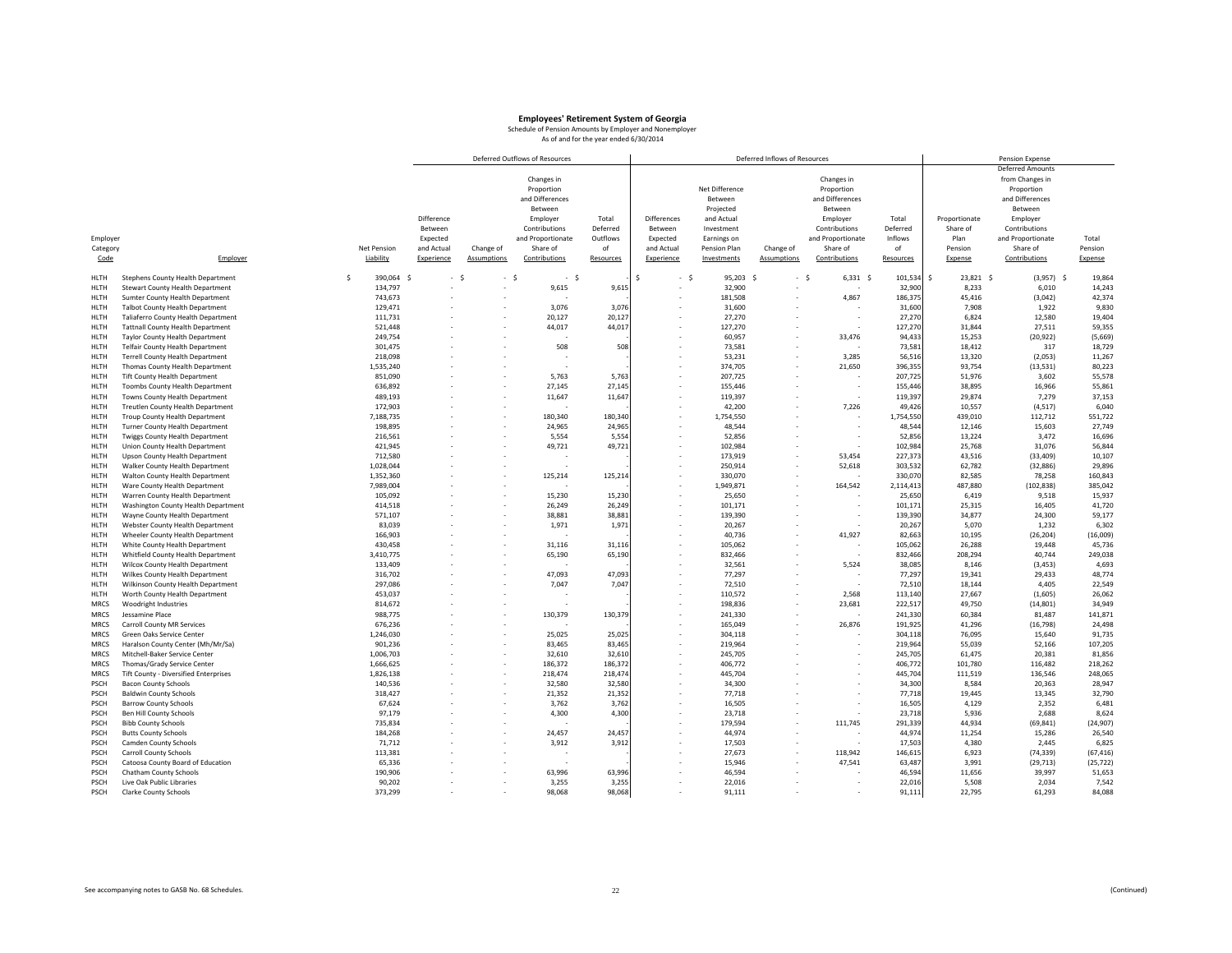|              |                                  |    |             |            |                    | Deferred Outflows of Resources |           |             |                | Deferred Inflows of Resources |                   |           |                 | Pension Expense         |           |
|--------------|----------------------------------|----|-------------|------------|--------------------|--------------------------------|-----------|-------------|----------------|-------------------------------|-------------------|-----------|-----------------|-------------------------|-----------|
|              |                                  |    |             |            |                    |                                |           |             |                |                               |                   |           |                 | <b>Deferred Amounts</b> |           |
|              |                                  |    |             |            |                    | Changes in                     |           |             |                |                               | Changes in        |           |                 | from Changes in         |           |
|              |                                  |    |             |            |                    | Proportion                     |           |             | Net Difference |                               | Proportion        |           |                 | Proportion              |           |
|              |                                  |    |             |            |                    | and Differences                |           |             | Between        |                               | and Differences   |           |                 | and Differences         |           |
|              |                                  |    |             |            |                    | Between                        |           |             | Projected      |                               | Between           |           |                 | Between                 |           |
|              |                                  |    |             | Difference |                    | Employer                       | Total     | Differences | and Actual     |                               | Employer          | Total     | Proportionate   | Employer                |           |
|              |                                  |    |             | Between    |                    | Contributions                  | Deferred  | Between     | Investment     |                               | Contributions     | Deferred  | Share of        | Contributions           |           |
|              |                                  |    |             |            |                    |                                |           |             |                |                               |                   | Inflows   |                 |                         |           |
| Employer     |                                  |    |             | Expected   |                    | and Proportionate              | Outflows  | Expected    | Earnings on    |                               | and Proportionate |           | Plan            | and Proportionate       | Total     |
| Category     |                                  |    | Net Pension | and Actual | Change of          | Share of                       | of        | and Actual  | Pension Plan   | Change of                     | Share of          | of        | Pension         | Share of                | Pension   |
| Code         | Employer                         |    | Liability   | Experience | <b>Assumptions</b> | Contributions                  | Resources | Experience  | Investments    | <b>Assumptions</b>            | Contributions     | Resources | Expense         | Contributions           | Expense   |
| PSCH         | <b>Clayton County Schools</b>    | -Ś | 257,030 \$  | $-5$       | - \$               | 64,533 \$                      | 64,533 \$ | - \$        | 62,733 \$      | $-5$                          | $-5$              | 62,733    | \$<br>15,697 \$ | 40,333 \$               | 56,030    |
| PSCH         | Cobb County Schools              |    | 77,375      |            |                    |                                |           |             | 18,885         |                               | 94,783            | 113,668   | 4,724           | (59, 240)               | (54, 516) |
| PSCH         | <b>Colquitt County Schools</b>   |    | 160,977     |            |                    | 33,327                         | 33,32     |             | 39,289         |                               |                   | 39,289    | 9,831           | 20,829                  | 30,660    |
| PSCH         | Columbia County Schools          |    | 298,774     |            |                    | 16,992                         | 16,992    |             | 72,922         |                               |                   | 72,922    | 18,248          | 10,620                  | 28,868    |
| PSCH         | Coweta County Schools            |    | 133,522     |            |                    |                                |           |             | 32,589         |                               | 7,137             | 39,726    | 8,154           | (4, 461)                | 3,693     |
| PSCH         | Crisp County Schools             |    | 301,025     |            |                    |                                |           |             | 73,471         |                               | 28,101            | 101,572   | 18,384          | (17, 563)               | 821       |
| PSCH         | <b>Decatur County Schools</b>    |    | 188,056     |            |                    | 7,466                          | 7,466     |             | 45,899         |                               |                   | 45,899    | 11,486          | 4,666                   | 16,152    |
|              |                                  |    |             |            |                    | 248,396                        | 248,396   |             |                |                               |                   |           | 87,342          | 155,247                 | 242,589   |
| PSCH         | <b>Dekalb County Schools</b>     |    | 1,430,186   |            |                    |                                |           |             | 349,065        |                               |                   | 349,065   |                 | 2,912                   |           |
| PSCH         | Dodge County Schools             |    | 196,607     |            |                    | 4,658                          | 4,658     |             | 47,986         |                               |                   | 47,986    | 12,007          |                         | 14,919    |
| PSCH         | Ocmulgee Regional Library System |    | 49,208      |            |                    | 2,270                          | 2,270     |             | 12,010         |                               |                   | 12,01     | 3,006           | 1,418                   | 4,424     |
| PSCH         | Dougherty County Schools         |    | 178,267     |            |                    | 3,882                          | 3,88      |             | 43,509         |                               |                   | 43,509    | 10,887          | 2,426                   | 13,313    |
| PSCH         | Douglas County Schools           |    | 380,650     |            |                    | 106,698                        | 106,698   |             | 92,905         |                               |                   | 92,905    | 23,244          | 66,687                  | 89,931    |
| PSCH         | <b>Effingham County Schools</b>  |    | 185,468     |            |                    | 20,486                         | 20,486    |             | 45,267         |                               |                   | 45,267    | 11,327          | 12,803                  | 24,130    |
| PSCH         | <b>Emanuel County Schools</b>    |    | 77,450      |            |                    | 8,540                          | 8,540     |             | 18,903         |                               |                   | 18,903    | 4,727           | 5,338                   | 10,065    |
| PSCH         | <b>Fayette County Schools</b>    |    | 171,141     |            |                    | 9,794                          | 9,79      |             | 41,770         |                               |                   | 41,770    | 10,453          | 6,122                   | 16,575    |
| PSCH         | Floyd County Schools             |    | 316,027     |            |                    |                                |           |             | 77,133         |                               | 96,963            | 174,096   | 19,300          | (60, 602)               | (41, 302) |
| PSCH         | Forsyth County Schools           |    | 153,963     |            |                    | 18,097                         | 18,097    |             | 37,578         |                               |                   | 37,578    | 9,405           | 11,310                  | 20,715    |
| PSCH         | Fulton County Board of Education |    | 76,475      |            |                    |                                |           |             | 18,665         |                               | 97,322            | 115,987   | 4,671           | (60, 826)               | (56, 155) |
| PSCH         | <b>Gilmer County Schools</b>     |    | 175,229     |            |                    | 29,534                         | 29,534    |             | 42,768         |                               |                   | 42,768    | 10,700          | 18,459                  | 29,159    |
| PSCH         | <b>Glascock County Schools</b>   |    | 70,699      |            |                    | 18,783                         | 18,783    |             | 17,255         |                               |                   | 17,255    | 4,317           | 11,740                  | 16,057    |
| PSCH         | <b>Glynn County Schools</b>      |    | 387,176     |            |                    | 21,143                         | 21,14     |             | 94,498         |                               |                   | 94,498    | 23,643          | 13,214                  | 36,857    |
| PSCH         | <b>Gordon County Schools</b>     |    | 75,725      |            |                    | 3,703                          | 3,703     |             | 18,482         |                               |                   | 18,482    | 4,624           | 2,314                   | 6,938     |
| PSCH         | <b>Grady County Schools</b>      |    | 166,265     |            |                    |                                |           |             | 40,580         |                               | 7,913             | 48,493    | 10,155          | (4,946)                 | 5,209     |
| PSCH         | <b>Greene County Schools</b>     |    | 206,922     |            |                    | 5,734                          | 5,734     |             | 50,503         |                               |                   | 50,503    | 12,636          | 3,583                   | 16,219    |
| PSCH         | <b>Gwinnett County Schools</b>   |    | 487,880     |            |                    |                                |           |             | 119,077        |                               | 11,079            | 130,156   | 29,795          | (6,925)                 | 22,870    |
| PSCH         | <b>Hall County Schools</b>       |    | 86,527      |            |                    |                                |           |             | 21,119         |                               | 3,942             | 25,061    | 5,282           | (2, 463)                | 2,819     |
| PSCH         | <b>Hart County Schools</b>       |    | 79,626      |            |                    | 2,210                          | 2,210     |             | 19,434         |                               |                   | 19,434    | 4,863           | 1,381                   | 6,244     |
|              |                                  |    | 445,348     |            |                    |                                |           |             | 108,696        |                               | 185,535           |           | 27,199          | (115,960)               | (88, 761) |
| PSCH<br>PSCH | <b>Henry County Schools</b>      |    | 674.961     |            |                    | 109.924                        | 109,924   |             | 164.737        |                               |                   | 294,23:   |                 |                         |           |
|              | <b>Houston County Schools</b>    |    |             |            |                    |                                |           |             |                |                               |                   | 164,737   | 41,218          | 68,702                  | 109,920   |
| PSCH         | <b>Irwin County Schools</b>      |    | 169,978     |            |                    | 5,734                          | 5,73      |             | 41,486         |                               |                   | 41,486    | 10,378          | 3,583                   | 13,961    |
| PSCH         | Jackson County Schools           |    | 80,826      |            |                    | 2,419                          | 2,41      |             | 19,727         |                               |                   | 19,727    | 4,934           | 1,512                   | 6,446     |
| PSCH         | <b>Johnson County Schools</b>    |    | 106,067     |            |                    | 84,451                         | 84,45     |             | 25,888         |                               |                   | 25,888    | 6,476           | 52,782                  | 59,258    |
| PSCH         | Lamar County Schools             |    | 95,416      |            |                    | 2,270                          | 2,270     |             | 23,288         |                               |                   | 23,288    | 5,827           | 1,418                   | 7,245     |
| PSCH         | Lee County Schools               |    | 28,880      |            |                    | 508                            | 508       |             | 7,049          |                               |                   | 7,049     | 1,764           | 317                     | 2,081     |
| PSCH         | <b>Macon County Schools</b>      |    | 84,839      |            |                    | 31,625                         | 31,625    |             | 20,707         |                               |                   | 20,707    | 5,179           | 19,765                  | 24,944    |
| PSCH         | <b>Madison County Schools</b>    |    | 96,691      |            |                    | 13,139                         | 13,139    |             | 23,599         |                               |                   | 23,599    | 5,903           | 8,212                   | 14,115    |
| PSCH         | Mcduffie County Schools          |    | 271,207     |            |                    | 103,324                        | 103,32    |             | 66,193         |                               |                   | 66,193    | 16,562          | 64,578                  | 81,140    |
| PSCH         | Meriwether County Schools        |    | 205,721     |            |                    | 13,140                         | 13,140    |             | 50,210         |                               |                   | 50,21     | 12,562          | 8,212                   | 20,774    |
| PSCH         | Monroe County Schools            |    | 85,139      |            |                    | 17,290                         | 17,290    |             | 20,780         |                               |                   | 20,780    | 5,201           | 10,807                  | 16,008    |
| PSCH         | Muscogee County Schools          |    | 266,631     |            |                    | 37,866                         | 37,86     |             | 65,077         |                               |                   | 65,07     | 16,284          | 23,666                  | 39,950    |
| PSCH         | Oglethorpe County Schools        |    | 119,045     |            |                    | 9,198                          | 9,198     |             | 29,055         |                               |                   | 29,055    | 7,272           | 5,748                   | 13,020    |
| PSCH         | <b>Paulding County Schools</b>   |    | 220,424     |            |                    | 91,021                         | 91,021    |             | 53,799         |                               |                   | 53,799    | 13,460          | 56,888                  | 70,348    |
| PSCH         | <b>Pickens County Schools</b>    |    | 22,729      |            |                    |                                |           |             | 5,547          |                               | 16,544            | 22,09:    | 1,386           | (10, 340)               | (8,954)   |
| PSCH         | <b>Pierce County Schools</b>     |    | 97,704      |            |                    |                                |           |             | 23,846         |                               | 109,864           | 133,710   | 5,968           | (68, 665)               | (62, 697) |
| PSCH         | <b>Pike County Schools</b>       |    | 126,808     |            |                    | 16,812                         | 16,812    |             | 30,950         |                               |                   | 30,950    | 7,746           | 10,508                  | 18,254    |
| PSCH         | Polk County Schools              |    | 127,258     |            |                    | 3,882                          | 3,882     |             | 31,060         |                               |                   | 31,060    | 7,772           | 2,426                   | 10,198    |
| PSCH         | Rabun County Schools             |    | 76,550      |            |                    |                                |           |             | 18,684         |                               | 53,185            | 71,869    | 4,674           | (33, 240)               | (28, 566) |
| PSCH         | <b>Richmond County Schools</b>   |    | 125.233     |            |                    | 27.115                         | 27,115    |             | 30,566         |                               |                   | 30,566    | 7,649           | 16,947                  | 24,596    |
| PSCH         | Rockdale County Schools          |    | 423,670     |            |                    | 32,789                         | 32,789    |             | 103,405        |                               |                   | 103,405   | 25,874          | 20,493                  | 46,367    |
| PSCH         | <b>Spalding County Schools</b>   |    | 169,640     |            |                    | 8,153                          | 8,15      |             | 41,404         |                               |                   | 41,404    | 10,360          | 5,095                   | 15,455    |
| PSCH         | <b>Stephens County Schools</b>   |    | 35,481      |            |                    | 3,166                          | 3,166     |             | 8,660          |                               |                   | 8,660     | 2,165           | 1,978                   | 4,143     |
| PSCH         | <b>Sumter County Schools</b>     |    | 92,003      |            |                    | 4,300                          | 4,300     |             | 22,455         |                               |                   | 22,455    | 5,619           | 2,687                   | 8,306     |
| PSCH         | <b>Tattnall County Schools</b>   |    | 33,906      |            |                    |                                |           |             | 8.275          |                               | 7,316             | 15,591    | 2.073           | (4, 573)                | (2,500)   |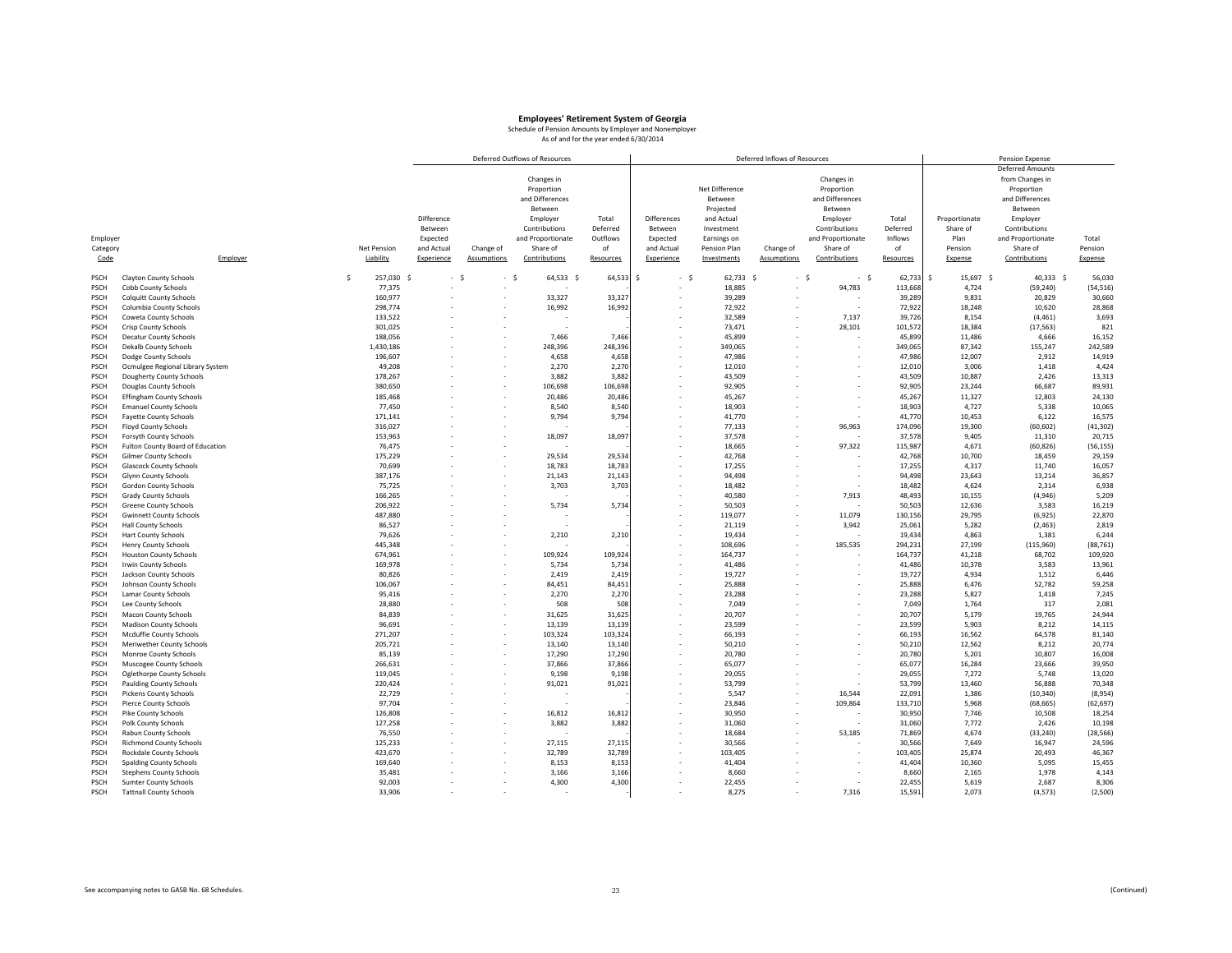|             |                                                                |    |             |            |                          | Deferred Outflows of Resources |           |             |                | Deferred Inflows of Resources |                   |            |                 | Pension Expense         |            |
|-------------|----------------------------------------------------------------|----|-------------|------------|--------------------------|--------------------------------|-----------|-------------|----------------|-------------------------------|-------------------|------------|-----------------|-------------------------|------------|
|             |                                                                |    |             |            |                          |                                |           |             |                |                               |                   |            |                 | <b>Deferred Amounts</b> |            |
|             |                                                                |    |             |            |                          | Changes in                     |           |             |                |                               | Changes in        |            |                 | from Changes in         |            |
|             |                                                                |    |             |            |                          | Proportion                     |           |             | Net Difference |                               | Proportion        |            |                 | Proportion              |            |
|             |                                                                |    |             |            |                          | and Differences                |           |             | Between        |                               | and Differences   |            |                 | and Differences         |            |
|             |                                                                |    |             |            |                          |                                |           |             |                |                               |                   |            |                 |                         |            |
|             |                                                                |    |             |            |                          | Between                        |           |             | Projected      |                               | Between           |            |                 | Between                 |            |
|             |                                                                |    |             | Difference |                          | Employer                       | Total     | Differences | and Actual     |                               | Employer          | Total      | Proportionate   | Employer                |            |
|             |                                                                |    |             | Between    |                          | Contributions                  | Deferred  | Between     | Investment     |                               | Contributions     | Deferred   | Share of        | Contributions           |            |
| Employer    |                                                                |    |             | Expected   |                          | and Proportionate              | Outflows  | Expected    | Earnings on    |                               | and Proportionate | Inflows    | Plan            | and Proportionate       | Total      |
| Category    |                                                                |    | Net Pension | and Actual | Change of                | Share of                       | of        | and Actual  | Pension Plan   | Change of                     | Share of          | of         | Pension         | Share of                | Pension    |
| Code        | Employer                                                       |    | Liability   | Experience | <b>Assumptions</b>       | Contributions                  | Resources | Experience  | Investments    | <b>Assumptions</b>            | Contributions     | Resources  | Expense         | Contributions           | Expense    |
|             |                                                                |    |             |            |                          |                                |           |             |                |                               |                   |            |                 |                         |            |
| PSCH        | <b>Telfair County Schools</b>                                  | Š. | 40,207 \$   | $-5$       | - \$                     | $9,526$ \$                     | 9,526     | - \$<br>Š.  | $9,813$ \$     | $-5$                          | $-5$              | 9,813      | Ś<br>$2,457$ \$ | $5,954$ \$              | 8,411      |
| PSCH        | <b>Terrell County Schools</b>                                  |    | 123,583     |            | $\overline{\phantom{a}}$ | 16,425                         | 16,42     |             | 30.163         |                               |                   | 30,163     | 7,545           | 10,265                  | 17,810     |
|             |                                                                |    |             |            |                          |                                |           |             |                |                               |                   |            |                 |                         |            |
| PSCH        | <b>Troup County Schools</b>                                    |    | 90,540      |            |                          | 3,673                          | 3,673     |             | 22,098         |                               |                   | 22,098     | 5,528           | 2,296                   | 7,824      |
| PSCH        | <b>Union County Schools</b>                                    |    | 71.974      |            |                          | 3,225                          | 3,225     |             | 17.567         |                               |                   | 17,567     | 4,396           | 2.016                   | 6,412      |
| PSCH        | <b>Upson County Schools</b>                                    |    | 81,088      |            |                          | 9,436                          | 9,43      |             | 19,791         |                               |                   | 19,791     | 4,951           | 5,898                   | 10,849     |
| PSCH        | Ware County Schools                                            |    | 108,805     |            |                          | 52,588                         | 52,588    |             | 26,556         |                               |                   | 26,55      | 6,643           | 32,867                  | 39,510     |
| PSCH        | Washington County Board of Education                           |    | 411,443     |            |                          | 10,153                         | 10,153    |             | 100,421        |                               |                   | 100,421    | 25,126          | 6,346                   | 31,472     |
| <b>PSCH</b> | <b>Wayne County Schools</b>                                    |    | 84,764      |            |                          | 18,814                         | 18,81     |             | 20,688         |                               |                   | 20,688     | 5,174           | 11,758                  | 16,932     |
| <b>PSCH</b> | White County Board of Education                                |    | 46,920      |            |                          | 478                            | 478       |             | 11,452         |                               |                   | 11,452     | 2,865           | 299                     | 3,164      |
| PSCH        | Whitfield County Schools                                       |    | 92,565      |            |                          | 16,723                         | 16,723    |             | 22,592         |                               |                   | 22,592     | 5,651           | 10,452                  | 16,103     |
| PSCH        |                                                                |    | 229,650     |            |                          | 48,855                         | 48,855    |             | 56,051         |                               |                   | 56,051     | 14,023          | 30,535                  | 44,558     |
|             | <b>Wilkinson County Schools</b>                                |    |             |            |                          |                                |           |             |                |                               |                   |            |                 |                         |            |
| PSCH        | <b>Atlanta City Schools</b>                                    |    | 388,301     |            |                          | 16,633                         | 16,633    |             | 94,773         |                               |                   | 94,77      | 23,712          | 10,396                  | 34,108     |
| PSCH        | City of Buford Schools (Gwinnett)                              |    | 115,144     |            |                          | 6,599                          | 6,599     |             | 28,103         |                               |                   | 28,103     | 7,031           | 4,125                   | 11,156     |
| PSCH        | City of Dalton Schools (Whitfield)                             |    | 91,890      |            |                          | 19,739                         | 19,739    |             | 22.428         |                               |                   | 22,428     | 5,613           | 12,337                  | 17,950     |
| PSCH        | City of Decatur Schools (Dekalb)                               |    | 49,433      |            |                          | 4,689                          | 4,689     |             | 12,065         |                               |                   | 12,065     | 3,018           | 2,930                   | 5,948      |
| PSCH        | City of Dublin Schools (Laurens)                               |    | 14,702      |            |                          |                                |           |             | 3,588          |                               | 51,812            | 55,400     | 896             | (32, 382)               | (31, 486)  |
| PSCH        | City of Rome Schools (Floyd)                                   |    | 158.764     |            |                          | 5.794                          | 5,794     |             | 38.749         |                               |                   | 38.749     | 9,697           | 3,621                   | 13,318     |
| PSCH        | City of Valdosta Schools (Lowndes)                             |    | 260,368     |            |                          | 34,312                         | 34,31     |             | 63,548         |                               |                   | 63,548     | 15,902          | 21,445                  | 37,347     |
| PSCH        | Georgia Military College                                       |    | 180,255     |            |                          | 11,736                         | 11,73     |             | 43,995         |                               |                   | 43,995     | 11,007          | 7,335                   | 18,342     |
|             |                                                                |    |             |            |                          |                                |           |             |                |                               |                   |            |                 |                         |            |
| RESA        | Northwest Georgia Regional Education Service Agency            |    | 305,525     |            |                          | 103,892                        | 103,892   |             | 74,569         |                               |                   | 74,569     | 18,659          | 64,932                  | 83,591     |
| RESA        | Metro Regional Education Service Agency                        |    | 264,194     |            |                          |                                |           |             | 64,482         |                               | 8,362             | 72,844     | 16,136          | (5, 226)                | 10,910     |
| RESA        | North East Georgia Regional Education Service Agency           |    | 184,643     |            |                          | 1,971                          | 1,971     |             | 45,066         |                               |                   | 45,066     | 11,278          | 1,232                   | 12,510     |
| <b>STAT</b> | Georgia Department of Agriculture                              |    | 29,551,682  |            |                          | 421,240                        | 421,240   |             | 7,212,661      |                               |                   | 7,212,661  | 1,804,695       | 263,275                 | 2,067,970  |
| <b>STAT</b> | Georgia Department of Administrative Services                  |    | 21,605,397  |            |                          | 1,386,065                      | 1,386,065 |             | 5,273,216      |                               |                   | 5,273,216  | 1,319,421       | 866,291                 | 2,185,712  |
| STAT        | Georgia Department of Audits                                   |    | 26,998,486  |            |                          | 542,033                        | 542,033   |             | 6,589,504      |                               |                   | 6,589,504  | 1,648,771       | 338,770                 | 1,987,541  |
| <b>STAT</b> | Department of Public Health                                    |    | 76,174,376  |            |                          | 2,537,710                      | 2,537,71  |             | 18,591,833     |                               |                   | 18,591,83  | 4,651,894       | 1,586,069               | 6,237,963  |
| <b>STAT</b> | Georgia Department of Banking and Finance                      |    | 8,786,948   |            |                          | 48,526                         | 48,52     |             | 2,144,625      |                               |                   | 2,144,62   | 536,610         | 30,329                  | 566,939    |
| <b>STAT</b> | <b>State Accounting Office</b>                                 |    | 12,654,285  |            |                          | 1,198,170                      | 1,198,17  |             | 3,088,523      |                               |                   | 3,088,52   | 772,785         | 748,857                 | 1,521,642  |
|             |                                                                |    |             |            |                          |                                |           |             |                |                               |                   |            |                 |                         |            |
| <b>STAT</b> | Office of Commissioner of Insurance                            |    | 17,261,394  |            |                          | 337,505                        | 337,505   |             | 4,212,978      |                               |                   | 4,212,978  | 1,054,137       | 210,941                 | 1,265,078  |
| STAT        | Georgia State Finance and Investment Commission                |    | 11,630,029  |            |                          | 161,198                        | 161,198   |             | 2,838,534      |                               |                   | 2,838,534  | 710,236         | 100,748                 | 810,984    |
| <b>STAT</b> | <b>State Properties Commission</b>                             |    | 1,079,690   |            |                          |                                |           |             | 263,519        |                               | 56,321            | 319,840    | 65,937          | (35, 200)               | 30,737     |
| <b>STAT</b> | Georgia Department of Defense                                  |    | 24,217,328  |            |                          | 581,422                        | 581,422   |             | 5,910,708      |                               |                   | 5,910,708  | 1,478,929       | 363,388                 | 1,842,317  |
| <b>STAT</b> | Georgia Department of Education                                |    | 48,260,440  |            |                          |                                |           |             | 11,778,895     |                               | 1,323,951         | 13,102,846 | 2,947,218       | (827, 470)              | 2,119,748  |
| <b>STAT</b> | The Technical College System of Georgia                        |    | 12,127,811  |            |                          | 330,457                        | 330,45    |             | 2,960,027      |                               |                   | 2,960,02   | 740,634         | 206,536                 | 947,170    |
| <b>STAT</b> | <b>Prosecuting Attorneys Council</b>                           |    | 65,950,229  |            |                          | 2,207,969                      | 2,207,969 |             | 16,096,431     |                               |                   | 16,096,431 | 4,027,514       | 1,379,980               | 5,407,494  |
| <b>STAT</b> | Georgia Department of Community Health                         |    | 58,567,475  |            |                          | 8,168,481                      | 8,168,481 |             | 14,294,527     |                               |                   | 14,294,52  | 3,576,660       | 5,105,301               | 8,681,961  |
| <b>STAT</b> | Georgia Forestry Commission                                    |    | 27,541,801  |            |                          | 202,587                        | 202,58    |             | 6,722,110      |                               |                   | 6,722,11   | 1,681,950       | 126,617                 | 1,808,567  |
|             |                                                                |    |             |            |                          |                                |           |             |                |                               |                   |            |                 |                         |            |
| STAT        | Office of Planning and Budget                                  |    | 35,482,759  |            |                          | 1,360,025                      | 1,360,025 |             | 8,660,255      |                               |                   | 8,660,25   | 2,166,899       | 850,016                 | 3,016,915  |
| <b>STAT</b> | Georgia Department of Human Services                           |    | 199,059,850 |            |                          |                                |           |             | 48,584,414     |                               | 3,810,328         | 52,394,742 | 12,156,393      | (2, 381, 455)           | 9,774,938  |
| <b>STAT</b> | Georgia Department of Community Affairs                        |    | 29,041,935  |            |                          | 306,060                        | 306,06    |             | 7,088,247      |                               |                   | 7,088,24   | 1,773,563       | 191,288                 | 1,964,851  |
| <b>STAT</b> | Department of Economic Development                             |    | 14,012,159  |            |                          | 237.585                        | 237,58    |             | 3,419,939      |                               |                   | 3,419,939  | 855,708         | 148,491                 | 1,004,199  |
| <b>STAT</b> | Administrative Office of the Courts                            |    | 8,612,807   |            |                          | 296,415                        | 296,415   |             | 2,102,122      |                               |                   | 2,102,122  | 525,976         | 185,259                 | 711,235    |
| STAT        | Georgia Court of Appeals                                       |    | 17,411,719  |            |                          |                                |           |             | 4,249,667      |                               | 541,167           | 4,790,834  | 1,063,316       | (338, 229)              | 725,087    |
| STAT        | Superior Courts of Georgia                                     |    | 16,585,120  |            |                          | 662,618                        | 662,61    |             | 4,047,920      |                               |                   | 4,047,920  | 1,012,837       | 414,136                 | 1,426,973  |
| <b>STAT</b> | Supreme Court                                                  |    | 11,545,790  |            |                          |                                |           |             | 2,817,974      |                               | 195,599           | 3,013,57   | 705,091         | (122, 249)              | 582,842    |
| <b>STAT</b> | Georgia Department of Labor                                    |    | 82,305,887  |            |                          |                                |           |             | 20,088,347     |                               | 6,011,488         | 26,099,83  | 5,026,342       | (3,757,180)             | 1,269,162  |
|             |                                                                |    |             |            |                          |                                |           |             |                |                               |                   |            |                 |                         |            |
| <b>STAT</b> | Department of Behavioral Health and Developmental Disabilities |    | 253,619,752 |            |                          |                                |           |             | 61,900,815     |                               | 11,025,898        | 72,926,71  | 15,488,312      | (6,891,187)             | 8,597,125  |
| <b>STAT</b> | Georgia Department of Law                                      |    | 22,345,019  |            |                          | 754,266                        | 754,266   |             | 5,453,735      |                               |                   | 5,453,73   | 1,364,589       | 471,416                 | 1,836,005  |
| STAT        | General Assembly of Georgia                                    |    | 17,465,690  |            |                          | 130,498                        | 130,498   |             | 4,262,840      |                               |                   | 4,262,840  | 1,066,612       | 81,562                  | 1,148,174  |
| <b>STAT</b> | Department of Juvenile Justice                                 |    | 176,390,927 |            |                          | 5,972,338                      | 5,972,33  |             | 43,051,624     |                               |                   | 43,051,624 | 10,772,022      | 3,732,711               | 14,504,733 |
| <b>STAT</b> | Georgia Department of Natural Resources                        |    | 127,782,130 |            |                          | 241,945                        | 241,94    |             | 31,187,705     |                               |                   | 31,187,705 | 7,803,530       | 151,216                 | 7,954,746  |
| <b>STAT</b> | State Board Pardons and Paroles                                |    | 43,926,000  |            |                          | 1,195,154                      | 1,195,154 |             | 10,720,992     |                               |                   | 10,720,992 | 2.682.519       | 746,972                 | 3,429,491  |
| STAT        | Georgia Department of Public Safety                            |    | 137,514,121 |            |                          | 2,556,911                      | 2,556,911 |             | 33,562,986     |                               |                   | 33,562,986 | 8,397,855       | 1,598,070               | 9,995,925  |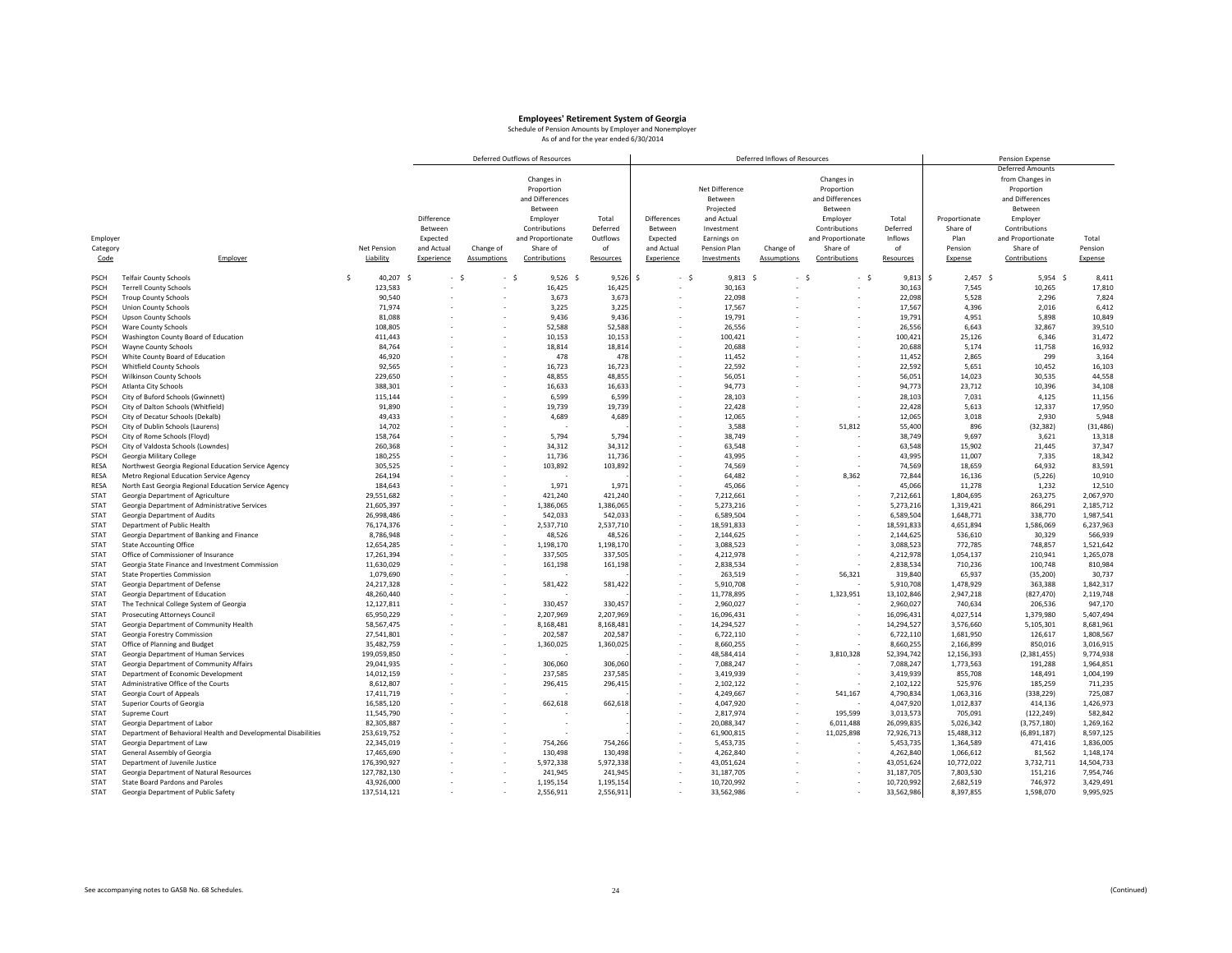|             |                                                                        |    |                        |            |                    | Deferred Outflows of Resources |           |             |                         | Deferred Inflows of Resources |                   |                        |                     | Pension Expense         |            |
|-------------|------------------------------------------------------------------------|----|------------------------|------------|--------------------|--------------------------------|-----------|-------------|-------------------------|-------------------------------|-------------------|------------------------|---------------------|-------------------------|------------|
|             |                                                                        |    |                        |            |                    |                                |           |             |                         |                               |                   |                        |                     | <b>Deferred Amounts</b> |            |
|             |                                                                        |    |                        |            |                    | Changes in                     |           |             |                         |                               | Changes in        |                        |                     | from Changes in         |            |
|             |                                                                        |    |                        |            |                    | Proportion                     |           |             | Net Difference          |                               | Proportion        |                        |                     | Proportion              |            |
|             |                                                                        |    |                        |            |                    | and Differences                |           |             | <b>Between</b>          |                               | and Differences   |                        |                     | and Differences         |            |
|             |                                                                        |    |                        |            |                    | Between                        |           |             | Projected               |                               | Between           |                        |                     | Between                 |            |
|             |                                                                        |    |                        | Difference |                    | Employer                       | Total     | Differences | and Actual              |                               | Employer          | Total                  | Proportionate       | Employer                |            |
|             |                                                                        |    |                        | Between    |                    | Contributions                  | Deferred  | Between     | Investment              |                               | Contributions     | Deferred               | Share of            | Contributions           |            |
| Employer    |                                                                        |    |                        | Expected   |                    | and Proportionate              | Outflows  | Expected    | Earnings on             |                               | and Proportionate | Inflows                | Plan                | and Proportionate       | Total      |
| Category    |                                                                        |    | Net Pension            | and Actual | Change of          | Share of                       | of        | and Actual  | Pension Plan            | Change of                     | Share of          | of                     | Pension             | Share of                | Pension    |
| Code        | Employer                                                               |    | Liability              | Experience | <b>Assumptions</b> | Contributions                  | Resources | Experience  | Investments             | <b>Assumptions</b>            | Contributions     | Resources              | Expense             | Contributions           | Expense    |
|             |                                                                        |    |                        |            |                    |                                |           |             |                         |                               |                   |                        |                     |                         |            |
| <b>STAT</b> | Georgia Department of Corrections                                      | Ś. | 565,632,417 \$         | - S        | - \$               | 6,977,472 \$                   | 6,977,472 | .s<br>- \$  | 138,053,565 \$          |                               | $-5$<br>$-5$      | 138,053,565            | 34,542,789 \$<br>\$ | 4,360,928 \$            | 38,903,717 |
| <b>STAT</b> | Georgia Department of Early Care Learning                              |    | 17,516,886             |            |                    | 2,173,746                      | 2,173,746 |             | 4,275,336               |                               |                   | 4,275,33               | 1,069,741           | 1,358,592               | 2,428,333  |
| <b>STAT</b> | Georgia Public Service Commission                                      |    | 8,027,298              |            |                    | 62,114                         | 62,114    |             | 1,959,218               |                               |                   | 1,959,218              | 490,219             | 38,821                  | 529,040    |
| STAT        | Georgia Bureau of Investigation                                        |    | 66,058,922             |            |                    | 1,436,742                      | 1,436,742 |             | 16,122,960              |                               |                   | 16,122,960             | 4,034,153           | 897,963                 | 4,932,116  |
| <b>STAT</b> | Department of Revenue                                                  |    | 73,808,074             |            |                    | 1,272,468                      | 1,272,468 |             | 18,014,291              |                               |                   | 18,014,29              | 4,507,386           | 795,293                 | 5,302,679  |
| <b>STAT</b> | Georgia Department of Driver Services                                  |    | 31,032,951             |            |                    |                                |           |             | 7,574,193               |                               | 51,572            | 7,625,76               | 1,895,153           | (32, 233)               | 1,862,920  |
| <b>STAT</b> | Georgia Student Finance Commission                                     |    | 4,121,742              |            |                    | 200,168                        | 200,168   |             | 1,005,991               |                               |                   | 1,005,99               | 251,713             | 125,105                 | 376,818    |
| <b>STAT</b> | Secretary of State                                                     |    | 14,089,309             |            |                    |                                |           |             | 3,438,769               |                               | 2,501,158         | 5,939,92               | 860,423             | (1,563,224)             | (702, 801) |
| <b>STAT</b> | Soil and Water Commission                                              |    | 2,357,939              |            |                    | 2,001                          | 2,001     |             | 575,501                 |                               |                   | 575,50                 | 144,000             | 1,250                   | 145,250    |
| <b>STAT</b> | Georgia Teachers Retirement System                                     |    | 25,077,382             |            |                    | 1,206,532                      | 1,206,532 |             | 6,120,621               |                               |                   | 6,120,62               | 1,531,451           | 754,083                 | 2,285,534  |
| <b>STAT</b> | Georgia Department of Transportation                                   |    | 266,636,159            |            |                    | 557,382                        | 557,382   |             | 65,077,721              |                               |                   | 65,077,721             | 16,283,211          | 348,364                 | 16,631,575 |
| <b>STAT</b> |                                                                        |    |                        |            |                    |                                |           |             |                         |                               |                   |                        |                     | 402,490                 | 877,658    |
| <b>STAT</b> | Georgia Department of Veterans Service<br>Subsequent Injury Trust Fund |    | 7,780,845<br>1,725,397 |            |                    | 643,983                        | 643,983   |             | 1,899,066<br>421,117    |                               | 102,308           | 1,899,066              | 475,168<br>105,370  | (63, 943)               | 41,427     |
|             |                                                                        |    |                        |            |                    | 390,810                        |           |             |                         |                               |                   | 523,425                |                     |                         |            |
| <b>STAT</b> | State Board of Workers Comp                                            |    | 12,945,183             |            |                    |                                | 390,810   |             | 3,159,523               |                               |                   | 3,159,52               | 790,549             | 244,256                 | 1,034,805  |
| <b>STAT</b> | Georgia Public Defender Standards Council                              |    | 60,877,593             |            |                    | 2,520,599<br>50,766            | 2,520,599 |             | 14,858,356<br>2,579,537 |                               |                   | 14,858,356<br>2,579,53 | 3,717,735           | 1,575,374<br>31,729     | 5,293,109  |
| <b>STAT</b> | Georgia Building Authority                                             |    | 10,568,866             |            |                    |                                | 50,766    |             |                         |                               |                   |                        | 645,431             |                         | 677,160    |
| <b>STAT</b> | Georgia Correctional Industries                                        |    | 11,432,634             |            |                    | 5,196                          | 5,196     |             | 2,790,356               |                               |                   | 2,790,35               | 698,180             | 3,248                   | 701,428    |
| <b>STAT</b> | George L. Smith II - GWCCA                                             |    | 25,702,047             |            |                    | 1,894,414                      | 1,894,41  |             | 6,273,083               |                               |                   | 6,273,08               | 1,569,599           | 1,184,008               | 2,753,607  |
| <b>STAT</b> | State Road and Tollway Authority                                       |    | 5,398,940              |            |                    | 319.170                        | 319,17    |             | 1,317,716               |                               |                   | 1,317,71               | 329,710             | 199,481                 | 529,191    |
| <b>STAT</b> | Georgia Public Broadcasting                                            |    | 9,580,841              |            |                    | 145,580                        | 145,580   |             | 2,338,390               |                               |                   | 2,338,39               | 585,092             | 90,987                  | 676,079    |
| <b>STAT</b> | GTA Georgia Technology Authority                                       |    | 23,087,379             |            |                    | 1,626,637                      | 1,626,637 |             | 5,634,922               |                               |                   | 5,634,92               | 1,409,922           | 1,016,648               | 2,426,570  |
| <b>TCOL</b> | Oconee Fall Line Technical College                                     |    | 2,743,014              |            |                    |                                |           |             | 669,486                 |                               | 293,846           | 963,33                 | 167,511             | (183, 654)              | (16, 143)  |
| <b>TCOL</b> | <b>Coastal Pines Technical College</b>                                 |    | 1,051,523              |            |                    |                                |           |             | 256,645                 |                               | 104,160           | 360,80                 | 64,216              | (65, 100)               | (884)      |
| <b>TCOL</b> | <b>Albany Technical College</b>                                        |    | 6,789,069              |            |                    | 897,635                        | 897,635   |             | 1,657,004               |                               |                   | 1,657,004              | 414,602             | 561,022                 | 975,624    |
| <b>TCOL</b> | Altamaha Technical College                                             |    | 2,604,992              |            |                    | 52,588                         | 52,588    |             | 635,799                 |                               |                   | 635,799                | 159,087             | 32,867                  | 191,954    |
| <b>TCOL</b> | <b>Athens Technical College</b>                                        |    | 3,060,804              |            |                    | 113,925                        | 113,925   |             | 747,049                 |                               |                   | 747,049                | 186,922             | 71,203                  | 258,125    |
| <b>TCOL</b> | <b>Atlanta Technical College</b>                                       |    | 9,039,514              |            |                    | 456,477                        | 456,477   |             | 2,206,269               |                               |                   | 2,206,26               | 552,035             | 285,298                 | 837,333    |
| <b>TCOL</b> | Augusta Technical College                                              |    | 10,574,155             |            |                    | 501,599                        | 501,59    |             | 2,580,827               |                               |                   | 2,580,82               | 645,752             | 313,500                 | 959,252    |
| <b>TCOL</b> | West Georgia Technical College                                         |    | 10,851,813             |            |                    | 1,609,377                      | 1,609,37  |             | 2,648,595               |                               |                   | 2,648,59               | 662,710             | 1,005,860               | 1,668,570  |
| <b>TCOL</b> | Chattahoochee Technical College                                        |    | 13,139,428             |            |                    | 64,503                         | 64,503    |             | 3,206,932               |                               |                   | 3,206,93               | 802,415             | 40,314                  | 842,729    |
| <b>TCOL</b> | <b>Columbus Technical College</b>                                      |    | 3,905,706              |            |                    | 520,413                        | 520,413   |             | 953,263                 |                               |                   | 953,26                 | 238,519             | 325,258                 | 563,777    |
| <b>TCOL</b> | Georgia Northwestern Technical College                                 |    | 9,694,035              |            |                    |                                |           |             | 2,366,017               |                               | 104,997           | 2,471,014              | 592,005             | (65, 623)               | 526,382    |
| <b>TCOL</b> | Georgia Piedmont Technical College                                     |    | 5,991,200              |            |                    | 749,039                        | 749,039   |             | 1,462,268               |                               |                   | 1,462,268              | 365,875             | 468,150                 | 834,025    |
| <b>TCOL</b> | Southern Crescent Technical College                                    |    | 5,384,612              |            |                    | 211,098                        | 211,098   |             | 1,314,219               |                               |                   | 1,314,219              | 328,832             | 131,936                 | 460,768    |
| TCOL        | <b>Gwinnett Technical College</b>                                      |    | 9,908,120              |            |                    | 1,690,154                      | 1,690,154 |             | 2,418,269               |                               |                   | 2,418,269              | 605,077             | 1,056,347               | 1,661,424  |
| <b>TCOL</b> | <b>Lanier Technical College</b>                                        |    | 3,892,991              |            |                    | 506,706                        | 506,706   |             | 950,160                 |                               |                   | 950,160                | 237,741             | 316,691                 | 554,432    |
| <b>TCOL</b> | Central Georgia Technical College                                      |    | 16,240,101             |            |                    | 714,339                        | 714,339   |             | 3,963,711               |                               |                   | 3,963,711              | 991,768             | 446,462                 | 1,438,230  |
| <b>TCOL</b> | Moultrie Technical College                                             |    | 3,536,045              |            |                    | 336,430                        | 336,430   |             | 863,040                 |                               |                   | 863,040                | 215,944             | 210,269                 | 426,213    |
| <b>TCOL</b> | North Georgia Technical College                                        |    | 4,811,705              |            |                    | 86,780                         | 86,780    |             | 1,174,390               |                               |                   | 1,174,39               | 293,846             | 54,238                  | 348,084    |
| <b>TCOL</b> | Savannah Technical College                                             |    | 6,237,090              |            |                    | 520,980                        | 520,980   |             | 1,522,283               |                               |                   | 1,522,28               | 380.894             | 325,613                 | 706,507    |
| <b>TCOL</b> | South Georgia Technical College                                        |    | 4,080,035              |            |                    |                                |           |             | 995,812                 |                               | 22,307            | 1,018,11               | 249,165             | (13, 942)               | 235,223    |
| <b>TCOL</b> | Southeastern Technical College                                         |    | 2,793,498              |            |                    | 179,354                        | 179,354   |             | 681,807                 |                               |                   | 681,80                 | 170,595             | 112,096                 | 282,691    |
| <b>TCOL</b> | Ogeechee Technical College                                             |    | 568,406                |            |                    |                                |           |             | 138,731                 |                               | 125,242           | 263,97                 | 34,710              | (78, 277)               | (43, 567)  |
| <b>TCOL</b> | Southwest Georgia Technical College                                    |    | 3,047,377              |            |                    | 54,708                         | 54,708    |             | 743,771                 |                               |                   | 743,77                 | 186,099             | 34,193                  | 220,292    |
| TCOL        | Wiregrass Georgia Technical College                                    |    | 4,910,197              |            |                    |                                |           |             | 1,198,429               |                               | 438,738           | 1,637,16               | 299,862             | (274, 212)              | 25,650     |
| UNIV        | Georgia Institute of Technology                                        |    | 1,770,854              |            |                    | 131,992                        | 131,992   |             | 432,211                 |                               |                   | 432,211                | 108,145             | 82,495                  | 190,640    |
| UNIV        | Georgia State University                                               |    | 940,355                |            |                    |                                |           |             | 229.512                 |                               | 18,396            | 247,908                | 57,425              | (11, 497)               | 45,928     |
| UNIV        | Georgia Regents University                                             |    | 945,681                |            |                    | 1,374                          | 1,374     |             | 230,812                 |                               |                   | 230,81                 | 57,753              | 858                     | 58,611     |
| UNIV        | University of Georgia                                                  |    | 3,338,763              |            |                    | 901,338                        | 901,33    |             | 814,890                 |                               |                   | 814,89                 | 203,896             | 563,336                 | 767,232    |
| UNIV        | Albany State University                                                |    | 68,636                 |            |                    |                                |           |             | 16,752                  |                               | 13,528            | 30,28                  | 4,191               | (8, 455)                | (4, 264)   |
| UNIV        | Armstrong Atlantic State University                                    |    | 404,017                |            |                    | 35,686                         | 35,686    |             | 98,608                  |                               |                   | 98,608                 | 24,675              | 22,303                  | 46,978     |
| UNIV        | Clayton College and State University                                   |    | 68,036                 |            |                    | 5,972                          | 5,972     |             | 16.606                  |                               |                   | 16,606                 | 4,155               | 3,733                   | 7,888      |
| UNIV        | <b>Columbus State University</b>                                       |    | 152,913                |            |                    | 18,604                         | 18,604    |             | 37,321                  |                               |                   | 37,321                 | 9,338               | 11,628                  | 20,966     |
| UNIV        | University of North Georgia                                            |    | 313,964                |            |                    |                                |           |             | 76,629                  |                               | 21,830            | 98,459                 | 19,171              | (13, 643)               | 5,528      |
| UNIV        | Georgia College and State University                                   |    | 405,667                |            |                    | 32,401                         | 32,401    |             | 99,011                  |                               |                   | 99,011                 | 24,774              | 20,250                  | 45,024     |
| UNIV        | Georgia Southern University                                            |    | 272,370                |            |                    |                                |           |             | 66,477                  |                               | 44,316            | 110,793                | 16,635              | (27, 697)               | (11,062)   |
| UNIV        | Georgia Gwinnett College                                               |    | 154,901                |            |                    | 13.975                         | 13,975    |             | 37,806                  |                               |                   | 37,806                 | 9,461               | 8,735                   | 18,196     |
| UNIV        | Georgia Southwestern State University                                  |    | 99,954                 |            |                    | 41,628                         | 41,628    |             | 24,396                  |                               |                   | 24,396                 | 6,104               | 26,018                  | 32,122     |
| UNIV        | Kennesaw State University                                              |    | 282,497                |            |                    | 54,857                         | 54,857    |             | 68,949                  |                               |                   | 68,949                 | 17,253              | 34,286                  | 51,539     |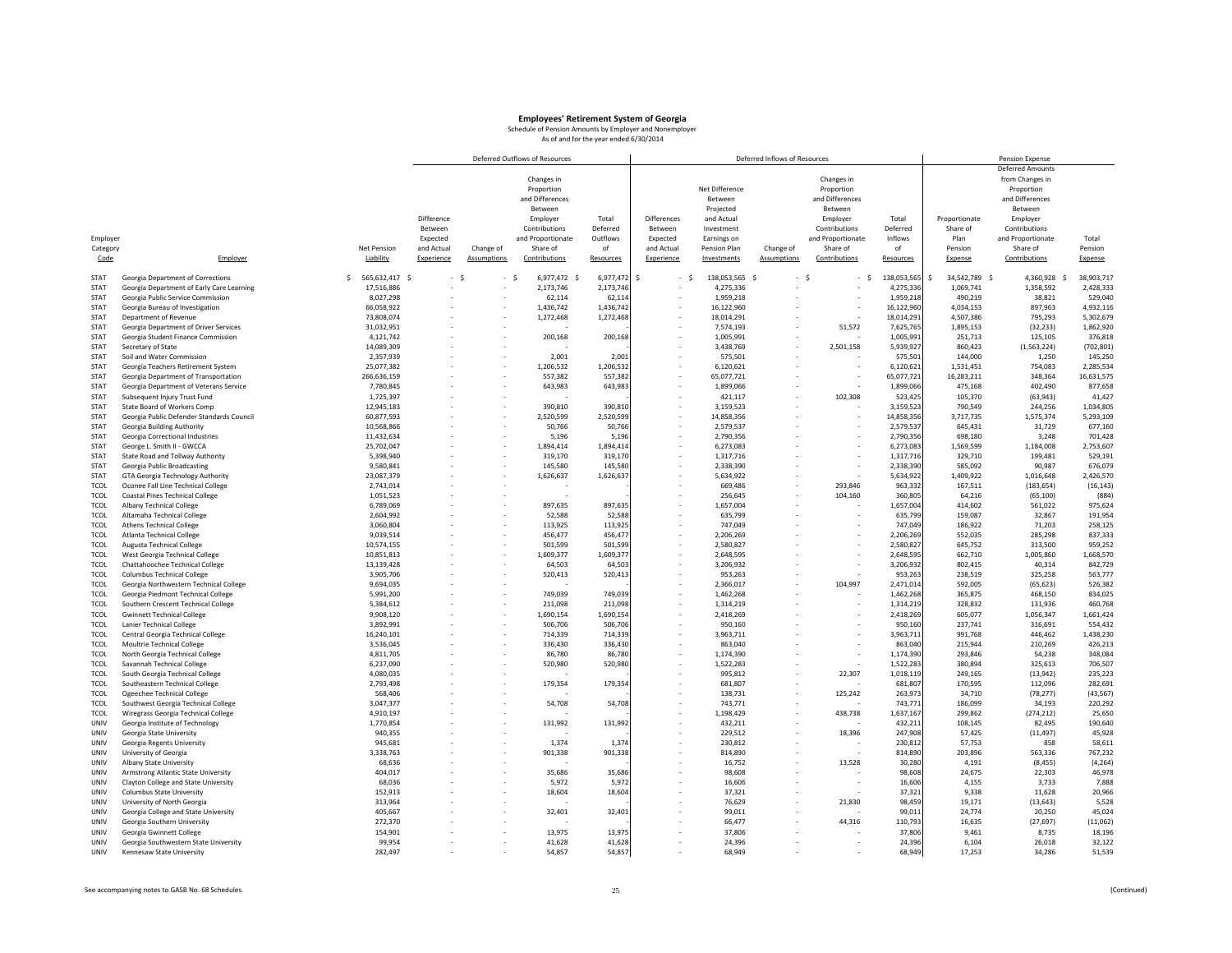|          |                                               |                 |            |                    | Deferred Outflows of Resources |            |             |                | Deferred Inflows of Resources |                   |             |                 | <b>Pension Expense</b>  |             |
|----------|-----------------------------------------------|-----------------|------------|--------------------|--------------------------------|------------|-------------|----------------|-------------------------------|-------------------|-------------|-----------------|-------------------------|-------------|
|          |                                               |                 |            |                    |                                |            |             |                |                               |                   |             |                 | <b>Deferred Amounts</b> |             |
|          |                                               |                 |            |                    | Changes in                     |            |             |                |                               | Changes in        |             |                 | from Changes in         |             |
|          |                                               |                 |            |                    | Proportion                     |            |             | Net Difference |                               | Proportion        |             |                 | Proportion              |             |
|          |                                               |                 |            |                    | and Differences                |            |             | Between        |                               | and Differences   |             |                 | and Differences         |             |
|          |                                               |                 |            |                    | Between                        |            |             | Projected      |                               | Between           |             |                 | Between                 |             |
|          |                                               |                 | Difference |                    | Employer                       | Total      | Differences | and Actual     |                               | Employer          | Total       | Proportionate   | Employer                |             |
|          |                                               |                 |            |                    |                                | Deferred   |             |                |                               |                   | Deferred    | Share of        |                         |             |
|          |                                               |                 | Between    |                    | Contributions                  |            | Between     | Investment     |                               | Contributions     |             |                 | Contributions           |             |
| Employer |                                               |                 | Expected   |                    | and Proportionate              | Outflows   | Expected    | Earnings on    |                               | and Proportionate | Inflows     | Plan            | and Proportionate       | Total       |
| Category |                                               | Net Pension     | and Actual | Change of          | Share of                       | of         | and Actual  | Pension Plan   | Change of                     | Share of          | of          | Pension         | Share of                | Pension     |
| Code     | Employer                                      | Liability       | Experience | <b>Assumptions</b> | Contributions                  | Resources  | Experience  | Investments    | <b>Assumptions</b>            | Contributions     | Resources   | Expense         | Contributions           | Expense     |
|          |                                               |                 |            |                    |                                |            |             |                |                               |                   |             |                 |                         |             |
| UNIV     | Middle Georgia State College                  | Ś<br>766,214 \$ | - \$       | - \$               | 44,823 \$                      | 44,823     | \$<br>- \$  | 187,009 \$     |                               | - \$<br>- \$      | 187,009     | \$<br>46,793 \$ | 28,015 \$               | 74,808      |
| UNIV     | Valdosta State University                     | 416,656         |            |                    | 66,055                         | 66,05      |             | 101,693        |                               |                   | 101,693     | 25,445          | 41,285                  | 66,730      |
| UNIV     | State University of West Georgia              | 247,241         |            |                    |                                |            |             | 60,344         |                               | 90,185            | 150,529     | 15,100          | (56, 365)               | (41, 265)   |
| UNIV     | Abraham Baldwin Agricultural College          | 311,114         |            |                    | 58,948                         | 58,948     |             | 75,933         |                               |                   | 75,93       | 19,000          | 36,843                  | 55,843      |
| UNIV     | <b>Bainbridge College</b>                     | 285,797         |            |                    |                                |            |             | 69,754         |                               | 209               | 69,963      | 17,452          | (130)                   | 17,322      |
| UNIV     | College of Coastal Georgia                    | 139,410         |            |                    |                                |            |             | 34,026         |                               | 271,748           | 305,774     | 8,513           | (169, 843)              | (161, 330)  |
| UNIV     | South Georgia State College                   | 269,519         |            |                    | 9,646                          | 9,646      |             | 65,781         |                               |                   | 65,781      | 16,459          | 6,028                   | 22,487      |
| UNIV     | Georgia Perimeter College                     | 110,081         |            |                    |                                |            |             | 26,867         |                               | 836               | 27,703      | 6,722           | (523)                   | 6,199       |
| UNIV     | Georgia Highlands College                     | 166,978         |            |                    |                                |            |             | 40,754         |                               | 25,592            | 66,346      | 10,197          | (15, 995)               | (5,798)     |
| UNIV     | Gordon College                                | 63,836          |            |                    |                                |            |             | 15,580         |                               | 30,340            | 45,920      | 3,899           | (18, 963)               | (15,064)    |
| UNIV     | <b>Regents Central Office</b>                 | 2,727,112       |            |                    | 645,506                        | 645,506    |             | 665,604        |                               |                   | 665,604     | 166,540         | 403,442                 | 569,982     |
| VARS     | Agricultural Commodity Commission             | 377,012         |            |                    |                                |            |             | 92,017         |                               | 28,877            | 120,89      | 23,024          | (18, 048)               | 4,976       |
| VARS     | DA-Lookout Mountain Judicial Circuit          | 1,043,459       |            |                    | 70,595                         | 70,595     |             | 254,676        |                               |                   | 254,67      | 63,722          | 44,122                  | 107,844     |
| VARS     | <b>District Attorneys Staff</b>               | 74,375          |            |                    |                                |            |             | 18,153         |                               | 8,809             | 26,962      | 4,544           | (5, 506)                | (962)       |
|          |                                               |                 |            |                    |                                |            |             |                |                               |                   |             |                 |                         |             |
|          | <b>Total for all Employers</b>                | 3,660,201,356   |            |                    | 82,793,300                     | 82,793,300 |             | 893,343,070    |                               | 48,333,092        | 941,676,162 | 223,525,354     | 21,537,629              | 245,062,983 |
|          |                                               |                 |            |                    |                                |            |             |                |                               |                   |             |                 |                         |             |
|          | Special Funding through the State of Georgia: |                 |            |                    |                                |            |             |                |                               |                   |             |                 |                         |             |
| CORT     | Dekalb County State Court                     | 7,262,472       |            |                    |                                |            |             | 1,772,547      |                               | 9,377             | 1,781,924   | 443,512         | (5,860)                 | 437,652     |
| CORT     | <b>Bibb County State Court</b>                | 2,426,125       |            |                    | 447,011                        | 447,01     |             | 592,143        |                               |                   | 592,14      | 148,163         | 279,382                 | 427,545     |
| CORT     | Chatham County State Court                    | 2,079,680       |            |                    | 150,148                        | 150,148    |             | 507,586        |                               |                   | 507,586     | 127,003         | 93,843                  | 220,846     |
| TAXS     | Appling County Tax Officials                  | 108,880         |            |                    | 3,673                          | 3,67       |             | 26,574         |                               |                   | 26,574      | 6,650           | 2,295                   | 8,945       |
| TAXS     | <b>Bacon County Tax Officials</b>             | 139,298         |            |                    | 4,868                          | 4,86       |             | 33,998         |                               |                   | 33,998      | 8,507           | 3,042                   | 11,549      |
| TAXS     | <b>Baker County Tax Officials</b>             | 68,674          |            |                    | 567                            | 567        |             | 16,761         |                               |                   | 16,761      | 4,195           | 355                     | 4,550       |
| TAXS     | <b>Baldwin County Tax Officials</b>           | 735,646         |            |                    | 97,710                         | 97,710     |             | 179,549        |                               |                   | 179,549     | 44,927          | 61,069                  | 105,996     |
| TAXS     | <b>Barrow County Tax Officials</b>            | 98,904          |            |                    | 8,719                          | 8,71       |             | 24,139         |                               |                   | 24,139      | 6,040           | 5,450                   | 11,490      |
| TAXS     | <b>Bartow County Tax Officials</b>            | 942,493         |            |                    |                                |            |             | 230,034        |                               | 62,263            | 292,297     | 57,559          | (38, 915)               | 18,644      |
| TAXS     | Ben Hill County Tax Officials                 | 72,987          |            |                    | 11,706                         | 11,706     |             | 17,814         |                               |                   | 17,814      | 4,457           | 7,316                   | 11,773      |
| TAXS     | <b>Berrien County Tax Officials</b>           | 196,007         |            |                    | 5,047                          | 5,047      |             | 47,839         |                               |                   | 47,839      | 11,970          | 3,154                   | 15,124      |
| TAXS     | <b>Bibb County Tax Officials</b>              | 1,753,714       |            |                    |                                |            |             | 428,028        |                               | 96,754            | 524,782     | 107,096         | (60, 472)               | 46,624      |
| TAXS     | <b>Bleckley County Tax Officials</b>          | 165,552         |            |                    | 1,881                          | 1,881      |             | 40,406         |                               |                   | 40,406      | 10,108          | 1,176                   | 11,284      |
| TAXS     | <b>Brantley County Tax Officials</b>          | 174,441         |            |                    | 8,660                          | 8,660      |             | 42,576         |                               |                   | 42,576      | 10,652          | 5,413                   | 16,065      |
| TAXS     | <b>Brooks County Tax Officials</b>            | 214,123         |            |                    | 30,400                         | 30,400     |             | 52,261         |                               |                   | 52,261      | 13,077          | 19,000                  | 32,077      |
|          |                                               |                 |            |                    |                                |            |             |                |                               | 198,555           | 332,91      |                 |                         | (90, 479)   |
| TAXS     | <b>Bryan County Tax Officials</b>             | 550,478         |            |                    |                                |            |             | 134,355        |                               |                   |             | 33,618          | (124, 097)              |             |
| TAXS     | <b>Bulloch County Tax Officials</b>           | 321,315         |            |                    | 24,308                         | 24,308     |             | 78,423         |                               |                   | 78,42       | 19,623          | 15,192                  | 34,815      |
| TAXS     | <b>Burke County Tax Officials</b>             | 232,463         |            |                    |                                |            |             | 56,737         |                               | 25,294            | 82,031      | 14,195          | (15, 808)               | (1,613)     |
| TAXS     | <b>Butts County Tax Officials</b>             | 262,318         |            |                    | 48,258                         | 48,258     |             | 64,024         |                               |                   | 64,024      | 16,021          | 30,161                  | 46,182      |
| TAXS     | Calhoun County Tax Officials                  | 80,413          |            |                    |                                |            |             | 19,626         |                               | 2,508             | 22,134      | 4,909           | (1, 568)                | 3,341       |
| TAXS     | Camden County Tax Officials                   | 655,308         |            |                    | 60,083                         | 60,08      |             | 159,941        |                               |                   | 159,941     | 40,022          | 37,552                  | 77,574      |
| TAXS     | Candler County Tax Officials                  | 215,923         |            |                    | 22,337                         | 22,33      |             | 52,700         |                               |                   | 52,700      | 13,187          | 13,961                  | 27,148      |
| TAXS     | Carroll County Tax Officials                  | 616,227         |            |                    |                                |            |             | 150,402        |                               | 69,788            | 220,190     | 37,633          | (43, 618)               | (5,985)     |
| TAXS     | Catoosa County Tax Officials                  | 535,063         |            |                    |                                |            |             | 130,593        |                               | 36,373            | 166,966     | 32,676          | (22, 733)               | 9,943       |
| TAXS     | Charlton County Tax Officials                 | 239,177         |            |                    | 13,886                         | 13,886     |             | 58,376         |                               |                   | 58,37       | 14,605          | 8,679                   | 23,284      |
| TAXS     | Chatham County Tax Officials                  | 1,342,009       |            |                    | 104,847                        | 104,84     |             | 327,543        |                               |                   | 327,54      | 81,954          | 65,529                  | 147,483     |
| TAXS     | Chattahoochee County Tax Officials            | 47,258          |            |                    | 1,015                          | 1,015      |             | 11,534         |                               |                   | 11,534      | 2,887           | 635                     | 3,522       |
| TAXS     | Chattooga County Tax Officials                | 130,334         |            |                    |                                |            |             | 31,811         |                               | 13,707            | 45,518      | 7,960           | (8, 567)                | (607)       |
| TAXS     | Clarke County Tax Officials                   | 1,433,299       |            |                    | 178,219                        | 178,219    |             | 349,824        |                               |                   | 349,824     | 87,530          | 111,387                 | 198,917     |
| TAXS     | Clay County Tax Officials                     | 91,178          |            |                    |                                |            |             | 22,254         |                               | 3,553             | 25,807      | 5,568           | (2, 221)                | 3,347       |
| TAXS     | Clayton County Tax Officials                  | 1,405,957       |            |                    | 24,577                         | 24,577     |             | 343,151        |                               |                   | 343,151     | 85,859          | 15,360                  | 101,219     |
| TAXS     | Clinch County Tax Officials                   | 159,439         |            |                    | 15,618                         | 15,61      |             | 38,914         |                               |                   | 38,91       | 9,738           | 9,761                   | 19,499      |
| TAXS     | Cobb County Tax Officials                     | 5,432,995       |            |                    | 29,175                         | 29,17      |             | 1,326,028      |                               |                   | 1,326,02    | 331,786         | 18,235                  | 350,021     |
| TAXS     | Coffee County Tax Officials                   | 236,514         |            |                    |                                |            |             | 57,726         |                               | 17,708            | 75,434      | 14,443          | (11,068)                | 3,375       |
| TAXS     | <b>Colquitt County Tax Officials</b>          | 337,406         |            |                    | 4,420                          | 4,420      |             | 82,350         |                               |                   | 82,35       | 20,604          | 2,762                   | 23,366      |
| TAXS     | Columbia County Tax Officials                 | 1,246,030       |            |                    |                                |            |             | 304,118        |                               | 264,969           | 569,087     | 76,092          | (165, 606)              | (89, 514)   |
| TAXS     | Cook County Tax Officials                     | 190,119         |            |                    | 5,943                          | 5,94       |             | 46,402         |                               |                   | 46,402      | 11,611          | 3,714                   | 15,325      |
| TAXS     | Coweta County Tax Officials                   | 1,035,021       |            |                    | 8,122                          | 8,12       |             | 252,617        |                               |                   | 252,61      | 63,207          | 5,077                   | 68,284      |
| TAXS     | Crawford County Tax Officials                 | 86,977          |            |                    | 7,674                          | 7,67       |             | 21,228         |                               |                   | 21,228      | 5,310           | 4,797                   | 10,107      |
| TAXS     | Crisp County Tax Officials                    | 100,329         |            |                    |                                |            |             | 24,487         |                               | 6,361             | 30,848      | 6,128           | (3,975)                 | 2,153       |
| TAXS     | Dade County Tax Officials                     | 198,220         |            |                    | 7,107                          | 7,107      |             | 48,379         |                               |                   | 48,379      | 12,106          | 4,442                   | 16,548      |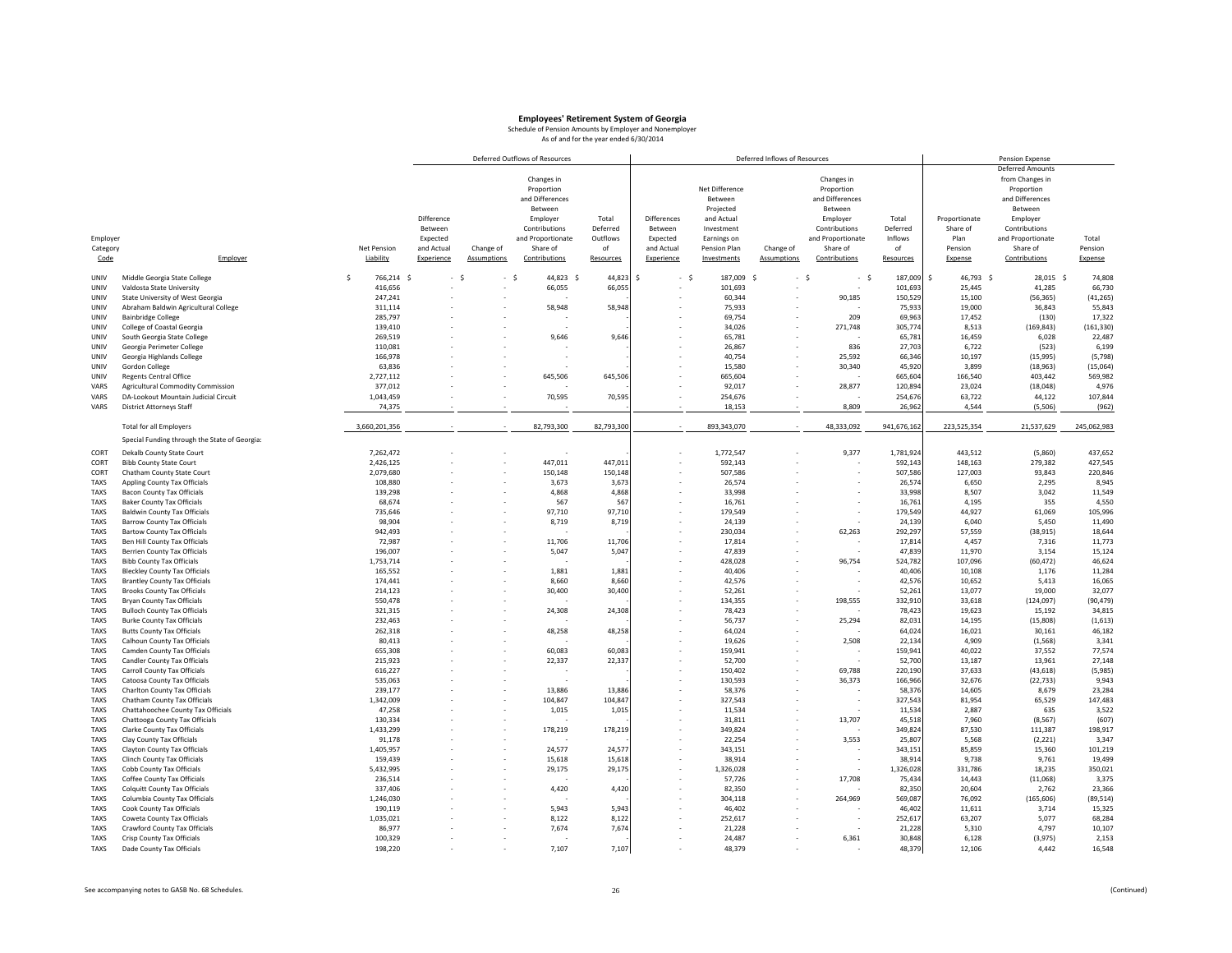|                     |                                                                     |                    |                      |            |                    | Deferred Outflows of Resources |                 |             |                   | Deferred Inflows of Resources |                   |                   |                  | <b>Pension Expense</b>  |                     |
|---------------------|---------------------------------------------------------------------|--------------------|----------------------|------------|--------------------|--------------------------------|-----------------|-------------|-------------------|-------------------------------|-------------------|-------------------|------------------|-------------------------|---------------------|
|                     |                                                                     |                    |                      |            |                    |                                |                 |             |                   |                               |                   |                   |                  | <b>Deferred Amounts</b> |                     |
|                     |                                                                     |                    |                      |            |                    | Changes in                     |                 |             |                   |                               | Changes in        |                   |                  | from Changes in         |                     |
|                     |                                                                     |                    |                      |            |                    | Proportion                     |                 |             | Net Difference    |                               | Proportion        |                   |                  | Proportion              |                     |
|                     |                                                                     |                    |                      |            |                    | and Differences                |                 |             | <b>Between</b>    |                               | and Differences   |                   |                  | and Differences         |                     |
|                     |                                                                     |                    |                      |            |                    | Between                        |                 |             | Projected         |                               | Between           |                   |                  | Between                 |                     |
|                     |                                                                     |                    |                      | Difference |                    | Employer                       | Total           | Differences | and Actual        |                               | Employer          | Total             | Proportionate    | Employer                |                     |
|                     |                                                                     |                    |                      | Between    |                    | Contributions                  | Deferred        | Between     | Investment        |                               | Contributions     | Deferred          | Share of         | Contributions           |                     |
| Employer            |                                                                     |                    |                      | Expected   |                    | and Proportionate              | Outflows<br>of  | Expected    | Earnings on       |                               | and Proportionate | Inflows<br>of     | Plan<br>Pension  | and Proportionate       | Total<br>Pension    |
| Category            |                                                                     |                    | Net Pension          | and Actual | Change of          | Share of                       |                 | and Actual  | Pension Plan      | Change of                     | Share of          |                   |                  | Share of                |                     |
| Code                | Employer                                                            |                    | Liability            | Experience | <b>Assumptions</b> | Contributions                  | Resources       | Experience  | Investments       | <b>Assumptions</b>            | Contributions     | Resources         | Expense          | Contributions           | Expense             |
| TAXS                | Dawson County Tax Officials                                         | $\hat{\mathbf{S}}$ | 221,962<br>.S        | $-5$       |                    | $\sim$<br>- \$<br>×.           |                 |             | 54,174<br>- \$    | $-5$<br>- 5                   | $1,822$ \$        | 55,996            | 13,554<br>Ś      | (1, 138)<br>$\leq$      | 12,416              |
| TAXS                | Decatur County Tax Officials                                        |                    | 413,431              |            |                    | 26,757                         | 26,75           |             | 100,906           |                               |                   | 100,906           | 25,248           | 16,723                  | 41,971              |
| <b>TAXS</b>         | Dekalb County Tax Officials                                         |                    | 5,760,462            |            |                    | 229,911                        | 229,91          |             | 1,405,952         |                               |                   | 1,405,952         | 351,786          | 143,694                 | 495,480             |
| <b>TAXS</b>         | Dodge County Tax Officials                                          |                    | 192,894              |            |                    | 12,423                         | 12,42           |             | 47,080            |                               |                   | 47,080            | 11,779           | 7,764                   | 19,543              |
| <b>TAXS</b>         | Dooly County Tax Officials                                          |                    | 105,767              |            |                    |                                |                 |             | 25,815            |                               | 133,694           | 159,509           | 6,458            | (83, 559)               | (77, 101)           |
| <b>TAXS</b>         | Dougherty County Tax Officials                                      |                    | 1,195,247            |            |                    |                                |                 |             | 291,723           |                               | 84,839            | 376,562           | 72,992           | (53,025)                | 19,967              |
| <b>TAXS</b>         | Douglas County Tax Officials                                        |                    | 620,540              |            |                    | 23.950                         | 23,950          |             | 151.455           |                               |                   | 151,455           | 37,899           | 14,968                  | 52,867              |
| <b>TAXS</b>         | Early County Tax Officials                                          |                    | 112,143              |            |                    | 17,499                         | 17,49           |             | 27,371            |                               |                   | 27,37             | 6,847            | 10,937                  | 17,784              |
| <b>TAXS</b>         | <b>Echols County Tax Officials</b>                                  |                    | 63,310               |            |                    | 3,345                          | 3,345           |             | 15.452            |                               |                   | 15,45             | 3,866            | 2,090                   | 5,956               |
| TAXS                | Effingham County Tax Officials                                      |                    | 281,671              |            |                    | 40,105                         | 40,10           |             | 68,747            |                               |                   | 68,747            | 17,200           | 25,066                  | 42,266              |
| <b>TAXS</b>         | <b>Elbert County Tax Officials</b>                                  |                    | 186,031              |            |                    |                                |                 |             | 45,404            |                               | 21,501            | 66,905            | 11,360           | (13, 438)               | (2,078)             |
| <b>TAXS</b>         | <b>Emanuel County Tax Officials</b>                                 |                    | 134,160              |            |                    |                                |                 |             | 32,744            |                               | 3,345             | 36,089            | 8,192            | (2,090)                 | 6,102               |
| <b>TAXS</b>         | <b>Evans County Tax Officials</b>                                   |                    | 142.936              |            |                    | 9,018                          | 9,018           |             | 34,886            |                               |                   | 34,886            | 8.729            | 5,637                   | 14,366              |
| <b>TAXS</b>         | Fannin County Tax Officials                                         |                    | 153,925              |            |                    |                                |                 |             | 37,568            |                               | 44,137            | 81,705            | 9,397            | (27, 585)               | (18, 188)           |
| <b>TAXS</b>         | Fayette County Tax Officials                                        |                    | 677,212              |            |                    | 24,308                         | 24,308          |             | 165,287           |                               |                   | 165,287           | 41,355           | 15,193                  | 56,548              |
| <b>TAXS</b>         | Floyd County Tax Officials                                          |                    | 631,454              |            |                    |                                |                 |             | 154,119           |                               | 53,574            | 207,693           | 38,563           | (33, 483)               | 5,080               |
| <b>TAXS</b>         | Forsyth County Tax Officials                                        |                    | 2,451,104            |            |                    | 334,101                        | 334,101         |             | 598,239           |                               |                   | 598,239           | 149,685          | 208,813                 | 358,498             |
| <b>TAXS</b>         | Franklin County Tax Officials                                       |                    | 170,166              |            |                    | 12,782                         | 12,782          |             | 41,532            |                               |                   | 41,532            | 10,391           | 7,988                   | 18,379              |
| <b>TAXS</b>         | Fulton County Tax Officials                                         |                    | 9,294,669            |            |                    |                                |                 |             | 2,268,544         |                               | 35,052,349        | 37,320,893        | 567,617          | (21,907,718)            | (21, 340, 101)      |
| <b>TAXS</b>         | <b>Gilmer County Tax Officials</b>                                  |                    | 3,338                |            |                    |                                |                 |             | 815               |                               | 22,068            | 22,88             | 202              | (13, 793)               | (13, 591)           |
| TAXS                | <b>Glascock County Tax Officials</b>                                |                    | 58,472               |            |                    | 1,374                          | 1,37            |             | 14,271            |                               |                   | 14,27             | 3,571            | 858                     | 4,429               |
| <b>TAXS</b>         | Glynn County Tax Officials                                          |                    | 896,173              |            |                    | 72,476                         | 72,47           |             | 218,728           |                               |                   | 218,728           | 54,730           | 45,297                  | 100,027             |
| <b>TAXS</b>         | Gordon County Tax Officials                                         |                    | 725.445              |            |                    | 12,184                         | 12,18           |             | 177,059           |                               |                   | 177,059           | 44,303           | 7,615                   | 51,918              |
| <b>TAXS</b>         | Grady County Tax Officials                                          |                    | 144,174              |            |                    | 2,300                          | 2,300           |             | 35,188            |                               |                   | 35,188            | 8,803            | 1,437                   | 10,240              |
| <b>TAXS</b><br>TAXS | Greene County Tax Officials<br><b>Gwinnett County Tax Officials</b> |                    | 106,743<br>3,618,784 |            |                    | 11,109<br>19,918               | 11,10<br>19,918 |             | 26,053<br>883,234 |                               |                   | 26,053<br>883,234 | 6,518<br>220,998 | 6,943<br>12,449         | 13,461<br>233,447   |
| <b>TAXS</b>         | Habersham County Tax Officials                                      |                    | 306,350              |            |                    | 51,095                         | 51,095          |             | 74.771            |                               |                   | 74.771            | 18,709           | 31,934                  | 50,643              |
| <b>TAXS</b>         | Hall County Tax Officials                                           |                    | 585,959              |            |                    |                                |                 |             | 143,015           |                               | 134,889           | 277,904           | 35,785           | (84, 305)               | (48, 520)           |
| <b>TAXS</b>         | Hancock County Tax Officials                                        |                    | 253,729              |            |                    | 11,318                         | 11,31           |             | 61,928            |                               |                   | 61,928            | 15,495           | 7,074                   | 22,569              |
| <b>TAXS</b>         | Haralson County Tax Officials                                       |                    | 325,291              |            |                    | 54,021                         | 54,02           |             | 79,394            |                               |                   | 79,394            | 19,866           | 33,763                  | 53,629              |
| <b>TAXS</b>         | Harris County Tax Officials                                         |                    | 44,145               |            |                    |                                |                 |             | 10,774            |                               | 81,554            | 92,328            | 2,696            | (50, 971)               | (48, 275)           |
| <b>TAXS</b>         | Hart County Tax Officials                                           |                    | 119.982              |            |                    | 17.738                         | 17,738          |             | 29.284            |                               |                   | 29.284            | 7.328            | 11,087                  | 18,415              |
| <b>TAXS</b>         | <b>Heard County Tax Officials</b>                                   |                    | 183,368              |            |                    | 8,809                          | 8,809           |             | 44,754            |                               |                   | 44,754            | 11,196           | 5,506                   | 16,702              |
| TAXS                | Henry County Tax Officials                                          |                    | 1,635,269            |            |                    |                                |                 |             | 399,119           |                               | 46,675            | 445,794           | 99,863           | (29, 172)               | 70,691              |
| <b>TAXS</b>         | <b>Houston County Tax Officials</b>                                 |                    | 1,072,114            |            |                    |                                |                 |             | 261,670           |                               | 44,943            | 306,613           | 65,473           | (28,089)                | 37,384              |
| <b>TAXS</b>         | Irwin County Tax Officials                                          |                    | 108,280              |            |                    |                                |                 |             | 26,428            |                               | 17,589            | 44,017            | 6,612            | (10, 993)               | (4, 381)            |
| <b>TAXS</b>         | Jackson County Tax Officials                                        |                    | 520,098              |            |                    | 51,901                         | 51,901          |             | 126,940           |                               |                   | 126,940           | 31,762           | 32,438                  | 64,200              |
| <b>TAXS</b>         | Jasper County Tax Officials                                         |                    | 100,367              |            |                    |                                |                 |             | 24,496            |                               | 30,967            | 55,463            | 6,128            | (19, 355)               | (13, 227)           |
| <b>TAXS</b>         | Jeff Davis County Tax Officials                                     |                    | 159,439              |            |                    | 7,794                          | 7,794           |             | 38,914            |                               |                   | 38,914            | 9,735            | 4,871                   | 14,606              |
| <b>TAXS</b>         | Jefferson County Tax Officials                                      |                    | 82,514               |            |                    |                                |                 |             | 20,139            |                               | 41,180            | 61,31             | 5,039            | (25, 738)               | (20, 699)           |
| <b>TAXS</b>         | Jenkins County Tax Officials                                        |                    | 97,179               |            |                    |                                |                 |             | 23,718            |                               | 1,493             | 25,21             | 5,934            | (933)                   | 5,001               |
| <b>TAXS</b>         | Jones County Tax Officials                                          |                    | 392,315              |            |                    | 36,193                         | 36,19           |             | 95,752            |                               |                   | 95,752            | 23,960           | 22,621                  | 46,581              |
| <b>TAXS</b>         | Lamar County Tax Officials                                          |                    | 236,814              |            |                    | 8,093                          | 8,09            |             | 57,799            |                               |                   | 57,799            | 14,463           | 5,058                   | 19,521              |
| <b>TAXS</b>         | Lanier County Tax Officials                                         |                    | 162,664              |            |                    | 7,794                          | 7,79            |             | 39,701            |                               |                   | 39,701            | 9,934            | 4,871                   | 14,805              |
| <b>TAXS</b>         | Laurens County Tax Officials                                        |                    | 367,186              |            |                    |                                |                 |             | 89,619            |                               | 5,674             | 95,293            | 22,426           | (3, 546)                | 18,880              |
| TAXS                | Lee County Tax Officials                                            |                    | 226,950              |            |                    |                                |                 |             | 55,392            |                               | 7,734             | 63,126            | 13,859           | (4, 834)                | 9,025               |
| TAXS                | Liberty County Tax Officials                                        |                    | 505,283              |            |                    | 43,987                         | 43,98           |             | 123,324           |                               |                   | 123,324           | 30,857           | 27,492                  | 58,349              |
| <b>TAXS</b>         | Lincoln County Tax Officials                                        |                    | 52,659               |            |                    | 478                            | 47              |             | 12,852            |                               | 398,126           | 410,978           | 3,217            | (248, 829)<br>299       | (245, 612)<br>2,855 |
| TAXS<br><b>TAXS</b> | Long County Tax Officials                                           |                    | 41,857<br>1,203,948  |            |                    | 113,388                        | 113,38          |             | 10,216<br>293,847 |                               |                   | 10,21<br>293,84   | 2,556<br>73,524  | 70,867                  |                     |
| <b>TAXS</b>         | Lowndes County Tax Officials<br>Lumpkin County Tax Officials        |                    | 298,962              |            |                    |                                |                 |             | 72,967            |                               | 180               | 73,147            | 18,256           | (112)                   | 144,391<br>18,144   |
| <b>TAXS</b>         | Macon County Tax Officials                                          |                    | 161.127              |            |                    |                                |                 |             | 39.326            |                               | 8.839             | 48.165            | 9.839            | (5, 525)                | 4,314               |
| <b>TAXS</b>         | Madison County Tax Officials                                        |                    | 185,206              |            |                    |                                |                 |             | 45,203            |                               | 15,379            | 60,582            | 11,311           | (9,612)                 | 1,699               |
| <b>TAXS</b>         | Marion County Tax Officials                                         |                    | 123,883              |            |                    | 16,574                         | 16,57           |             | 30,236            |                               |                   | 30,236            | 7,565            | 10,358                  | 17,923              |
| <b>TAXS</b>         | Mcduffie County Tax Officials                                       |                    | 332,905              |            |                    |                                |                 |             | 81,252            |                               | 379,940           | 461,192           | 20,330           | (237, 462)              | (217, 132)          |
| <b>TAXS</b>         | Mcintosh County Tax Officials                                       |                    | 214,835              |            |                    | 20,396                         | 20,39           |             | 52,435            |                               |                   | 52,435            | 13,121           | 12,748                  | 25,869              |
| <b>TAXS</b>         | Meriwether County Tax Officials                                     |                    | 189,331              |            |                    | 6,630                          | 6,63            |             | 46,210            |                               |                   | 46,210            | 11,562           | 4,143                   | 15,705              |
| <b>TAXS</b>         | Miller County Tax Officials                                         |                    | 83,714               |            |                    | 6,241                          | 6,24            |             | 20,432            |                               |                   | 20,432            | 5,113            | 3,901                   | 9,014               |
| TAXS                | Mitchell County Tax Officials                                       |                    | 106,368              |            |                    |                                |                 |             | 25,961            |                               | 2,687             | 28,648            | 6,494            | (1,680)                 | 4,814               |
|                     |                                                                     |                    |                      |            |                    |                                |                 |             |                   |                               |                   |                   |                  |                         |                     |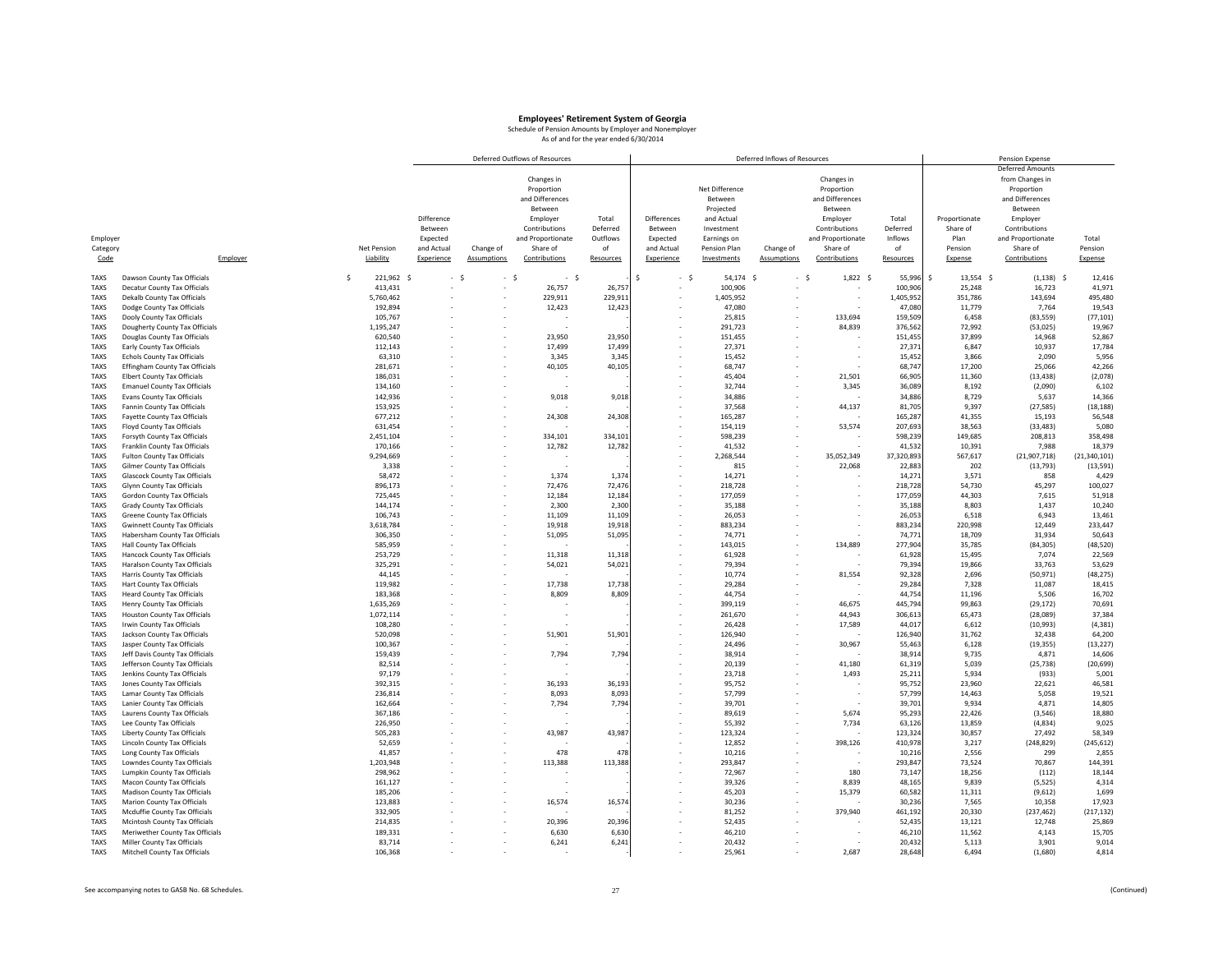|             |                                      |   |                |            |                    | Deferred Outflows of Resources |           |                          |                | Deferred Inflows of Resources |                   |           |                    | <b>Pension Expense</b>  |           |
|-------------|--------------------------------------|---|----------------|------------|--------------------|--------------------------------|-----------|--------------------------|----------------|-------------------------------|-------------------|-----------|--------------------|-------------------------|-----------|
|             |                                      |   |                |            |                    |                                |           |                          |                |                               |                   |           |                    | <b>Deferred Amounts</b> |           |
|             |                                      |   |                |            |                    | Changes in                     |           |                          |                |                               | Changes in        |           |                    | from Changes in         |           |
|             |                                      |   |                |            |                    | Proportion                     |           |                          | Net Difference |                               | Proportion        |           |                    | Proportion              |           |
|             |                                      |   |                |            |                    | and Differences                |           |                          | Between        |                               | and Differences   |           |                    | and Differences         |           |
|             |                                      |   |                |            |                    | Between                        |           |                          | Projected      |                               | Between           |           |                    | Between                 |           |
|             |                                      |   |                | Difference |                    | Employer                       | Total     | Differences              | and Actual     |                               | Employer          | Total     | Proportionate      | Employer                |           |
|             |                                      |   |                |            |                    |                                |           |                          |                |                               |                   |           |                    |                         |           |
|             |                                      |   |                | Between    |                    | Contributions                  | Deferred  | Between                  | Investment     |                               | Contributions     | Deferred  | Share of           | Contributions           |           |
| Employer    |                                      |   |                | Expected   |                    | and Proportionate              | Outflows  | Expected                 | Earnings on    |                               | and Proportionate | Inflows   | Plan               | and Proportionate       | Total     |
| Category    |                                      |   | Net Pension    | and Actual | Change of          | Share of                       | of        | and Actual               | Pension Plan   | Change of                     | Share of          | of        | Pension            | Share of                | Pension   |
| Code        | Employer                             |   | Liability      | Experience | <b>Assumptions</b> | Contributions                  | Resources | Experience               | Investments    | <b>Assumptions</b>            | Contributions     | Resources | Expense            | Contributions           | Expense   |
|             |                                      |   |                |            |                    |                                |           |                          |                |                               |                   |           |                    |                         |           |
| <b>TAXS</b> | Monroe County Tax Officials          | Ś | 299,112<br>- s | $-5$       | - \$               | 16,007<br>.s                   | 16,007    |                          | 73,004<br>- \$ | - 5<br>÷.                     | - \$<br>- \$      | 73,004    | Ś<br>18,267<br>- Ś | 10,004 \$               | 28,271    |
| <b>TAXS</b> | Montgomery County Tax Official       |   | 131,047        |            |                    | 12,243                         | 12,24     |                          | 31,984         |                               |                   | 31,984    | 8,003              | 7,652                   | 15,655    |
| <b>TAXS</b> | Morgan County Tax Officials          |   | 220,499        |            |                    | 9,347                          | 9,347     |                          | 53,817         |                               |                   | 53,817    | 13,467             | 5,842                   | 19,309    |
| <b>TAXS</b> | Murray County Tax Officials          |   | 450,787        |            |                    | 56,112                         | 56,11     |                          | 110,023        |                               |                   | 110,02    | 27,527             | 35,070                  | 62,597    |
| <b>TAXS</b> | Muscogee County Tax Officials        |   | 1,518,625      |            |                    | 216,532                        | 216,532   |                          | 370,650        |                               |                   | 370,650   | 92,740             | 135,333                 | 228,073   |
| <b>TAXS</b> | Newton County Tax Officials          |   | 875,319        |            |                    | 32,311                         | 32,311    | $\overline{\phantom{a}}$ | 213,639        |                               |                   | 213,639   | 53,454             | 20,195                  | 73,649    |
| <b>TAXS</b> | Oconee County Tax Officials          |   | 246,191        |            |                    |                                |           |                          | 60,088         |                               | 43,420            | 103,508   | 15,036             | (27, 137)               | (12, 101) |
| <b>TAXS</b> | Oglethorpe County Tax Officials      |   | 82.739         |            |                    | 13.587                         | 13,587    |                          | 20,194         |                               |                   | 20,19     | 5,055              | 8.492                   | 13,547    |
| <b>TAXS</b> | <b>Paulding County Tax Officials</b> |   | 822,285        |            |                    | 13,050                         | 13,050    |                          | 200,695        |                               |                   | 200,69    | 50,215             | 8,156                   | 58,371    |
| <b>TAXS</b> | Peach County Tax Officials           |   | 308,113        |            |                    | 33,237                         | 33,237    |                          | 75,201         |                               |                   | 75,201    | 18,816             | 20,773                  | 39,589    |
| <b>TAXS</b> |                                      |   |                |            |                    | 58,740                         | 58,740    |                          |                |                               |                   |           |                    | 36,712                  |           |
|             | <b>Pickens County Tax Officials</b>  |   | 526,099        |            |                    |                                |           |                          | 128,405        |                               |                   | 128,405   | 32,128             |                         | 68,840    |
| <b>TAXS</b> | Pierce County Tax Officials          |   | 190,306        |            |                    | 1,164                          | 1,164     |                          | 46,448         |                               |                   | 46,448    | 11,621             | 728                     | 12,349    |
| <b>TAXS</b> | Pike County Tax Officials            |   | 108,280        |            |                    | 4,868                          | 4,868     |                          | 26,428         |                               |                   | 26,428    | 6,610              | 3,042                   | 9,652     |
| <b>TAXS</b> | Polk County Tax Officials            |   | 475,391        |            |                    | 24,876                         | 24,876    |                          | 116,028        |                               | ÷.                | 116,02    | 29,032             | 15,547                  | 44,579    |
| <b>TAXS</b> | Pulaski County Tax Officials         |   | 185,993        |            |                    | 31,266                         | 31,266    |                          | 45,395         |                               |                   | 45,395    | 11,359             | 19,541                  | 30,900    |
| <b>TAXS</b> | Quitman County Tax Officials         |   | 64.961         |            |                    |                                |           |                          | 15.855         |                               | 7,705             | 23,560    | 3,968              | (4, 815)                | (847)     |
| <b>TAXS</b> | Rabun County Tax Officials           |   | 147,287        |            |                    | 11,467                         | 11,467    |                          | 35,948         |                               |                   | 35,948    | 8,996              | 7,167                   | 16,163    |
| <b>TAXS</b> | <b>Richmond County Tax Officials</b> |   | 2,007,743      |            |                    |                                |           |                          | 490,029        |                               | 141,817           | 631,846   | 122,613            | (88, 635)               | 33,978    |
| <b>TAXS</b> | Rockdale County Tax Officials        |   | 583,184        |            |                    |                                |           |                          | 142,337        |                               | 151,522           | 293,859   | 35,616             | (94, 701)               | (59,085)  |
| <b>TAXS</b> | <b>Schley County Tax Officials</b>   |   | 86,152         |            |                    | 3,314                          | 3,314     |                          | 21,027         |                               |                   | 21,027    | 5,264              | 2,072                   | 7,336     |
| <b>TAXS</b> | Screven County Tax Officials         |   | 152,763        |            |                    | 19,918                         | 19,918    |                          | 37,285         |                               |                   | 37,285    | 9,329              | 12,449                  | 21,778    |
| <b>TAXS</b> | Seminole County Tax Officials        |   | 122,908        |            |                    |                                |           |                          | 29,998         |                               | 24,607            | 54,605    | 7,504              | (15, 379)               | (7, 875)  |
| <b>TAXS</b> | Spalding County Tax Officials        |   | 623,278        |            |                    | ٠                              |           |                          | 152,123        |                               | 11,109            | 163,232   | 38,062             | (6, 943)                | 31,119    |
| <b>TAXS</b> | <b>Stephens County Tax Officials</b> |   | 340,594        |            |                    | 57,575                         | 57,575    |                          | 83,128         |                               |                   | 83,128    | 20,801             | 35,984                  | 56,785    |
| <b>TAXS</b> | <b>Stewart County Tax Officials</b>  |   | 133,747        |            |                    | 478                            | 478       |                          | 32.644         |                               |                   | 32,644    | 8,167              | 298                     | 8,465     |
|             |                                      |   |                |            |                    |                                |           |                          |                |                               |                   |           |                    |                         |           |
| <b>TAXS</b> | <b>Sumter County Tax Officials</b>   |   | 235,314        |            |                    | 41,150                         | 41,150    |                          | 57,433         |                               |                   | 57,43     | 14,371             | 25,719                  | 40,090    |
| <b>TAXS</b> | <b>Talbot County Tax Officials</b>   |   | 257,142        |            |                    | 6,122                          | 6,122     |                          | 62,761         |                               |                   | 62,761    | 15,705             | 3,826                   | 19,531    |
| <b>TAXS</b> | Taliaferro County Tax Officials      |   | 78,313         |            |                    | 7,286                          | 7,286     |                          | 19,114         |                               |                   | 19,11     | 4,784              | 4,554                   | 9,338     |
| <b>TAXS</b> | <b>Tattnall County Tax Officials</b> |   | 275,820        |            |                    | 38,433                         | 38,433    |                          | 67,319         |                               |                   | 67,319    | 16,844             | 24,021                  | 40,865    |
| <b>TAXS</b> | <b>Taylor County Tax Officials</b>   |   | 84,951         |            |                    |                                |           |                          | 20,734         |                               | 5,226             | 25,960    | 5,186              | (3, 267)                | 1,919     |
| <b>TAXS</b> | <b>Telfair County Tax Officials</b>  |   | 46,658         |            |                    |                                |           |                          | 11,388         |                               | 56,022            | 67,410    | 2,849              | (35, 014)               | (32, 165) |
| <b>TAXS</b> | <b>Terrell County Tax Officials</b>  |   | 36,156         |            |                    |                                |           |                          | 8,825          |                               | 13,348            | 22,173    | 2,207              | (8, 343)                | (6, 136)  |
| <b>TAXS</b> | Thomas County Tax Officials          |   | 384,626        |            |                    | 12,871                         | 12,871    |                          | 93,875         |                               |                   | 93,87     | 23,489             | 8,044                   | 31,533    |
| <b>TAXS</b> | <b>Tift County Tax Officials</b>     |   | 331,180        |            |                    |                                |           |                          | 80,831         |                               | 29,474            | 110,305   | 20,224             | (18, 421)               | 1,803     |
| <b>TAXS</b> | Towns County Tax Officials           |   | 257,968        |            |                    | 23,024                         | 23,024    |                          | 62,962         |                               |                   | 62,962    | 15,756             | 14,390                  | 30,146    |
| <b>TAXS</b> | Troup County Tax Officials           |   | 388,939        |            |                    |                                |           |                          | 94,928         |                               | 11,438            | 106,366   | 23,754             | (7, 148)                | 16,606    |
| <b>TAXS</b> | <b>Turner County Tax Officials</b>   |   | 164,052        |            |                    | 11,288                         | 11,288    |                          | 40,040         |                               |                   | 40,040    | 10,019             | 7,055                   | 17,074    |
| <b>TAXS</b> | <b>Twiggs County Tax Officials</b>   |   | 243,190        |            |                    | 8,123                          | 8,123     |                          | 59,355         |                               |                   | 59,355    | 14,851             | 5,077                   | 19,928    |
| <b>TAXS</b> | Upson County Tax Officials           |   | 379,638        |            |                    | 61,785                         | 61,785    |                          | 92,658         |                               |                   | 92,658    | 23,183             | 38,616                  | 61,799    |
| <b>TAXS</b> | Walker County Tax Officials          |   | 410,693        |            |                    | 38,224                         | 38,224    |                          | 100,238        |                               |                   | 100,23    | 25,079             | 23,890                  | 48,969    |
| <b>TAXS</b> | Walton County Tax Officials          |   | 353,458        |            |                    |                                |           |                          | 86,268         |                               | 60,561            | 146,829   | 21,585             | (37, 851)               | (16, 266) |
| <b>TAXS</b> | Ware County Tax Officials            |   | 261,568        |            |                    |                                |           |                          | 63,841         |                               | 54,498            | 118,339   | 15,972             | (34, 062)               | (18,090)  |
| <b>TAXS</b> | Warren County Tax Officials          |   | 85,289         |            |                    | 8,630                          |           |                          | 20,816         |                               |                   |           | 5,206              | 5,394                   |           |
|             |                                      |   |                |            |                    |                                | 8,630     |                          |                |                               |                   | 20,816    |                    |                         | 10,600    |
| <b>TAXS</b> | Washington County Tax Officials      |   | 232,688        |            |                    |                                |           |                          | 56,792         |                               | 71,640            | 128,432   | 14,208             | (44, 775)               | (30, 567) |
| <b>TAXS</b> | Wayne County Tax Officials           |   | 450,262        |            |                    | 94,395                         | 94,395    |                          | 109,895        |                               |                   | 109,895   | 27,496             | 58,997                  | 86,493    |
| <b>TAXS</b> | <b>Webster County Tax Officials</b>  |   | 64,923         |            |                    |                                |           |                          | 15,846         |                               | 6,301             | 22,147    | 3,964              | (3,938)                 | 26        |
| <b>TAXS</b> | Wheeler County Tax Officials         |   | 26,892         |            |                    |                                |           |                          | 6,563          |                               | 66,265            | 72,828    | 1,644              | (41, 416)               | (39, 772) |
| <b>TAXS</b> | White County Tax Officials           |   | 397,078        |            |                    | 3,225                          | 3,225     |                          | 96,915         |                               |                   | 96,915    | 24,247             | 2,016                   | 26,263    |
| <b>TAXS</b> | Whitfield County Tax Officials       |   | 1,112,846      |            |                    | 37,985                         | 37,985    |                          | 271,612        |                               |                   | 271,612   | 67,962             | 23,741                  | 91,703    |
| TAXS        | <b>Wilcox County Tax Officials</b>   |   | 224,850        |            |                    | 37,895                         | 37,895    |                          | 54,879         |                               |                   | 54,879    | 13,733             | 23,685                  | 37,418    |
| TAXS        | Wilkes County Tax Officials          |   | 94.778         |            |                    | 9,526                          | 9,526     |                          | 23,132         |                               |                   | 23,132    | 5,787              | 5,954                   | 11,741    |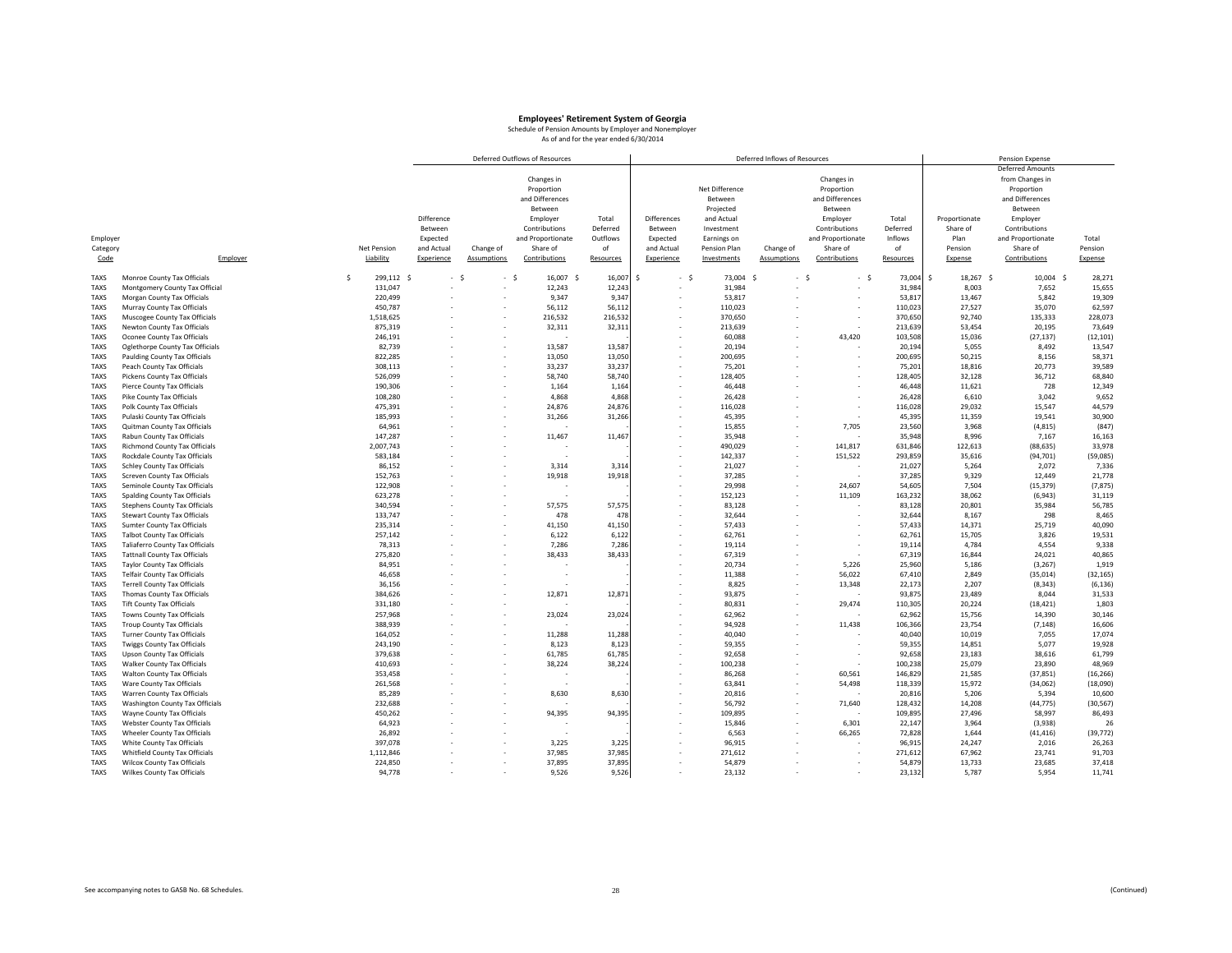|             |                                |                     |            |             | Deferred Outflows of Resources |            |                    |                | Deferred Inflows of Resources |                   |                                |                | Pension Expense         |              |
|-------------|--------------------------------|---------------------|------------|-------------|--------------------------------|------------|--------------------|----------------|-------------------------------|-------------------|--------------------------------|----------------|-------------------------|--------------|
|             |                                |                     |            |             |                                |            |                    |                |                               |                   |                                |                | <b>Deferred Amounts</b> |              |
|             |                                |                     |            |             | Changes in                     |            |                    |                |                               | Changes in        |                                |                | from Changes in         |              |
|             |                                |                     |            |             | Proportion                     |            |                    | Net Difference |                               | Proportion        |                                |                | Proportion              |              |
|             |                                |                     |            |             | and Differences                |            |                    | Between        |                               | and Differences   |                                |                | and Differences         |              |
|             |                                |                     |            |             | Between                        |            |                    | Projected      |                               | Between           |                                |                | Between                 |              |
|             |                                |                     | Difference |             | Employer                       | Total      | <b>Differences</b> | and Actual     |                               | Employer          | Total                          | Proportionate  | Employer                |              |
|             |                                |                     | Between    |             | Contributions                  | Deferred   | Between            | Investment     |                               | Contributions     | Deferred                       | Share of       | Contributions           |              |
| Employer    |                                |                     | Expected   |             | and Proportionate              | Outflows   | Expected           | Earnings on    |                               | and Proportionate | Inflows                        | Plan           | and Proportionate       | Total        |
| Category    |                                | Net Pension         | and Actual | Change of   | Share of                       | of         | and Actual         | Pension Plan   | Change of                     | Share of          | of                             | Pension        | Share of                | Pension      |
| Code        | Employer                       | Liability           | Experience | Assumptions | Contributions                  | Resources  | Experience         | Investments    | <b>Assumptions</b>            | Contributions     | Resources                      | Expense        | Contributions           | Expense      |
|             |                                |                     |            |             |                                |            |                    |                |                               |                   |                                |                |                         |              |
| TAXS        | Wilkinson County Tax Officials | 109,068 \$          | $-5$       | - 5         | $1,404$ \$                     | $1,404$ \$ | - \$               | $26,620$ \$    | $-5$                          | - \$              | 26,620                         | $6,660$ \$     | 877 \$                  | 7,537        |
| <b>TAXS</b> | Worth County Tax Officials     | 261,831             |            |             | 37,686                         | 37,686     |                    | 63,905         |                               |                   | 63,905                         | 15,992         | 23,554                  | 39,546       |
|             | <b>Total for Nonemployer</b>   | 90,416,644          |            |             | 3,737,133                      | 3,737,133  |                    | 22,067,930     |                               | 38,197,341        | 60,265,271                     | 5,521,646      | (21,537,629)            | (16,015,983) |
|             | <b>Total all Entities</b>      | \$ 3,750,618,000 \$ |            |             | 86,530,433<br>- 5              | 86,530,433 | $-5$               | 915,411,000 \$ | $-5$                          |                   | 86,530,433 \$ 1,001,941,433 \$ | 229,047,000 \$ | - S                     | 229,047,000  |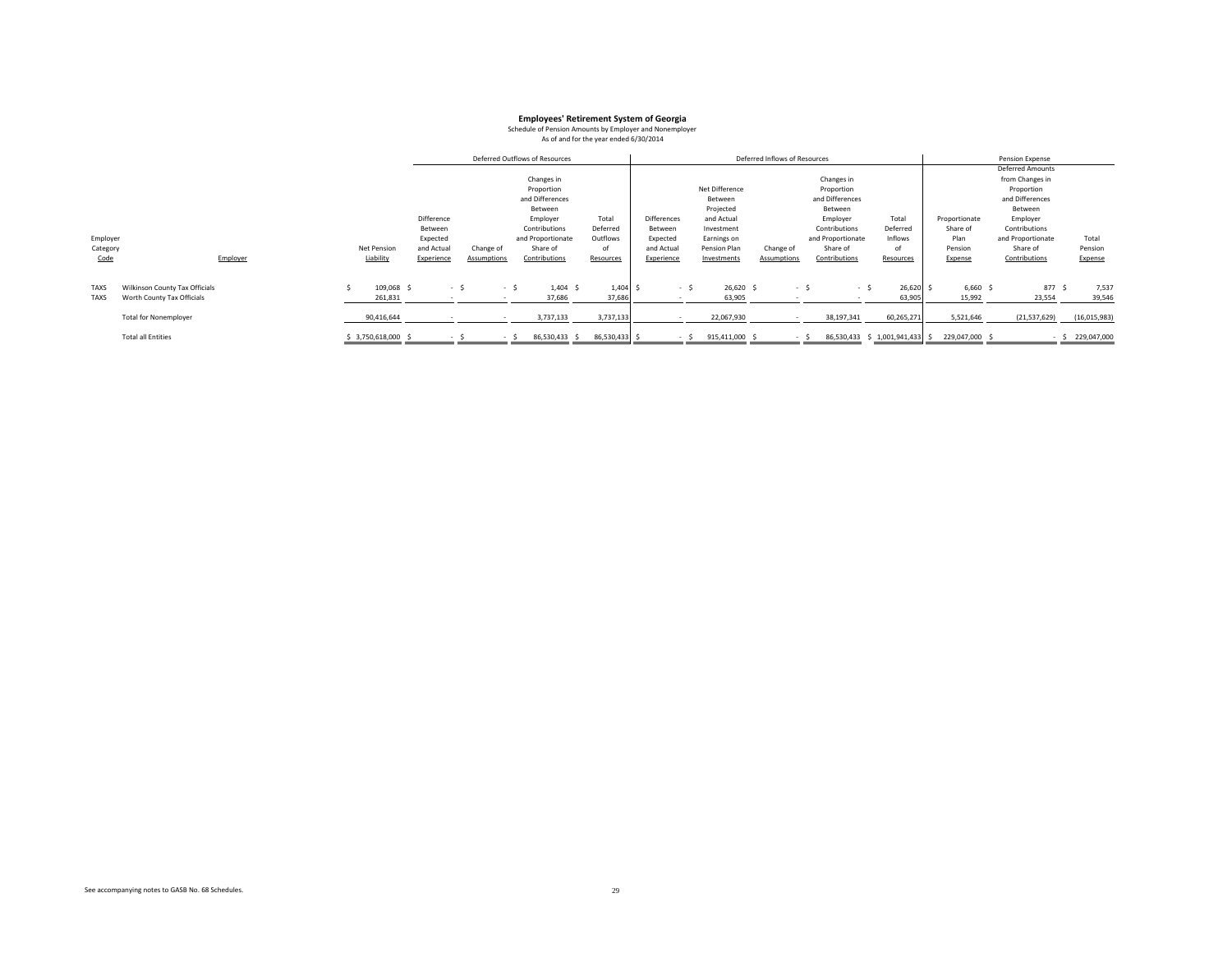(A Component Unit of the State of Georgia)

#### Notes to GASB No. 68 Schedules

June 30, 2014

#### **(1) Plan Description**

The Employees' Retirement System (ERS) was established by the Georgia General Assembly during the 1949 Legislative Session for the purpose of providing retirement allowances for employees of the State of Georgia and its political subdivisions. It is a cost-sharing, multiple-employer defined benefit pension plan as defined in Governmental Accounting Standards Board (GASB) Statement No. 67, *Financial Reporting for Pension Plans*.

### **(2) Basis of Presentation**

The Schedule of Employer and Nonemployer Allocations and the Schedule of Pension Amounts by Employer and Nonemployer (the Schedules) are prepared on the accrual basis of accounting in accordance with U.S. generally accepted accounting principles.

#### **(3) Reconciliation to Financial Statements**

The current year employer and nonemployer contributions used in the allocation schedules for 2014 are a component of total employer and nonemployer contributions presented in the System's audited financial statements. The reconciliation of employer and nonemployer contributions is as follows for the year ended June 30, 2014 (amounts in thousands):

| Total current year employer and nonemployer contributions per schedule of |               |
|---------------------------------------------------------------------------|---------------|
| employer and nonemployer allocations                                      | \$<br>415,664 |
| Forfeited leave                                                           | 15,866        |
| Salary spiking penalty                                                    | 594           |
| <b>Military Airtime</b>                                                   | 209           |
| Transfers in from other retirement systems                                | 904           |
| Transfers out from ERS                                                    | (5,078)       |
| Department of Revenue deficiency                                          | 769           |
| Employees' Retirement System of Georgia contributions                     | 837           |
| Miscellaneous                                                             | (13)          |
| Total employer and nonemployer contributions per audited                  |               |
| financial statements                                                      | \$<br>429,752 |

#### **(4) Actuarial Valuation Date**

The collective total pension liability is based upon the June 30, 2013 actuarial valuation. An expected total pension liability is determined as of June 30, 2014 using standard roll-forward techniques. The roll forward calculation adds the annual normal cost (also called service cost), subtracts the actual benefit payments and refunds for the plan year, and then applies the expected investment rate of return for the year.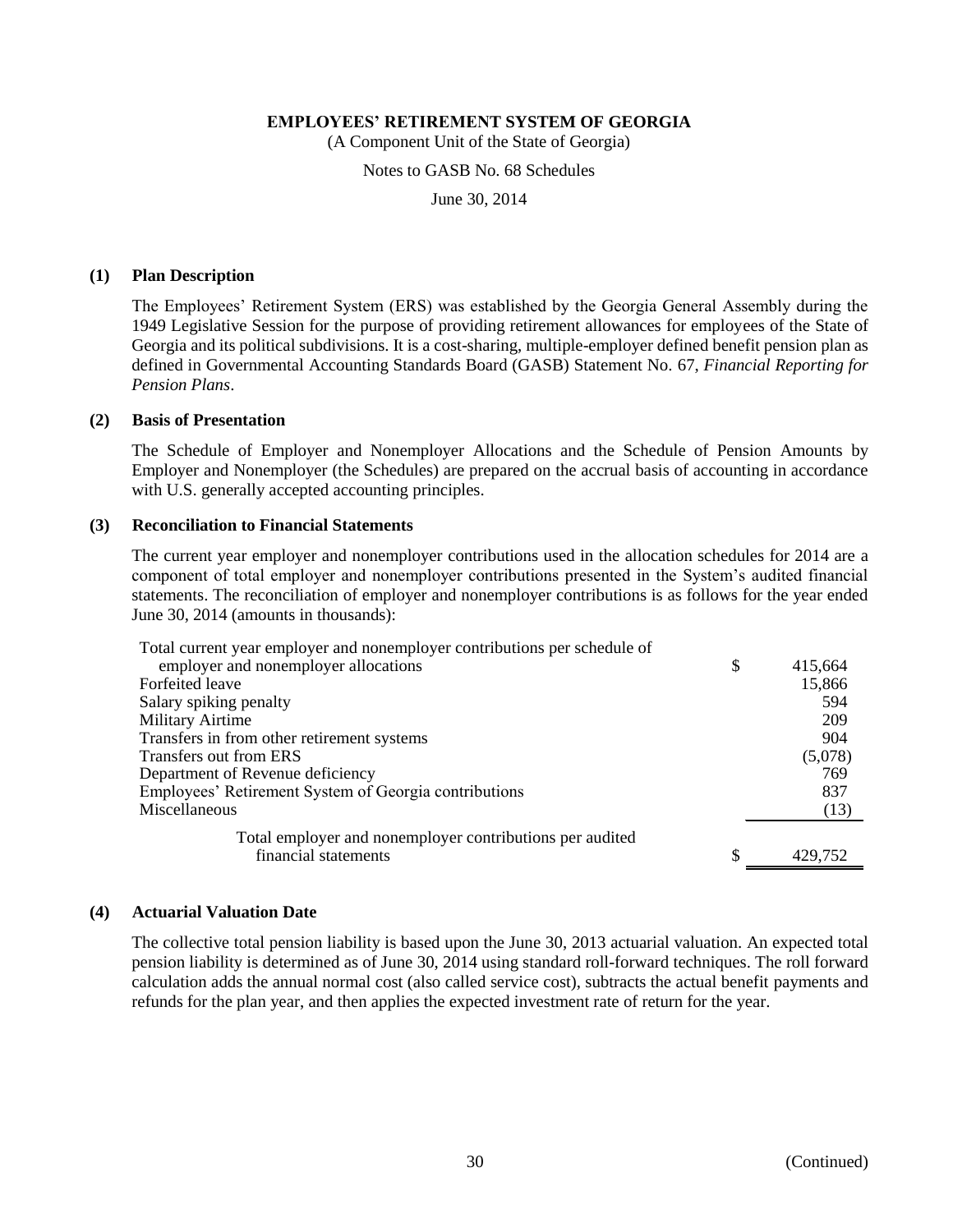(A Component Unit of the State of Georgia)

Notes to GASB No. 68 Schedules

June 30, 2014

#### **(5) Components of Collective Net Pension Liability**

The components of the collective net pension liability of the participating employers and nonemployers at June 30, 2014 were as follows (amounts in thousands):

| Total pension liability                                                       | 17,042,149 |
|-------------------------------------------------------------------------------|------------|
| Plan fiduciary net position                                                   | 13,291,531 |
| Employers' and nonemployers'<br>net pension liability                         | 3,750,618  |
| Plan fiduciary net position as a percentage<br>of the total pension liability | 77 99%     |

#### **(6) Actuarial Assumptions**

The collective total pension liability was determined by an actuarial valuation as of June 30, 2013, using the following actuarial assumptions, applied to all periods included in the measurement:

| Inflation                 | 3.0 <sub>%</sub>                               |
|---------------------------|------------------------------------------------|
| Salary increases          | $5.45 - 9.25\%$ , including inflation          |
| Investment rate of return | 7.50%, net of pension plan investment expense, |
|                           | including inflation                            |

Mortality rates were based on the RP-2000 Combined Mortality Table for the period after service retirement, for dependent beneficiaries, and for deaths in active service, and the RP-2000 Disabled Mortality Table set back eleven years for males for the period after disability retirement.

The actuarial assumptions used in the June 30, 2013 valuation were based on the results of an actuarial experience study for the period July 1, 2004 – June 30, 2009.

The long-term expected rate of return on pension plan investments was determined using a log-normal distribution analysis in which best-estimate ranges of expected future real rates of return (expected nominal returns, net of pension plan investment expense and the assumed rate of inflation) are developed for each major asset class. These ranges are combined to produce the long-term expected rate of return by weighting the expected future real rates of return by the target asset allocation percentage and by adding expected inflation.

#### **(7) Discount Rate**

The discount rate used to measure the collective total pension liability was 7.50%. The projection of cash flows used to determine the discount rate assumed that plan member contributions will be made at the current contribution rate and that employer and nonemployer contributions will be made at rates equal to the difference between actuarially determined contribution rates and the member rate. Based on those assumptions, the pension plan's fiduciary net position was projected to be available to make all projected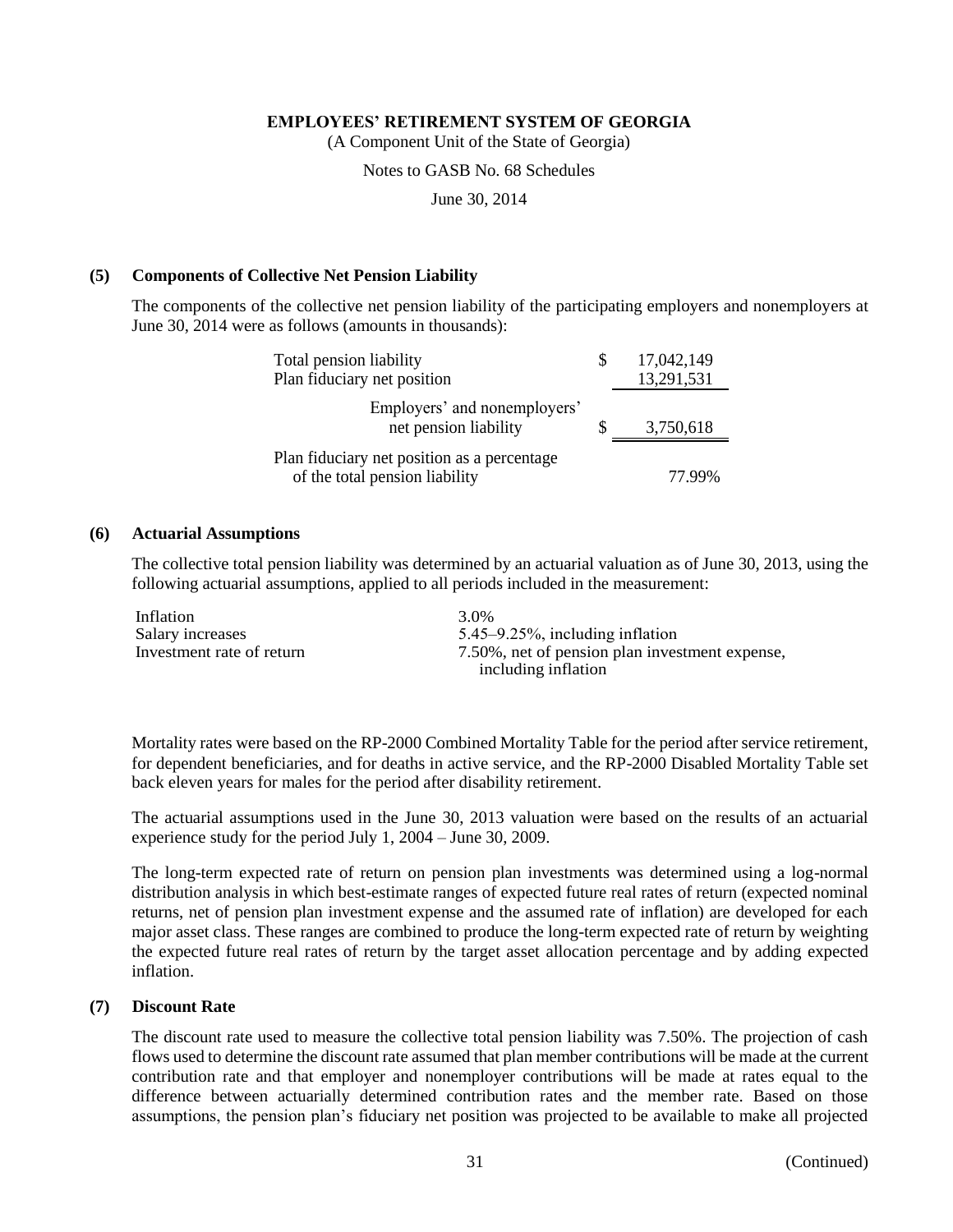(A Component Unit of the State of Georgia)

Notes to GASB No. 68 Schedules

June 30, 2014

future benefit payments of current plan members. Therefore, the long-term expected rate of return on pension plan investments was applied to all periods of projected benefit payments to determine the total pension liability.

#### **(8) Allocation Methodology**

GASB Statement No. 68, *Accounting and Financial Reporting for Pensions* requires participating employers and nonemployer contributing entities to recognize their proportional share of collective net pension liability and pension expense. These schedules are prepared to provide employers and nonemployer contributing entities with their calculated proportionate share. The collective amounts have been allocated based on actual employer contributions during the measurement period of July 2013 through June 2014. Contributions from the employers and nonemployer contributing entities are recognized when due, based on statutory requirements.

# **(9) Special Funding Situation**

The employer contributions for local tax commissioners are funded by the State of Georgia on behalf of the local county employers and the employer contributions for certain State Court employees are funded by the State on behalf of the local county employers. Therefore, these employers are considered to be in a special funding situation as defined by GASB Statement No. 68 and the State is treated as a nonemployer contributing entity in ERS. Since the local county employers do not contribute directly to the ERS, there is no net pension liability or deferred inflows or outflows to report in the financial statements of the local county employers. However, the notes to the financial statements must disclose the portion of the nonemployer contributing entities' total proportionate share of the collective net pension liability that is associated with the local county employer. In addition, each local county employer must recognize the pension expense associated with the employer as well as revenue in an amount equal to the nonemployer contributing entities' total proportionate share of the collective pension expense associated with the local county employer.

# **(10) Components on Schedules of Pension Amounts by Employer and Nonemployer**

#### *(a) Net Pension Liability*

The employer proportionate share of net pension liability is equal to the collective net pension liability multiplied by the employers and nonemployers proportionate share percentage for fiscal year ending June 30, 2014 as shown in Schedule of Employer and Nonemployer Allocations.

# *(b) Difference between Expected and Actual Experience*

The difference between expected and actual experience with regard to economic and demographic factors is amortized over the average of the expected remaining service life of active and inactive members which is 2.6 years. The first year of amortization is recognized as pension expense with the remaining years reported as either a deferred outflow of resources or deferred inflow of resources. The collective amount of the difference between expected and actual experience for fiscal year ending June 30, 2014 is \$0. As this is the first year of implementation of GASB Statement No. 68 and rollforward procedures were used to determine the total pension liability at the measurement date, there were no changes between expected and actual experience.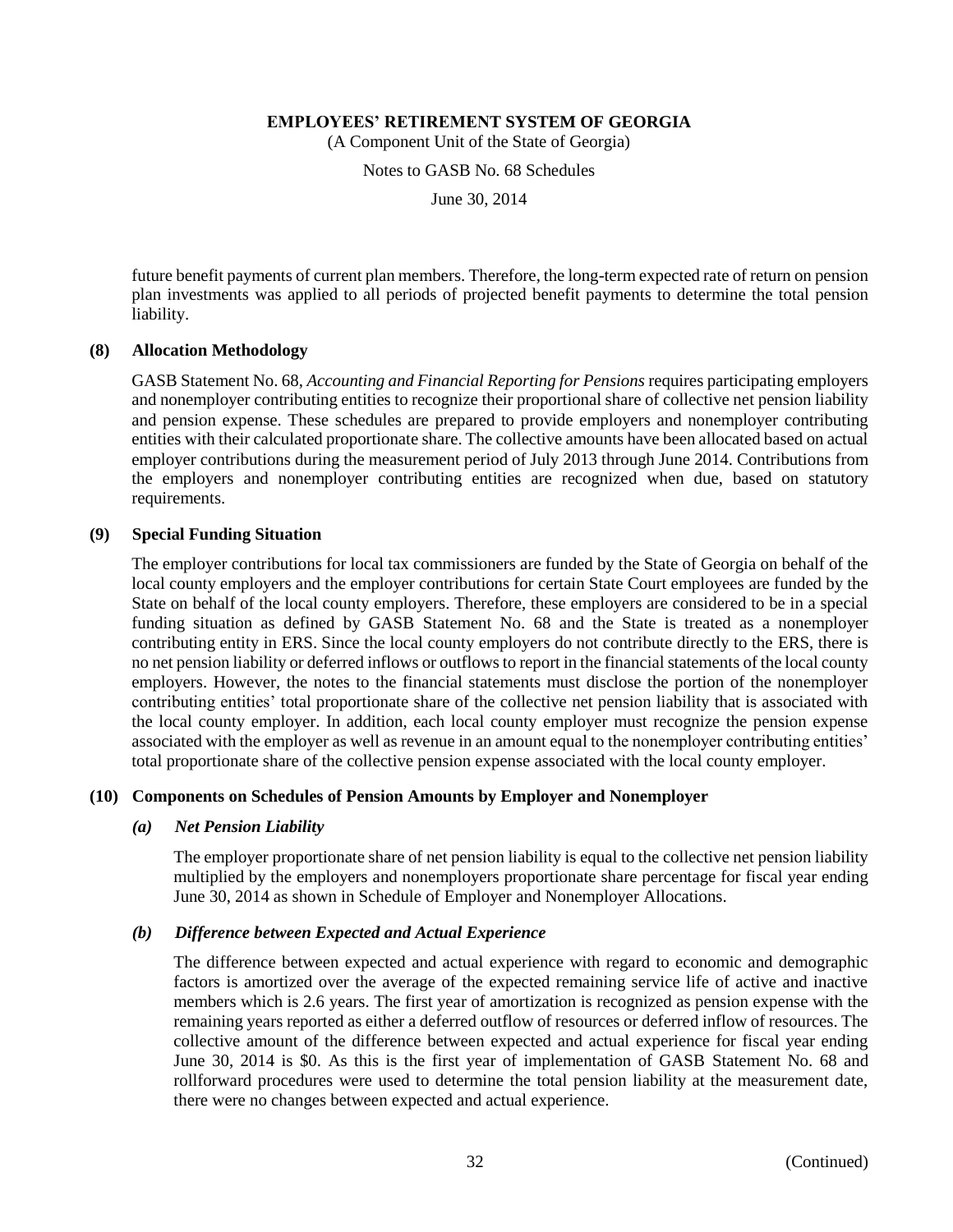(A Component Unit of the State of Georgia)

#### Notes to GASB No. 68 Schedules

June 30, 2014

#### *(c) Change in Assumptions*

The change in assumptions about future economic or demographic factors or other inputs is amortized over the average of the expected remaining service life of active and inactive members which is 2.6 years. The first year of amortization is recognized as pension expense with the remaining years either a deferred outflow of resources or deferred inflow of resources. The collective amount of change in assumptions for fiscal year ending June 30, 2014 is \$0.00.

### *(d) Differences between Employer Contributions and Proportionate of Contributions*

There are no differences between employer contributions and the proportionate share of contributions since the plan is using actual contributions as the method of allocation.

#### *(e) Change in Employer and Nonemployer Proportionate Share*

The change in employer and nonemployer proportionate share is the amount of difference between the employer or nonemployer proportionate share of net pension liability in the prior year compared to the current year. This change in proportion is amortized over the average of the expected remaining service life of active and inactive members which is 2.6 years. The first year of amortization is recognized as pension expense with the remaining years shown either a deferred outflow of resources or deferred inflow of resources.

The remaining amortization of the change in proportionate share, which is presented as deferred inflows of resources and deferred outflows of resources, are as follows:

| <b>Employer</b>                                  | 2016             | 2017       | 2018       | 2019       | 2020 |
|--------------------------------------------------|------------------|------------|------------|------------|------|
| Georgia Regional Transportation Authority        | \$<br>(476, 928) | (369, 386) | (208,073)  | (208, 073) |      |
| Jekyll Island State Park Authority               | (281,980)        | (350, 574) | (453, 465) | (453, 464) |      |
| Lake Lanier Island Development Authority         | 5,605            | (4,294)    | (19, 144)  | (19, 143)  |      |
| Georgia Agricultural Exposition Authority        | (145, 131)       | (171, 319) | (210,604)  | (210, 604) |      |
| Georgia Environmental Finance Authority          | (288,007)        | (284, 647) | (279, 608) | (279,607)  |      |
| <b>Agricultural Commodity Commission-Peanuts</b> | 11,743           | (8,765)    | (39,527)   | (39, 529)  |      |
| Georgia Superior Court Clerks Coop               | 62,417           | (1,578)    | (97, 571)  | (97, 572)  |      |
| Georgia Federal-State Inspection                 | (214, 547)       | (298, 349) | (424, 051) | (424, 049) |      |
| Georgia Lottery Corporation                      | (28, 144)        | (38, 850)  | (54,909)   | (54,909)   |      |
| Oconee River Greenway Authority                  | (3,783)          | (4,268)    | (4,996)    | (4,995)    |      |
| Mountain Education Center Inc                    | 4,735            | (744)      | (8,964)    | (8,965)    |      |
| Dekalb County State Court                        | (448,998)        | (446, 654) | (443, 137) | (443, 135) |      |
| <b>Bibb County State Court</b>                   | 131,346          | 19,593     | (148, 036) | (148, 035) |      |
| <b>Chatham County State Court</b>                | (33,054)         | (70, 592)  | (126, 897) | (126, 895) |      |
| Lookout Mountain Community Service Board         | (256, 572)       | (185, 336) | (78, 481)  | (78, 480)  |      |
| Highland Rivers Center Community Service Board   | (166, 661)       | (150, 416) | (126,048)  | (126,046)  |      |
| Georgia Mountains Avita Community Partners       | (147, 143)       | (104, 067) | (39, 452)  | (39, 452)  |      |
| Cobb County Community Service                    | (188, 179)       | (150, 873) | (94, 914)  | (94, 915)  |      |
| Douglas Community Service Board                  | (4,501)          | (5,084)    | (5,957)    | (5,957)    |      |
| Dekalb Community Service Board                   | (162, 487)       | (140,702)  | (108, 025) | (108, 026) |      |
| View Point Health                                | (162, 374)       | (130,085)  | (81,652)   | (81, 653)  |      |
| Clayton Community M.H., Substa                   | (61,070)         | (58, 599)  | (54, 893)  | (54, 892)  |      |
| <b>Advantage Behavioral Health Systems</b>       | (140, 829)       | (115,387)  | (77, 222)  | (77, 221)  |      |
| Pathways Center Community Service Board          | (162, 366)       | (122, 821) | (63,502)   | (63, 501)  |      |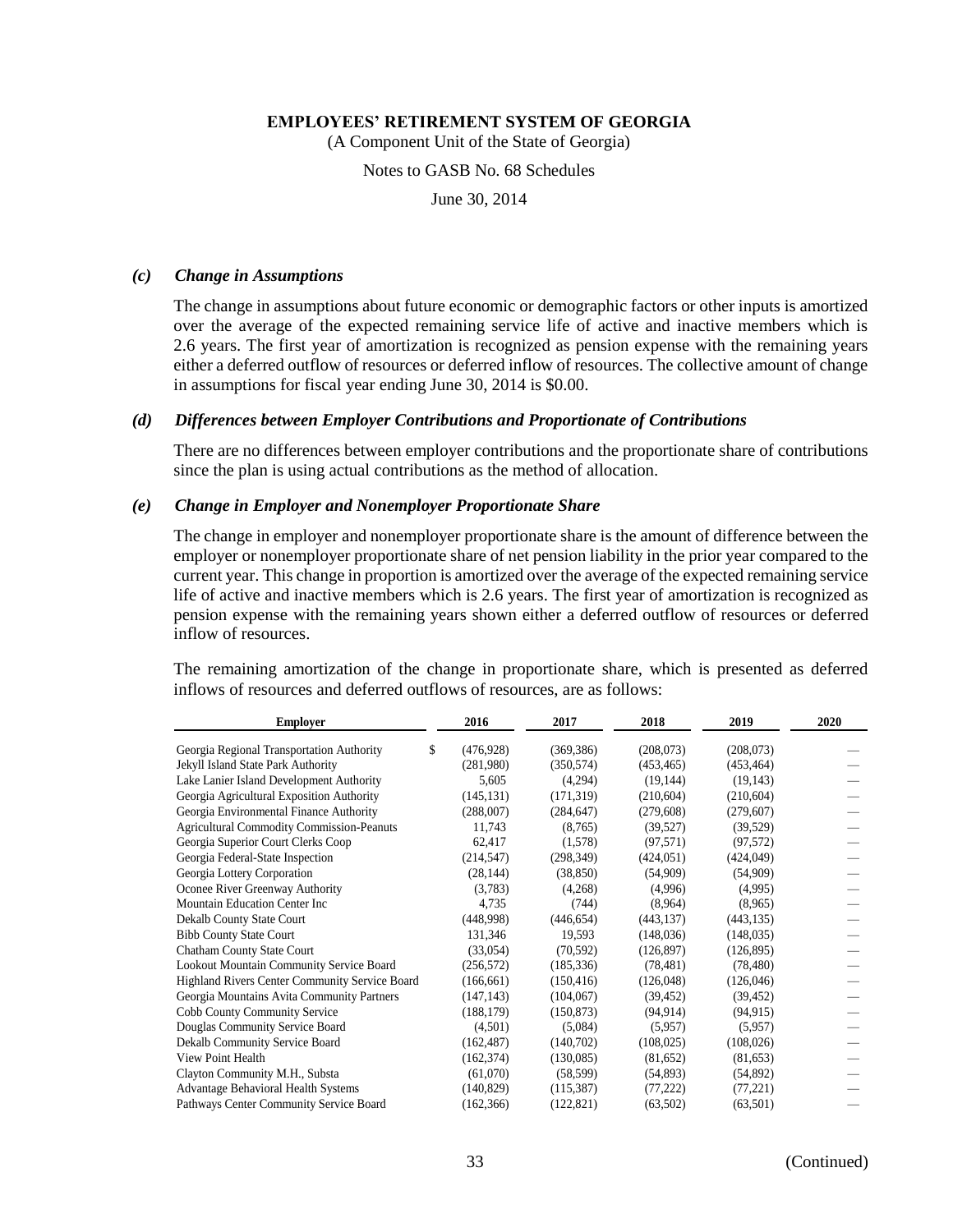(A Component Unit of the State of Georgia)

# Notes to GASB No. 68 Schedules

| <b>Employer</b>                              | 2016             | 2017       | 2018       | 2019       | 2020                     |
|----------------------------------------------|------------------|------------|------------|------------|--------------------------|
| Mcintosh Trail MH, MR and SA C               | \$<br>(162, 330) | (132, 311) | (87, 282)  | (87, 283)  |                          |
| River Edge Behavioral Health Center          | (92,866)         | (112, 612) | (142, 232) | (142, 232) |                          |
| Phoenix Center                               | (81,006)         | (68, 398)  | (49, 483)  | (49, 481)  |                          |
| Oconee Community Service Board               | (61, 244)        | (55,809)   | (47, 656)  | (47, 656)  |                          |
| East Central Georgia Community Service Board |                  |            |            |            |                          |
| Serenity Behavioral Health Systems           | (211,776)        | (160, 531) | (83,666)   | (83,667)   |                          |
| Ogeechee MH, MR and SA Community             | (221,740)        | (166, 180) | (82, 842)  | (82, 844)  |                          |
| New Horizons                                 | (142,061)        | (124, 286) | (97, 622)  | (97, 621)  |                          |
| Middle Flint Community Service Board         | (80, 725)        | (78, 388)  | (74, 883)  | (74, 883)  |                          |
| CSB of Middle Georgia                        | (231, 466)       | (181, 715) | (107,089)  | (107,090)  |                          |
| Albany Area Community Service Board          | (107, 126)       | (75,711)   | (28, 588)  | (28, 589)  |                          |
| The Georgia Pines Community Service Board    | 118,847          | 9,200      | (155,272)  | (155, 273) | $\overline{\phantom{0}}$ |
| South Georgia Community Service Board        | (109, 490)       | (90, 483)  | (61, 971)  | (61,970)   |                          |
| Pineland Area MH, MR and SA Center           | (79,090)         | (68, 654)  | (52,998)   | (52, 997)  | $\overline{\phantom{0}}$ |
| Satilla Community Service Board              | (48, 458)        | (67, 794)  | (96,798)   | (96, 797)  | $\frac{1}{2}$            |
| Gateway Behavior Health Services Community   |                  |            |            |            |                          |
| Service Board                                | (60, 992)        | (61, 141)  | (61, 365)  | (61, 363)  |                          |
| <b>Appling County DFACS</b>                  | (119,071)        | (81, 489)  | (25,117)   | (25,116)   |                          |
| <b>Atkinson County DFACS</b>                 | (38, 376)        | (27, 349)  | (10, 809)  | (10, 808)  |                          |
| <b>Bacon County DFACS</b>                    | (1,637)          | (9,118)    | (20, 338)  | (20, 338)  |                          |
| <b>Baker County DFACS</b>                    | (2,742)          | (4,174)    | (6,325)    | (6,327)    |                          |
| <b>Baldwin County DFACS</b>                  | (136, 182)       | (115, 861) | (85,378)   | (85, 377)  |                          |
| <b>Banks County DFACS</b>                    | (45,360)         | (40, 576)  | (33,397)   | (33,395)   | $\overline{\phantom{0}}$ |
| <b>Barrow County DFACS</b>                   | (150, 875)       | (128, 419) | (94, 734)  | (94, 732)  | $\overline{\phantom{0}}$ |
| <b>Bartow County DFACS</b>                   | (9,294)          | (61, 828)  | (140, 632) | (140, 633) |                          |
| Ben Hill County DFACS                        | (26, 470)        | (30,203)   | (35,802)   | (35,801)   |                          |
| <b>Berrien County DFACS</b>                  | (38, 716)        | (45, 861)  | (56, 577)  | (56, 576)  |                          |
| <b>Bibb County DFACS</b>                     | (904, 537)       | (738, 241) | (488, 796) | (488, 793) |                          |
| <b>Bleckley County DFACS</b>                 | (26, 280)        | (24, 339)  | (21, 428)  | (21, 427)  |                          |
| <b>Brantley County DFACS</b>                 | (44, 033)        | (42, 182)  | (39, 404)  | (39, 402)  |                          |
| <b>Brooks County DFACS</b>                   | (96, 614)        | (72,046)   | (35, 191)  | (35,190)   |                          |
| <b>Bryan County DFACS</b>                    | (21,666)         | (24, 101)  | (27,751)   | (27,750)   | $\overline{\phantom{0}}$ |
| <b>Bulloch County DFACS</b>                  | (103, 745)       | (94, 174)  | (79, 817)  | (79, 816)  | —                        |
| <b>Burke County DFACS</b>                    | (64, 596)        | (56, 144)  | (43, 468)  | (43, 469)  | $\equiv$                 |
| <b>Butts County DFACS</b>                    | (36,919)         | (34,888)   | (31, 843)  | (31, 842)  | $\overline{\phantom{0}}$ |
| <b>Calhoun County DFACS</b>                  | (8, 494)         | (11, 932)  | (17,075)   | (17,060)   |                          |
| <b>Camden County DFACS</b>                   | (57, 455)        | (59, 777)  | (63,260)   | (63,259)   |                          |
| <b>Candler County DFACS</b>                  | (86, 787)        | (63, 173)  | (27, 753)  | (27, 754)  |                          |
| <b>Carroll County DFACS</b>                  | (218,295)        | (191, 195) | (150, 544) | (150, 543) |                          |
| <b>Catoosa County DFACS</b>                  | (144, 570)       | (117,799)  | (77, 641)  | (77, 639)  |                          |
| <b>Charlton County DFACS</b>                 | (4, 452)         | (17, 831)  | (37,898)   | (37, 898)  |                          |
| <b>Chatham County DFACS</b>                  | (518, 799)       | (478, 455) | (417,938)  | (417,936)  |                          |
| Chattahoochee County DFACS                   | (33, 475)        | (23,576)   | (8,726)    | (8, 726)   | —                        |
| <b>Chattooga County DFACS</b>                | (73, 862)        | (69, 487)  | (62, 925)  | (62, 926)  | $\equiv$                 |
| Cherokee County DFACS                        | (230,292)        | (210,709)  | (181, 336) | (181, 336) |                          |
| <b>Clarke County DFACS</b>                   | (378, 702)       | (357, 028) | (324, 520) | (324, 520) |                          |
| Clay County DFACS                            | (20,701)         | (19,283)   | (17, 155)  | (17, 154)  |                          |
| <b>Clayton County DFACS</b>                  | 557,463          | 14,930     | (798, 871) | (798, 868) |                          |
| <b>Clinch County DFACS</b>                   | (64,790)         | (45,918)   | (17,608)   | (17,608)   |                          |
| Cobb County DFACS                            | (974, 648)       | (819, 789) | (587, 500) | (587, 497) |                          |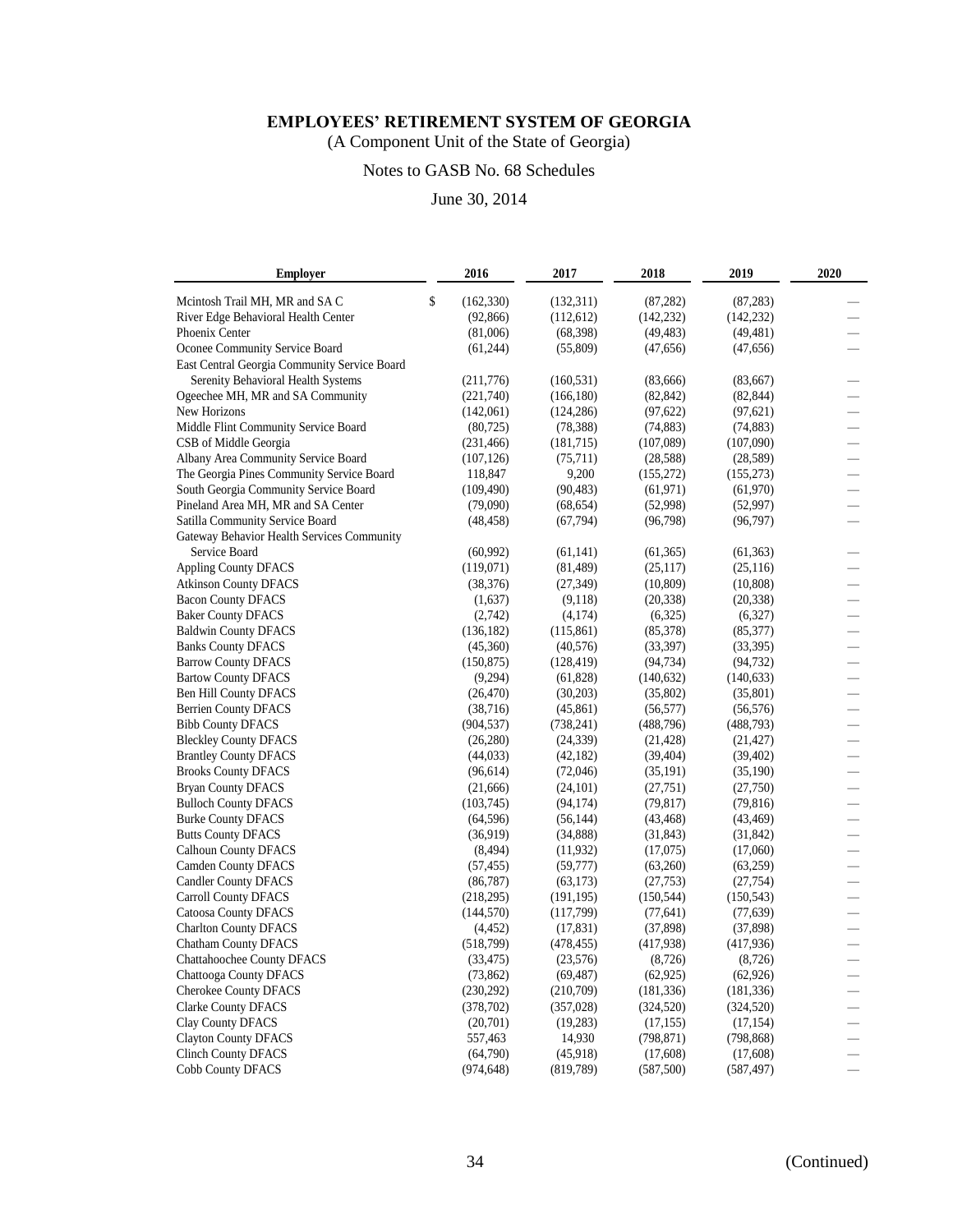(A Component Unit of the State of Georgia)

# Notes to GASB No. 68 Schedules

| <b>Employer</b>                                         | 2016                     | 2017                     | 2018                     | 2019                     | 2020                     |
|---------------------------------------------------------|--------------------------|--------------------------|--------------------------|--------------------------|--------------------------|
| Coffee County DFACS                                     | \$<br>(298, 778)         | (246,974)                | (169, 269)               | (169, 269)               |                          |
| <b>Colquitt County DFACS</b>                            | (148, 939)               | (123, 272)               | (84,772)                 | (84,771)                 |                          |
| Columbia County DFACS                                   | (272, 541)               | (225,903)                | (155, 947)               | (155,948)                |                          |
| <b>Cook County DFACS</b>                                | 17,621                   | (7, 867)                 | (46,098)                 | (46,097)                 |                          |
| <b>Coweta County DFACS</b>                              | (132, 826)               | (132, 974)               | (133, 199)               | (133,200)                |                          |
| <b>Crawford County DFACS</b>                            | (23, 869)                | (32,671)                 | (45, 874)                | (45, 872)                |                          |
| Crisp County DFACS                                      | (87, 363)                | (79, 995)                | (68, 942)                | (68, 942)                | $\overline{\phantom{0}}$ |
| Dade County DFACS                                       | 13,705                   | (6,684)                  | (37,266)                 | (37, 267)                | $\equiv$                 |
| Dawson County DFACS                                     | (64,959)                 | (47,071)                 | (20, 240)                | (20, 239)                |                          |
| <b>Decatur County DFACS</b>                             | (135,578)                | (111,687)                | (75, 853)                | (75, 854)                |                          |
| <b>Dekalb County DFACS</b>                              | (367, 414)               | (843,660)                | (1,558,029)              | (1,558,022)              | $\overline{\phantom{0}}$ |
| Dodge County DFACS                                      | (44,277)                 | (37, 445)                | (27, 199)                | (27,200)                 |                          |
| Dooly County DFACS                                      | 10,848                   | (3, 419)                 | (24, 819)                | (24, 819)                |                          |
| Dougherty County DFACS                                  | 357,767                  | (96, 113)                | (776, 931)               | (776, 927)               | $\overline{\phantom{0}}$ |
| Douglas County DFACS                                    | (252,311)                | (238, 372)               | (217, 465)               | (217, 465)               | $\overline{\phantom{0}}$ |
| <b>Early County DFACS</b>                               | (283,705)                | (229, 333)               | (147, 775)               | (147, 774)               | $\overline{\phantom{0}}$ |
| Echols County DFACS                                     | (28, 881)                | (20, 228)                | (7,250)                  | (7,251)                  |                          |
| <b>Effingham County DFACS</b>                           | (96,010)                 | (81, 146)                | (58, 850)                | (58, 848)                |                          |
| <b>Elbert County DFACS</b>                              | (102, 911)               | (77, 774)                | (40,070)                 | (40,070)                 |                          |
| <b>Emanuel County DFACS</b>                             | (97, 755)                | (67, 818)                | (22, 913)                | (22,913)                 |                          |
| <b>Evans County DFACS</b>                               | (76, 525)                | (52, 575)                | (16, 651)                | (16, 652)                |                          |
| <b>Fannin County DFACS</b>                              | (69, 885)                | (55, 671)                | (34,349)                 | (34, 347)                |                          |
| <b>Fayette County DFACS</b>                             | (97, 754)                | (83, 413)                | (61,900)                 | (61, 899)                | $\qquad \qquad$          |
| <b>Floyd County DFACS</b>                               | (506, 458)               | (443,216)                | (348, 355)               | (348, 355)               | $\overline{\phantom{0}}$ |
| Forsyth County DFACS                                    | (3,398)                  | (40, 323)                | (95,711)                 | (95,711)                 |                          |
| <b>Franklin County DFACS</b>                            | (145, 356)               | (104, 236)               | (42, 555)                | (42, 556)                | —                        |
| <b>Fulton County</b>                                    | (4,789,834)              | (3,711,546)              | (2,094,115)              | (2,094,106)              |                          |
|                                                         |                          |                          |                          | (44, 955)                |                          |
| Gilmer County DFACS                                     | (122, 393)<br>(19, 918)  | (91, 418)                | (44,956)                 |                          |                          |
| <b>Glascock County DFACS</b>                            |                          | (16,095)                 | (10, 362)                | (10, 364)                |                          |
| <b>Glynn County DFACS</b><br><b>Gordon County DFACS</b> | (236,087)<br>(125, 531)  | (226, 674)<br>(117, 162) | (212, 552)<br>(104, 609) | (212, 550)<br>(104, 608) |                          |
|                                                         |                          |                          |                          |                          |                          |
| <b>Grady County DFACS</b>                               | (87, 747)                | (70, 352)                | (44,260)                 | (44,260)                 |                          |
| Greene County DFACS<br><b>Gwinnett County DFACS</b>     | (51, 937)                | (44, 897)                | (34, 337)                | (34, 337)                |                          |
| Habersham County DFACS                                  | (776, 845)<br>(107, 532) | (774, 747)<br>(83,978)   | (771, 601)<br>(48, 647)  | (771, 598)<br>(48, 648)  |                          |
|                                                         |                          |                          |                          | (279, 764)               |                          |
| Hall County DFACS                                       | (382, 717)               | (341, 536)               | (279,766)                |                          |                          |
| Hancock County DFACS<br><b>Haralson County DFACS</b>    | (23,366)                 | (18,274)                 | (10,637)<br>(49, 812)    | (10,637)<br>(49, 812)    | $\overline{\phantom{0}}$ |
| Harris County DFACS                                     | (52, 593)                | (51, 480)                |                          | (37,695)                 |                          |
|                                                         | (91,692)                 | (70,094)                 | (37,697)                 |                          |                          |
| <b>Hart County DFACS</b>                                | (49,661)                 | (52,789)                 | (57, 481)                | (57, 481)                |                          |
| <b>Heard County DFACS</b>                               | (23,741)                 | (29,601)                 | (38, 392)                | (38, 393)                | $\overline{\phantom{0}}$ |
| Henry County DFACS                                      | 57,071                   | (77, 959)                | (280, 505)               | (280, 504)               | $\overline{\phantom{0}}$ |
| <b>Houston County DFACS</b>                             | (151, 580)               | (166, 332)               | (188, 460)               | (188, 461)               | $=$                      |
| <b>Irwin County DFACS</b>                               | (63,021)                 | (48, 387)                | (26, 439)                | (26, 440)                | $\overline{\phantom{0}}$ |
| <b>Jackson County DFACS</b>                             | (87, 836)                | (85, 484)                | (81,957)                 | (81,956)                 |                          |
| Jasper County DFACS                                     | (58,049)                 | (40,796)                 | (14, 917)                | (14,916)                 |                          |
| Jeff Davis County DFACS                                 | 83                       | (15, 192)                | (38, 104)                | (38, 104)                |                          |
| Jefferson County DFACS                                  | (84,796)                 | (66, 221)                | (38,360)                 | (38, 361)                |                          |
| Jenkins County DFACS                                    | (5,007)                  | (8, 844)                 | (14,601)                 | (14,601)                 |                          |
| <b>Johnson County DFACS</b>                             | (74, 118)                | (53, 484)                | (22, 531)                | (22, 529)                |                          |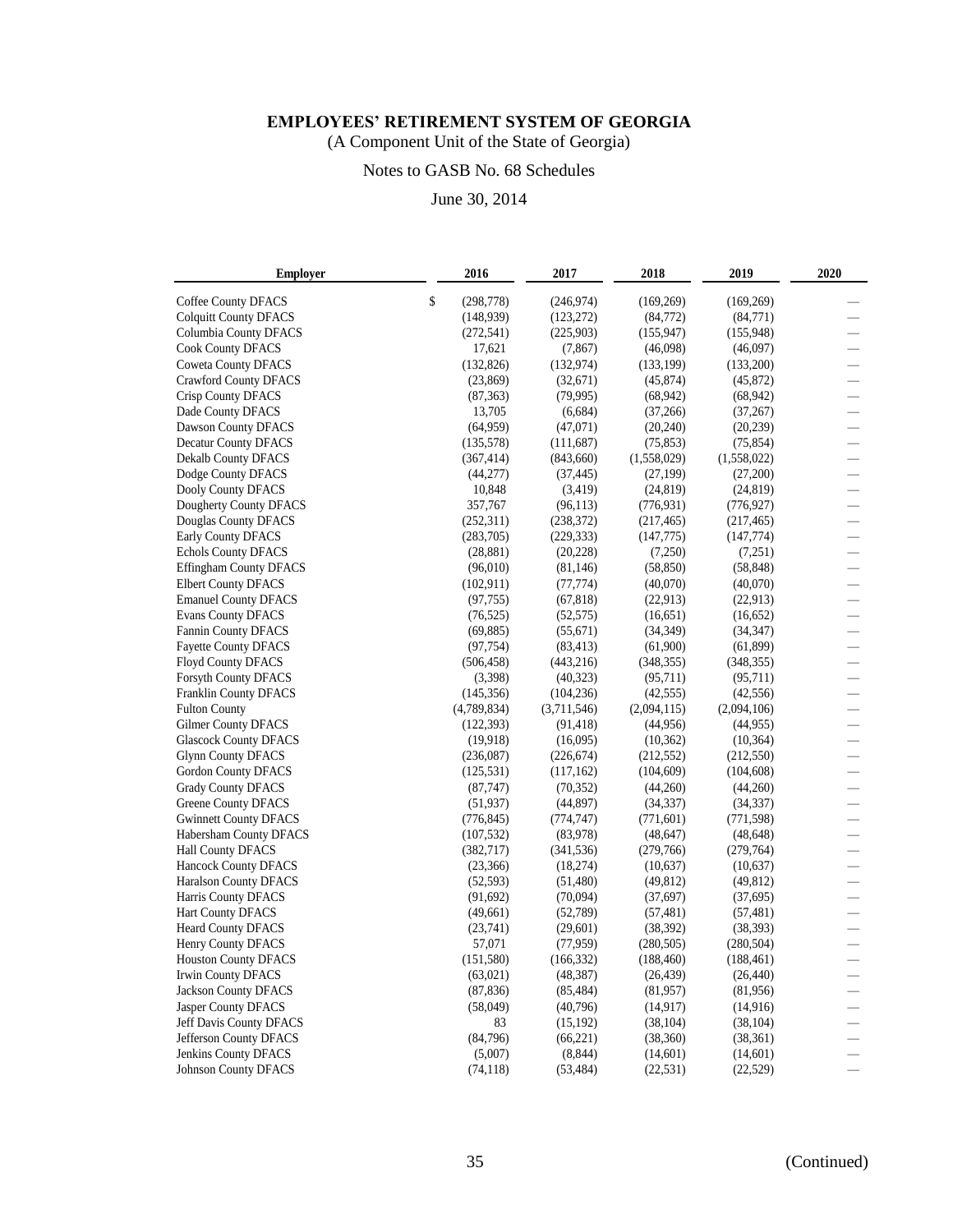(A Component Unit of the State of Georgia)

# Notes to GASB No. 68 Schedules

| <b>Employer</b>                | 2016           | 2017       | 2018       | 2019       | 2020                     |
|--------------------------------|----------------|------------|------------|------------|--------------------------|
| <b>Jones County DFACS</b>      | \$<br>(46,798) | (52,518)   | (61,095)   | (61,093)   |                          |
| <b>Lamar County DFACS</b>      | (59,996)       | (55,084)   | (47,716)   | (47,716)   |                          |
| Lanier County DFACS            | (29, 287)      | (32, 392)  | (37,051)   | (37,052)   |                          |
| <b>Laurens County DFACS</b>    | (351,037)      | (311, 386) | (251,912)  | (251,912)  |                          |
| Lee County DFACS               | (2,984)        | (11,302)   | (23,776)   | (23, 774)  | $\overline{\phantom{0}}$ |
| <b>Liberty County DFACS</b>    | (146, 686)     | (124, 744) | (91, 832)  | (91, 831)  | $\overline{\phantom{0}}$ |
| <b>Lincoln County DFACS</b>    | 8,180          | 1,827      | (7,703)    | (7,704)    | $\overline{\phantom{0}}$ |
| Long County DFACS              | (33, 426)      | (24, 893)  | (12,093)   | (12,091)   | $\overline{\phantom{0}}$ |
| <b>Lowndes County DFACS</b>    | (320,002)      | (274, 171) | (205, 423) | (205, 421) |                          |
| <b>Lumpkin County DFACS</b>    | (7, 154)       | (18,972)   | (36,699)   | (36,698)   |                          |
| <b>Macon County DFACS</b>      | (66, 121)      | (56,983)   | (43,276)   | (43,276)   |                          |
| <b>Madison County DFACS</b>    | (82, 438)      | (70, 851)  | (53, 472)  | (53, 471)  |                          |
| <b>Marion County DFACS</b>     | (35, 429)      | (31,965)   | (26,769)   | (26,769)   |                          |
| Mcduffie County DFACS          | (156,690)      | (115, 563) | (53,870)   | (53,869)   | $\overline{\phantom{0}}$ |
| <b>Mcintosh County DFACS</b>   | (13,880)       | (12, 440)  | (10,278)   | (10,277)   | $\equiv$                 |
| Meriwether County DFACS        | (100, 194)     | (84, 540)  | (61, 056)  | (61, 055)  | -                        |
| Miller County DFACS            | (30, 185)      | (21, 464)  | (8,385)    | (8,386)    |                          |
| Mitchell County DFACS          | (90, 448)      | (77, 174)  | (57, 264)  | (57,263)   | $\overline{\phantom{0}}$ |
| Monroe County DFACS            | (38, 899)      | (43,296)   | (49, 892)  | (49, 893)  |                          |
| Montgomery County DFACS        | (56, 394)      | (43,904)   | (25,169)   | (25,170)   |                          |
| <b>Morgan County DFACS</b>     | (42, 451)      | (42, 146)  | (41,686)   | (41, 684)  |                          |
| <b>Murray County DFACS</b>     | (143, 447)     | (115,981)  | (74, 782)  | (74, 783)  |                          |
| Muscogee County DFACS          | (253, 447)     | (292, 514) | (351, 115) | (351, 114) | $\overline{\phantom{0}}$ |
| <b>Newton County DFACS</b>     | (329, 274)     | (253,050)  | (138, 715) | (138, 714) | $\overline{\phantom{0}}$ |
| Oconee County DFACS            | (33, 133)      | (36,314)   | (41,084)   | (41,083)   | $\overline{\phantom{0}}$ |
| <b>Oglethorpe County DFACS</b> | (82,916)       | (55, 428)  | (14, 196)  | (14,196)   |                          |
| <b>Paulding County DFACS</b>   | (293, 512)     | (225,097)  | (122, 475) | (122, 476) |                          |
| Peach County DFACS             | (1,997)        | (24, 155)  | (57, 392)  | (57, 391)  |                          |
| <b>Pickens County DFACS</b>    | (97, 976)      | (78, 670)  | (49,711)   | (49,713)   |                          |
| Pierce County DFACS            | 25,883         | (485)      | (40,038)   | (40,037)   |                          |
| Pike County DFACS              | (20, 127)      | (24, 561)  | (31,213)   | (31,214)   |                          |
| <b>Polk County DFACS</b>       | (137, 425)     | (124,091)  | (104,091)  | (104,093)  | $\equiv$                 |
| Pulaski County DFACS           | (69, 843)      | (47, 715)  | (14, 523)  | (14,523)   | $\overline{\phantom{0}}$ |
| <b>Putnam County DFACS</b>     | (263, 800)     | (214, 213) | (139, 834) | (139, 833) |                          |
| <b>Quitman County DFACS</b>    | (25,667)       | (16, 664)  | (3,158)    | (3,158)    |                          |
| Rabun County DFACS             | (26, 449)      | (34,309)   | (46,102)   | (46, 104)  |                          |
| <b>Randolph County DFACS</b>   | (6,752)        | (14,001)   | (24, 874)  | (24, 873)  |                          |
| <b>Richmond County DFACS</b>   | (516, 294)     | (453, 628) | (359, 629) | (359, 627) |                          |
| Rockdale County DFACS          | (62, 664)      | (81,740)   | (110, 351) | (110, 349) | $\qquad \qquad$          |
| <b>Schley County DFACS</b>     | (19,299)       | (13, 871)  | (5,730)    | (5, 732)   | $\qquad \qquad$          |
| <b>Screven County DFACS</b>    | (28, 566)      | (30, 522)  | (33, 456)  | (33, 456)  |                          |
| Seminole County DFACS          | (30,035)       | (31,655)   | (34,085)   | (34,086)   |                          |
| <b>Spalding County DFACS</b>   | (364, 383)     | (312,071)  | (233, 604) | (233, 603) | $\overline{\phantom{0}}$ |
| <b>Stephens County DFACS</b>   | (29,220)       | (44,099)   | (66, 418)  | (66, 418)  | $\qquad \qquad$          |
| <b>Stewart County DFACS</b>    | (11, 141)      | (11,799)   | (12, 784)  | (12,783)   |                          |
| <b>Sumter County DFACS</b>     | (254, 234)     | (261, 402) | (272, 152) | (272, 151) |                          |
| <b>Talbot County DFACS</b>     | (39, 438)      | (29,987)   | (15,809)   | (15,809)   |                          |
| <b>Taliaferro County DFACS</b> | (21, 428)      | (14, 462)  | (4,014)    | (4,014)    |                          |
| <b>Tattnall County DFACS</b>   | (98, 795)      | (71, 187)  | (29,776)   | (29,777)   |                          |
| <b>Taylor County DFACS</b>     | (49, 862)      | (35,901)   | (14,960)   | (14,960)   |                          |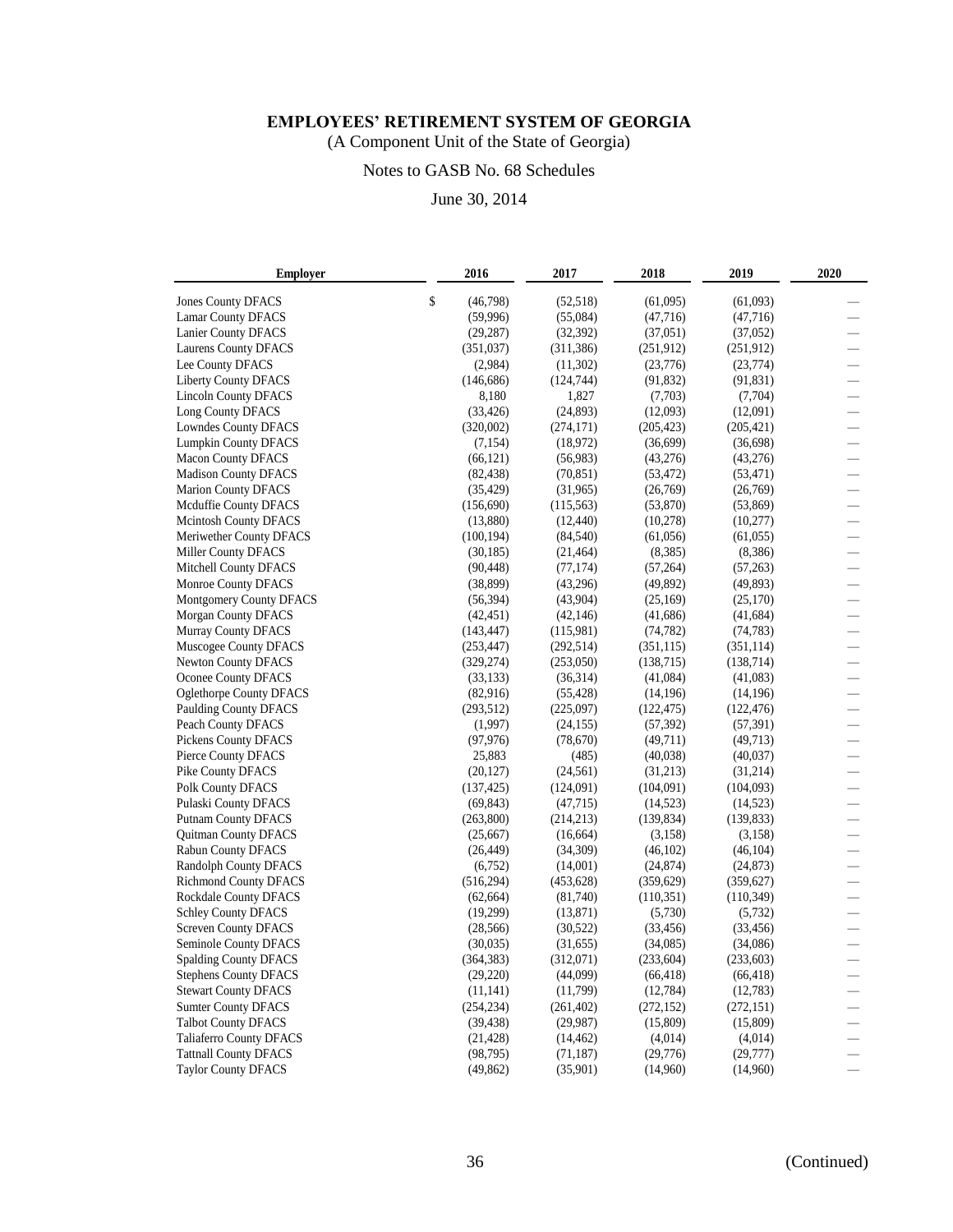(A Component Unit of the State of Georgia)

# Notes to GASB No. 68 Schedules

| <b>Employer</b>                          | 2016            | 2017       | 2018       | 2019       | 2020                     |
|------------------------------------------|-----------------|------------|------------|------------|--------------------------|
| <b>Telfair County DFACS</b>              | \$<br>(35, 621) | (33,657)   | (30,712)   | (30,712)   |                          |
| <b>Terrell County DFACS</b>              | (98, 563)       | (68, 193)  | (22, 638)  | (22, 638)  |                          |
| Thomas County DFACS                      | (43,180)        | (66,278)   | (100, 926) | (100, 927) |                          |
| <b>Tift County DFACS</b>                 | (148,097)       | (140, 146) | (128, 219) | (128, 219) | $\overline{\phantom{0}}$ |
| <b>Toombs County DFACS</b>               | (200, 892)      | (144, 130) | (58,989)   | (58,989)   |                          |
| <b>Towns County DFACS</b>                | (32, 358)       | (24, 459)  | (12,612)   | (12,613)   |                          |
| Treutlen County DFACS                    | (15,216)        | (15,805)   | (16,690)   | (16,691)   |                          |
| <b>Troup County DFACS</b>                | (144, 110)      | (135, 054) | (121, 471) | (121, 470) |                          |
| <b>Turner County DFACS</b>               | (40, 410)       | (28,607)   | (10,903)   | (10,902)   |                          |
| <b>Twiggs County DFACS</b>               | (31, 823)       | (31,898)   | (32,010)   | (32,009)   |                          |
| <b>Union County DFACS</b>                | (58, 501)       | (46, 608)  | (28, 769)  | (28, 769)  |                          |
| <b>Upson County DFACS</b>                | (70, 945)       | (74, 043)  | (78,691)   | (78,692)   |                          |
| <b>Walker County DFACS</b>               | (111,070)       | (99,096)   | (81, 133)  | (81, 133)  |                          |
| <b>Walton County DFACS</b>               | (145, 549)      | (139, 532) | (130, 506) | (130, 504) |                          |
| Ware County DFACS                        | (186, 476)      | (141, 667) | (74, 455)  | (74, 456)  | —                        |
| Warren County DFACS                      | 17,974          | 5,887      | (12, 244)  | (12, 243)  |                          |
| <b>Washington County DFACS</b>           | (83,314)        | (65, 344)  | (38, 390)  | (38, 391)  |                          |
| Wayne County DFACS                       | (113,992)       | (86,996)   | (46,503)   | (46,503)   | —                        |
| <b>Webster County DFACS</b>              | (4,744)         | (6,036)    | (7, 973)   | (7, 974)   |                          |
| <b>Wheeler County DFACS</b>              | (17, 341)       | (15,640)   | (13,086)   | (13,085)   |                          |
| <b>White County DFACS</b>                | (74, 955)       | (61, 158)  | (40, 463)  | (40, 464)  | $\overline{\phantom{0}}$ |
| <b>Whitfield County DFACS</b>            | (700, 929)      | (540, 135) | (298, 944) | (298, 943) |                          |
| <b>Wilcox County DFACS</b>               | (22, 142)       | (21,216)   | (19, 828)  | (19,828)   |                          |
| Wilkes County DFACS                      | 9,553           | (3,086)    | (22,045)   | (22,047)   |                          |
| Wilkinson County DFACS                   | (11,271)        | (13,771)   | (17,523)   | (17,524)   |                          |
| Worth County DFACS                       | (34,206)        | (47, 614)  | (67, 727)  | (67, 727)  |                          |
| Appling County Health Department         | (19, 345)       | (23,997)   | (30, 973)  | (30, 973)  |                          |
| Atkinson County Health Department        | (39, 231)       | (29,085)   | (13,866)   | (13,866)   |                          |
| <b>Bacon County Health Department</b>    | (12, 412)       | (14, 979)  | (18, 832)  | (18, 833)  | —                        |
| <b>Baker County Health Department</b>    | (5,630)         | (9,996)    | (16,548)   | (16,549)   |                          |
| Baldwin County Health Department         | 6,572           | (10,271)   | (35,534)   | (35, 534)  |                          |
| <b>Banks County Health Department</b>    | (24,072)        | (20, 585)  | (15,356)   | (15,356)   | —                        |
| <b>Barrow County Public Health</b>       | (39, 418)       | (42, 532)  | (47,201)   | (47,201)   | $\equiv$                 |
| <b>Bartow County Health Department</b>   | (150, 380)      | (119, 346) | (72, 794)  | (72, 792)  |                          |
| Ben Hill County Health Department        | (24, 370)       | (24, 384)  | (24, 407)  | (24, 408)  | $\overline{\phantom{0}}$ |
| Berrien County Health Department         | (19,510)        | (18,077)   | (15,926)   | (15, 924)  |                          |
| <b>Bibb County Health Department</b>     | (164, 149)      | (168, 105) | (174,040)  | (174,040)  |                          |
| <b>Bleckley County Health Department</b> | (3,945)         | (8,141)    | (14, 434)  | (14, 433)  | $\equiv$                 |
| <b>Brantley County Health Department</b> | (27, 383)       | (23,955)   | (18, 816)  | (18, 817)  |                          |
| <b>Brooks County Health Department</b>   | (4,215)         | (9, 464)   | (17, 336)  | (17, 334)  |                          |
| <b>Bulloch County Physical Health</b>    | (74, 606)       | (69,761)   | (62, 493)  | (62, 492)  |                          |
| <b>Burke County Health Department</b>    | (2, 425)        | (15,684)   | (35,573)   | (35,573)   |                          |
| <b>Butts County Health Department</b>    | (55, 191)       | (39,715)   | (16,500)   | (16,500)   |                          |
| Calhoun County Health Department         | 9,218           | 2,021      | (8,774)    | (8,775)    |                          |
| Candler County Health Department         | (27, 635)       | (23, 163)  | (16, 455)  | (16, 453)  |                          |
| Carroll County Health Department         | (68, 618)       | (68, 633)  | (68, 656)  | (68, 656)  |                          |
| Catoosa County Health Department         | (63,208)        | (67,255)   | (73,325)   | (73, 324)  |                          |
| <b>Charlton County Health Department</b> | (17,691)        | (21, 431)  | (27,041)   | (27,041)   |                          |
| Chattahoochee County Health Department   | (299)           | (1,314)    | (2,838)    | (2,838)    |                          |
| Chattooga County Health Department       | (85,226)        | (64, 852)  | (34,291)   | (34,291)   |                          |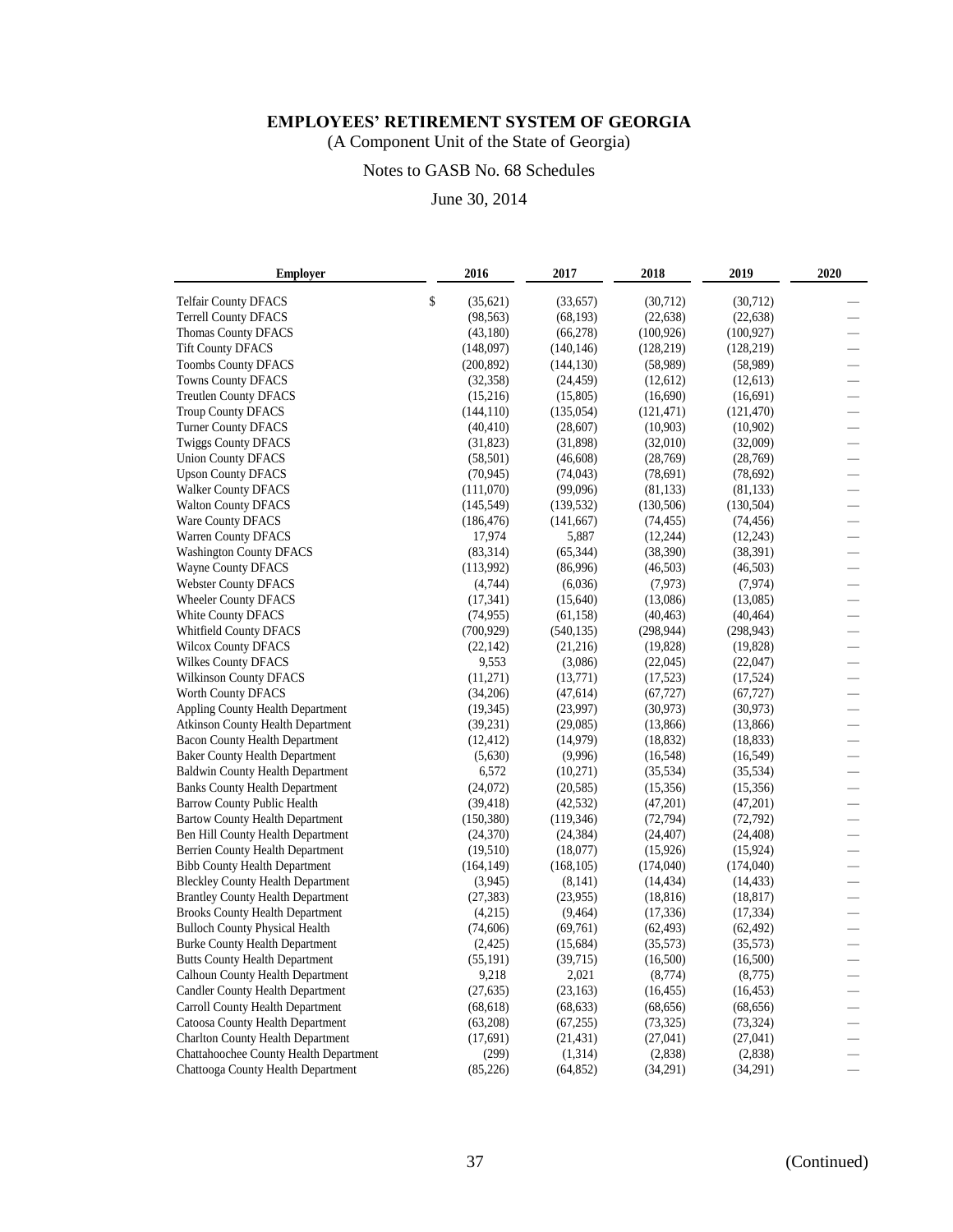(A Component Unit of the State of Georgia)

# Notes to GASB No. 68 Schedules

| <b>Employer</b>                          | 2016             | 2017        | 2018          | 2019          | 2020                     |
|------------------------------------------|------------------|-------------|---------------|---------------|--------------------------|
| Cherokee County Health Department        | \$<br>(579, 265) | (518, 151)  | (426, 481)    | (426, 480)    |                          |
| Clarke County Health Department          | (307, 169)       | (315,292)   | (327, 475)    | (327, 472)    |                          |
| Clay County Health Department            | (28, 362)        | (18,798)    | (4, 453)      | (4, 455)      |                          |
| <b>Clayton County Health Department</b>  | (452, 810)       | (437,707)   | (415,052)     | (415, 051)    | —                        |
| Clinch County Health Department          | (19, 354)        | (17, 189)   | (13,942)      | (13, 942)     | $\equiv$                 |
| Cobb County Health Department            | (995, 400)       | (928, 419)  | (827, 947)    | (827, 943)    |                          |
| Coffee County Health Department          | (38, 780)        | (45, 925)   | (56, 641)     | (56, 640)     | $\equiv$                 |
| Colquitt County Health Department        | (74,980)         | (75, 831)   | (77, 107)     | (77, 107)     |                          |
| Columbia County Health Department        | (51,717)         | (54, 815)   | (59, 463)     | (59, 463)     |                          |
| <b>Cook County Health Department</b>     | (12, 193)        | (15, 133)   | (19, 546)     | (19, 547)     |                          |
| Coweta County Health Department          | (41, 415)        | (53, 345)   | (71,240)      | (71, 238)     |                          |
| Crawford County Health Department        | (7,095)          | (9,491)     | (13,086)      | (13,085)      |                          |
| Crisp County Health Department           | (11,662)         | (17,806)    | (27, 023)     | (27, 024)     |                          |
| Dade County Health Department            | (27, 658)        | (24, 911)   | (20, 789)     | (20, 788)     |                          |
| Dawson County Health Department          | (10, 458)        | (14,832)    | (21, 395)     | (21, 397)     |                          |
| Decatur County Health Department         | (57, 571)        | (51,792)    | (43, 125)     | (43, 125)     | $\equiv$                 |
| Dekalb County Health Department          | (1,077,763)      | (1,146,097) | (1,248,595)   | (1,248,588)   |                          |
| Dodge County Health Department           | (40,171)         | (31, 817)   | (19,285)      | (19,286)      | —                        |
| Dooly County Health Department           | (14,895)         | (15,044)    | (15,269)      | (15,270)      | $\equiv$                 |
| Dougherty County Health Department       | (183, 606)       | (181, 113)  | (177, 373)    | (177, 371)    |                          |
| Southwest Health District                | (461, 186)       | (409,091)   | (330, 949)    | (330, 948)    | $\overline{\phantom{0}}$ |
| Douglas County Health Department         | (66,210)         | (62,350)    | (56, 561)     | (56, 562)     |                          |
| Early County Health Department           | (23, 283)        | (23,544)    | (23,936)      | (23.935)      |                          |
| Echols County Health Department          | (5,705)          | (7, 445)    | (10,054)      | (10,052)      | $\overline{\phantom{0}}$ |
| Elbert County Health Department          | (70, 756)        | (49, 637)   | (17,956)      | (17, 955)     |                          |
| <b>Emanuel County Health Department</b>  | (27,316)         | (36, 737)   | (50, 869)     | (50, 870)     |                          |
| Evans County Health Department           | 39,083           | 16,201      | (18, 123)     | (18, 123)     |                          |
| Fannin County Health Department          | (27, 192)        | (27, 385)   | (27,677)      | (27, 679)     |                          |
| Fayette County Health Department         | (37, 345)        | (46, 595)   | (60, 470)     | (60, 469)     | —                        |
| Floyd County Health Department           | (476, 806)       | (505, 564)  | (548,700)     | (548, 699)    | $\equiv$                 |
| Forsyth County Health Department         | (63,098)         | (65, 584)   | (69,313)      | (69,312)      |                          |
| Franklin County Health Department        | (27,526)         | (24, 734)   | (20, 546)     | (20, 548)     | —                        |
| Gilmer County Health Department          | (16,081)         | (24, 734)   | (37, 713)     | (37, 712)     | $\equiv$                 |
| <b>Glascock County Health Department</b> | 2,502            | (1,015)     | (6,289)       | (6,288)       |                          |
| Glynn County Health Department           | (772, 888)       | (918, 564)  | (1, 137, 079) | (1, 137, 074) | $\overline{\phantom{0}}$ |
| Gordon County Health Department          | (69,370)         | (65, 614)   | (59,982)      | (59, 983)     |                          |
| <b>Grady County Health Department</b>    | (45, 411)        | (42,679)    | (38,580)      | (38,580)      |                          |
| Greene County Health Department          | (33,585)         | (29, 583)   | (23,581)      | (23,581)      | $\overline{\phantom{0}}$ |
| Gwinnett County Health Department        | (651, 692)       | (764, 959)  | (934, 862)    | (934, 859)    |                          |
| Habersham County Health Department       | (37, 440)        | (36, 193)   | (34, 323)     | (34, 324)     |                          |
| Hall County Health Department            | (408, 774)       | (467, 611)  | (555, 866)    | (555, 863)    |                          |
| Hancock County Health Department         | (31, 112)        | (26, 222)   | (18, 887)     | (18, 888)     |                          |
| Haralson County Health Department        | (44, 376)        | (34, 887)   | (20, 654)     | (20, 654)     |                          |
| Harris County Health Department          | (16, 404)        | (21,682)    | (29,600)      | (29,600)      |                          |
| Hart County Health Department            | (39, 414)        | (31,807)    | (20, 395)     | (20, 395)     |                          |
| Heard County Health Department           | (20, 945)        | (17, 376)   | (12,024)      | (12,025)      |                          |
| Henry County Health Department           | (61, 421)        | (74,262)    | (93, 523)     | (93, 523)     |                          |
| Houston County Health Department         | 77,924           | (159,670)   | (516,059)     | (516, 056)    |                          |
| Irwin County Health Department           | (36,618)         | (31,982)    | (25,027)      | (25,027)      |                          |
| Jackson County Health Department         | (37,572)         | (39, 365)   | (42,052)      | (42,051)      |                          |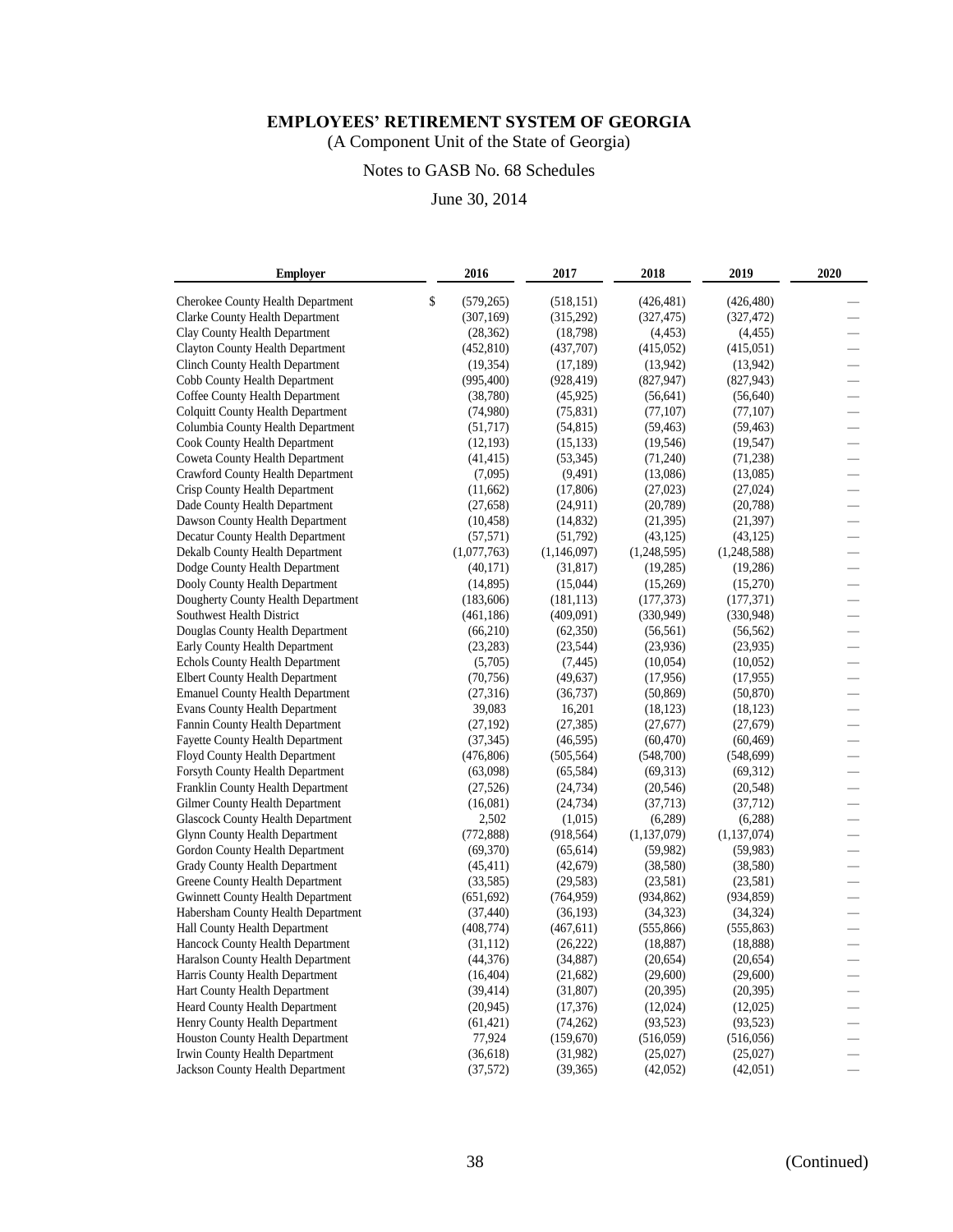(A Component Unit of the State of Georgia)

# Notes to GASB No. 68 Schedules

| <b>Employer</b>                          | 2016        | 2017       | 2018       | 2019       | 2020                           |
|------------------------------------------|-------------|------------|------------|------------|--------------------------------|
| Jasper County Health Department          | \$<br>(546) | (6,720)    | (15,981)   | (15,980)   |                                |
| Jeff Davis County Health Department      | (33,758)    | (30, 160)  | (24,762)   | (24,761)   |                                |
| Jefferson County Health Department       | (19,266)    | (23, 320)  | (29, 401)  | (29, 401)  |                                |
| Jenkins County Health Department         | 7,951       | (411)      | (12, 953)  | (12,953)   | $\overline{\phantom{0}}$       |
| Johnson County Health Department         | (12, 563)   | (11, 473)  | (9,838)    | (9, 840)   |                                |
| Jones County Health Department           | (21, 635)   | (20, 269)  | (18,219)   | (18, 218)  |                                |
| Lamar County Health Department           | (7, 753)    | (13, 523)  | (22,180)   | (22, 182)  |                                |
| Lanier County Health Department          | (15, 178)   | (11, 565)  | (6,145)    | (6,144)    |                                |
| Laurens County Health Department         | (276, 055)  | (285, 492) | (299, 646) | (299, 645) |                                |
| Lee County Health Department             | (27,063)    | (31,790)   | (38, 878)  | (38, 876)  |                                |
| Lincoln County Health Department         | (1,874)     | (4,241)    | (7,790)    | (7,790)    |                                |
| Lowndes County Health Department         | (476, 580)  | (464, 038) | (445, 224) | (445, 222) |                                |
| Lumpkin County Health Department         | (22,308)    | (25, 736)  | (30, 875)  | (30, 873)  |                                |
| Macon County Health Department           | (30, 497)   | (22, 143)  | (9,612)    | (9,611)    |                                |
| Madison County Health Department         | (70, 987)   | (54, 198)  | (29,012)   | (29,011)   | —                              |
| Marion County Health Department          | (6,069)     | (6, 853)   | (8,028)    | (8,028)    |                                |
| Mcduffie County Health Department        | 18,401      | (562)      | (29,005)   | (29,003)   |                                |
| Meriwether County Health Department      | (11,072)    | (21, 732)  | (37, 724)  | (37, 724)  | $\qquad \qquad \longleftarrow$ |
| Miller County Health Department          | (4,952)     | (9,856)    | (17,214)   | (17,215)   |                                |
| Mitchell County Health Department        | (18, 317)   | (23, 214)  | (30, 561)  | (30, 562)  |                                |
| Monroe County Health Department          | (77, 313)   | (53,266)   | (17, 196)  | (17, 196)  | $\overline{\phantom{0}}$       |
| Montgomery County Health Department      | (5,029)     | (8,642)    | (14,063)   | (14,064)   |                                |
| Morgan County Health Department          | (26,031)    | (26, 374)  | (26,890)   | (26,892)   |                                |
| Murray County Health Department          | (24,066)    | (30, 366)  | (39, 818)  | (39, 818)  |                                |
| Muscogee County Health Department        | (812,992)   | (708, 766) | (552, 424) | (552, 420) |                                |
| Newton County Health Department          | (9,650)     | (42, 648)  | (92, 145)  | (92, 146)  |                                |
| Oconee County Health Department          | (12,751)    | (18,000)   | (25,872)   | (25, 871)  |                                |
| Oglethorpe County Health Department      | (7,233)     | (11,578)   | (18,095)   | (18,096)   |                                |
| Paulding County Health Department        | (54, 816)   | (58,160)   | (63, 177)  | (63, 177)  | —                              |
| Peach County Health Department           | (17, 833)   | (19, 871)  | (22, 929)  | (22, 929)  |                                |
| Pickens County Health Department         | (33,747)    | (29, 380)  | (22, 828)  | (22, 827)  |                                |
| Pierce County Health Department          | (35,315)    | (38, 704)  | (43,789)   | (43, 789)  | —                              |
| Pike County Health Department            | (19,072)    | (17, 354)  | (14, 779)  | (14,780)   |                                |
| Polk County Health Department            | (5,738)     | (23,939)   | (51,240)   | (51,240)   |                                |
| Pulaski County Health Department         | 15,420      | 3,124      | (15,319)   | (15,320)   |                                |
| Putnam County Health Department          | (14, 537)   | (21, 413)  | (31, 726)  | (31, 724)  |                                |
| Rabun County Health Department           | (41, 922)   | (37, 017)  | (29,659)   | (29, 659)  |                                |
| Randolph County Health Department        | 5,913       | (1,090)    | (11, 594)  | (11, 593)  |                                |
| Richmond County Health Department        | (313,598)   | (378, 033) | (474, 687) | (474, 684) |                                |
| Rockdale County Health Department        | (88, 231)   | (82, 498)  | (73, 897)  | (73, 895)  |                                |
| Schley County Health Department          | (2, 441)    | (4,196)    | (6,827)    | (6,826)    |                                |
| Screven County Health Department         | 11,352      | (3, 453)   | (25, 659)  | (25, 659)  |                                |
| Seminole County Health Department        | 2,021       | (10, 237)  | (28, 625)  | (28, 625)  |                                |
| Spalding County Health Department        | (60, 955)   | (57, 894)  | (53,302)   | (53,301)   |                                |
| Stephens County Health Department        | (27,758)    | (26, 175)  | (23, 801)  | (23,800)   |                                |
| <b>Stewart County Health Department</b>  | (2,216)     | (4,620)    | (8,225)    | (8,224)    |                                |
| <b>Sumter County Health Department</b>   | (48, 419)   | (47,202)   | (45,377)   | (45,377)   |                                |
| Talbot County Health Department          | (5,978)     | (6,746)    | (7,900)    | (7,900)    |                                |
| Taliaferro County Health Department      | 5,762       | 729        | (6,818)    | (6,816)    |                                |
| <b>Tattnall County Health Department</b> | (4,307)     | (15,311)   | (31, 817)  | (31, 818)  |                                |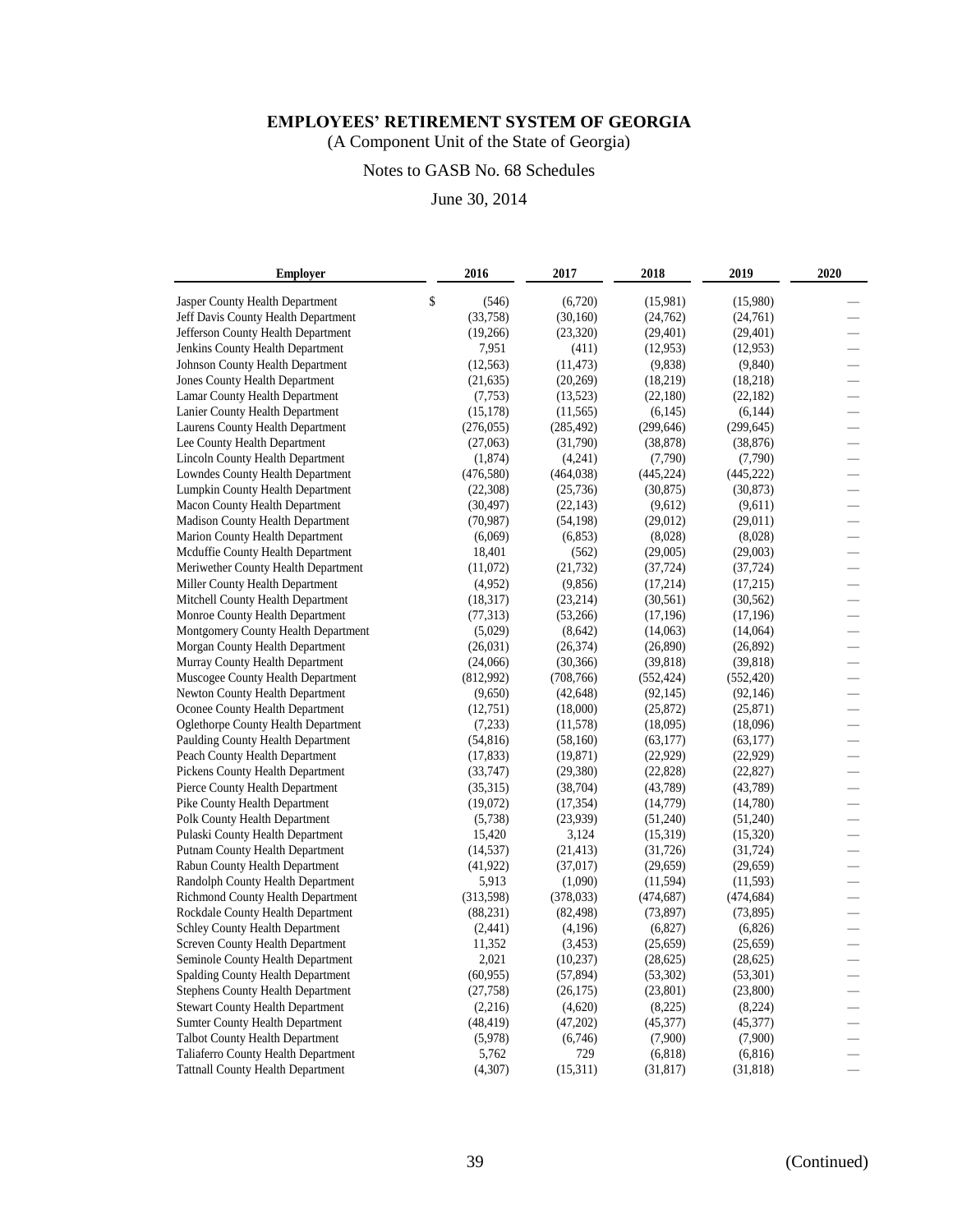(A Component Unit of the State of Georgia)

# Notes to GASB No. 68 Schedules

| <b>Employer</b>                       | 2016            | 2017       | 2018       | 2019       | 2020                     |
|---------------------------------------|-----------------|------------|------------|------------|--------------------------|
| Taylor County Health Department       | \$<br>(36, 162) | (27,793)   | (15,239)   | (15,239)   |                          |
| Telfair County Health Department      | (18,078)        | (18, 204)  | (18, 395)  | (18, 396)  |                          |
| Terrell County Health Department      | (15,361)        | (14, 540)  | (13,308)   | (13,307)   |                          |
| Thomas County Health Department       | (107, 208)      | (101,795)  | (93,676)   | (93,676)   |                          |
| <b>Tift County Health Department</b>  | (48, 329)       | (49,770)   | (51, 931)  | (51, 932)  |                          |
| Toombs County Health Department       | (21,896)        | (28, 683)  | (38, 862)  | (38, 860)  |                          |
| Towns County Health Department        | (22,570)        | (25, 481)  | (29, 849)  | (29, 850)  |                          |
| Treutlen County Health Department     | (15,066)        | (13,259)   | (10, 550)  | (10, 551)  | —                        |
| Troup County Health Department        | (325, 925)      | (371, 010) | (438, 638) | (438, 637) |                          |
| Turner County Health Department       | 3,467           | (2,774)    | (12, 136)  | (12, 136)  | $\overline{\phantom{0}}$ |
| Twiggs County Health Department       | (9,743)         | (11, 132)  | (13,214)   | (13,213)   |                          |
| Union County Health Department        | 5,330           | (7,101)    | (25,746)   | (25,746)   | —                        |
| <b>Upson County Health Department</b> | (76, 889)       | (63, 525)  | (43, 480)  | (43, 479)  |                          |
| Walker County Health Department       | (95, 615)       | (82, 461)  | (62, 729)  | (62, 727)  |                          |
| Walton County Health Department       | (4,259)         | (35, 562)  | (82,518)   | (82,517)   |                          |
| Ware County Health Department         | (590, 307)      | (549, 172) | (487, 468) | (487, 466) |                          |
| Warren County Health Department       | 3,106           | (700)      | (6, 412)   | (6, 414)   | $\qquad \qquad -$        |
| Washington County Health Department   | (8,887)         | (15, 449)  | (25,293)   | (25,293)   |                          |
| Wayne County Health Department        | (10, 547)       | (20, 266)  | (34, 847)  | (34, 849)  |                          |
| Webster County Health Department      | (3,835)         | (4,328)    | (5,067)    | (5,066)    |                          |
| Wheeler County Health Department      | (36, 388)       | (25,907)   | (10, 184)  | (10, 184)  |                          |
| White County Health Department        | (6, 818)        | (14, 597)  | (26, 265)  | (26, 266)  |                          |
| Whitfield County Health Department    | (167, 373)      | (183, 671) | (208, 117) | (208, 115) |                          |
| Wilcox County Health Department       | (11,593)        | (10,211)   | (8,140)    | (8,141)    |                          |
| Wilkes County Health Department       | 10,109          | (1,664)    | (19, 324)  | (19, 325)  | $\equiv$                 |
| Wilkinson County Health Department    | (13, 723)       | (15, 485)  | (18, 127)  | (18, 128)  |                          |
| Worth County Health Department        | (29, 248)       | (28,606)   | (27, 643)  | (27, 643)  |                          |
| Woodright Industries                  | (64, 510)       | (58, 589)  | (49,709)   | (49,709)   |                          |
| Jessamine Place                       | 21,154          | (11, 441)  | (60, 333)  | (60, 331)  |                          |
| Carroll County MR Services            | (58,060)        | (51,340)   | (41,262)   | (41,263)   |                          |
| Green Oaks Service Center             | (60, 389)       | (66, 645)  | (76,030)   | (76,029)   | $\frac{1}{1}$            |
| Haralson County Center (Mh/Mr/Sa)     | (2,825)         | (23,692)   | (54,991)   | (54,991)   |                          |
| Mitchell-Baker Service Center         | (41,045)        | (49, 197)  | (61, 426)  | (61, 427)  |                          |
| Thomas/Grady Service Center           | 14,789          | (31,803)   | (101, 693) | (101, 693) | $\overline{\phantom{0}}$ |
| Tift County - Diversified Enterprises | 25,120          | (29, 498)  | (111, 426) | (111, 426) | —                        |
| <b>Bacon County Schools</b>           | 11,787          | 3,642      | (8,575)    | (8,574)    |                          |
| <b>Baldwin County Schools</b>         | (6,085)         | (11, 423)  | (19, 430)  | (19, 428)  | $\overline{\phantom{0}}$ |
| <b>Barrow County Schools</b>          | (1,775)         | (2,716)    | (4,126)    | (4,126)    |                          |
| <b>Ben Hill County Schools</b>        | (3,242)         | (4,318)    | (5,930)    | (5,928)    |                          |
| <b>Bibb County Schools</b>            | (114, 739)      | (86, 803)  | (44,899)   | (44,898)   |                          |
| <b>Butts County Schools</b>           | 4,042           | (2,073)    | (11,244)   | (11,242)   |                          |
| <b>Camden County Schools</b>          | (1,931)         | (2,909)    | (4,376)    | (4,375)    |                          |
| Carroll County Schools                | (81,257)        | (51, 521)  | (6,918)    | (6,919)    | $\equiv$                 |
| Catoosa County Board of Education     | (33,700)        | (21, 815)  | (3,987)    | (3,985)    |                          |
| <b>Chatham County Schools</b>         | 28,349          | 12,350     | (11,649)   | (11, 648)  |                          |
| Live Oak Public Libraries             | (3,470)         | (4,283)    | (5,504)    | (5,504)    |                          |
| <b>Clarke County Schools</b>          | 38,515          | 13,997     | (22, 778)  | (22, 777)  |                          |
| <b>Clayton County Schools</b>         | 24,650          | 8,517      | (15,683)   | (15,684)   |                          |
| Cobb County Schools                   | (63,961)        | (40, 264)  | (4,721)    | (4, 722)   |                          |
| <b>Colquitt County Schools</b>        | 11,007          | 2,676      | (9,822)    | (9,823)    |                          |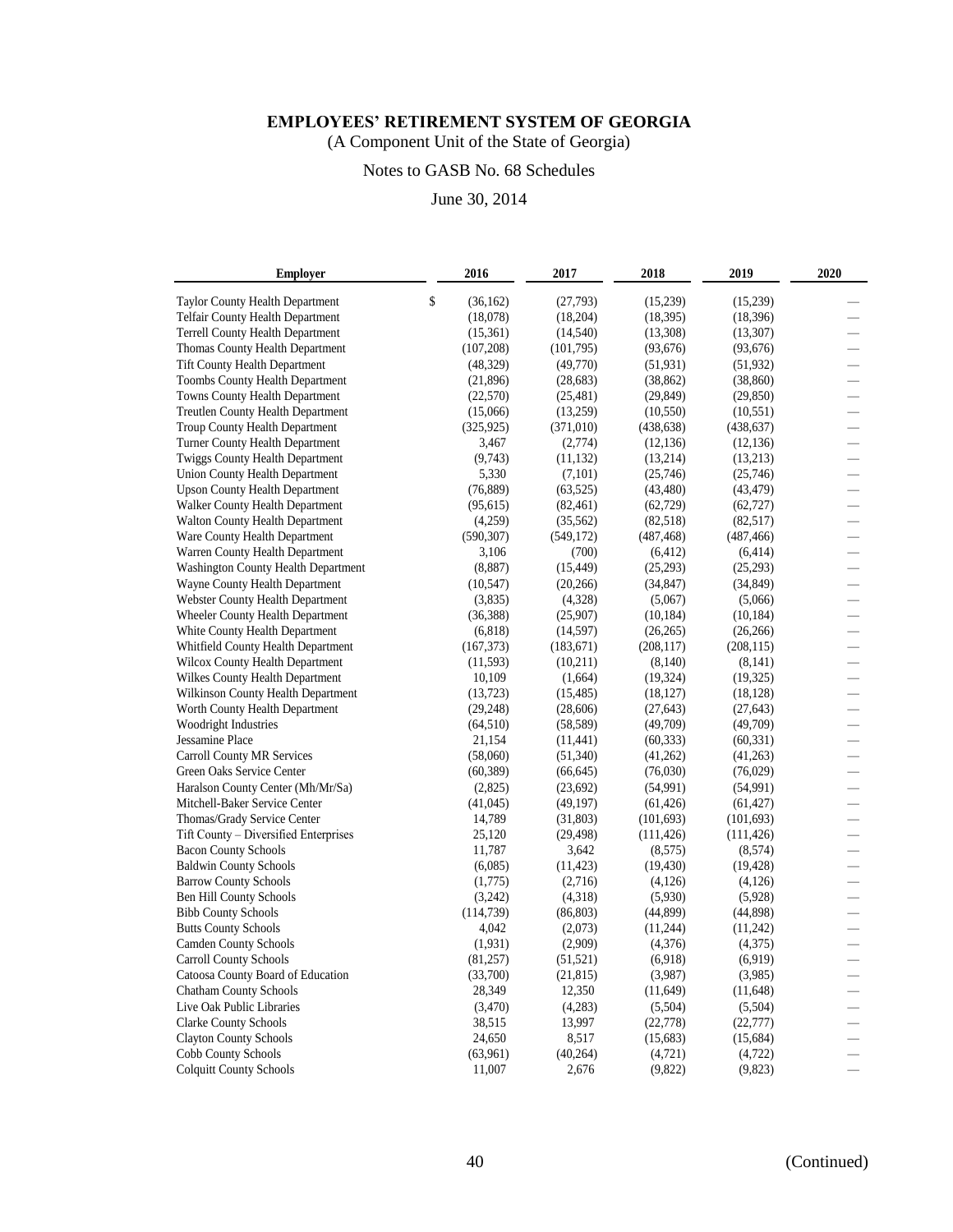(A Component Unit of the State of Georgia)

# Notes to GASB No. 68 Schedules

| <b>Employer</b>                  | 2016          | 2017      | 2018      | 2019      | 2020                     |
|----------------------------------|---------------|-----------|-----------|-----------|--------------------------|
| Columbia County Schools          | \$<br>(7,610) | (11, 858) | (18,230)  | (18, 232) |                          |
| <b>Coweta County Schools</b>     | (12,608)      | (10, 823) | (8,147)   | (8, 148)  |                          |
| Crisp County Schools             | (35, 931)     | (28,906)  | (18, 368) | (18, 367) |                          |
| <b>Decatur County Schools</b>    | (6,808)       | (8,675)   | (11, 475) | (11, 475) |                          |
| Dekalb County Schools            | 67,981        | 5,883     | (87,266)  | (87, 267) | $\overline{\phantom{0}}$ |
| Dodge County Schools             | (9,085)       | (10,250)  | (11,996)  | (11, 997) |                          |
| Ocmulgee Regional Library System | (1,584)       | (2,151)   | (3,003)   | (3,002)   |                          |
| Dougherty County Schools         | (8, 451)      | (9,421)   | (10, 877) | (10, 878) |                          |
| Douglas County Schools           | 43,460        | 16,785    | (23, 226) | (23, 226) |                          |
| <b>Effingham County Schools</b>  | 1,487         | (3,634)   | (11, 317) | (11, 317) |                          |
| <b>Emanuel County Schools</b>    | 612           | (1,524)   | (4,726)   | (4,725)   |                          |
| <b>Fayette County Schools</b>    | (4, 321)      | (6,771)   | (10, 443) | (10, 441) |                          |
| <b>Floyd County Schools</b>      | (79, 885)     | (55, 644) | (19, 283) | (19, 284) |                          |
| <b>Forsyth County Schools</b>    | 1,916         | (2,607)   | (9,394)   | (9,396)   | $\overline{\phantom{0}}$ |
| Fulton County Board of Education | (65, 493)     | (41, 162) | (4,666)   | (4,666)   | $\overline{\phantom{0}}$ |
| Gilmer County Schools            | 7,767         | 383       | (10,692)  | (10,692)  |                          |
| <b>Glascock County Schools</b>   | 7,425         | 2,729     | (4,314)   | (4,312)   |                          |
| <b>Glynn County Schools</b>      | (10, 410)     | (15,695)  | (23, 624) | (23, 626) |                          |
| Gordon County Schools            | (2,306)       | (3,232)   | (4,621)   | (4,620)   |                          |
| <b>Grady County Schools</b>      | (15,091)      | (13, 112) | (10, 145) | (10, 145) |                          |
| <b>Greene County Schools</b>     | (9,042)       | (10, 475) | (12,626)  | (12,626)  |                          |
| <b>Gwinnett County Schools</b>   | (36,694)      | (33, 923) | (29,769)  | (29,770)  |                          |
| <b>Hall County Schools</b>       | (7,743)       | (6,759)   | (5,280)   | (5,279)   |                          |
| <b>Hart County Schools</b>       | (3, 477)      | (4,030)   | (4, 859)  | (4, 858)  | Щ,                       |
| <b>Henry County Schools</b>      | (143, 133)    | (96, 749) | (27, 174) | (27, 175) |                          |
| <b>Houston County Schools</b>    | 27,518        | 38        | (41, 184) | (41, 185) |                          |
| Irwin County Schools             | (6,788)       | (8,221)   | (10, 372) | (10, 371) |                          |
| Jackson County Schools           | (3,420)       | (4,025)   | (4,932)   | (4,931)   |                          |
| <b>Johnson County Schools</b>    | 46,310        | 25,197    | (6, 472)  | (6, 472)  |                          |
| <b>Lamar County Schools</b>      | (4, 403)      | (4,970)   | (5,822)   | (5,823)   |                          |
| Lee County Schools               | (1,445)       | (1,571)   | (1,762)   | (1,763)   |                          |
| <b>Macon County Schools</b>      | 14,589        | 6,683     | (5,177)   | (5,177)   | $\overline{\phantom{0}}$ |
| <b>Madison County Schools</b>    | 2,312         | (973)     | (5,900)   | (5,899)   |                          |
| Mcduffie County Schools          | 48,029        | 22,198    | (16, 548) | (16, 548) |                          |
| Meriwether County Schools        | (4,340)       | (7,625)   | (12, 553) | (12, 552) | $\overline{\phantom{0}}$ |
| Monroe County Schools            | 5,611         | 1,288     | (5,195)   | (5, 194)  |                          |
| Muscogee County Schools          | 7,397         | (2,069)   | (16,269)  | (16,270)  |                          |
| <b>Oglethorpe County Schools</b> | (1,515)       | (3,814)   | (7,264)   | (7,264)   |                          |
| <b>Paulding County Schools</b>   | 43,438        | 20,683    | (13, 450) | (13, 449) |                          |
| <b>Pickens County Schools</b>    | (11, 727)     | (7,591)   | (1,387)   | (1,386)   |                          |
| Pierce County Schools            | (74, 627)     | (47,161)  | (5,962)   | (5,960)   |                          |
| Pike County Schools              | 2,770         | (1, 434)  | (7, 738)  | (7, 736)  |                          |
| Polk County Schools              | (5, 339)      | (6,309)   | (7,765)   | (7,765)   |                          |
| <b>Rabun County Schools</b>      | (37, 912)     | (24,616)  | (4,671)   | (4,670)   |                          |
| <b>Richmond County Schools</b>   | 9,305         | 2,527     | (7,641)   | (7,642)   |                          |
| Rockdale County Schools          | (5,358)       | (13, 555) | (25, 851) | (25, 852) |                          |
| <b>Spalding County Schools</b>   | (5,255)       | (7,293)   | (10, 351) | (10, 352) |                          |
| <b>Stephens County Schools</b>   | (186)         | (977)     | (2,165)   | (2,166)   |                          |
| <b>Sumter County Schools</b>     | (2,926)       | (4,001)   | (5,614)   | (5,614)   |                          |
| <b>Tattnall County Schools</b>   | (6, 641)      | (4,812)   | (2,069)   | (2,069)   |                          |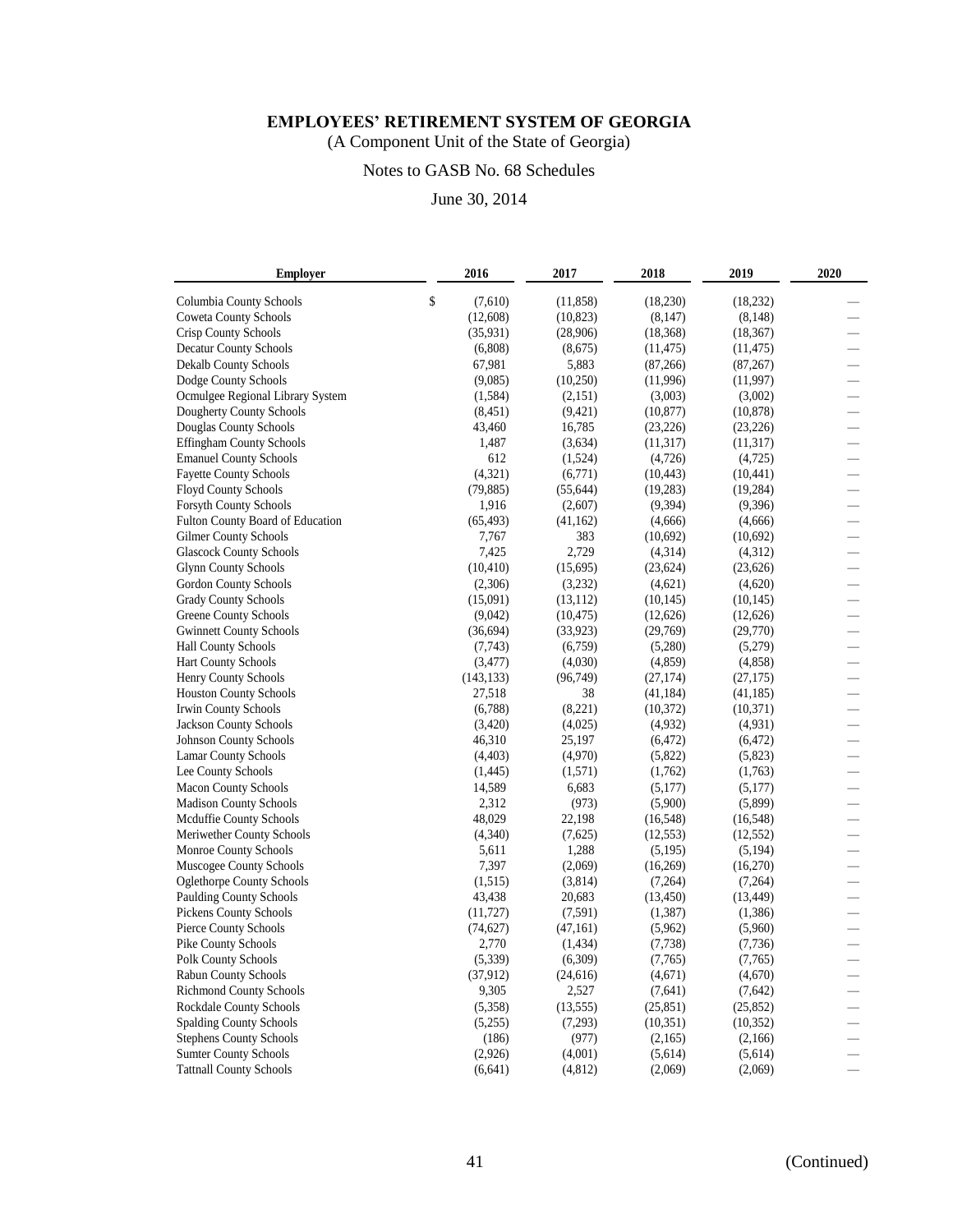(A Component Unit of the State of Georgia)

# Notes to GASB No. 68 Schedules

| <b>Employer</b>                                 | 2016           | 2017         | 2018           | 2019           | 2020                     |
|-------------------------------------------------|----------------|--------------|----------------|----------------|--------------------------|
| <b>Telfair County Schools</b>                   | \$<br>3,500    | 1,119        | (2, 453)       | (2, 453)       |                          |
| <b>Terrell County Schools</b>                   | 2,725          | (1,381)      | (7,541)        | (7, 541)       |                          |
| <b>Troup County Schools</b>                     | (3,229)        | (4,148)      | (5,525)        | (5,523)        |                          |
| <b>Union County Schools</b>                     | (2,376)        | (3,183)      | (4,392)        | (4,391)        |                          |
| <b>Upson County Schools</b>                     | 950            | (1,410)      | (4,948)        | (4,947)        |                          |
| Ware County Schools                             | 26,228         | 13,082       | (6,639)        | (6,639)        |                          |
| Washington County Board of Education            | (18,760)       | (21, 298)    | (25,105)       | (25,105)       |                          |
| Wayne County Schools                            | 6,587          | 1,884        | (5,172)        | (5,173)        |                          |
| White County Board of Education                 | (2,564)        | (2,684)      | (2,863)        | (2,863)        |                          |
| Whitfield County Schools                        | 4,804          | 623          | (5,648)        | (5,648)        |                          |
| <b>Wilkinson County Schools</b>                 | 16,522         | 4,307        | (14, 013)      | (14, 012)      |                          |
| <b>Atlanta City Schools</b>                     | (13,298)       | (17, 456)    | (23, 693)      | (23,693)       | $\overline{\phantom{0}}$ |
| City of Buford Schools (Gwinnett)               | (2,901)        | (4,552)      | (7,026)        | (7,025)        |                          |
| City of Dalton Schools (Whitfield)              | 6,730          | 1,795        | (5,607)        | (5,607)        | $\overline{\phantom{0}}$ |
| City of Decatur Schools (Dekalb)                | (86)           | (1,257)      | (3,016)        | (3,017)        | $\overline{\phantom{0}}$ |
| City of Dublin Schools (Laurens)                | (33,280)       | (20, 327)    | (897)          | (896)          |                          |
| City of Rome Schools (Floyd)                    | (6,066)        | (7,514)      | (9,687)        | (9,688)        |                          |
| City of Valdosta Schools (Lowndes)              | 5,558          | (3,020)      | (15,887)       | (15,887)       |                          |
| Georgia Military College                        | (3,664)        | (6,598)      | (10,999)       | (10,998)       |                          |
| Northwest Georgia Regional Education Service    |                |              |                |                |                          |
| Agency                                          | 46,290         | 20,318       | (18, 642)      | (18, 643)      |                          |
| Metro Regional Education Service Agency         | (21, 347)      | (19,256)     | (16, 120)      | (16, 121)      |                          |
| North East Georgia Regional Education Service   |                |              |                |                |                          |
| Agency                                          | (10,035)       | (10,527)     | (11,266)       | (11,267)       |                          |
| Georgia Department of Agriculture               | (1,539,892)    | (1,645,202)  | (1,803,167)    | (1,803,160)    |                          |
| Georgia Department of Administrative Services   | (452, 015)     | (798, 531)   | (1,318,305)    | (1,318,300)    |                          |
| Georgia Department of Audits                    | (1,308,607)    | (1,444,115)  | (1,647,378)    | (1,647,371)    |                          |
| Department of Public Health                     | (3,061,894)    | (3,696,322)  | (4,647,963)    | (4,647,944)    |                          |
| Georgia Department of Banking and Finance       | (505, 828)     | (517,960)    | (536, 157)     | (536, 154)     |                          |
| <b>State Accounting Office</b>                  | (23, 275)      | (322, 819)   | (772, 132)     | (772, 127)     |                          |
| Office of Commissioner of Insurance             | (842,305)      | (926, 682)   | (1,053,246)    | (1,053,240)    |                          |
| Georgia State Finance and Investment Commission | (608, 885)     | (649, 184)   | (709, 634)     | (709, 633)     | $\overline{\phantom{0}}$ |
| <b>State Properties Commission</b>              | (101,081)      | (87,001)     | (65,880)       | (65, 878)      | $\equiv$                 |
| Georgia Department of Defense                   | (1, 114, 290)  | (1,259,645)  | (1,477,679)    | (1,477,672)    |                          |
| Georgia Department of Education                 | (3,772,196)    | (3,441,208)  | (2,944,727)    | (2,944,715)    |                          |
| The Technical College System of Georgia         | (533, 472)     | (616,087)    | (740,008)      | (740,003)      |                          |
| Prosecuting Attorneys Council                   | (2,644,132)    | (3,196,123)  | (4,024,112)    | (4,024,095)    |                          |
| Georgia Department of Community Health          | 1,531,665      | (510, 456)   | (3,573,636)    | (3,573,619)    |                          |
| Georgia Forestry Commission                     | (1,553,912)    | (1,604,559)  | (1,680,529)    | (1,680,523)    |                          |
| Office of Planning and Budget                   | (1,315,050)    | (1,655,057)  | (2,165,066)    | (2,165,057)    |                          |
| Georgia Department of Human Services            | (14, 527, 572) | (13,574,990) | (12, 146, 117) | (12, 146, 063) |                          |
| Georgia Department of Community Affairs         | (1,580,776)    | (1,657,292)  | (1,772,064)    | (1,772,055)    |                          |
| Department of Economic Development              | (706, 495)     | (765, 892)   | (854,986)      | (854,981)      | —                        |
| Administrative Office of the Courts             | (340,272)      | (414,375)    | (525, 531)     | (525, 529)     |                          |
| Georgia Court of Appeals                        | (1,400,647)    | (1,265,356)  | (1,062,418)    | (1,062,413)    |                          |
| Superior Courts of Georgia                      | (597, 845)     | (763, 499)   | (1,011,981)    | (1,011,977)    |                          |
| Supreme Court                                   | (826,744)      | (777, 844)   | (704, 494)     | (704, 491)     |                          |
| Georgia Department of Labor                     | (8,779,272)    | (7,276,400)  | (5,022,092)    | (5,022,071)    |                          |
| Department of Behavioral Health and             |                |              |                |                |                          |
| Developmental Disabilities                      | (22, 366, 407) | (19,609,932) | (15, 475, 221) | (15, 475, 153) |                          |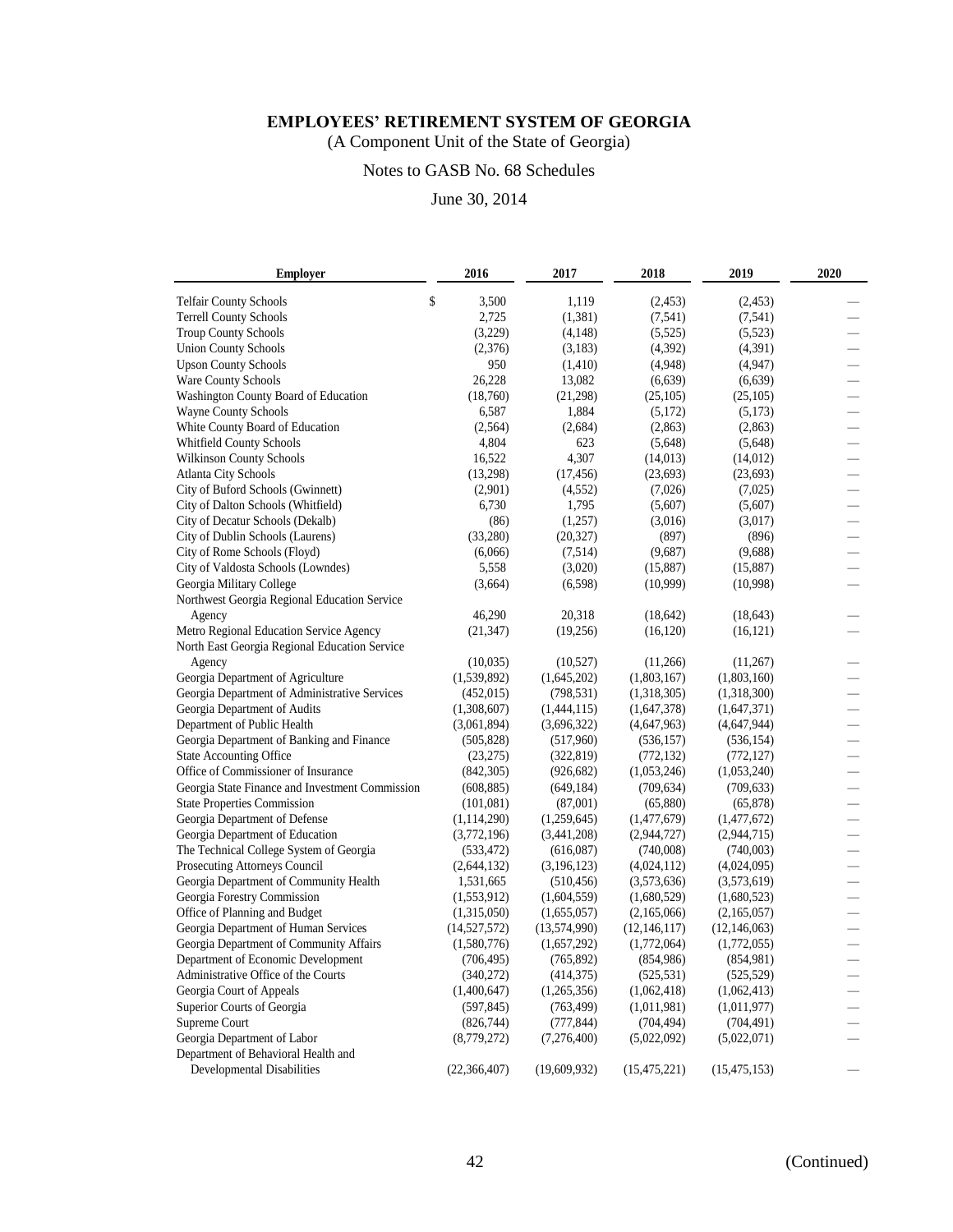(A Component Unit of the State of Georgia)

# Notes to GASB No. 68 Schedules

June 30, 2014

| <b>Employer</b>                                                          | 2016                 | 2017         | 2018                 | 2019           | 2020                                                 |
|--------------------------------------------------------------------------|----------------------|--------------|----------------------|----------------|------------------------------------------------------|
| Georgia Department of Law                                                | \$<br>(892, 019)     | (1,080,585)  | (1,363,435)          | (1,363,430)    |                                                      |
| General Assembly of Georgia                                              | (984, 150)           | (1,016,775)  | (1,065,711)          | (1,065,706)    |                                                      |
| Department of Juvenile Justice                                           | (7,030,206)          | (8,523,291)  | (10,762,918)         | (10,762,871)   |                                                      |
| Georgia Department of Natural Resources                                  | (7,645,719)          | (7,706,206)  | (7,796,935)          | (7,796,900)    |                                                      |
| State Board Pardons and Paroles                                          | (1,933,280)          | (2,232,069)  | (2,680,251)          | (2,680,238)    |                                                      |
| Georgia Department of Public Safety                                      | (6,792,686)          | (7,431,915)  | (8,390,756)          | (8,390,718)    |                                                      |
| Georgia Department of Corrections                                        | (30, 152, 511)       | (31,896,875) | (34,513,423)         | (34,513,284)   | $\overline{\phantom{0}}$                             |
| Georgia Department of Early Care Learning                                | 289,756              | (253, 681)   | (1,068,835)          | (1,068,830)    |                                                      |
| Georgia Public Service Commission                                        | (450, 984)           | (466, 512)   | (489, 805)           | (489, 803)     |                                                      |
| Georgia Bureau of Investigation                                          | (3,132,781)          | (3,491,965)  | (4,030,744)          | (4,030,728)    |                                                      |
| Department of Revenue                                                    | (3,708,285)          | (4,026,403)  | (4,503,578)          | (4,503,557)    |                                                      |
| Georgia Department of Driver Services                                    | (1,925,783)          | (1,912,889)  | (1,893,550)          | (1,893,543)    |                                                      |
| Georgia Student Finance Commission                                       | (126,393)            | (176, 435)   | (251, 498)           | (251, 497)     |                                                      |
| Secretary of State                                                       | (2,422,917)          | (1,797,627)  | (859, 693)           | (859,690)      | $\overline{\phantom{0}}$                             |
| Soil and Water Commission                                                | (142, 625)           | (143, 124)   | (143, 875)           | (143, 876)     | $\overline{\phantom{0}}$                             |
| Georgia Teachers Retirement System                                       | (776, 074)           | (1,077,708)  | (1,530,157)          | (1,530,150)    |                                                      |
| Georgia Department of Transportation                                     | (15,921,084)         | (16,060,430) | (16, 269, 448)       | (16, 269, 377) |                                                      |
| Georgia Department of Veterans Service                                   | (72, 278)            | (233, 274)   | (474, 767)           | (474, 764)     |                                                      |
| Subsequent Injury Trust Fund                                             | (169, 222)           | (143, 644)   | (105, 279)           | (105, 280)     |                                                      |
| State Board of Workers Comp                                              | (545, 625)           | (643, 328)   | (789, 882)           | (789, 878)     |                                                      |
| Georgia Public Defender Standards Council                                | (2,139,219)          | (2,769,368)  | (3,714,593)          | (3,714,577)    |                                                      |
| Georgia Building Authority                                               | (613, 156)           | (625, 848)   | (644, 885)           | (644, 882)     |                                                      |
| Georgia Correctional Industries                                          | (694, 342)           | (695, 642)   | (697,590)            | (697, 586)     |                                                      |
| George L. Smith II - GWCCA                                               | (384, 264)           | (857, 866)   | (1,568,272)          | (1,568,267)    |                                                      |
| State Road and Tollway Authority                                         | (129, 948)           | (209,740)    | (329, 429)           | (329, 429)     | $\overline{\phantom{0}}$                             |
| Georgia Public Broadcasting                                              | (493, 611)           | (530,005)    | (584, 598)           | (584, 596)     |                                                      |
| GTA Georgia Technology Authority                                         | (392,084)            | (798, 743)   | (1,408,732)          | (1,408,726)    |                                                      |
| <b>Appling County Tax Officials</b>                                      | (4,348)              | (5,266)      | (6,644)              | (6,643)        |                                                      |
| <b>Bacon County Tax Officials</b>                                        | (5, 457)             | (6,674)      | (8,500)              | (8, 499)       |                                                      |
| <b>Baker County Tax Officials</b>                                        | (3,836)              | (3,978)      | (4,190)              | (4,190)        |                                                      |
| <b>Baldwin County Tax Officials</b>                                      | 16,182               | (8,246)      | (44,887)             | (44,888)       |                                                      |
| <b>Barrow County Tax Officials</b>                                       | (585)                | (2,766)      | (6,035)              | (6,034)        | $\overline{\phantom{0}}$                             |
| <b>Bartow County Tax Officials</b>                                       | (96, 423)            | (80, 856)    | (57, 508)            | (57, 510)      |                                                      |
| Ben Hill County Tax Officials                                            | 2,863                | (63)         | (4, 453)             | (4, 455)       |                                                      |
| <b>Berrien County Tax Officials</b>                                      | (8, 805)             | (10,067)     | (11,960)             | (11,960)       | $\frac{1}{2}$                                        |
| <b>Bibb County Tax Officials</b>                                         | (167, 478)           | (143, 289)   | (107,007)            | (107,008)      | —                                                    |
| <b>Bleckley County Tax Officials</b>                                     | (8,926)              | (9,397)      | (10,102)             | (10,100)       |                                                      |
| <b>Brantley County Tax Officials</b>                                     |                      | (7, 397)     |                      | (10,644)       |                                                      |
| <b>Brooks County Tax Officials</b>                                       | (5,231)<br>5,935     | (1,665)      | (10,644)<br>(13,065) | (13,066)       |                                                      |
| Bryan County Tax Officials                                               | (157, 686)           | (108, 047)   | (33,589)             | (33,588)       |                                                      |
|                                                                          |                      |              |                      |                |                                                      |
| <b>Bulloch County Tax Officials</b><br><b>Burke County Tax Officials</b> | (4, 413)<br>(29,993) | (10, 490)    | (19,606)             | (19,606)       |                                                      |
|                                                                          |                      | (23,670)     | (14, 184)            | (14, 184)      |                                                      |
| <b>Butts County Tax Officials</b>                                        | 14,155               | 2,091        | (16,006)             | (16,006)       | $\overline{\phantom{0}}$<br>$\overline{\phantom{0}}$ |
| <b>Calhoun County Tax Officials</b>                                      | (6, 474)             | (5,847)      | (4,907)              | (4,906)        |                                                      |
| Camden County Tax Officials                                              | (2, 433)             | (17, 454)    | (39,985)             | (39,986)       |                                                      |
| <b>Candler County Tax Officials</b>                                      | 786<br>(81, 218)     | (4,799)      | (13, 175)            | (13, 175)      |                                                      |
| Carroll County Tax Officials                                             |                      | (63, 771)    | (37,601)             | (37,600)       |                                                      |
| Catoosa County Tax Officials                                             | (55, 381)            | (46, 288)    | (32, 648)            | (32, 649)      |                                                      |
| <b>Charlton County Tax Officials</b>                                     | (5,915)              | (9,387)      | (14, 594)            | (14, 594)      |                                                      |
| Chatham County Tax Officials                                             | (16, 357)            | (42, 568)    | (81, 886)            | (81, 885)      |                                                      |

43 (Continued)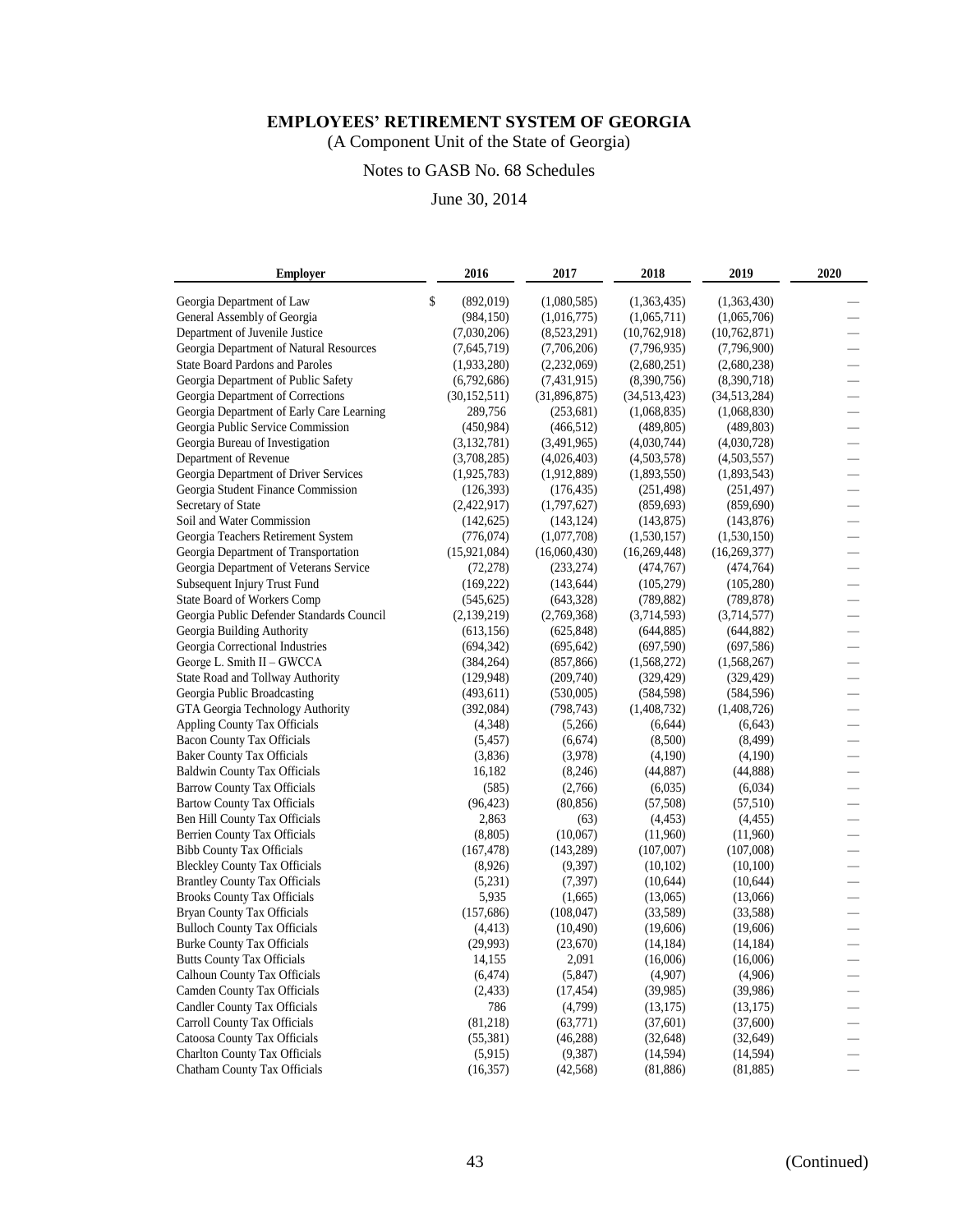(A Component Unit of the State of Georgia)

# Notes to GASB No. 68 Schedules

| <b>Employer</b>                      | 2016           | 2017         | 2018       | 2019       | 2020                     |
|--------------------------------------|----------------|--------------|------------|------------|--------------------------|
| Chattahoochee County Tax Officials   | \$<br>(2,249)  | (2,504)      | (2,884)    | (2,882)    |                          |
| Chattooga County Tax Officials       | (16,520)       | (13,093)     | (7,953)    | (7,952)    |                          |
| Clarke County Tax Officials          | 23,931         | (20,624)     | (87, 456)  | (87, 456)  |                          |
| Clay County Tax Officials            | (7, 784)       | (6,895)      | (5,563)    | (5,565)    |                          |
| Clayton County Tax Officials         | (70, 427)      | (76, 571)    | (85, 788)  | (85, 788)  |                          |
| <b>Clinch County Tax Officials</b>   | 33             | (3,872)      | (9,729)    | (9,728)    |                          |
| Cobb County Tax Officials            | (313, 273)     | (320, 567)   | (331, 507) | (331, 506) | $\overline{\phantom{0}}$ |
| Coffee County Tax Officials          | (25, 499)      | (21,071)     | (14, 431)  | (14, 433)  |                          |
| <b>Colquitt County Tax Officials</b> | (17, 825)      | (18,930)     | (20, 588)  | (20, 587)  |                          |
| Columbia County Tax Officials        | (241, 635)     | (175, 393)   | (76,030)   | (76,029)   |                          |
| Cook County Tax Officials            | (7,886)        | (9,372)      | (11,601)   | (11,600)   |                          |
| Coweta County Tax Officials          | (58,078)       | (60, 109)    | (63, 154)  | (63, 154)  |                          |
| Crawford County Tax Officials        | (511)          | (2,430)      | (5,307)    | (5,306)    |                          |
| Crisp County Tax Officials           | (10,097)       | (8,508)      | (6,122)    | (6,121)    |                          |
| Dade County Tax Officials            | (7,653)        | (9, 430)     | (12,095)   | (12,094)   |                          |
| Dawson County Tax Officials          | (14, 682)      | (14,228)     | (13,544)   | (13, 542)  |                          |
| Decatur County Tax Officials         | (8,503)        | (15, 192)    | (25, 226)  | (25, 228)  |                          |
| Dekalb County Tax Officials          | (207, 794)     | (265, 271)   | (351, 488) | (351, 488) |                          |
| Dodge County Tax Officials           | (4,006)        | (7,111)      | (11,770)   | (11,770)   |                          |
| Dooly County Tax Officials           | (90,012)       | (56, 589)    | (6, 454)   | (6, 454)   |                          |
| Dougherty County Tax Officials       | (125, 955)     | (104, 745)   | (72, 931)  | (72, 931)  |                          |
| Douglas County Tax Officials         | (22, 895)      | (28, 882)    | (37, 864)  | (37, 864)  |                          |
| Early County Tax Officials           | 4,094          | (281)        | (6, 843)   | (6,842)    |                          |
| Echols County Tax Officials          | (1,772)        | (2,608)      | (3,863)    | (3,864)    |                          |
| Effingham County Tax Officials       | 7,879          | (2,148)      | (17, 187)  | (17, 186)  | $\overline{\phantom{0}}$ |
| <b>Elbert County Tax Officials</b>   | (24, 789)      | (19, 414)    | (11,351)   | (11, 351)  | $\frac{1}{2}$            |
| <b>Emanuel County Tax Officials</b>  | (10,277)       | (9, 441)     | (8, 186)   | (8,185)    | —                        |
| <b>Evans County Tax Officials</b>    | (3,085)        | (5,341)      | (8, 722)   | (8,720)    |                          |
| Fannin County Tax Officials          | (36,978)       | (25, 944)    | (9,392)    | (9,391)    |                          |
| <b>Fayette County Tax Officials</b>  | (26, 129)      | (32,207)     | (41, 322)  | (41, 321)  |                          |
| Floyd County Tax Officials           | (72, 013)      | (58, 621)    | (38, 530)  | (38, 529)  |                          |
| Forsyth County Tax Officials         | 59,253         | (24,272)     | (149, 560) | (149, 559) |                          |
| Franklin County Tax Officials        | (2,394)        | (5,589)      | (10, 383)  | (10, 384)  |                          |
| <b>Fulton County Tax Officials</b>   | (22, 474, 855) | (13,711,768) | (567, 137) | (567, 133) | $\overline{\phantom{0}}$ |
| Gilmer County Tax Officials          | (13,996)       | (8, 479)     | (204)      | (204)      | Щ,                       |
| <b>Glascock County Tax Officials</b> | (2,709)        | (3,052)      | (3,568)    | (3,568)    | $\frac{1}{2}$            |
| <b>Glynn County Tax Officials</b>    | (9,385)        | (27,503)     | (54,682)   | (54, 682)  |                          |
| Gordon County Tax Officials          | (36,650)       | (39, 696)    | (44,265)   | (44,264)   |                          |
| Grady County Tax Officials           | (7,360)        | (7,934)      | (8,797)    | (8,797)    |                          |
| Greene County Tax Officials          | 430            | (2,347)      | (6,513)    | (6,514)    |                          |
| <b>Gwinnett County Tax Officials</b> | (208, 360)     | (213, 340)   | (220, 809) | (220, 807) |                          |
| Habersham County Tax Officials       | 13,242         | 468          | (18,693)   | (18,693)   |                          |
| Hall County Tax Officials            | (120,059)      | (86,338)     | (35,754)   | (35,753)   | $\overline{\phantom{0}}$ |
| Hancock County Tax Officials         | (8, 408)       | (11,238)     | (15, 482)  | (15, 482)  |                          |
| Haralson County Tax Officials        | 13,915         | 410          | (19, 848)  | (19, 850)  |                          |
| Harris County Tax Officials          | (53,665)       | (33,277)     | (2,694)    | (2,692)    |                          |
| Hart County Tax Officials            | 3,765          | (670)        | (7, 321)   | (7,320)    |                          |
| Heard County Tax Officials           | (5,683)        | (7,886)      | (11, 189)  | (11, 187)  |                          |
| Henry County Tax Officials           | (128, 952)     | (117, 283)   | (99, 780)  | (99, 779)  |                          |
| <b>Houston County Tax Officials</b>  | (93,507)       | (82, 272)    | (65, 418)  | (65, 416)  |                          |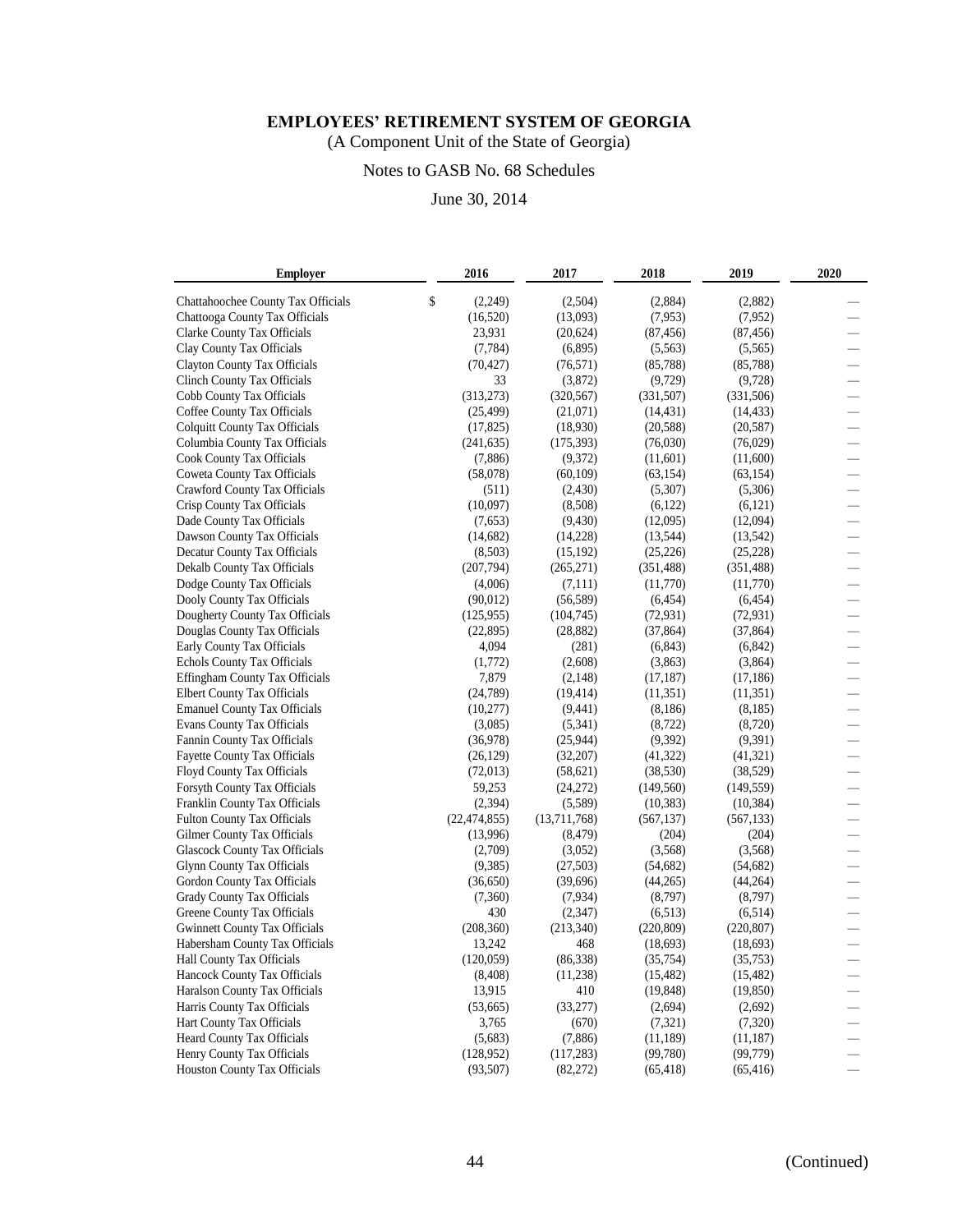(A Component Unit of the State of Georgia)

# Notes to GASB No. 68 Schedules

| <b>Employer</b>                      | 2016           | 2017      | 2018       | 2019       | 2020                     |
|--------------------------------------|----------------|-----------|------------|------------|--------------------------|
| Irwin County Tax Officials           | \$<br>(17,600) | (13,203)  | (6,607)    | (6,607)    |                          |
| Jackson County Tax Officials         | 703            | (12, 272) | (31, 735)  | (31, 735)  |                          |
| Jasper County Tax Officials          | (25, 478)      | (17,736)  | (6,124)    | (6,125)    |                          |
| Jeff Davis County Tax Officials      | (4, 857)       | (6,806)   | (9,729)    | (9,728)    |                          |
| Jefferson County Tax Officials       | (30, 772)      | (20, 477) | (5,035)    | (5,035)    |                          |
| Jenkins County Tax Officials         | (6, 863)       | (6,490)   | (5,930)    | (5,928)    |                          |
| Jones County Tax Officials           | (1,317)        | (10, 366) | (23,938)   | (23,938)   |                          |
| Lamar County Tax Officials           | (9,392)        | (11, 415) | (14, 450)  | (14, 449)  |                          |
| Lanier County Tax Officials          | (5,054)        | (7,002)   | (9,925)    | (9,926)    | $\overline{\phantom{0}}$ |
| Laurens County Tax Officials         | (25,951)       | (24, 533) | (22, 405)  | (22, 404)  |                          |
| Lee County Tax Officials             | (18,682)       | (16,748)  | (13, 848)  | (13, 848)  |                          |
| Liberty County Tax Officials         | (3,339)        | (14, 336) | (30, 831)  | (30, 831)  |                          |
| Lincoln County Tax Officials         | (252,042)      | (152,510) | (3,213)    | (3,213)    |                          |
| Long County Tax Officials            | (2,255)        | (2,375)   | (2,554)    | (2,554)    |                          |
| Lowndes County Tax Officials         | (2,594)        | (30, 941) | (73, 462)  | (73, 462)  |                          |
| Lumpkin County Tax Officials         | (18, 354)      | (18,310)  | (18,242)   | (18,241)   |                          |
| Macon County Tax Officials           | (15,356)       | (13, 146) | (9,832)    | (9,831)    | $\overline{\phantom{0}}$ |
| <b>Madison County Tax Officials</b>  | (20,913)       | (17,068)  | (11,301)   | (11,300)   |                          |
| Marion County Tax Officials          | 2,800          | (1,343)   | (7,559)    | (7,560)    |                          |
| Mcduffie County Tax Officials        | (257, 775)     | (162,791) | (20,313)   | (20,313)   |                          |
| Mcintosh County Tax Officials        | (361)          | (5,461)   | (13,109)   | (13,108)   |                          |
| Meriwether County Tax Officials      | (7, 409)       | (9,065)   | (11, 552)  | (11, 554)  |                          |
| Miller County Tax Officials          | (1,207)        | (2,768)   | (5,108)    | (5,108)    |                          |
| Mitchell County Tax Officials        | (8,170)        | (7, 497)  | (6,490)    | (6,491)    |                          |
| Monroe County Tax Officials          | (8,247)        | (12, 248) | (18,251)   | (18,251)   | $\overline{\phantom{0}}$ |
| Montgomery County Tax Official       | (344)          | (3,405)   | (7,996)    | (7,996)    | $\overline{\phantom{0}}$ |
| Morgan County Tax Officials          | (7,612)        | (9,949)   | (13, 454)  | (13, 455)  |                          |
| Murray County Tax Officials          | 7,564          | (6, 464)  | (27,506)   | (27,505)   |                          |
| Muscogee County Tax Officials        | 42,670         | (11, 464) | (92,663)   | (92,661)   |                          |
| Newton County Tax Officials          | (33,215)       | (41,294)  | (53, 410)  | (53, 409)  |                          |
| Oconee County Tax Officials          | (42, 159)      | (31,305)  | (15,022)   | (15,022)   |                          |
| Oglethorpe County Tax Officials      | 3,443          | 47        | (5,048)    | (5,049)    |                          |
| Paulding County Tax Officials        | (42,017)       | (45,280)  | (50, 174)  | (50, 174)  |                          |
| Peach County Tax Officials           | 1,973          | (6, 336)  | (18,800)   | (18, 801)  | $\overline{\phantom{0}}$ |
| Pickens County Tax Officials         | 4,611          | (10,073)  | (32, 101)  | (32,102)   | $\overline{\phantom{0}}$ |
| Pierce County Tax Officials          | (10, 885)      | (11, 176) | (11,612)   | (11,611)   |                          |
| Pike County Tax Officials            | (3,564)        | (4,781)   | (6,607)    | (6,608)    |                          |
| Polk County Tax Officials            | (13, 460)      | (19, 678) | (29,007)   | (29,007)   |                          |
| Pulaski County Tax Officials         | 8,192          | 376       | (11, 349)  | (11, 348)  |                          |
| Quitman County Tax Officials         | (8,779)        | (6, 854)  | (3,964)    | (3,963)    |                          |
| Rabun County Tax Officials           | (1,820)        | (4,687)   | (8,987)    | (8,987)    |                          |
| Richmond County Tax Officials        | (211, 143)     | (175,689) | (122, 507) | (122, 507) |                          |
| Rockdale County Tax Officials        | (130, 286)     | (92, 405) | (35,584)   | (35,584)   | $\overline{\phantom{0}}$ |
| <b>Schley County Tax Officials</b>   | (3,186)        | (4,015)   | (5,257)    | (5,255)    |                          |
| Screven County Tax Officials         | 3,128          | (1,852)   | (9,321)    | (9,322)    |                          |
| Seminole County Tax Officials        | (22, 879)      | (16, 728) | (7,500)    | (7, 498)   |                          |
| Spalding County Tax Officials        | (44, 974)      | (42, 197) | (38,031)   | (38,030)   |                          |
| <b>Stephens County Tax Officials</b> | 15,202         | 809       | (20, 782)  | (20, 782)  |                          |
| <b>Stewart County Tax Officials</b>  | (7,862)        | (7,981)   | (8,161)    | (8,162)    |                          |
| <b>Sumter County Tax Officials</b>   | 11,361         | 1,073     | (14, 358)  | (14, 359)  |                          |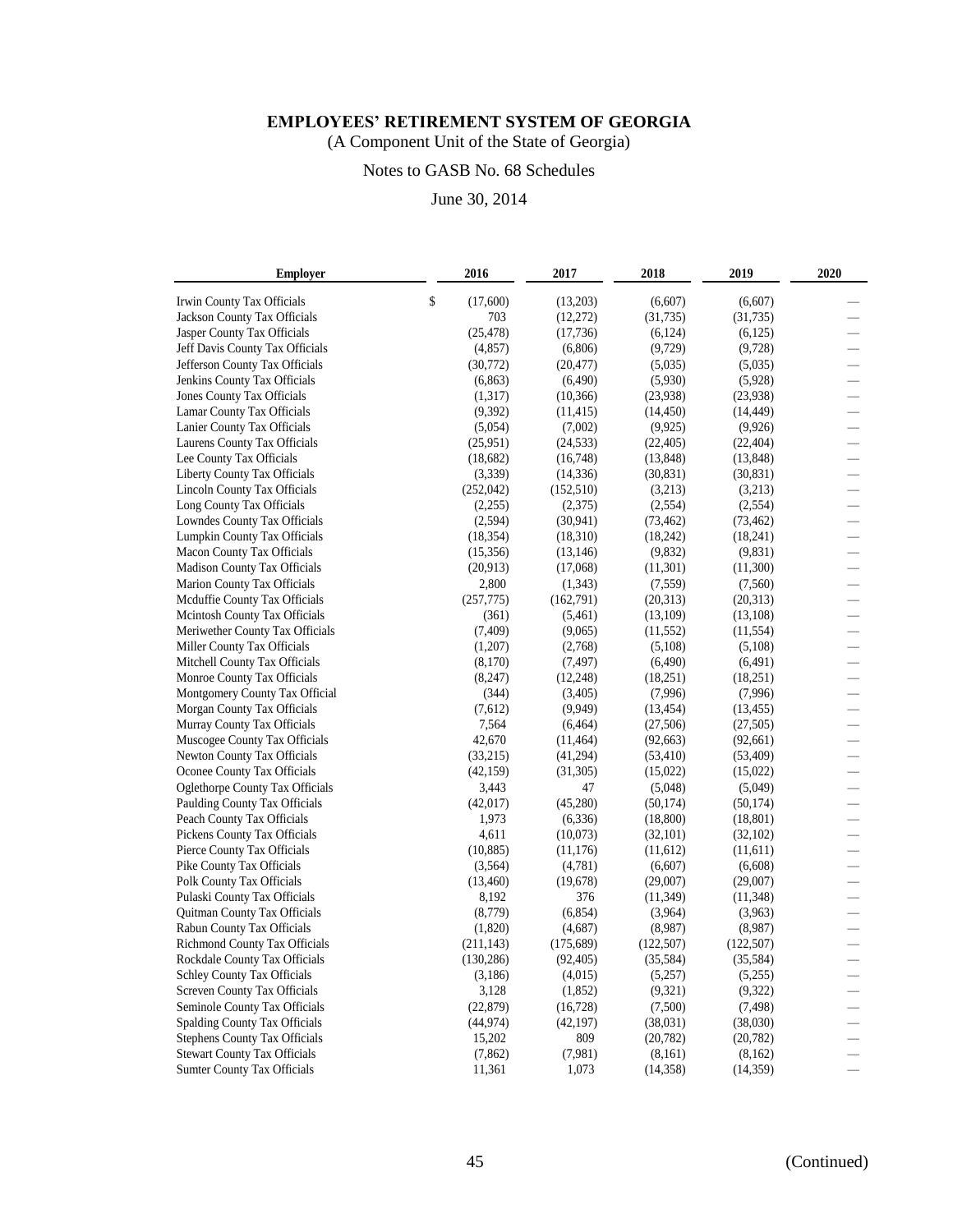(A Component Unit of the State of Georgia)

# Notes to GASB No. 68 Schedules

| <b>Employer</b>                        | 2016            | 2017       | 2018       | 2019       | 2020                     |
|----------------------------------------|-----------------|------------|------------|------------|--------------------------|
| <b>Talbot County Tax Officials</b>     | \$<br>(11, 864) | (13, 394)  | (15,690)   | (15,691)   |                          |
| Taliaferro County Tax Officials        | (225)           | (2,046)    | (4,778)    | (4,779)    |                          |
| <b>Tattnall County Tax Officials</b>   | 7,191           | (2, 418)   | (16, 830)  | (16, 829)  |                          |
| <b>Taylor County Tax Officials</b>     | (8, 450)        | (7, 143)   | (5,184)    | (5,183)    |                          |
| <b>Telfair County Tax Officials</b>    | (37, 861)       | (23, 855)  | (2,847)    | (2,847)    |                          |
| <b>Terrell County Tax Officials</b>    | (10, 549)       | (7,211)    | (2,206)    | (2,207)    | $\overline{\phantom{0}}$ |
| Thomas County Tax Officials            | (15, 425)       | (18, 642)  | (23, 469)  | (23, 468)  | $\equiv$                 |
| <b>Tift County Tax Officials</b>       | (38,629)        | (31,261)   | (20, 208)  | (20, 207)  |                          |
| Towns County Tax Officials             | (1,351)         | (7,107)    | (15,741)   | (15,739)   |                          |
| <b>Troup County Tax Officials</b>      | (30, 881)       | (28,022)   | (23, 732)  | (23, 731)  |                          |
| Turner County Tax Officials            | (2,955)         | (5,777)    | (10,010)   | (10,010)   |                          |
| <b>Twiggs County Tax Officials</b>     | (9,762)         | (11,793)   | (14, 839)  | (14,838)   | $\equiv$                 |
| <b>Upson County Tax Officials</b>      | 15,451          | 4          | (23, 165)  | (23, 163)  |                          |
| <b>Walker County Tax Officials</b>     | (1,169)         | (10, 725)  | (25,059)   | (25,061)   | $\equiv$                 |
| <b>Walton County Tax Officials</b>     | (59, 418)       | (44, 277)  | (21, 567)  | (21, 567)  | $\overline{\phantom{0}}$ |
| Ware County Tax Officials              | (50,021)        | (36, 396)  | (15,960)   | (15,962)   |                          |
| Warren County Tax Officials            | 190             | (1,968)    | (5,204)    | (5,204)    |                          |
| Washington County Tax Officials        | (58, 973)       | (41,063)   | (14, 198)  | (14, 198)  |                          |
| Wayne County Tax Officials             | 31,523          | 7,924      | (27, 474)  | (27, 473)  |                          |
| Webster County Tax Officials           | (7,900)         | (6,324)    | (3,961)    | (3,962)    |                          |
| Wheeler County Tax Officials           | (43,057)        | (26, 490)  | (1,641)    | (1,640)    |                          |
| White County Tax Officials             | (22, 213)       | (23,020)   | (24,229)   | (24, 228)  |                          |
| Whitfield County Tax Officials         | (44, 162)       | (53, 659)  | (67,903)   | (67, 903)  | $\overline{\phantom{0}}$ |
| Wilcox County Tax Officials            | 9,965           | 490        | (13,720)   | (13,719)   |                          |
| Wilkes County Tax Officials            | 171             | (2,211)    | (5,783)    | (5,783)    |                          |
| Wilkinson County Tax Officials         | (5,778)         | (6,128)    | (6,655)    | (6,655)    |                          |
| Worth County Tax Officials             | 7,578           | (1,844)    | (15,976)   | (15, 977)  |                          |
| Oconee Fall Line Technical College     | (351, 025)      | (277, 564) | (167,372)  | (167, 371) | $\overline{\phantom{0}}$ |
| <b>Coastal Pines Technical College</b> | (129, 261)      | (103, 221) | (64,161)   | (64, 162)  |                          |
| Albany Technical College               | 146,770         | (77, 638)  | (414, 251) | (414, 250) | $\overline{\phantom{0}}$ |
| Altamaha Technical College             | (126,082)       | (139,229)  | (158,950)  | (158,950)  | $\overline{\phantom{0}}$ |
| Athens Technical College               | (115, 559)      | (144,040)  | (186,762)  | (186, 763) |                          |
| <b>Atlanta Technical College</b>       | (266, 270)      | (380, 389) | (551, 568) | (551, 565) |                          |
| Augusta Technical College              | (331,708)       | (457,109)  | (645,208)  | (645,203)  |                          |
| West Georgia Technical College         | 343,711         | (58, 633)  | (662, 150) | (662, 146) |                          |
| Chattahoochee Technical College        | (761, 419)      | (777, 545) | (801, 734) | (801, 731) |                          |
| <b>Columbus Technical College</b>      | 86,942          | (43,161)   | (238,316)  | (238, 315) |                          |
| Georgia Northwestern Technical College | (657, 128)      | (630, 879) | (591, 505) | (591, 502) |                          |
| Georgia Piedmont Technical College     | 102,582         | (84, 678)  | (365, 567) | (365, 566) | $\overline{\phantom{0}}$ |
| Southern Crescent Technical College    | (196, 619)      | (249, 393) | (328, 555) | (328, 554) |                          |
| <b>Gwinnett Technical College</b>      | 451,778         | 29,239     | (604, 568) | (604, 564) |                          |
| Lanier Technical College               | 79,151          | (47, 525)  | (237, 540) | (237, 540) |                          |
| Central Georgia Technical College      | (544, 467)      | (723, 052) | (990, 929) | (990, 924) |                          |
| Moultrie Technical College             | (5, 492)        | (89, 599)  | (215,760)  | (215,759)  |                          |
| North Georgia Technical College        | (239,360)       | (261,056)  | (293, 598) | (293, 596) |                          |
| Savannah Technical College             | (54, 959)       | (185,204)  | (380, 571) | (380, 569) | $\overline{\phantom{0}}$ |
| South Georgia Technical College        | (262, 895)      | (257,318)  | (248,953)  | (248, 953) |                          |
| Southeastern Technical College         | (58, 356)       | (103, 194) | (170, 452) | (170, 451) |                          |
| Ogeechee Technical College             | (112,959)       | (81, 648)  | (34, 683)  | (34, 683)  |                          |
| Southwest Georgia Technical College    | (151,751)       | (165, 428) | (185, 943) | (185, 941) |                          |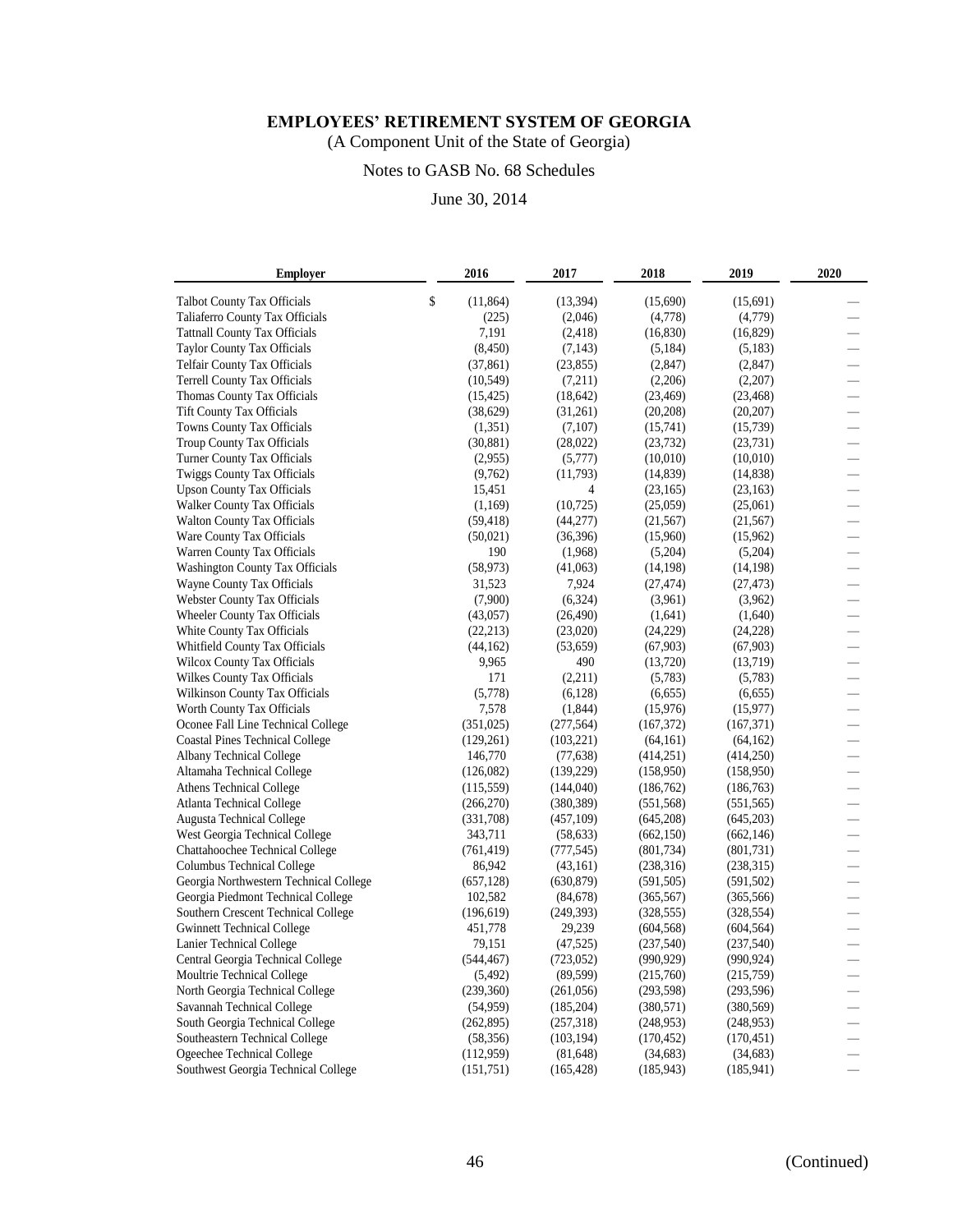(A Component Unit of the State of Georgia)

#### Notes to GASB No. 68 Schedules

June 30, 2014

| <b>Employer</b>                                                                      |    | 2016             | 2017            | 2018            | 2019            | 2020 |
|--------------------------------------------------------------------------------------|----|------------------|-----------------|-----------------|-----------------|------|
| Wiregrass Georgia Technical College                                                  | \$ | (573, 819)       | (464, 133)      | (299,607)       | (299, 608)      |      |
| Georgia Institute of Technology                                                      |    | (25, 558)        | (58, 556)       | (108, 053)      | (108, 052)      |      |
| Georgia State University                                                             |    | (68, 876)        | (64,277)        | (57, 378)       | (57, 377)       |      |
| Georgia Regents University                                                           |    | (56, 844)        | (57, 187)       | (57,703)        | (57, 704)       |      |
| University of Georgia                                                                |    | 359,614          | 134,279         | (203, 723)      | (203, 722)      |      |
| Albany State University                                                              |    | (12, 643)        | (9,261)         | (4,188)         | (4,188)         |      |
| Armstrong Atlantic State University                                                  |    | (2,348)          | (11,269)        | (24, 652)       | (24, 653)       |      |
| Clayton College and State University                                                 |    | (419)            | (1,912)         | (4,151)         | (4,152)         |      |
| Columbus State University                                                            |    | 2,297            | (2,354)         | (9,330)         | (9,330)         |      |
| University of North Georgia                                                          |    | (32,801)         | (27, 344)       | (19, 157)       | (19, 157)       |      |
| Georgia College and State University                                                 |    | (4,502)          | (12,602)        | (24,753)        | (24, 753)       |      |
| Georgia Southern University                                                          |    | (44, 317)        | (33, 238)       | (16,619)        | (16,619)        |      |
| Georgia Gwinnett College                                                             |    | (717)            | (4,212)         | (9, 452)        | (9,450)         |      |
| Georgia Southwestern State University                                                |    | 19,919           | 9,511           | (6,099)         | (6,099)         |      |
| Kennesaw State University                                                            |    | 17,048           | 3,334           | (17, 237)       | (17, 237)       |      |
| Middle Georgia State College                                                         |    | (18, 738)        | (29, 944)       | (46,752)        | (46,752)        |      |
| Valdosta State University                                                            |    | 15,861           | (653)           | (25, 423)       | (25, 423)       |      |
| State University of West Georgia                                                     |    | (71, 452)        | (48,906)        | (15,086)        | (15,085)        |      |
| Abraham Baldwin Agricultural College                                                 |    | 17,859           | 3,122           | (18,983)        | (18,983)        |      |
| <b>Bainbridge College</b>                                                            |    | (17, 569)        | (17,518)        | (17, 439)       | (17, 437)       |      |
| College of Coastal Georgia                                                           |    | (178, 349)       | (110, 411)      | (8,506)         | (8,508)         |      |
| South Georgia State College                                                          |    | (10, 417)        | (12,827)        | (16, 445)       | (16, 446)       |      |
| Georgia Perimeter College                                                            |    | (7,239)          | (7,030)         | (6,717)         | (6,717)         |      |
| Georgia Highlands College                                                            |    | (26, 184)        | (19,786)        | (10, 189)       | (10, 187)       |      |
| Gordon College                                                                       |    | (22, 858)        | (15,272)        | (3,895)         | (3,895)         |      |
| <b>Regents Central Office</b>                                                        |    | 237,040          | 75,663          | (166, 401)      | (166, 400)      |      |
| <b>Agricultural Commodity Commission</b>                                             |    | (41,052)         | (33,833)        | (23,004)        | (23,005)        |      |
| DA-Lookout Mountain Judicial Circuit                                                 |    | (19, 547)        | (37,196)        | (63, 669)       | (63, 669)       |      |
| <b>District Attorneys Staff</b>                                                      |    | (10,044)         | (7, 841)        | (4,538)         | (4,539)         |      |
| Total                                                                                |    | \$ (228,853,000) | (228, 853, 000) | (228, 853, 000) | (228, 852, 000) |      |
| <b>State Department of Revenue</b>                                                   | S  | (26,703,906)     | (17, 941, 923)  | (4,798,927)     | (4,798,888)     |      |
| <b>State Courts and Prosecuting Attorneys</b><br>(Nonemployer contributing entities) |    | (350,706)        | (497, 653)      | (718,070)       | (718,065)       |      |

#### *(f) Net Difference between Projected and Actual Investment Earnings on Pension Plan Investments*

The difference between the actual earnings on plan investments compared to the plans expected rate of return of 7.5% is amortized over a closed period of 5 years. The collective amount of the difference between projected and actual earnings for fiscal year ending June 30, 2014 is \$1,144,264,000. The first year of amortization, \$228,853,000, is recognized as pension expense with the remaining \$915,411,000, shown as a deferred inflow of resources. The employer proportionate share of these collective amounts is equal to the collective amount multiplied by the employers proportionate share percentage for fiscal year ending June 30, 2014 as shown in the Schedule of Employer and Nonemployer Allocations.